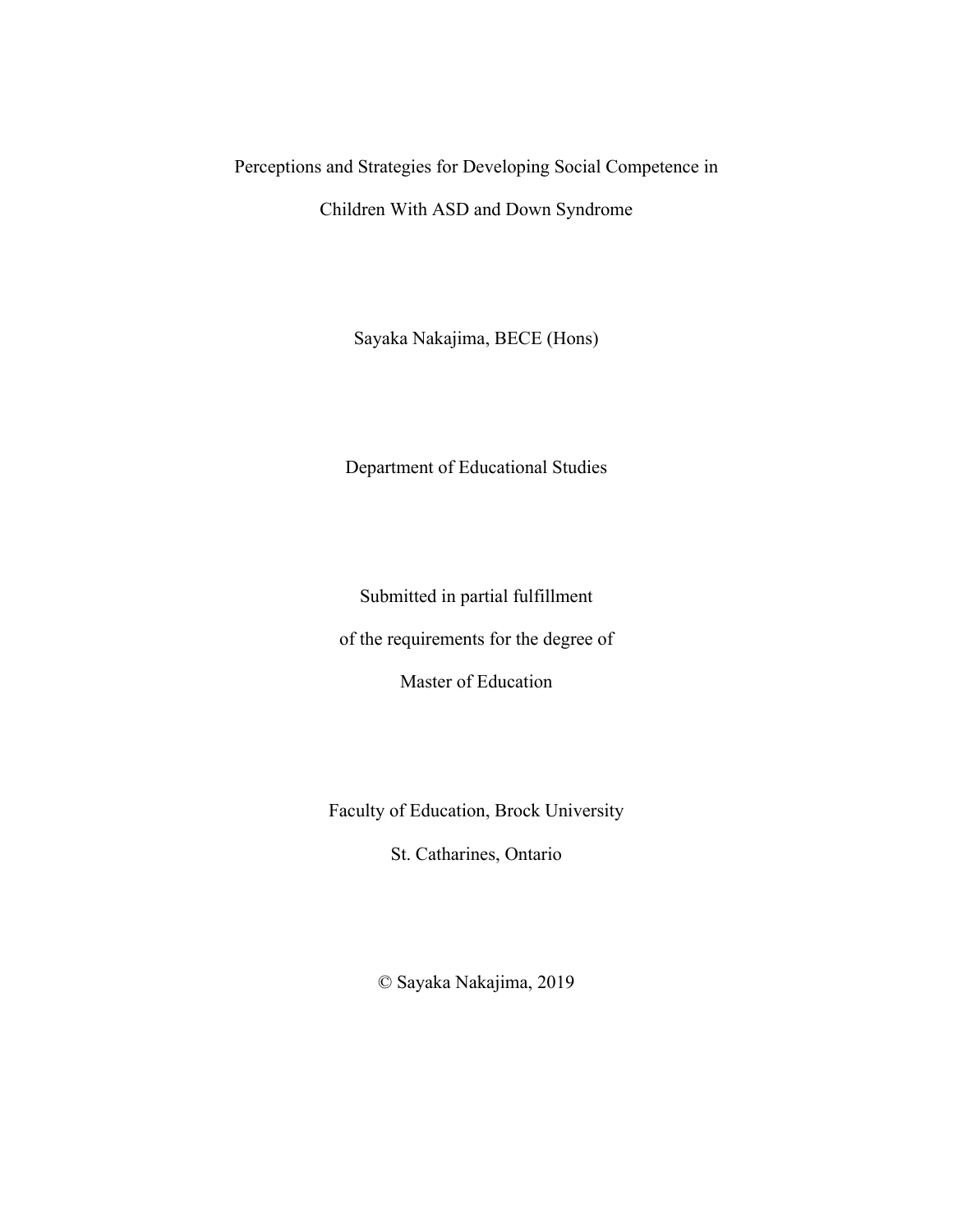#### **Abstract**

This qualitative research project sought to explore discrepancies between research-informed ideal strategies recommended by resource teachers (RTs) and actual strategies used by early childhood educators (ECEs) in a classroom in the Niagara region in Ontario. The exploratory research involved semi-structured individual interviews with 3 RTs and 1 ECE from the Niagara region childcare centres and organizations who participated in semi-structured individual interviews. This study identified strategies recommended by RTs and ECEs to improve social competency in children with ASD and Down syndrome. The finding of this study revealed that although the RTs' recommended strategies were very similar to research-informed strategies found in the literature, the ECEs' strategies differed from the ideal strategies. Some of the reasons reported by the ECEs as to why they used different strategies included teacher–child ratio, lack of professional training, and lack of relevant courses taken in college. Although it is essential that children with ASD and children with Down syndrome work on their peerrelationship skills (as it is their major impairment), it is equally important to address joint attention, communication, and emotion recognition skills, and to learn to follow classroom rules and a routine in order for school readiness. Developing these skills in early childhood is closely related to developing peer-relationship skills later on.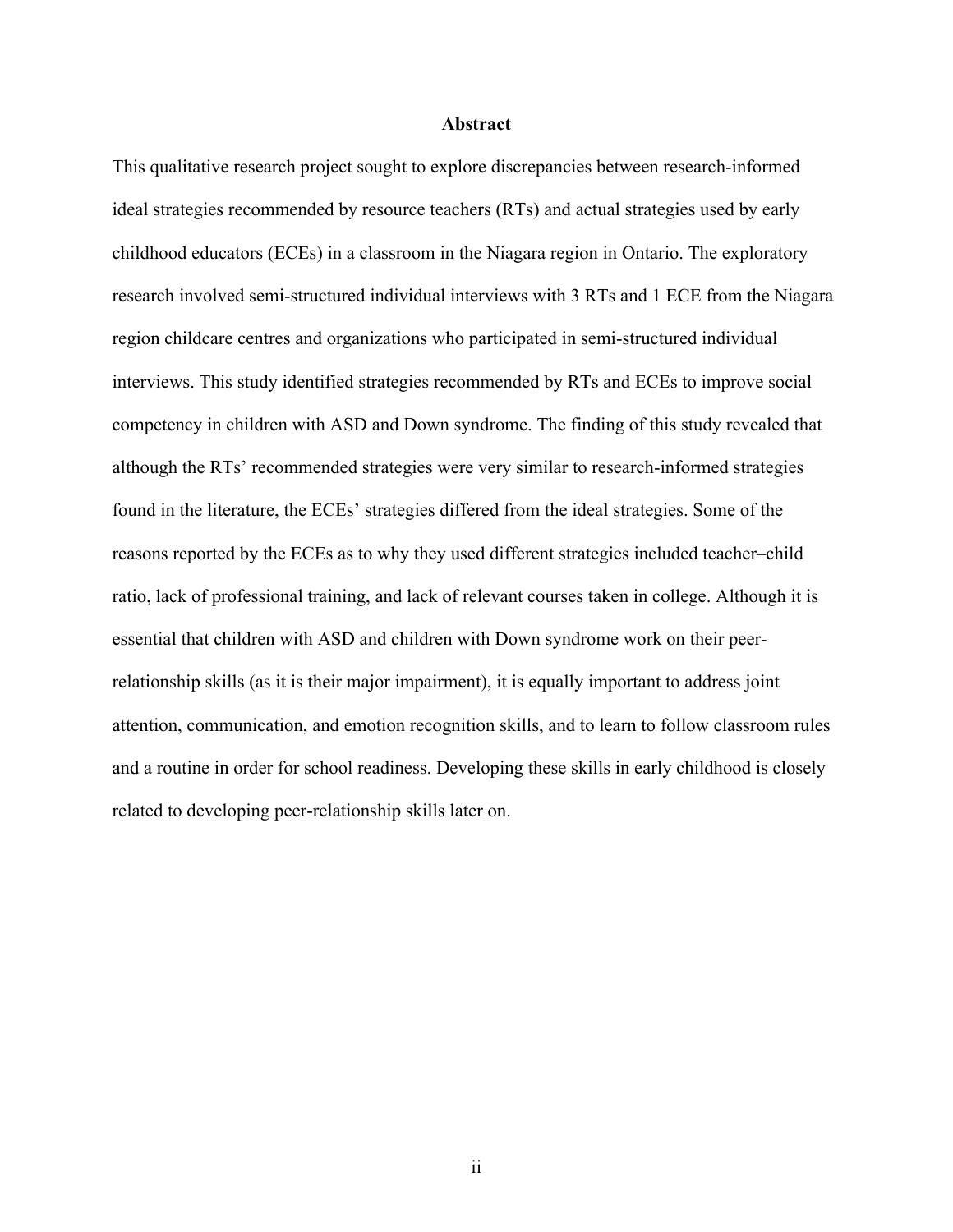#### **Acknowledgments**

I would like to thank my thesis advisor Dr. Mary-Louise Vanderlee for supporting me with each step I took to complete this Major Research Paper. She was always supportive whenever I ran into problems and questions about my research or writing. She also steered me in the right direction whenever she thought I needed it. Also, Dr. Snezana Ratkovic was always open for extra support I needed with the REB application and software for analysis.

I also would like to thank Early Childhood Community Development Centre (ECCDC) for kindly distributing my invitation to various organizations and childcare centres as well as all the participants who took time out of their busy schedule to take part in this research.

Finally, I must express my very profound gratitude to my parents in Japan, parents in Canada, and my boyfriend for providing me with unfailing support and persistent encouragement throughout my schooling, especially during this final year of the research process. This accomplishment would not have been possible without them. Thank you very much.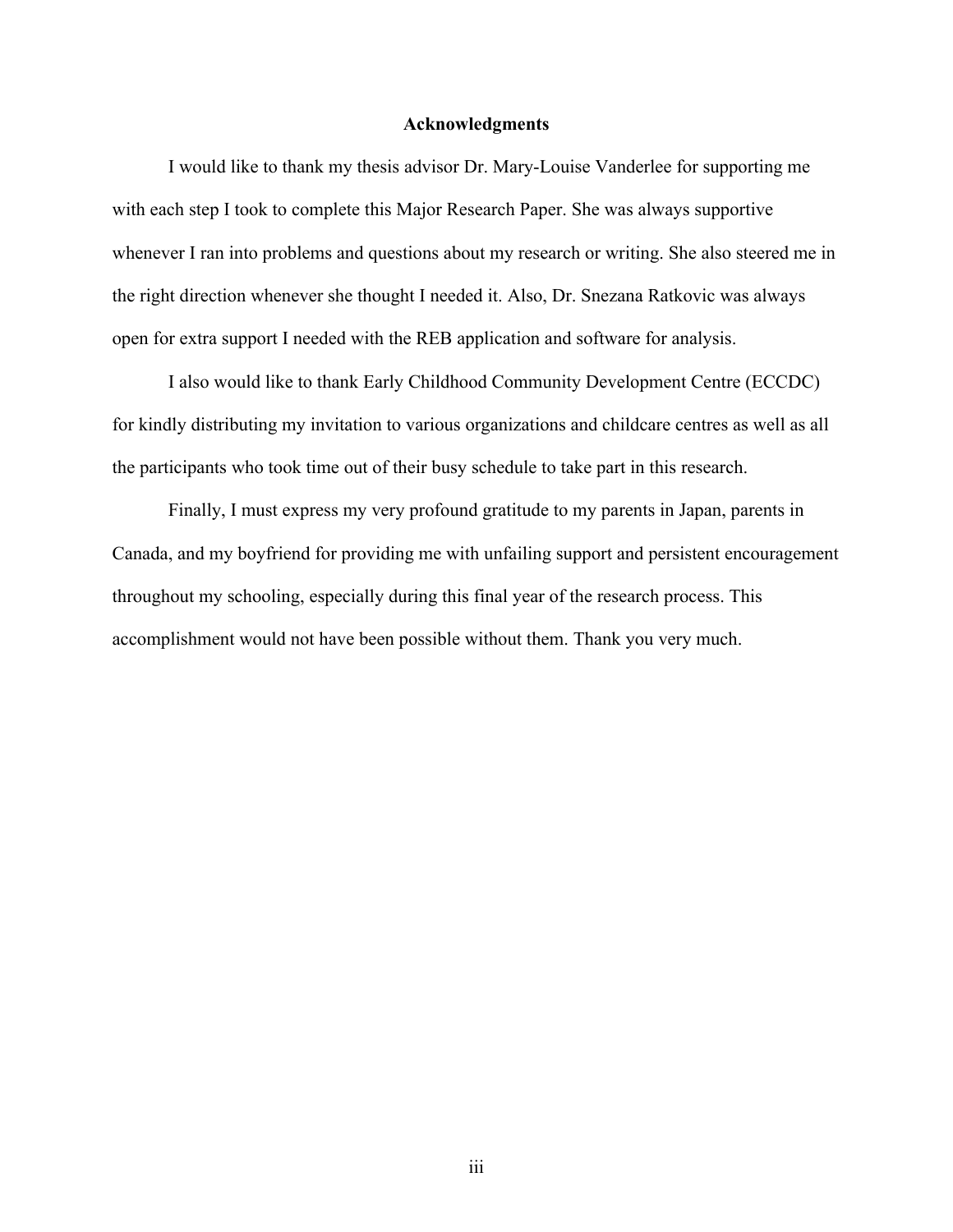## **Table of Contents**

## Page

| 11                                                                     |
|------------------------------------------------------------------------|
| 111                                                                    |
| V1                                                                     |
| 1<br>1                                                                 |
| 4                                                                      |
| 4<br>5                                                                 |
| 5                                                                      |
| 6                                                                      |
|                                                                        |
| 8                                                                      |
| 9                                                                      |
| 11                                                                     |
| 18                                                                     |
| How Does Teacher Talk Influence Children With Social Competence?<br>37 |
| 39                                                                     |
| 42                                                                     |
| 42                                                                     |
| 43                                                                     |
| 43                                                                     |
| 45                                                                     |
| 48                                                                     |
| 49                                                                     |
| 50                                                                     |
| 50                                                                     |
| 51                                                                     |
| 51                                                                     |
| Practitioners' Own Competency in Supporting a Child's Social<br>52     |
| 57                                                                     |
| RTs' Strategies for Developing Social Competence<br>59                 |
| 69                                                                     |
| 74                                                                     |
|                                                                        |
| 77                                                                     |
| Connection to Approach in Defining Social Competence<br>78             |
| 78                                                                     |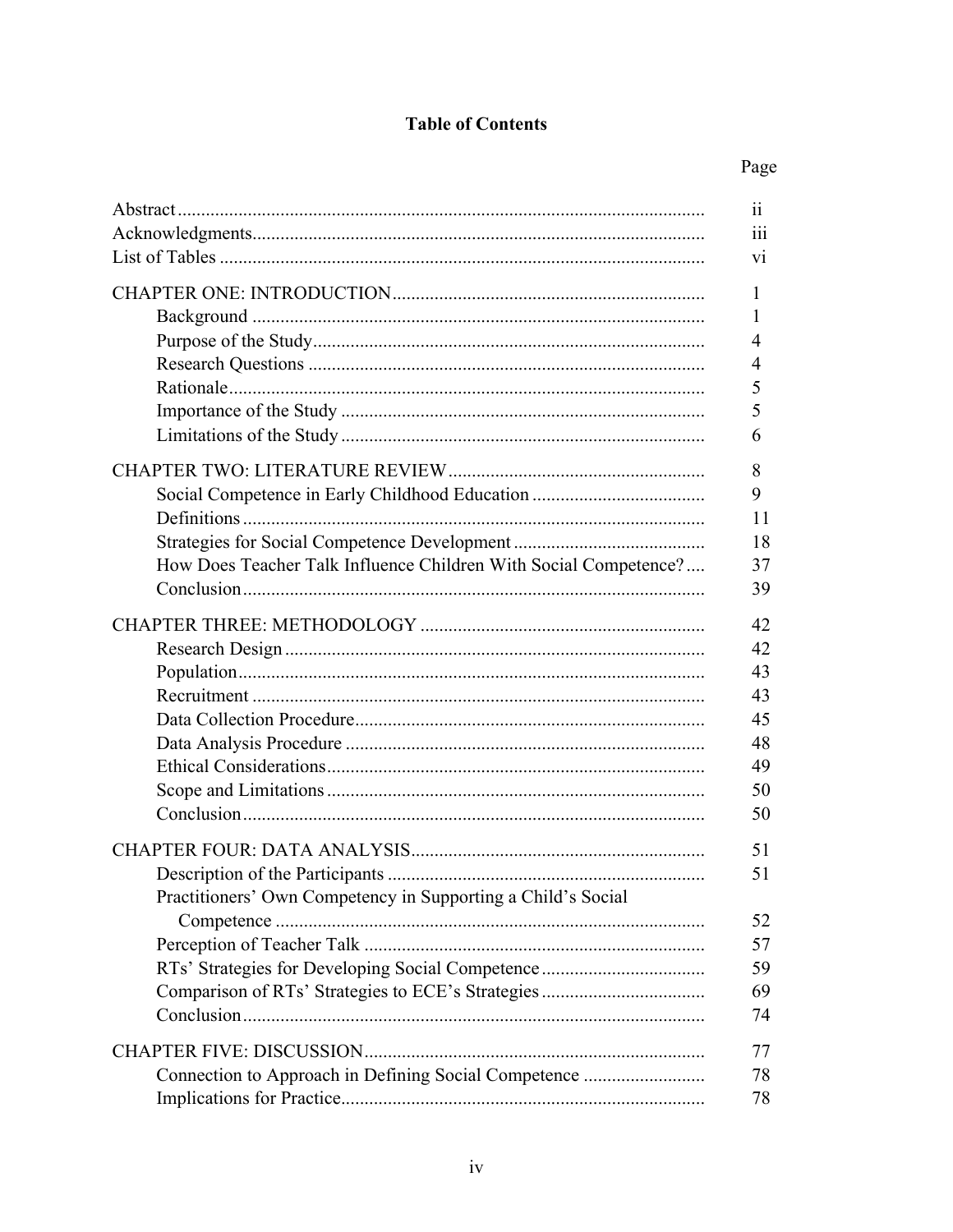|                                                                      | 79  |
|----------------------------------------------------------------------|-----|
|                                                                      |     |
| Discrepancies in Teacher Talk With Typically Developing Children and |     |
|                                                                      | 85  |
|                                                                      | 86  |
|                                                                      | 96  |
| 97                                                                   |     |
|                                                                      | 98  |
|                                                                      | 100 |
|                                                                      | 122 |
|                                                                      | 125 |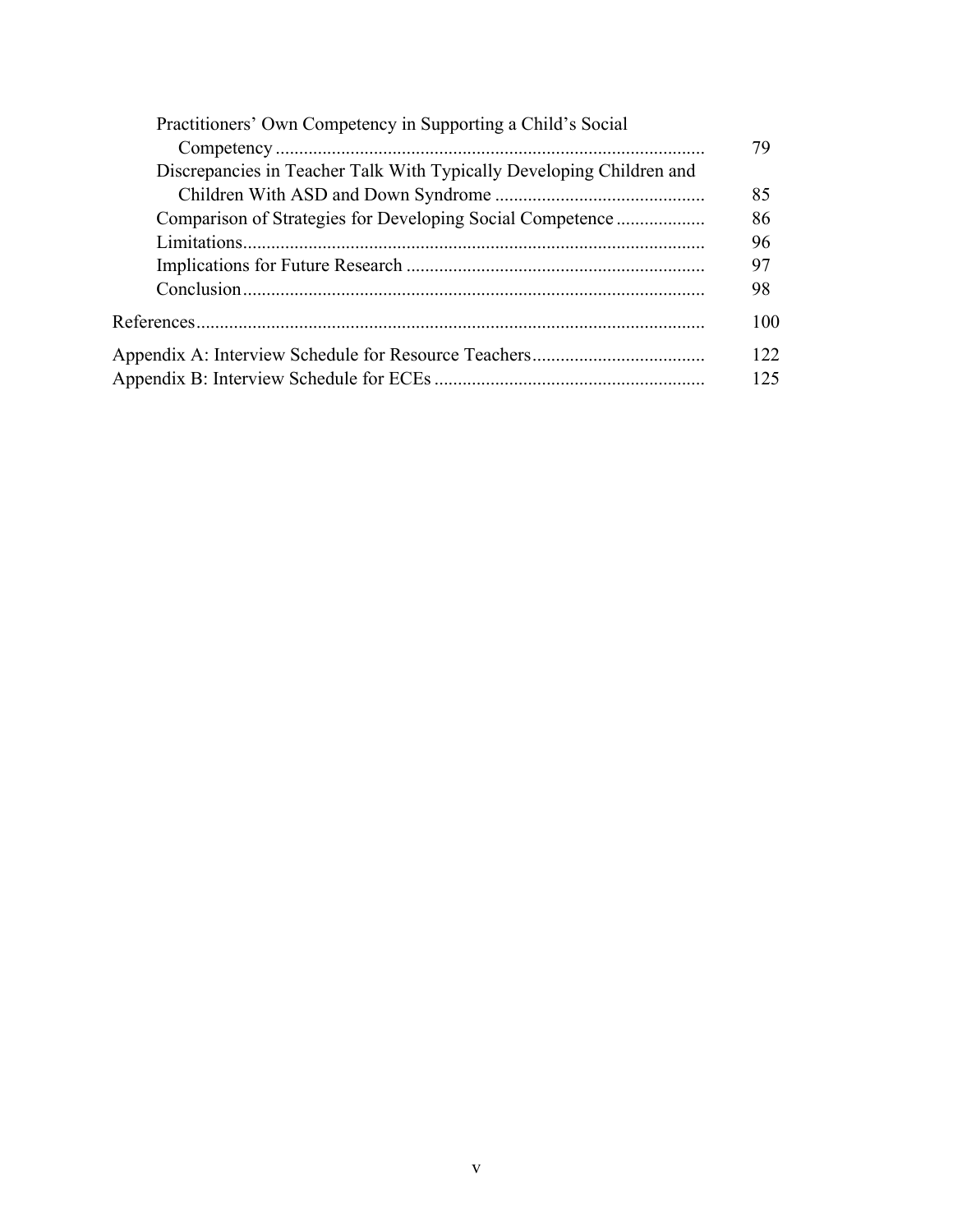## **List of Tables**

| Table                                                                      | Page |
|----------------------------------------------------------------------------|------|
|                                                                            | 34   |
| 2. Strategies Used to Develop Social Competence in Children With ASD and   | 41   |
|                                                                            | 68   |
| 4. Strategies Used by RTs and ECE to Develop Social Competence in Children |      |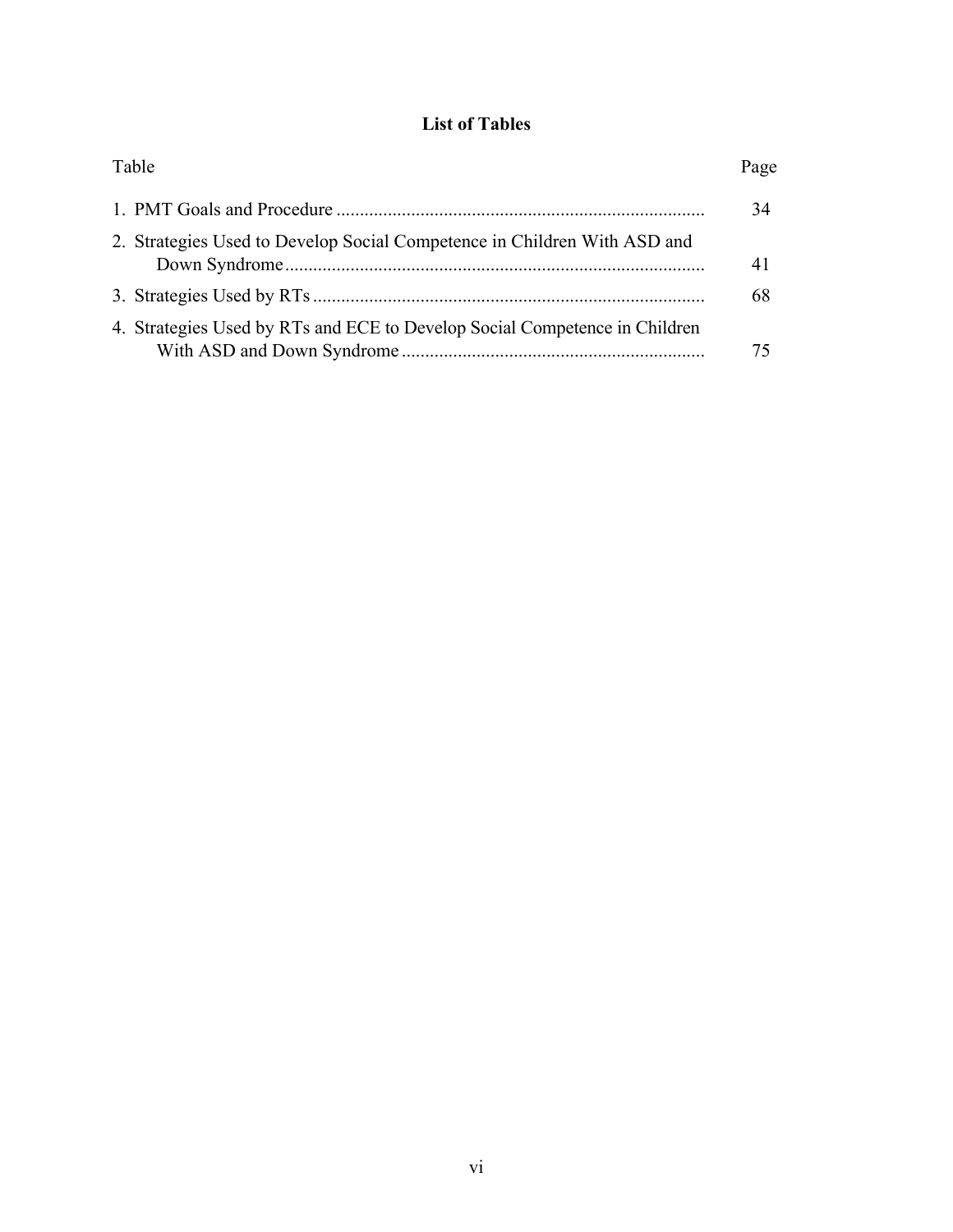#### **CHAPTER ONE: INTRODUCTION**

In Ontario, the *Child Care and Early Years Act* (Government of Ontario, 2019) promotes having children with developmental delays enrolled in an inclusive setting during the preschool years. Even before the written regulations on inclusive education opportunities for all children, Ontario had a long history of diversity woven into the educational system that led to the inclusive education legislation today. Even though diversity and inclusive vision have been rooted in the culture for some time, it is just recently that childcare has been encouraged to welcome children with developmental delay.

#### **Background**

The number of children with autism spectrum disorders (ASD) and Down syndrome has been increasing over the years (Ye, Leung, & Wong, 2017). ASD is an umbrella term that describes a lifelong disorder that mainly affects individuals' communication ability and their relationship with their community (Al Shirian  $\&$  Al Dera, 2015). The prevalence of ASD has increased considerably in the U.S.A. from 1 in 2,500 children in the 1970s to a currently reported rate of 1 in 59, as estimated by the Centers for Disease Control and Prevention (2019; see also Ye et al., 2017). In Canada, based on 2015 data, 1 in 66 Canadian children and youths have been reported to be diagnosed with ASD. Down syndrome is one of the most common genetic disorders that affects children's intellectual abilities. The prevalence of Down syndrome in Canada is 1 in 750 (Public Health Agency of Canada, 2017); therefore, there is a high probability that childcare settings will include at least one or two children with ASD and/or Down syndrome.

Some researchers (e.g., Akalin, Demir, Sucuoglu, Bakkaloglu, & Iscen, 2014; Buysse, Wesley, Bryant, & Gardner, 1999) believe that the quality of inclusion in preschool is dependent on a teacher's attitudes, professional training, resources, and program philosophy. The inclusion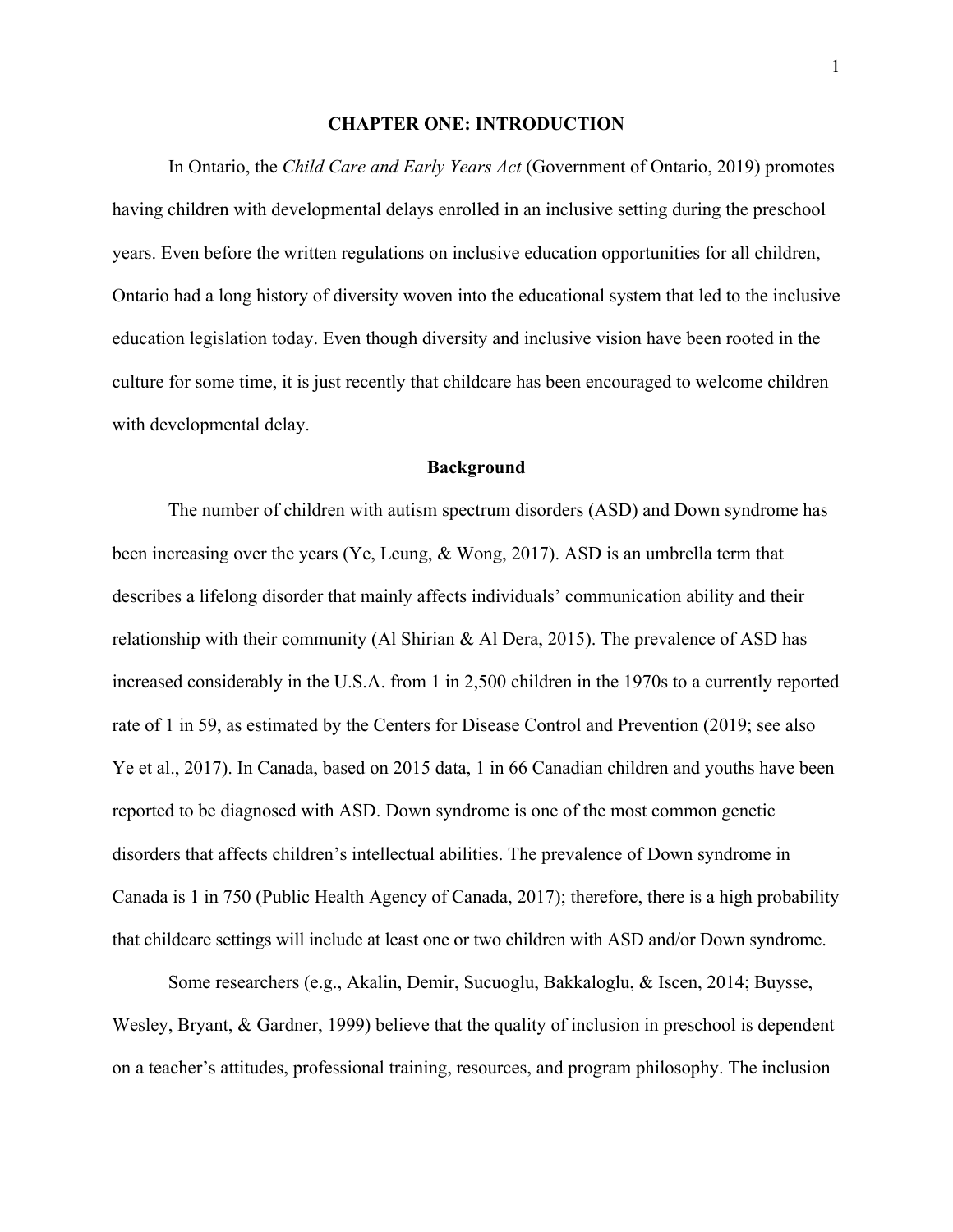movement in the education system is thought to provide children with developmental delays opportunities to observe and interact with their socially competent peers, which should promote their social interaction and play skills (Bailey, McWilliam, Buysse, & Wesley, 1998; Brown, Welsh, Hill, & Cipko, 2008). However, some teachers self-reported that they are not competent and confident enough to educate children with special needs due to their insufficient knowledge about inclusive practices (Akalin et al., 2014). Educator quality within high inclusive preschool programs should encourage children's cognitive and social development (Warren, Martinez, & Sortino, 2016). Hence, educators need to focus more on children's social competence by engaging in "teacher-talk" on a daily basis.

Teacher talk is defined as the type and frequency of verbalization used with children by teachers (Kontos & Wilcox-Herzog, 1997). There is a relationship between adult-talk and socially competent behaviour in children and, in particular for this study, children with special needs (Phillips, McCartney, & Scarr, 1987; Sontag, 1997). Social competence develops over time. Social competence is an ability to perceive others' perspective and to learn from the past (Semrud-Clikeman, 2007). Social experience rests on the foundation of parent–child/adult–child and peer relationships, and contributes to a child's later development of prosocial behaviours (Semrud-Clikeman, 2007). The teacher's language can encourage children to share their ideas, thoughts, and emotions (Rainer Dangel & Durden, 2010). The benefit of having social competence lies in supporting children to know how they feel about themselves and how others perceive them. Through the communication of acceptance from significant others, children can develop a sense of worthiness in themselves. Self-worthiness supports children to perceive themselves as good, moral, worthy, decent individuals (Baer & Maschi, 2003). If children are lower in self-worthiness, they may engage in a self-harm action, as their core belief about themselves is unworthy (Baer & Maschi, 2003). Through developing self-worthiness in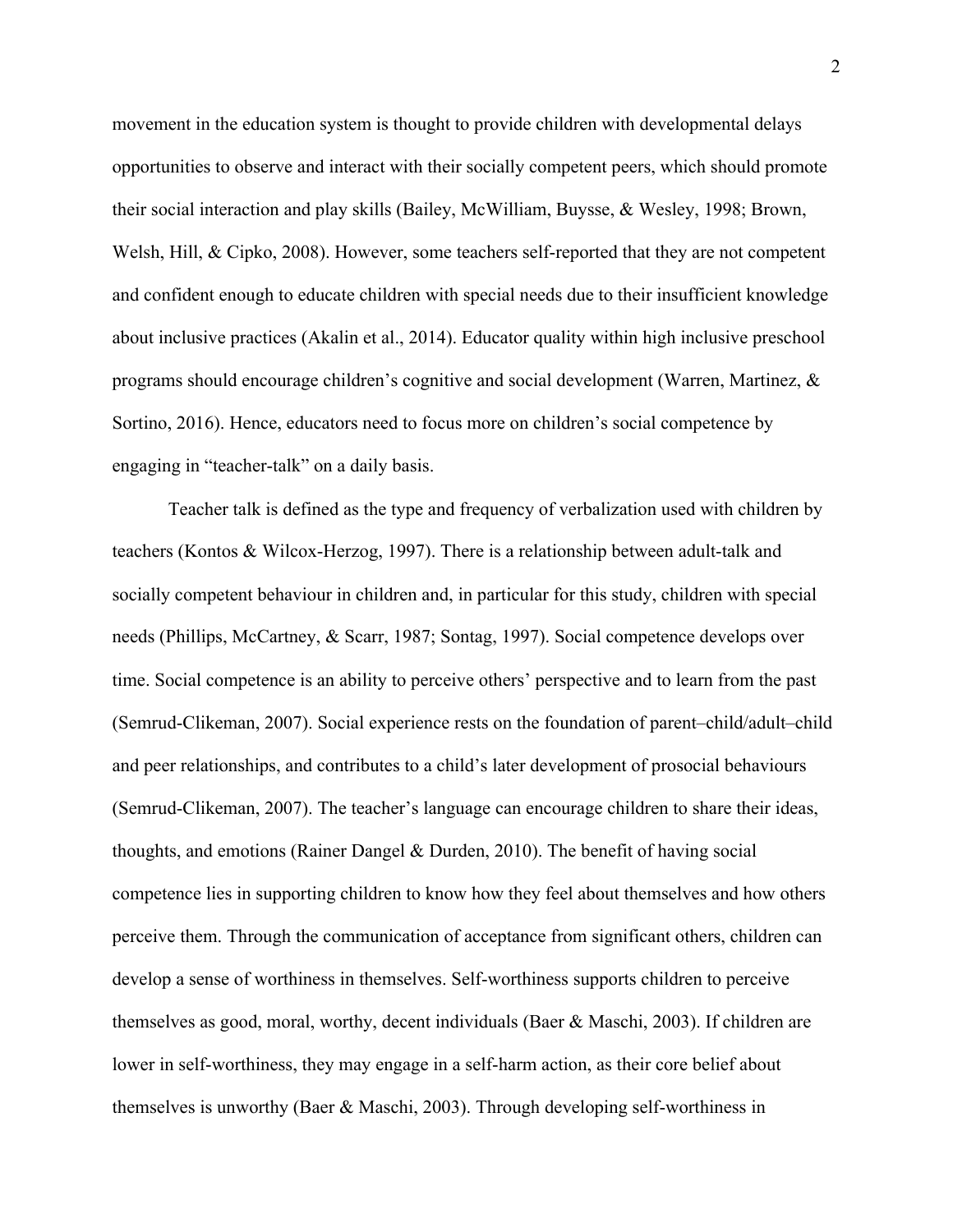themselves, children are also more successful in social interaction with others than children with lower self-worthiness (Baer & Maschi, 2003). Moreover, the research supports that children who have higher social competence have higher academic achievement and lower rates of school drop-out (Ladd, Birch, & Buhs, 1999; Lin & Yawkey, 2014; O'Neil, Welsh, Parke, Wang, & Strand, 1997; Shields et al., 2001). On the other hand, children who have poor social skills would be unable to function successfully in a social context and more likely to feel loneliness and rejection from peers.

Children with ASD and Down syndrome have disadvantages in developing social competence as they have impairments in different developmental areas. Interestingly, Warren et al. (2010) found that children with ASD demonstrated shorter length of conversations compared to typically developing children. If children are disadvantaged in social skills, they need more attention in practising socialization with others. Also, children with ASD in Warren et al.'s (2010) study had more vocalizations that were not responded to by the adults. This could be because Irvin, Boyd, and Odom (2015) found that children who received more behavioural management focused interaction were weaker in social awareness and social cognition. Positive social contacts and supporting object play are related to increasing social competence.

Children with Down syndrome often present as charming, social, friendly, and engaging (Rosner, Hodapp, Fidler, Sagun, & Dykens, 2004). However, they often show delay in speech, so they would more likely depend on gesture to communicate with others (Brady, 2008; Roberts, Price, & Malkin, 2007). For instance, some studies emphasize the importance of teaching children peer-mediated strategies and friendship skills to children with and without special needs in a naturalistic environment so that the children can practice their skills (Kohler & Strain, 1999; Strain & Bovey, 2011). Therefore, there should be specific strategies that promote children's social competence in inclusive preschools and this should include teacher talk.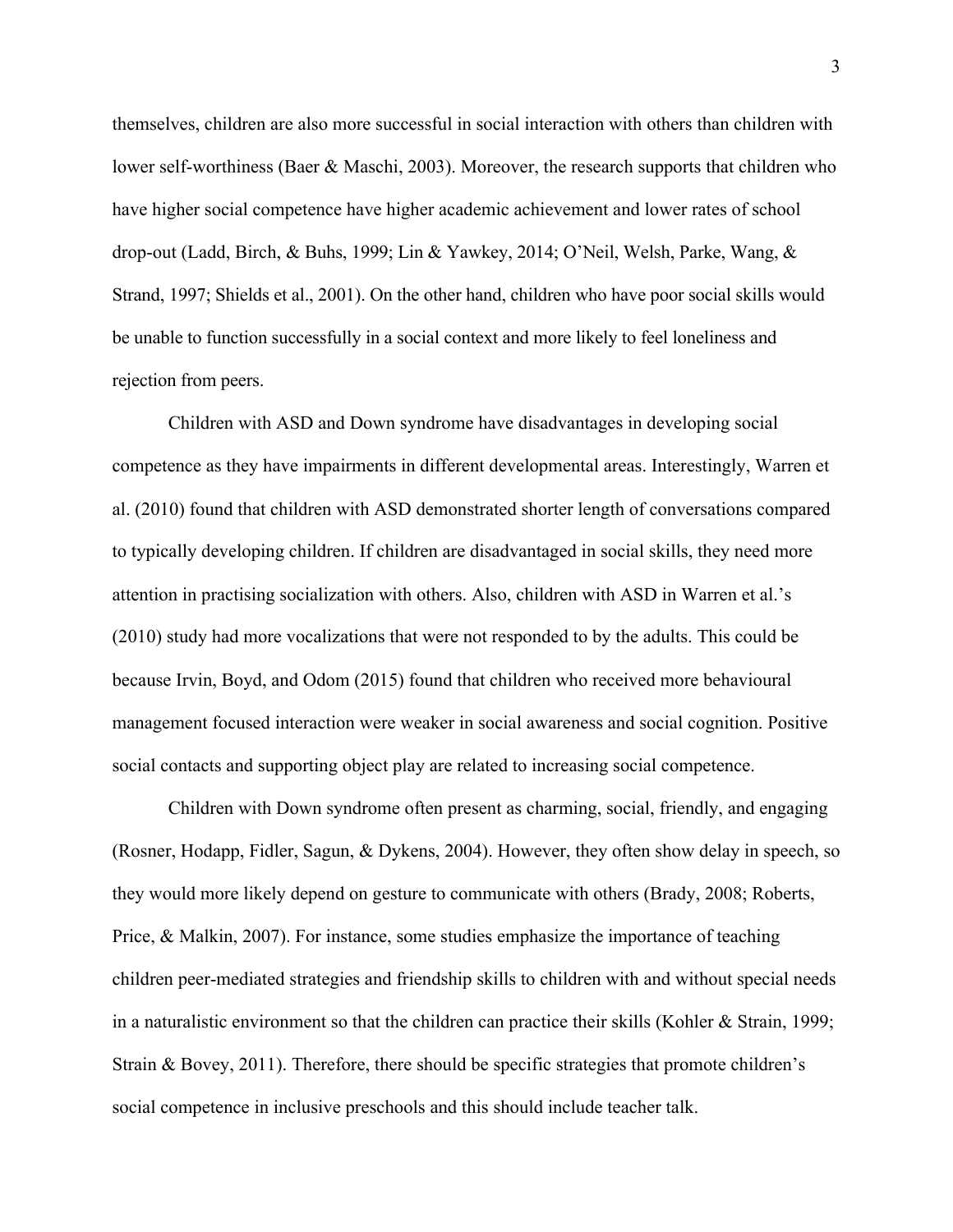#### **Purpose of the Study**

The objective of this study was to explore relationships between research-informed best practices or ideal strategies to develop social competence in children with ASD and Down syndrome based on literature, and actual strategies used by resource teachers (RTs) and ECEs in a classroom. The study attempted to explore the possible gap between ideal strategies and actual strategies to develop children's social competence. RTs, who work with children with developmental delays in child care settings, and their perspectives about their ability to influence the development of social competence in children with ASD and Down syndrome were explored through semi-structured interviews. Also, in order to understand educators' perceptions of theory to practice, ECEs' verbal engagement with children with and without ASD and Down syndrome and their strategies to improve social competence were explored through using face-to-face interviews. The anticipated outcomes of the study were that RTs and ECEs would conceivably increase their awareness of teacher–child interaction and its relation to social competence in children and to quality practice in the early childhood education field.

#### **Research Questions**

This study was designed to answer the following research questions:

- 1. What are the RTs' perspectives about their own competency in supporting a child's social competence? What strategies do RTs identify as helpful in developing social competence in children with and without ASD and Down syndrome?
- 2. What are the differences between the RTs' stated ideal strategies and techniques to develop social competence in children with and without ASD and Down syndrome and reality in a classroom?
- 3. Are there any discrepancies in teacher talk towards typically developing children and children with ASD and Down syndrome?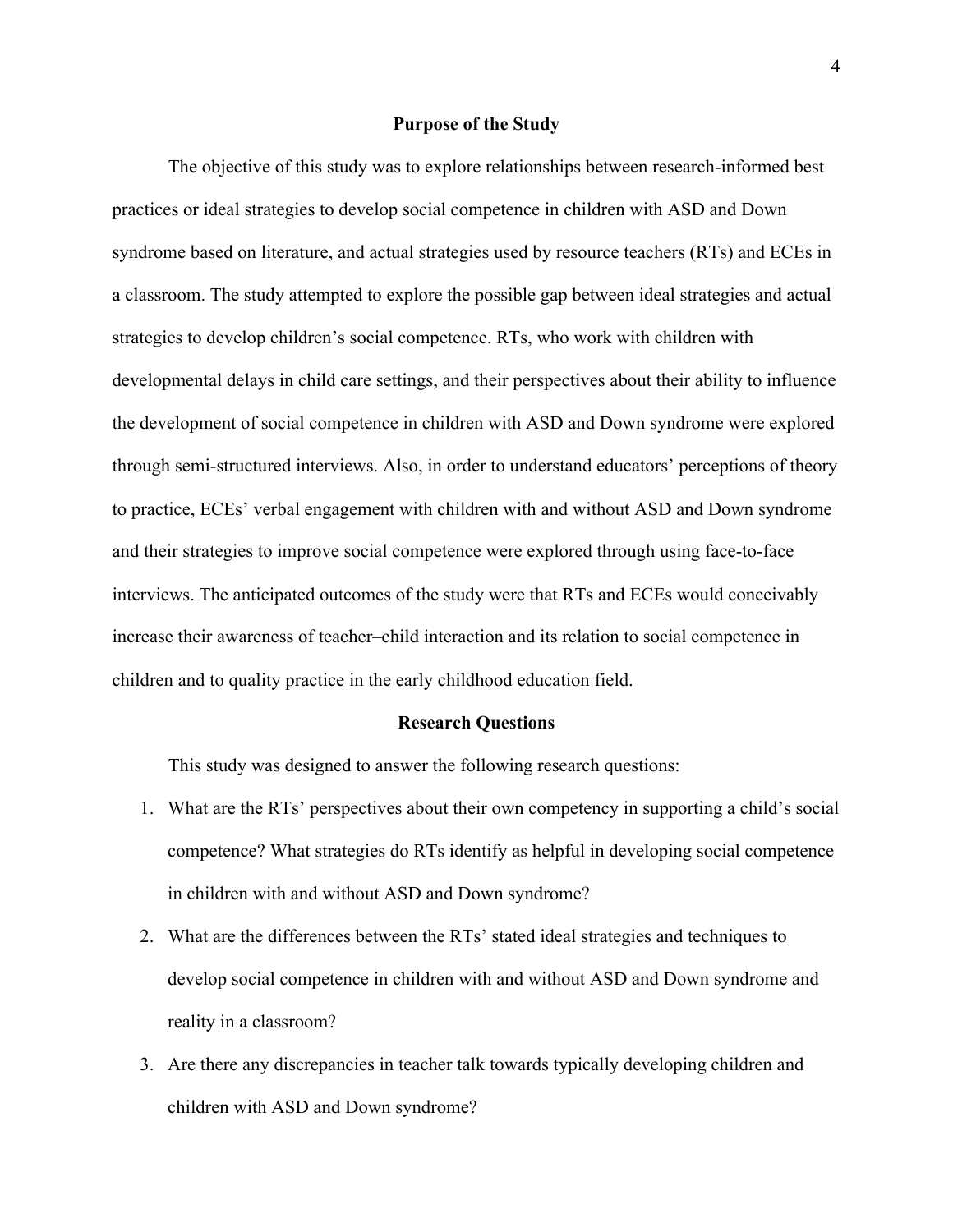#### **Rationale**

A few studies have explored the relationship between teacher talk and the development of social competence in children with ASD and Down syndrome. Kontos (1999) and Wilcox-Herzog and Kontos (1998) established different teacher-talk categorizations and emphasized the importance of understanding the power of teacher-talk in a classroom. Teacher talk was categorized into four groups: (a) support play with objects, (b) practical personal assistance, (c) support play with objects via questions, and (d) positive social contacts (Kontos, 1999, p. 371). While these are elaborated in Chapter 2, a brief introduction to these categories is warranted here. Often, teacher talk in a classroom is often directed to behavioural management, which means that teachers are not always conscious about how children's social development is holistically affected through the teachers' language. Thus, determining how educators can have positive influence in developing and improving children's social competence through language skills is an important area to investigate. With inclusive childcare practices being the norm, educators need to know and be aware of what kinds of language they need to use with children that effectively promote children's social competence. Although the study by Irvin et al. (2015) was insightful regarding suggesting that a higher or lower rate of no teacher talk towards children with ASD would depend n the autism severity and the degree of cognitive impairment, additional studies are needed to increase our understanding of the relationship between specific teacher talk and socially competent behaviour development in children with ASD and Down syndrome through the pereption of resource teacher's recommended strategies and ECE's strategies.

#### **Importance of the Study**

Analyzing teacher talk and how it is used to engage children with or without ASD and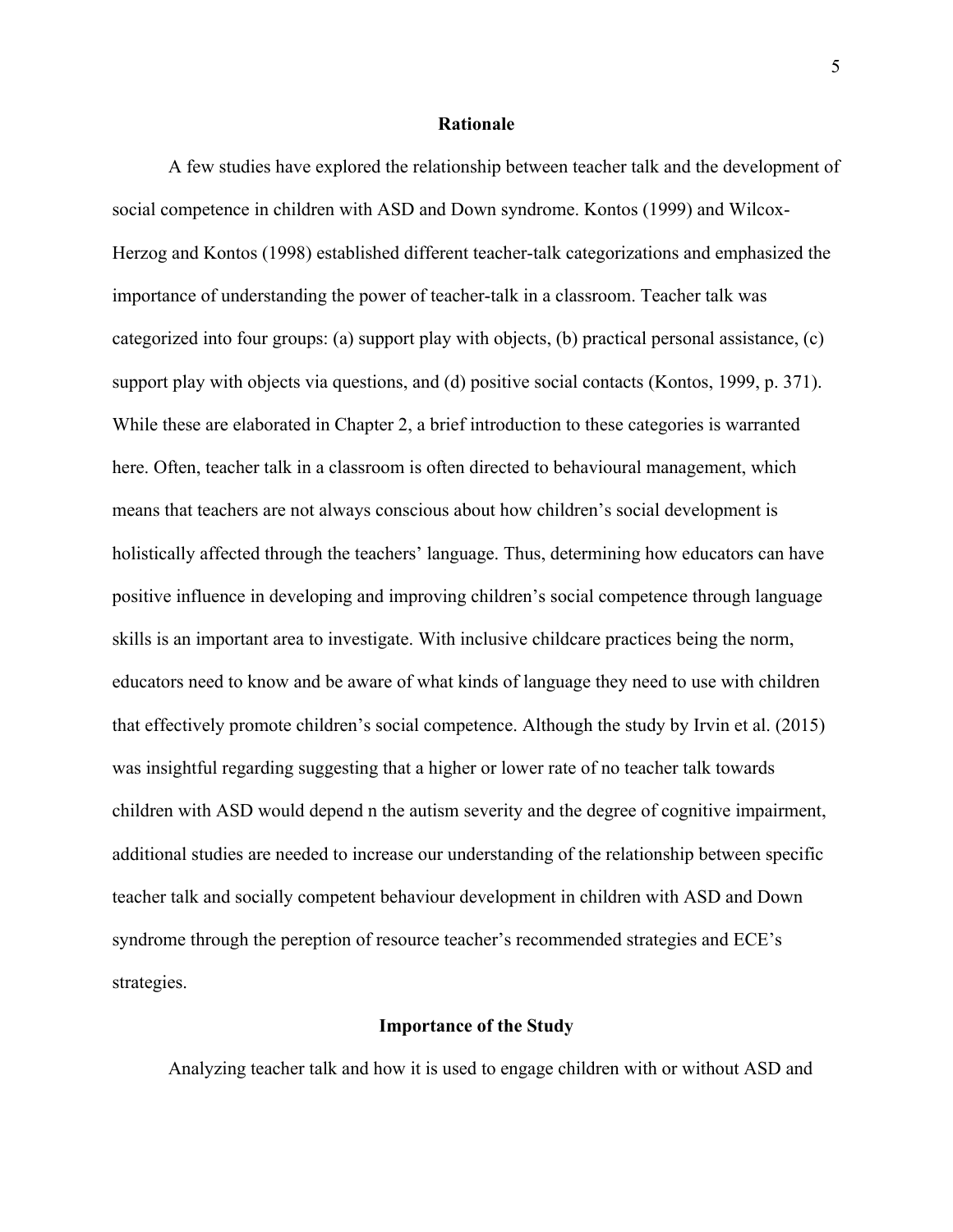Down syndrome is beneficial for various reasons. Many studies have shown the importance and power of teacher talk in preschool (Irvin et al., 2015; Kontos, 1999; Rainer Dangel & Durden, 2010). Teacher talk can have an influence on various dimensions of social competence. Moreover, teachers are less likely to be conscious about how they talk to children with and without ASD and Down syndrome, as the teachers could focus more on classroom management and children's behavioural management. The results of this study may increase teachers' awareness of the importance and power of teacher talk for children with and without ASD and Down syndrome and bring opportunities for children in a classroom to be exposed to an enriched environment conducive to the development of social competence. In addition, no previous studies have considered RTs' perspectives in working with children's social competence in childcare settings in Ontario. Therefore, my research examines the perceptions, teacher talk, and behaviours of RTs and ECEs to identify the possible congruencies and discrepancies.

Although there are RTs in childcare who work with special needs children, the RT contact time with each child is limited. Each visit can be anywhere from 30 minutes to an hour, once a week or twice a month. Children with developmental delays spend a majority of the time in a childcare setting with ECEs. If the ECEs are not aware of the specific talk that they should be using to enhance and encourage children's social competence, they can undermine the child's capacity to learn and optimally develop. Therefore, this study is needed to explore the gaps in a RT's perceptions and practice, and to see if there are any differences in frequency and quality of talk with children with ASD and Down syndrome compared to children who are typically developing. As such, this study sought to identify the types of talk that are reported to be used with those two groups of children.

#### **Limitations of the Study**

The main concerns with teacher talk and socially competent behaviour will be only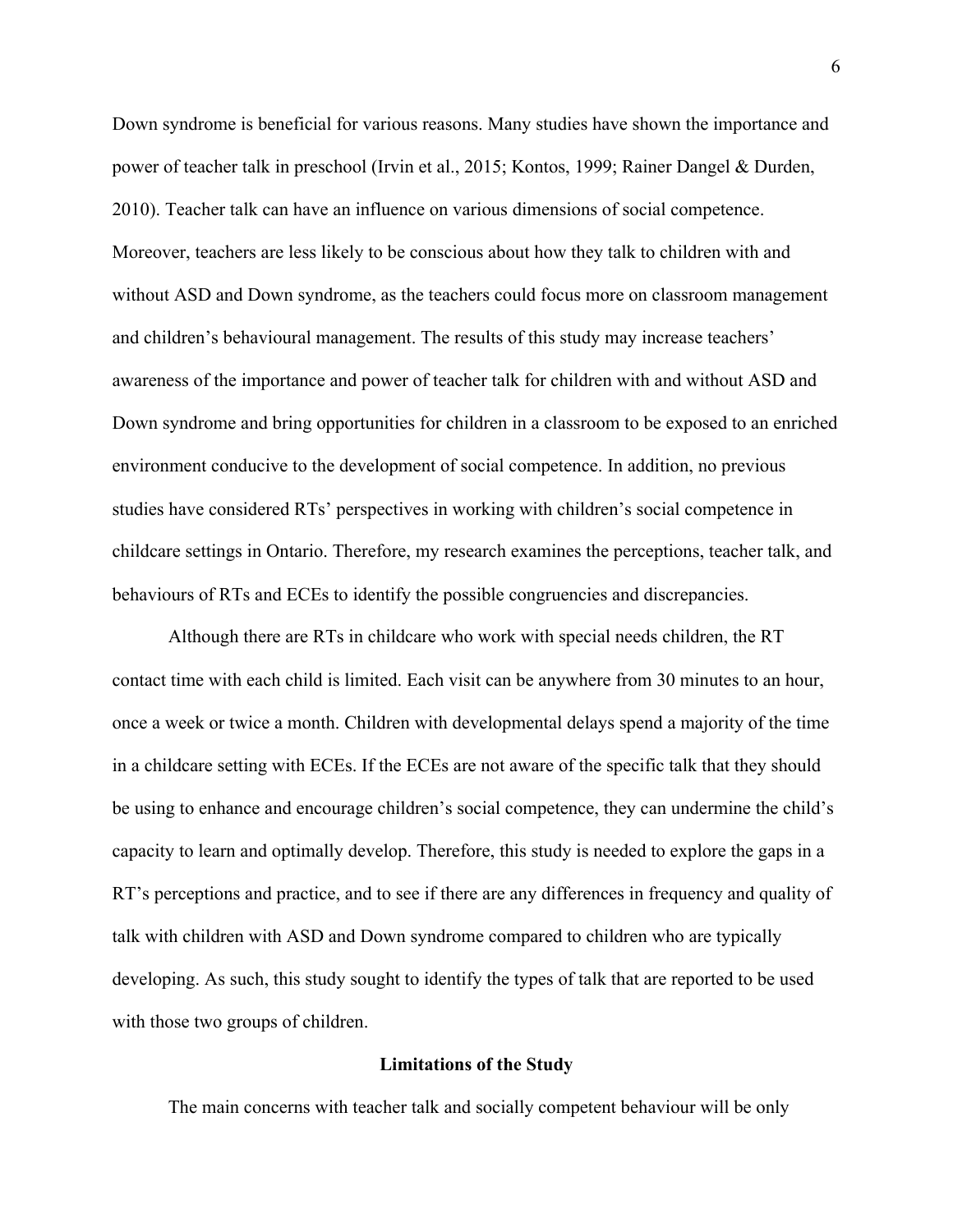examined through RTs and ECEs in the Niagara Region in Ontario. Therefore, the insights gathered from this study are limited. RTs and ECEs who were involved in this study were a small sample size so the results cannot be generalized for the teacher-talk and social competence development strategies and techniques for children with ASD and Down syndrome. Due to the time restriction, observation of children's socially competent behaviours was not included in this study; therefore, although the study addresses RTs' perspectives on how to develop socially competent behaviours through teacher-talk strategies, there is no actual examination on the development of children's social competence. Thus, the suggested strategies in this study's results should be interpreted with caution and with a realization of restrictions. Finally, the study does not generalize teacher talk directed to children with ASD and Down syndrome as there are different severity and degrees of language and cognitive levels in both diagnoses. Instead, the study results demonstrated here can be interpreted as a window to gain insights into the relationship between teacher talk and social competence development in children and to identify similarities and difference between RT and ECE perceptions of teacher talk use to develop social competence in children with ASD and Down syndrome.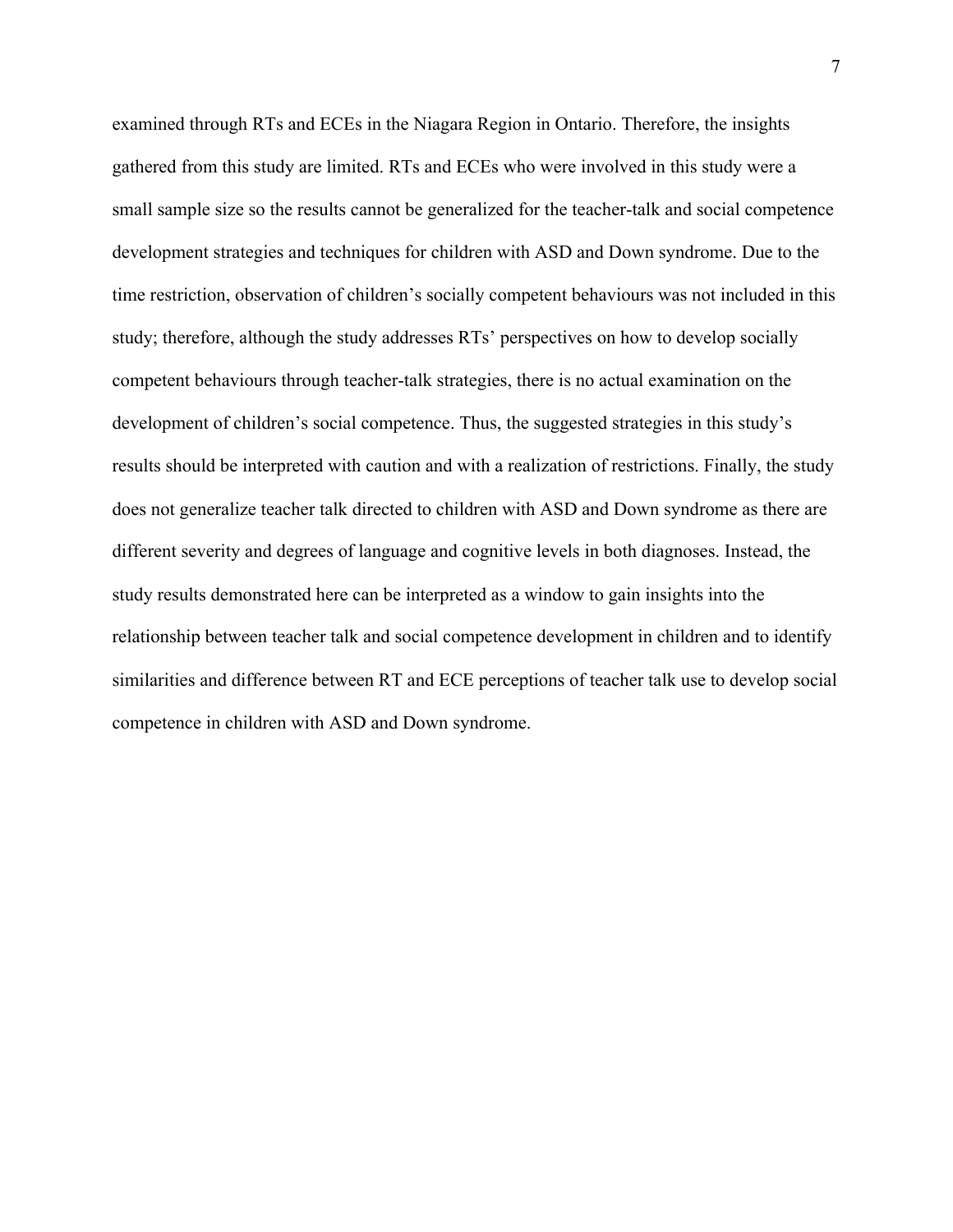#### **CHAPTER TWO: LITERATURE REVIEW**

Early childhood is one of the significant stages in developing various skills. From the beginning of a child's life, there is always human involvement, such as parents, grandparents, siblings, and/or friends. One of the biggest changes in the early childhood stage is when many children start attending a preschool, and have an opportunity to socially interact with children their age and with teachers in an all-day setting without their family members' involvement. Through human relationships, children learn companionship, stimulation, and a sense of belonging (Kostelnik, Whiren, Soderman, Rupiper, & Gregory, 2014), as social competence is a learned behaviour. Social lessons that children learn in the early childhood stage will affect how they interact with others and how they act in society as youth and adults (Kostelniket al., 2014). Moreover, there is increasing evidence of support in preventing mental, emotional, and behavioural disorders in adulthood by promoting behavioural and social-emotional competence in children and adolescents (Pendry, Carr, Smith, & Roeter, 2014).

Kontos (1999) argued that a key ingredient of high-quality early childhood education is to have high-quality teacher–child interaction; even though this article is from almost two decades ago, it still applies today (Burchinal, Cryer, Clifford, & Howes, 2002; Vermeer & Bakermans-Kranenburg, 2008). Mitchell-Copeland, Denham, and DeMulder's (1997) study of teacher–child interaction and social competence found that children who have a secure attachment relationship are more likely to re-create this relationship with others; therefore, the children will have higher prosocial behaviour towards their peers. Children learn social skills and social competence through human interactions. In the Japanese language, "learn" is *manabu*. The word *manabu* originates from the word *maneru*, which means to mimic or copy*. Maneru* evolved into *manebu*, and eventually became *manabu*. It means that people, both young and old, "learn/manabu" things from mimicking others' actions or behaviours. Genishi (1998) mentioned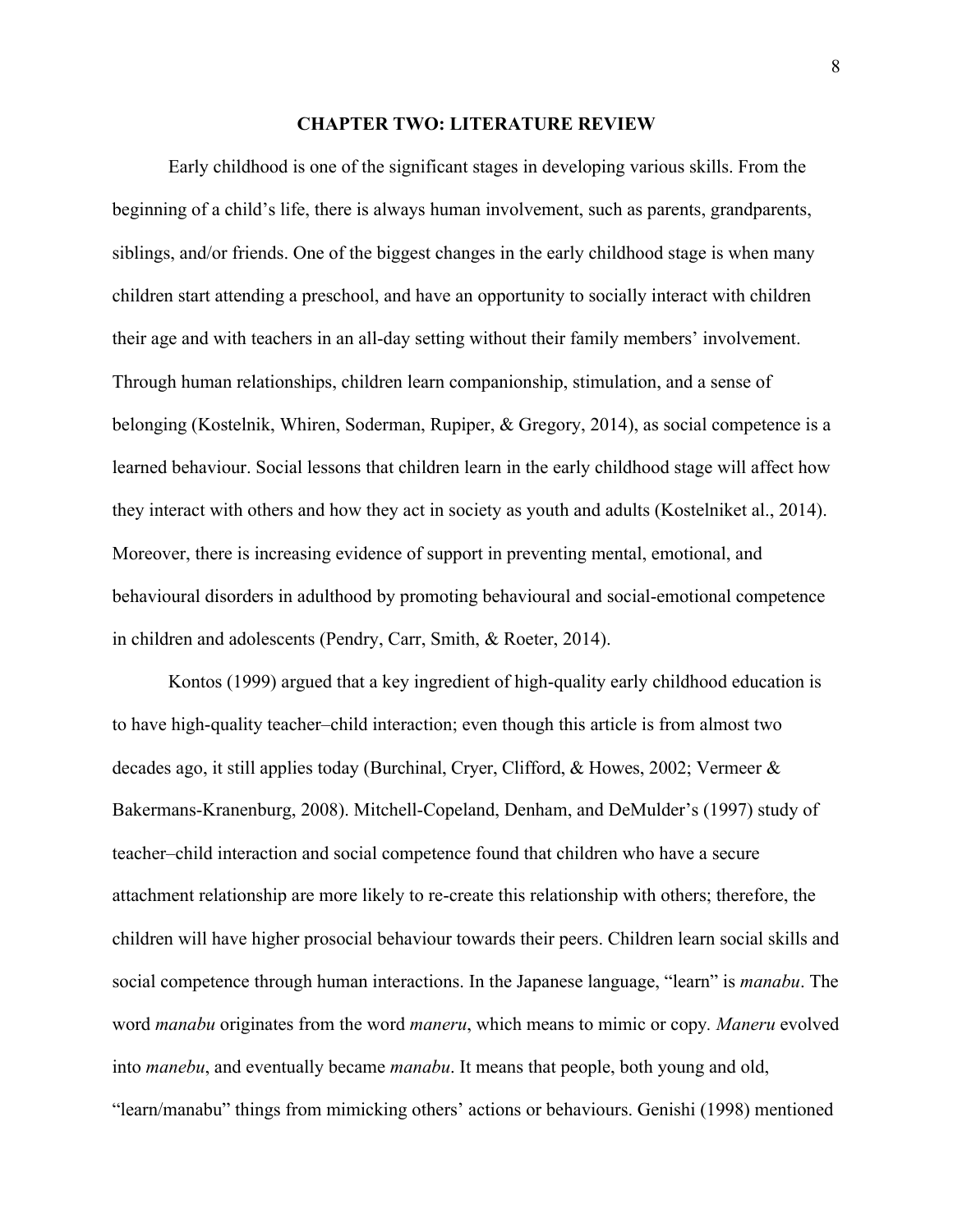that "adults are the main conversationalists, questioners, listeners, responders, and sustainers of language development and growth in a childcare center or classroom" (p. 4). All children learn from adults who are around them. Therefore, in preschool and childcare settings, the way teachers speak to children during daily interactions will greatly influence how children learn social skills and social competence.

Although social skills are learned in teacher/adult–child interaction, gradually children need to practise these skills in peer relationships, as the central feature of social competence is grounded in peer interaction in preschool (Kwon, Elicker, & Kontos, 2011). All young children require time and guidance in developing social skills and social competence. Children with ASD and Down syndrome have limitations in developing social competence; therefore, they will need a great deal of support in this area of development compared to typically developing children. Teacher–child interaction can be a strong support in developing social competence as children spend the majority of their day in a childcare centre.

Unfortunately, sometimes the "early childhood error" (Kontos, 1999, p. 364) occurs when ECEs prepare appropriate, stimulating learning environments for young children yet fail to follow up with guidance, scaffolding, and supportive and responsive interactions with children through play. Vygotsky's approach to early childhood education presents the importance of adults taking an active, but not intrusive, role with children during play in order to maximize the learning potential (Berk & Winsler, 1995; Kontos, 1999). In accordance with a Vygotskian approach, teachers' active involvement with children with ASD would make a difference in their learning potential, especially in the area of social skills, as social competence is a learned skill.

#### **Social Competence in Early Childhood Education**

Social competence has been emphasized in research for a long time, as it plays a critical role in a child's life. Also, the preschool age is a stage when acquisition and expression of social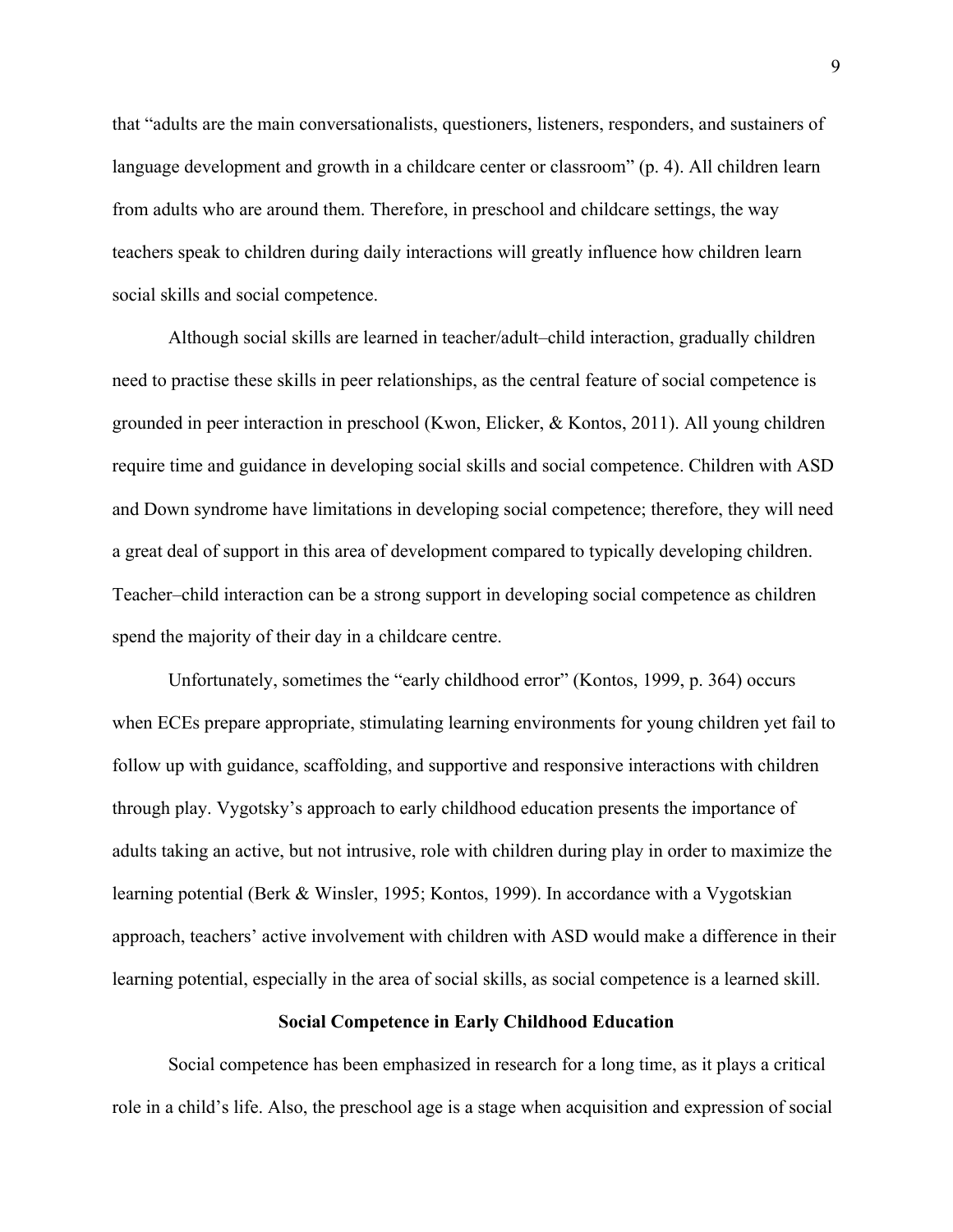and emotional behaviours, such as anger, withdrawal, or socially valued behaviours, occur (Bigras & Crepaldi, 2012). In early childhood, one of the major skills that young children develop is social skills and socially competent behaviour as they interact with their peers and adults/teachers. One of the reasons social competence is important is that children with higher social competence will develop a positive attitude toward school, adjust well to school, participate in school activities, participate in peer relationships, and work on sustaining friendships, which can lead to school success, such as higher academic achievements and a lower rate of school dropout (Ladd et al., 1999; Lin & Yawkey, 2014; O'Neil et al., 1997; Shields et al., 2001). Developing social competence may prevent children from having anger-aggression and anxiety-withdrawal as well (Sette, Baumgartner, & MacKinnon, 2015). The next section will review social competence from multiple aspects.

In early childhood education, learning is grounded in social opportunities. For instance, circle time is one social experience as they greet each other, listen to the teacher and their peers, take turns, learn to show interest in others, and so forth. Other social opportunities arise while interacting at mealtime, during free play, or in program spaces where social experiences occur. Social competence is acquired over time. It begins to develop early in children's lives and continues to develop throughout their lives as they interact with others. It also plays an important role in school readiness and academic success (Vaughan Van Hecke et al., 2007). Socially competent children will be flexible to apply different behavioural skills, affective resources, and cognitive resources in the service of attaining personal social goals in social contexts without hindering opportunities to achieve their goals (Shin et al., 2011). Shin et al. (2011) also mentioned that the combination of behavioural skills, affective resources, and cognitive resources will assist children in achieving the social goals of establishing the child's skill set at a given period of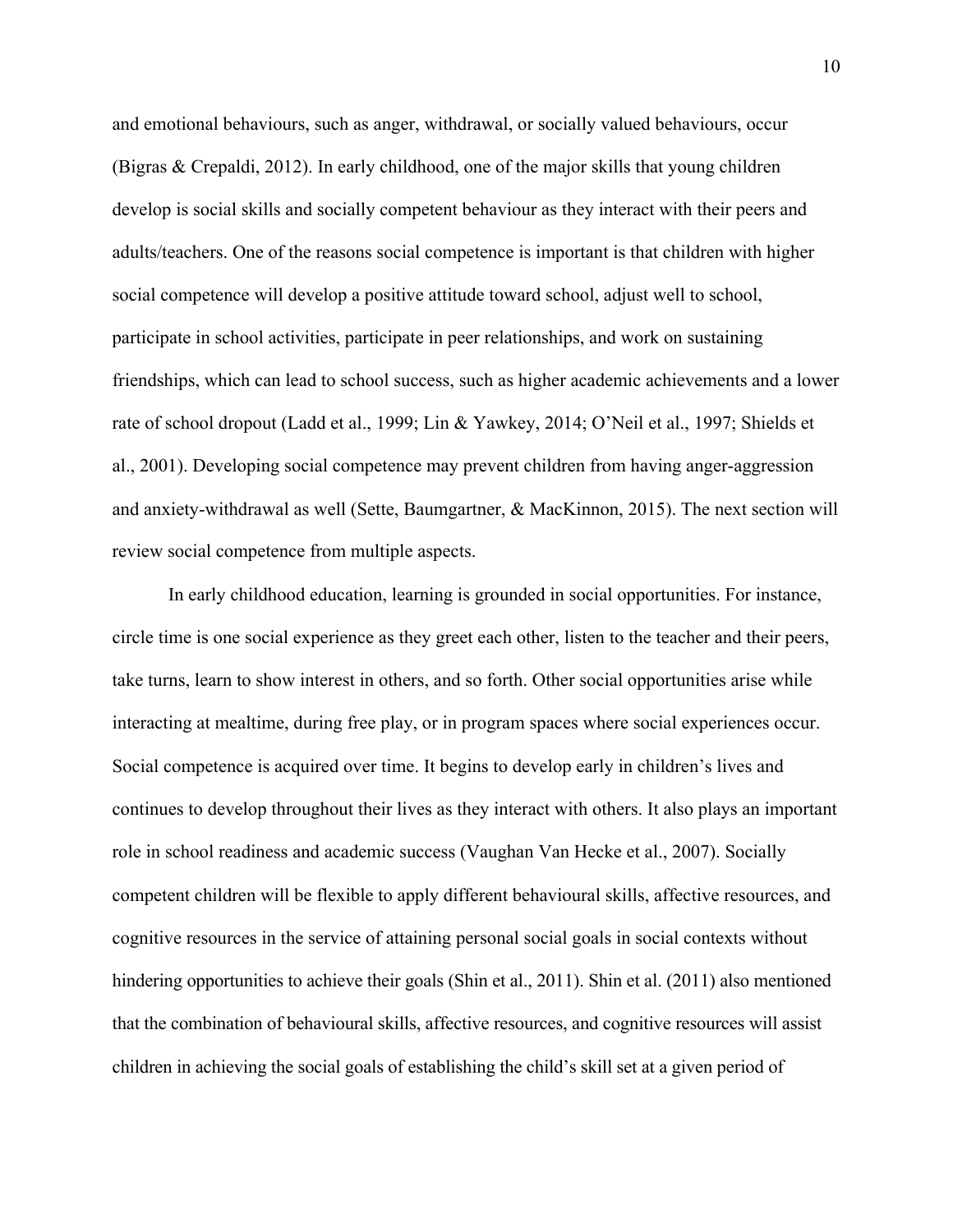development, and to help children to be successful applicants of the skill set in important social groups, which also enhances their self-esteem, social self-efficacy, and peer acceptance.

#### **Definitions**

Although social competence is a concept steeped in ambiguity, it is argued in general to serve a very important function in our lives. Developmental conceptualizations of social competence are commonly based on progression of skills and attainment (Howes, 1987; Rose-Krasnor, 1997; Trentacosta & Fine, 2010; Waters & Sroufe,1983). Multiple facets, such as social assertion, frequency of interactions with positive self-concept, social cognitive skills, and so on, construct social competence (Dodge, 1985). In 1973, a group of experts in child development met in Princeton, New Jersey, and attempted to establish an operational definition of social competence (Anderson & Messick, 1974); however, they were unable to establish an unambiguous definition of social competence (Stump, Ratliff, Wu, & Hawley, 2010). Stump et al. (2010) defined social competence as a very broad term and involving the following 29 facets of socially related skills:

#### 1. *Differentiated self-concept and consolidation of identity*

The child has recognition of his/her different levels and kinds of skills in different areas of cognitive and interpersonal functioning and different interests in differentiated areas. Also, these differentiated skills and functioning will be applied to stabilize his/her identity so that he/she appreciates some consistency of self across time and situations. Shavelson, Hubner, and Stanton (1976) mentioned that self-concept is a multidimensional and a hierarchical structure that grows throughout infancy to adulthood. The self-concept is important in children and adolescents and is contingent on the child's daily emotions and interpersonal experiences (Amado-Alonso, Mendo-Lázaro, León-del-Barco, Mirabel-Alviz, & Iglesias-Gallego, 2018).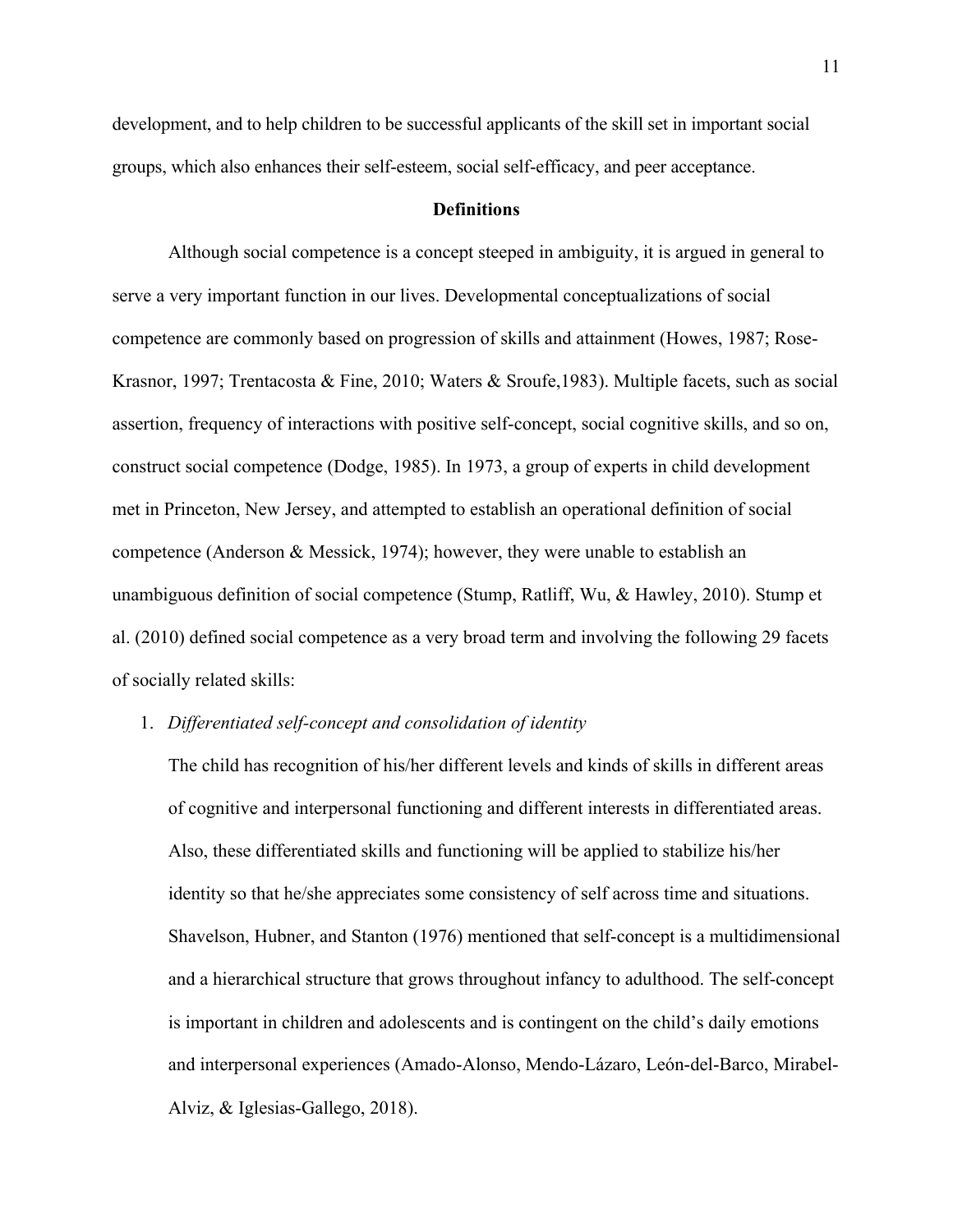2. *Conception of self as an initiating and controlling agent*

Children with a strong self-concept will exhibit initiation in action and guidance of his/her behaviour in a realistic environment. When children have reached the level of initiating and controlling their behaviours, there will be a confidence in taking responsibility for their learning, skill acquisition, and in the decision-making process. Kostelnik et al. (2014) mentioned that children exercise control in various realms. For instance, infants try to interact with adults, especially caretakers, by smiling and cooing; toddlers have their favourite colours and characters or animals; preschoolers get to be more independent and dress themselves and feed themselves with less assistance from adults. Children gradually understand their own control and form beliefs about the level of their control.

3. *Habits of personal maintenance and care*

Each child measures up to common standards of cleanliness, eating habits, safety practices, and grooming according to his/her peer group level. School aged children are aware of their peers' interests, table manners, and hygiene, and often make comments if the behaviour does not fit the expected standards.

#### 4. *Realistic appraisal of self, accompanied by feelings of personal worth*

The child is able to conduct a self-evaluation of his/her own abilities and recognition of their personal significance, which will have a strong influence on their behaviour and their actual performance in every area of their life. At the same time, children who have lower capabilities also need to have positive feelings of self-worth, an awareness of their strengths, and a realistic view of their limitations. An affirmative, yet realistic, selfassessment can support resiliency when children face failure or frustration. Children will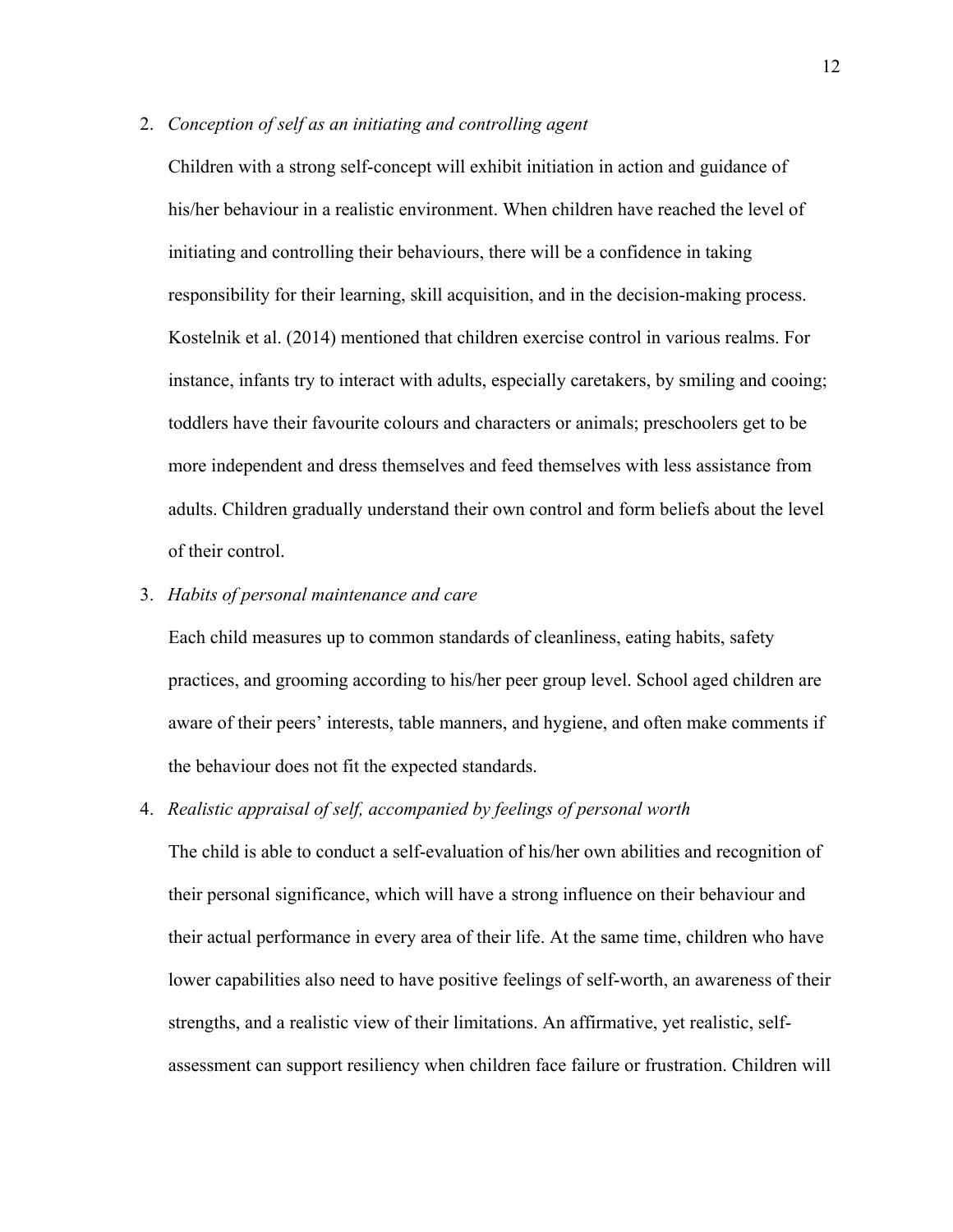do an appraisal of self at a very young age, but around ages 8 to 11, they start to see themselves in both a positive and negative light (Kostelnik et al., 2014).

5. *Differentiation of emotion feelings and appreciation of their manifestations and implications*

The child will experience various kinds of emotions, recognize his/her emotional expression, as well as others' emotional expression. Emotion recognition by children is essential. They need to be able to connect with their own emotions, and the emotions of others in order to develop interpersonal and interpersonal relationships.

6. *Sensitivity and understanding in social relationships*

The child has developed an understanding of relationships and accepts the differences in his/herself and in others. He/she rejects clearly antisocial values, but he/she endures a wide range of values that are different from his/hers.

7. *Positive and affectionate personal relationships*

The child will have no inhibitions in showing affection to adults and other children and are able to build friendships and to make personal connections easily.

8. *Role perception and appreciation*

There is recognition, in the child's mind, of different roles that he/she, and other children and adults can engage in according to different situational and interpersonal contexts. Also, he/she knows what is expected of others and of himself/herself in different contexts, therefore he/she can apply role expectations to his/her behaviour. The child appreciates the diversity of available role options and declines stereotypical boundaries in role opportunities.

9. *Appropriate regulation of antisocial behaviour*

There is no repeated pattern of extremely disruptive, violent, aggressive, hostile, or other types of antisocial behaviour in the child. He/she avoids these antisocial behavioural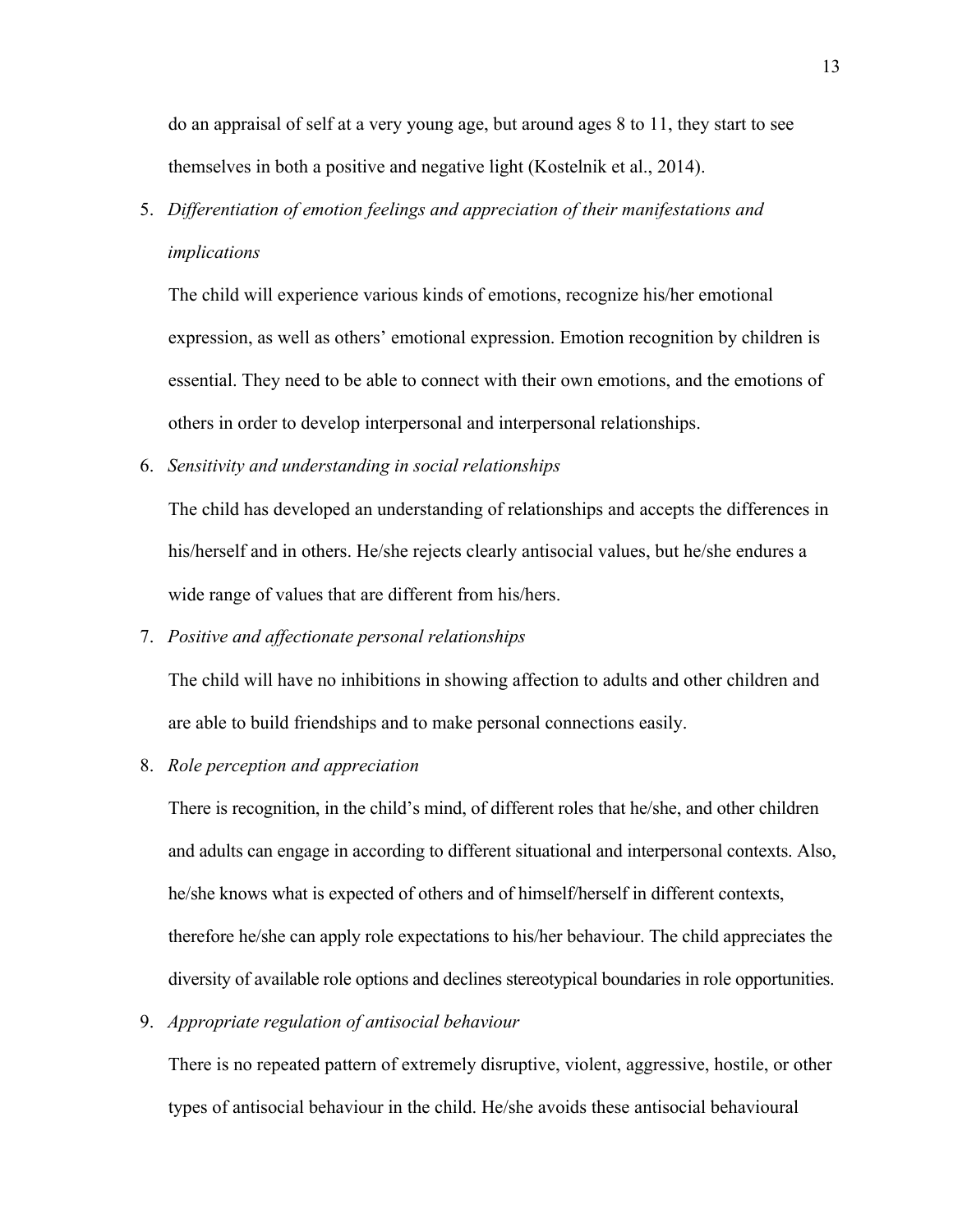moderations, using redirection or other types of methods of instinct adjustment that are at least relatively under his/her cognitive control.

#### 10. *Morality and prosocial tendencies*

The child engages in prosocial behaviour more frequently, when he/she sees an opportunity or recognizes situational expectation. The child's awareness of the reasons and principles of moral and social values and behaviours will increase.

#### 11. *Curiosity and exploratory behaviour*

The child shows interest in his/her environment and continues the exploration without external motivation or pressure, especially in areas of his/her interest.

12. *Control of attention*

The child has the appropriate duration in attending to relevant cues with an appropriate level of concentration.

#### 13. *Perceptual skills*

The child has the ability to perceive a unit or form as separate from its background, discriminates between similar units and forms, analyzes forms into their component units and parts, and synthesizes units or parts into an organized form. Perceptual skills apply to visual perception, auditory perception, tactile perception, and kinesthetic perception. For instance, a child can see each letter in a word, can hear phonetic sounds, and can distinguish similar letters, such as p and q.

14. *Fine motor dexterity*

The child is capable of manipulating small objects and using tools at his/her appropriate developmental level.

#### 15. *Gross motor skills*

A child with social competence displays strong gross motor skills, such as walking,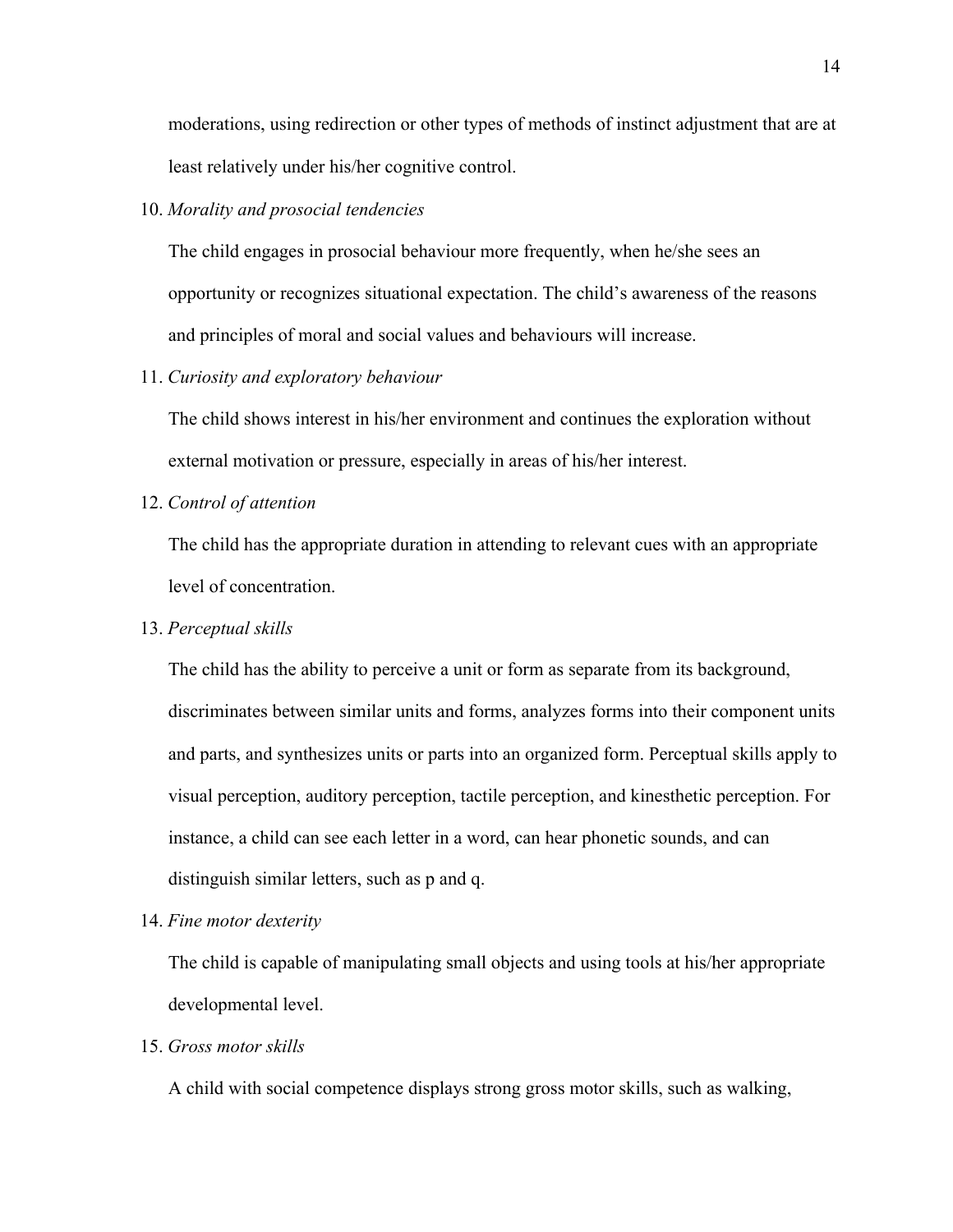running, jumping, and reaching, without excessive clumsiness and within the limits of his/her age appropriate physical development. Some studies have shown that it is the child's gross motor abilities and not his/her fine motor abilities that significantly influences social outcomes. The results showed that children with poor motor skills had possibilities of social, emotional, and behavioural difficulties (Dyck et al., 2004; Schoemaker & Kalverboer, 1994; Skinner & Piek, 2001).

#### 16. *Perceptual-motor skills*

The child unconsciously performs a combination of perceptual motor skills at the appropriate level of sensory acuity of visual, auditory, and motor skills behaviour.

17. *Language skills* 

The child is capable of understanding the definition of words he/she hears, and recalls, comprehends, and interprets spoken language. As children grow older, the language skills also develop according to their level. McCabe and Meller (2004) found that speech/language impaired children evidenced delayed competencies and that they may be disadvantaged for developing socially competent behaviour.

18. *Categorizing skills*

The child develops a recognition of similarities and differences in objects and categorizes objects or events, and is able to verbalize the underlying principles of categories.

19. *Memory skills* 

The child's level of memory skills allows him/her to retrieve information on the basis of relevant cues.

20. *Critical thinking skills* 

The child is able to analyze and evaluate situations, conceptions, processes, and products.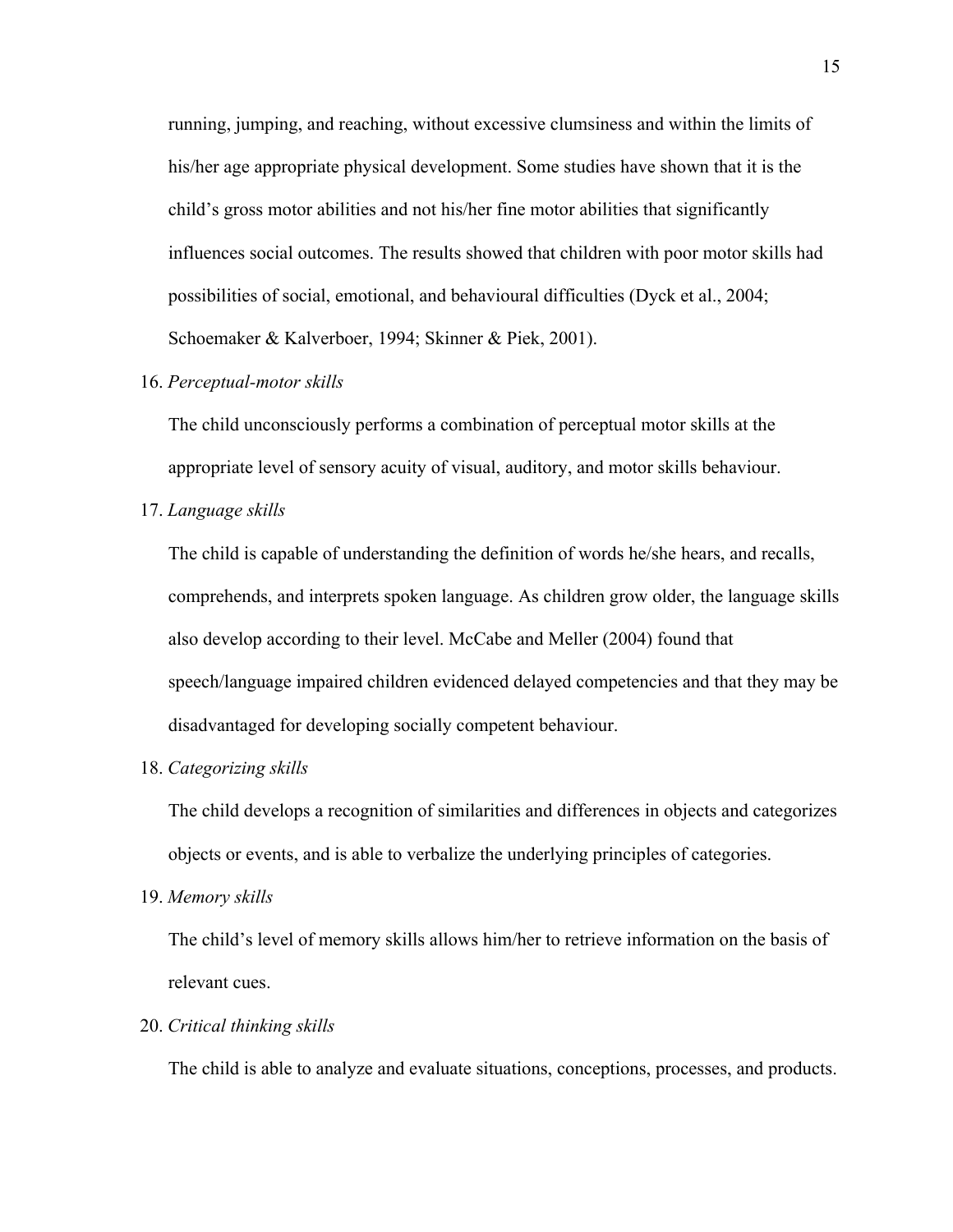#### 21. *Creative thinking skills*

The child generates his/her responses from multiple sources and conceptions and applies creative thinking to a specific situation, while demonstrating flexibility.

22. *Problem-solving skills* 

The child uses memory skills, critical thinking skills, and creative thinking to identify, analyze, and solve problems.

23. *Flexibility in the application of information-processing strategies* 

The socially competent child takes initiative when he/she realizes that there are various ways to approach exploring their environment and in receiving information. He/she knows how to apply different approaches in a flexible manner.

24. *Quantitative and relational concepts, understandings, and skills* 

The child displays conceptual attainment and skills in numbers, number properties, seriation ordinality, conservation, relation and comparison, causality, and measurement and estimation, enumeration, counting, and arithmetic.

25. *General knowledge*

The child has an adequate amount of general knowledge on topics such as health and safety, social environment, physical environment, practical arts, sports and games, art and music. His/her knowledge contributes to the child's ability to develop interpersonal communication and aesthetic satisfaction.

#### 26. *Competence motivation*

The child is internally motivated to improve his/her skills, shows satisfaction with personal improvement or mastery and to search for learning opportunities. These motivations can be stimulated by the effects of success.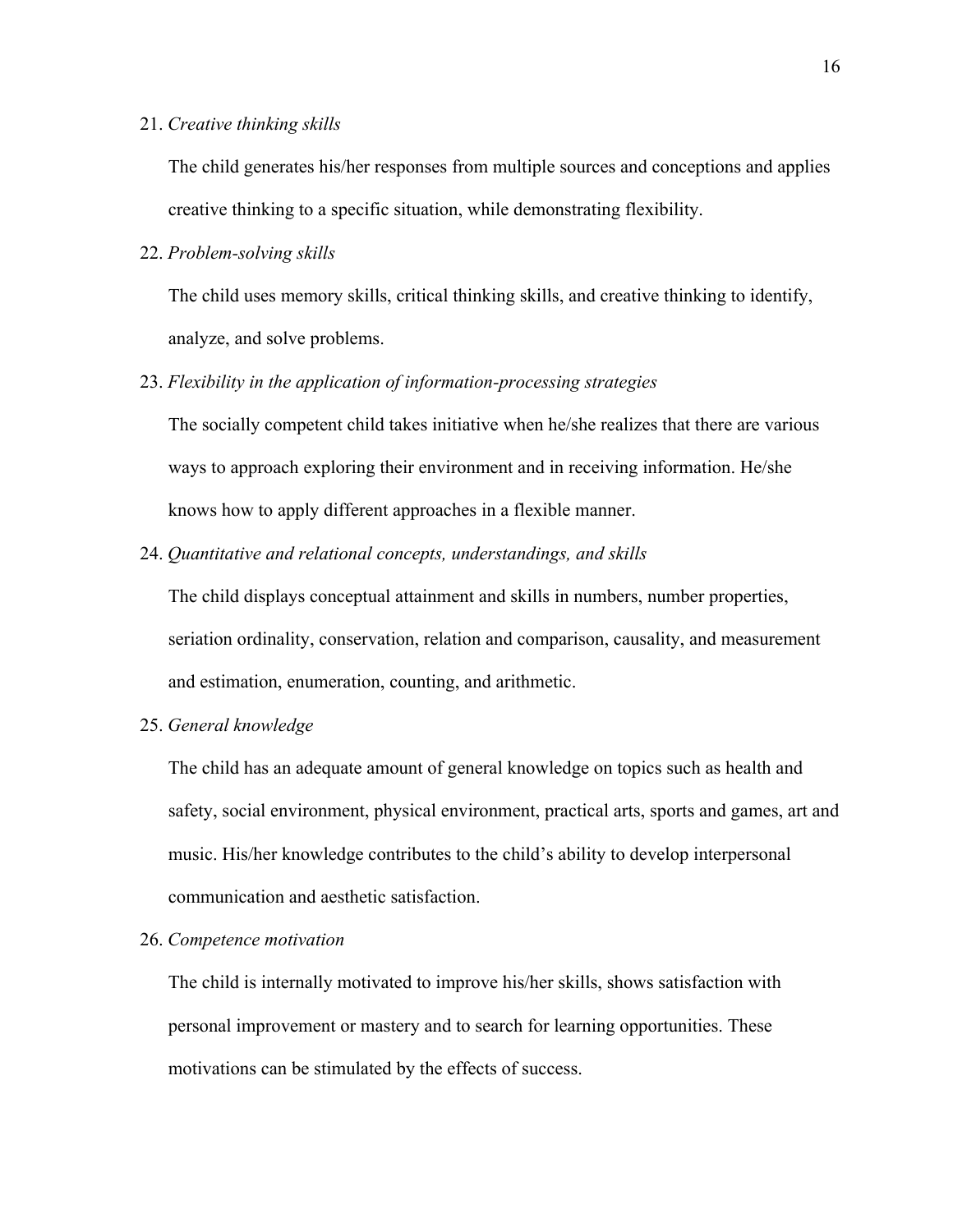27. *Facility in the use of resources for learning and problem solving*

The child has awareness of attaining help and information from multiple external sources, such as from adults, children, books, the library, fire department, school, and the internet, et cetera. He/she knows how to use these resources properly and effectively.

28. *Some positive attitudes toward learning and school experiences*

The child has some positive attitudes toward learning during his/her school experiences.

29. *Enjoyment of humour, play, and fantasy*

The child enjoys and participates in situations with humor, play, and fantasy within the limits of his/her opportunities and abilities. (Anderson & Messick, 1974)

The 29 items listed by Anderson and Messick (1974) to define social competence are very broad compared to other definitions, which are quite limited in aspects of social competence. Baumrind (1978) defined social competence in children by such characteristics as "social responsibility, independence, achievement orientation, and vigor" (p. 249). Baumrind described socially responsible behaviour as friendly, facilitative, and cooperative. He explained independence as the child being ascendant, goal-oriented, and self-determining. He described achievement orientation as the child who seeks challenges and solves problems efficiently. Vigour means the child has vitality and energy. This kind of definition, compared to Anderson and Messick's (1974) definition, is very brief and concise. However, it leaves out many invaluable aspects that need to be considered.

Skill-based social competence is an approach that has been highlighted in past research. This approach has been utilized to create a measurement for social competence, thus it uses behavioural checklists to distinguish competent children from incompetent children (Rose-Krasnor, 1997). Under this approach, social competence is constructed with a set of desirable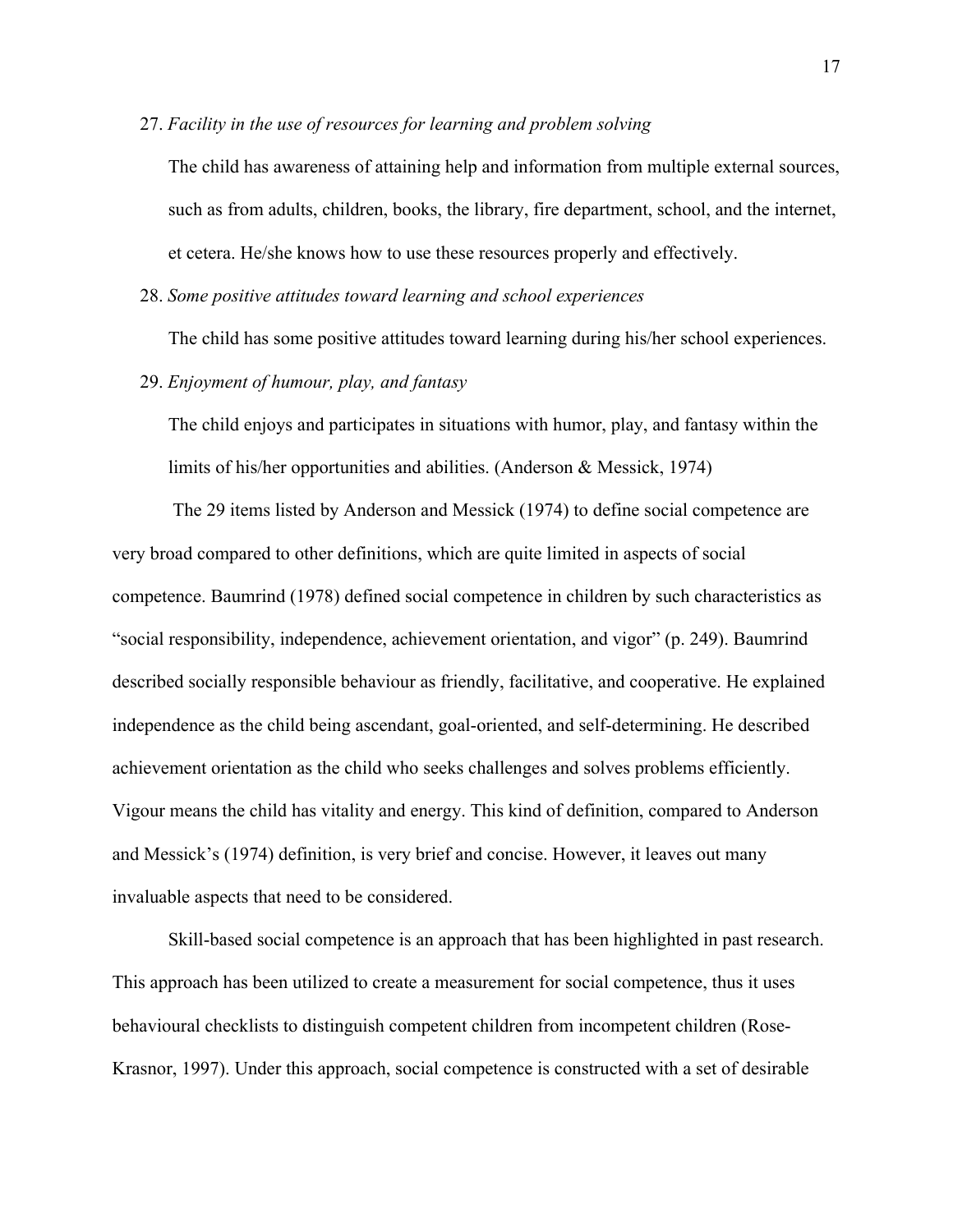skills and behaviours that are efficacious in social interaction, such as "assertiveness, empathy, listening, defining problems, evaluating solutions, negotiation, expression of justified emotions, and realization of one's mistakes" (Shek & Leung, 2016, p. 166). Stump et al. (2010) pointed out that skill-based social competencies seemed to be defined by ideals and positive criteria. However, Rose-Krasnor (1997) pointed out that the skill-based approach focuses on the individual's traits and abilities, rather than from his/her interaction with peers.

Stump et al. (2010) mentioned that social competence qualities reflect culturally specific values. Some of the social behaviour may lead to effective and adaptive functioning in a certain context, yet in other contexts, these behaviours may not be acceptable. Ogbu (1981) mentioned that certain groups of people have unique competencies that are important for their societal needs. Children are taught the same instrumental competencies as they grow up in a specific cultural context, even though there are some individual discrepancies due to personal preferences in social competencies (Ogbu, 1981).

Thus, skill-based social competence development includes the 29 facets of socially related skills, from which four areas of focus were chosen to develop social competence in early childhood: (a) joint attention skills, (b) communication skills, (c) emotional competency, and (d) peerrelationship skills. These areas guide this study to explore strategies to develop children's social competence, as this study attempted to seek ideal strategies and actual strategies that were used by RTs and ECEs to support children with ASD and children with Down syndrome.

#### **Strategies for Social Competence Development**

In this section, the focus will be on four different skill specifics in order to develop social competence, therefore preparing children for success in school and beyond. The explored skills are: (a) joint attention, (b) communication skills, (c) emotional competency, and (d) peer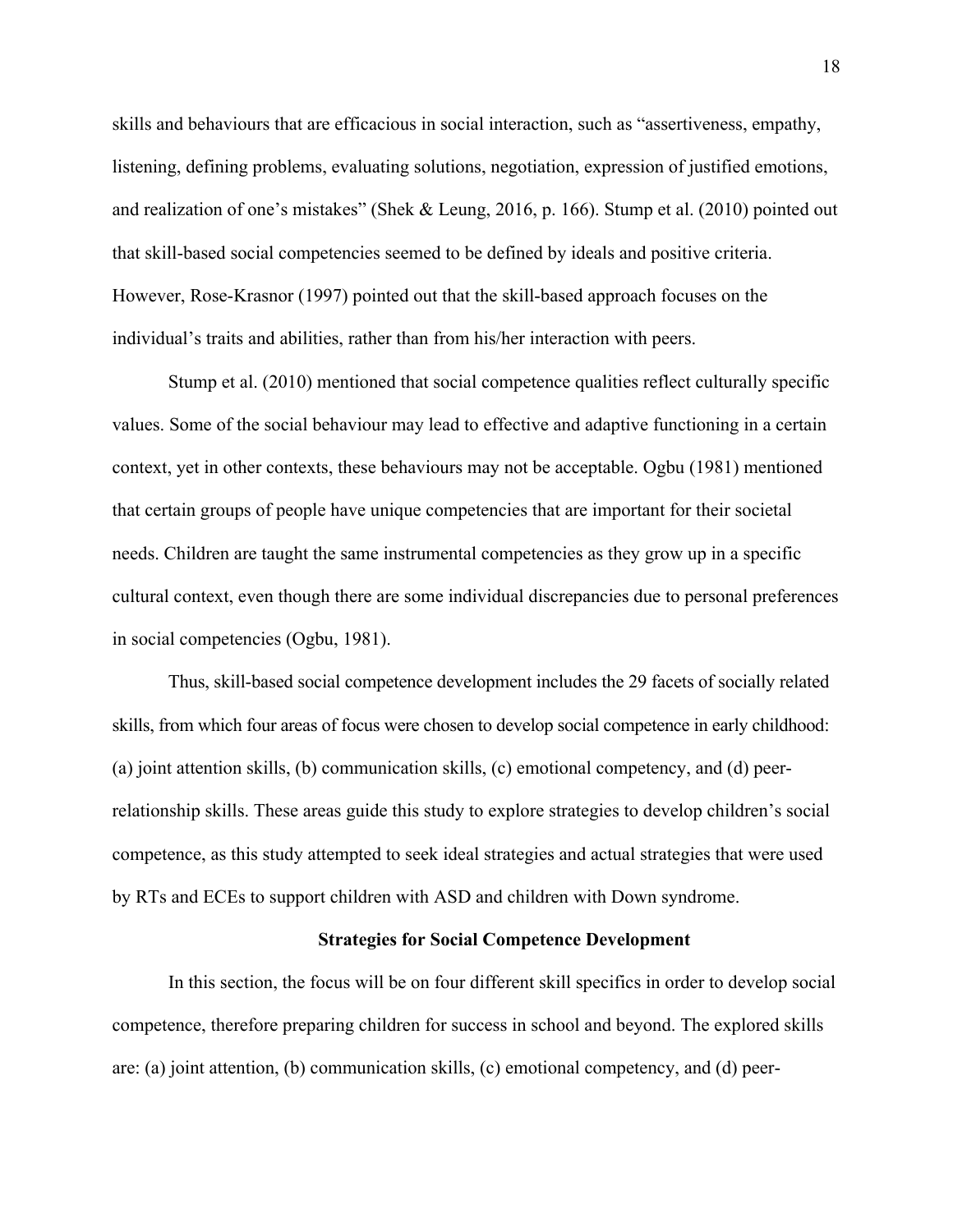relationship skills. Moreover, it will look into if there are any differences used when working with children with ASD versus strategies used when working with children with Down syndrome.

#### **Strategies Used for Children With ASD**

Given that typically developing children need to be assisted with the development of social competence, the explicit focus on development of social competence for children with ASD becomes absolutely urgent. Children with ASD are distinctly disadvantaged when it comes to developing social competence for school readiness and healthy relationships with others. Social competency skill areas are one of the main deficits that children with ASD face. For instance, children with ASD experience difficulties in initiating or joining social activities, difficulties in understanding others' perspectives, engage in inappropriate behaviours, difficulties in making eye contact, distancing themselves from others, engaining in inappropriate behaviours, having a non-functional use of language, and a lack of communicative gestures (Syriopoulou-Delli, Agaliotis & Papaefstathiou, 2018). One study found that children with ASD who were 4- 10 years old showed difficulties in social skills such as cooperation (e.g., sharing, assisting others, and following rules and instruction), assertion (e.g., asking others for information, introducing oneself, and responding to peers' behaviour), and self-control (e.g., appropriately dealing with teasing, turn-taking, and developing compromises; Macintosh  $\&$  Dissanayake, 2006).

Increasing age-appropriate social skills in preschoolers with ASD requires intentional practices. Parents of children with ASD start to notice and become concerned with their children's social impairments between 12 months and 3 years of age (Radley, Hanglein, & Arak, 2016). Some research showed that females with ASD demonstrated fewer social and communicative difficulties compared to the male participants (Syriopoulou-Delli, et al., 2018).

19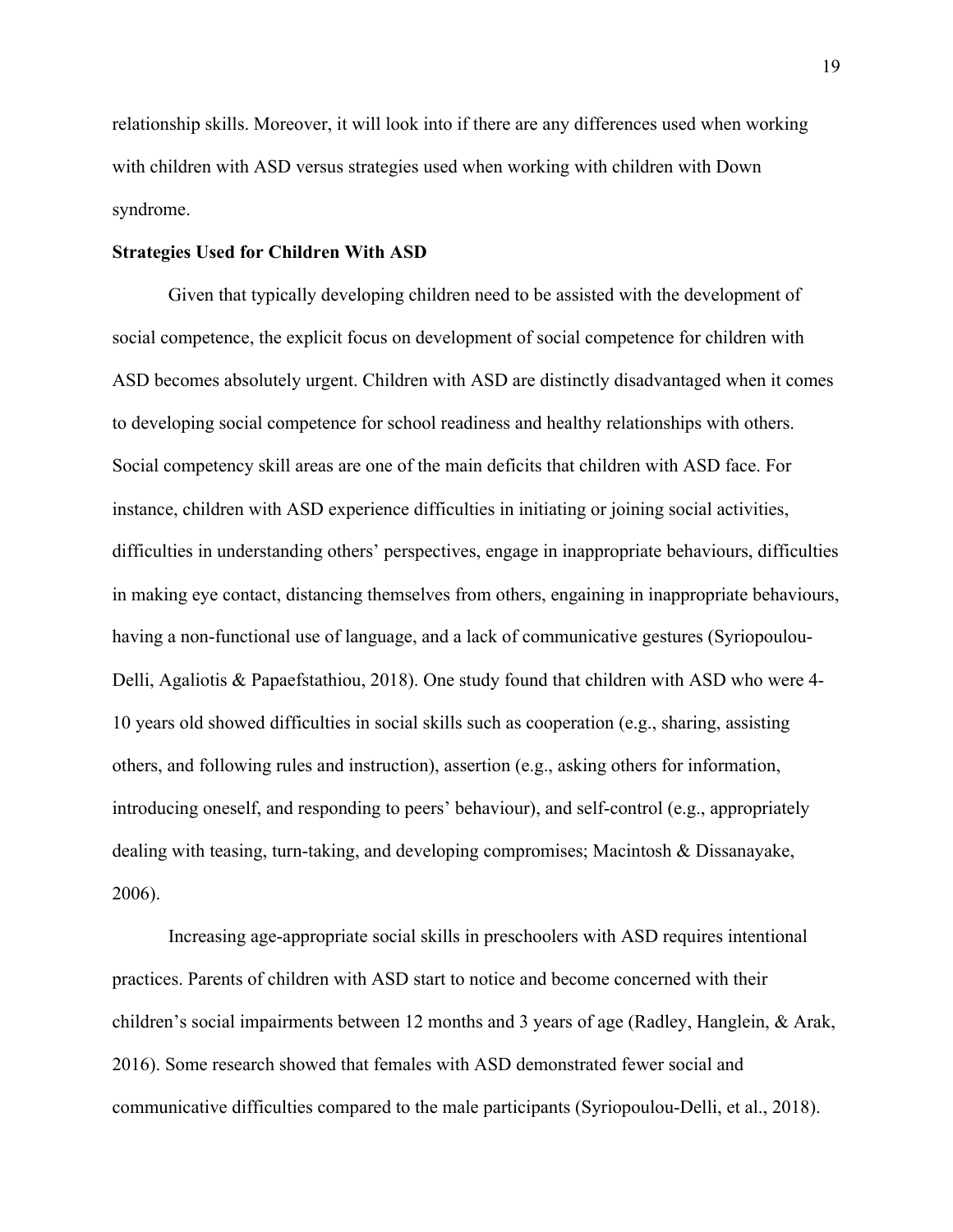Head, McGillivray, and Stokes (2014) found that the female participants with ASD demonstrated similar scores as typically developing males, which may mean that the females had similar levels of sociability, emotionality, and friendship. Boys tended to have more negative experiences from previous social interactions than girls, and boys had a higher score in social anxiety and fear of future interactions (Head et al., 2014). However, the social and conversational skills in children with ASD can improve with age (Syriopoulou-Delli et al., 2018). The social skills refer to social responsiveness such as eye contact, play, and facial expression (Syriopoulou-Delli et al., 2018). Simultaneously, children with ASD tend to improve their interactions with adults, but regarding interaction with their peers, it does not develop any further without intentional intervention (Stone & Caro-Martinez, 1990; Syriopoulou-Delli, et al., 2018). In preschool, the RTs and/or classroom one-on-one teachers mostly spend time working with a child with ASD. Depending on a child's developmental level, the RT and classroom teacher may not encourage social interaction with his/her peers, so there is the possibility of the child developing social skills with his/her ECE and RT more than with his/her peers.

**Joint attention.** Joint attention impairment is one of the main limitations that is noticeable in infants and toddlers with ASD in the area of social communication (Mundy, Sigman, Ungerer, & Sherman, 1986). Joint attention was described as a triadic coordination of attention among the child, a second person, and an object, person, or event. Joint attention skills turn into interaction skills with others, as it supports children to have the common ground in interaction during play. Infants who are typically developing begin to connect words and sentences with objects and events using joint attention (Baldwin, 1995). Some studies showed that the level of vocabulary had a relation to the duration of joint attention engagement (Bruner, 1983; Tomasello & Todd, 1983). However, children with ASD have a tendency to struggle in this area. Joint attention impairment can be observed as early as 6 to 8 months in infancy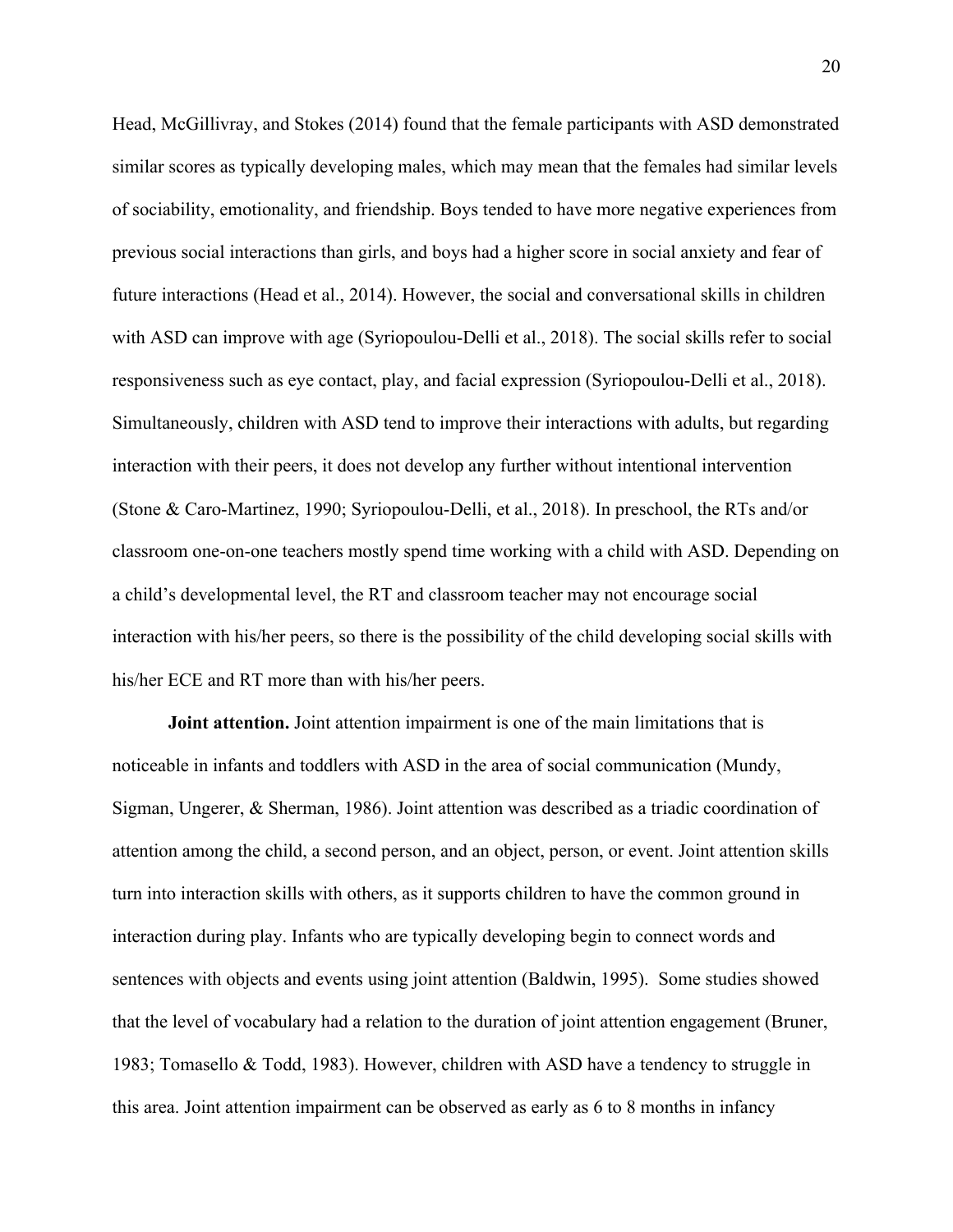(Ibañez, Grantz, & Messinger, 2013). For instance, results of Sigman and Ruskin's (1999) study using observation of preschoolers regarding initiating and responding to joint attention showed that children who were better at initiating joint attention demonstrated improvement in initiating social interaction among children with autism. This early impairment can be a substantial factor for peer engagement and prosocial behaviour for young children with ASD. Children who show a higher level of joint attention engage in higher levels of social play (Chang, Shih, & Kasari, 2016). In sum, if children fail to develop stronger socialization skills due to the joint attention impairments, they will be less likely to develop higher social competence later in their lives.

Kasari, Freeman, and Paparella (2006) investigated children with autism, aged 3 and 4 years, who were randomly grouped into a joint attention intervention, and a control group. The intervention duration was 30 minutes daily for 5-6 weeks. Verbal prompting, modeling, physical prompts, and positive reinforcements were used to get children to respond. Kasari et al.'s (2006) study incorporated four strategies:(a) the child-driven strategy, (b) making environmental adjustments to engage the child, (c) imitating the child's actions with toys, and (d) the child's activity interests to develop a play routine. The results indicated that the children in the joint attention intervention group exhibited significantly more joint attention skills than those in the control group (Kasari et al., 2006). Kaale, Smith, and Sponheim (2012) in turn used Kassari et al.'s (2006) intervention manual to conduct an intervention for children with autism to develop joint attention skills. The results indicated that children in the intervention group who received intervention during their attendance in a preschool program showed they were approximately five times more likely to demonstrate initiation of joint attention skills during preschool teacher– child play compared to the control group, which was only receiving the preschool program. At this point, Kassari et al's. (2006) manual for improving joint attention was the one utilized with young children with ASD.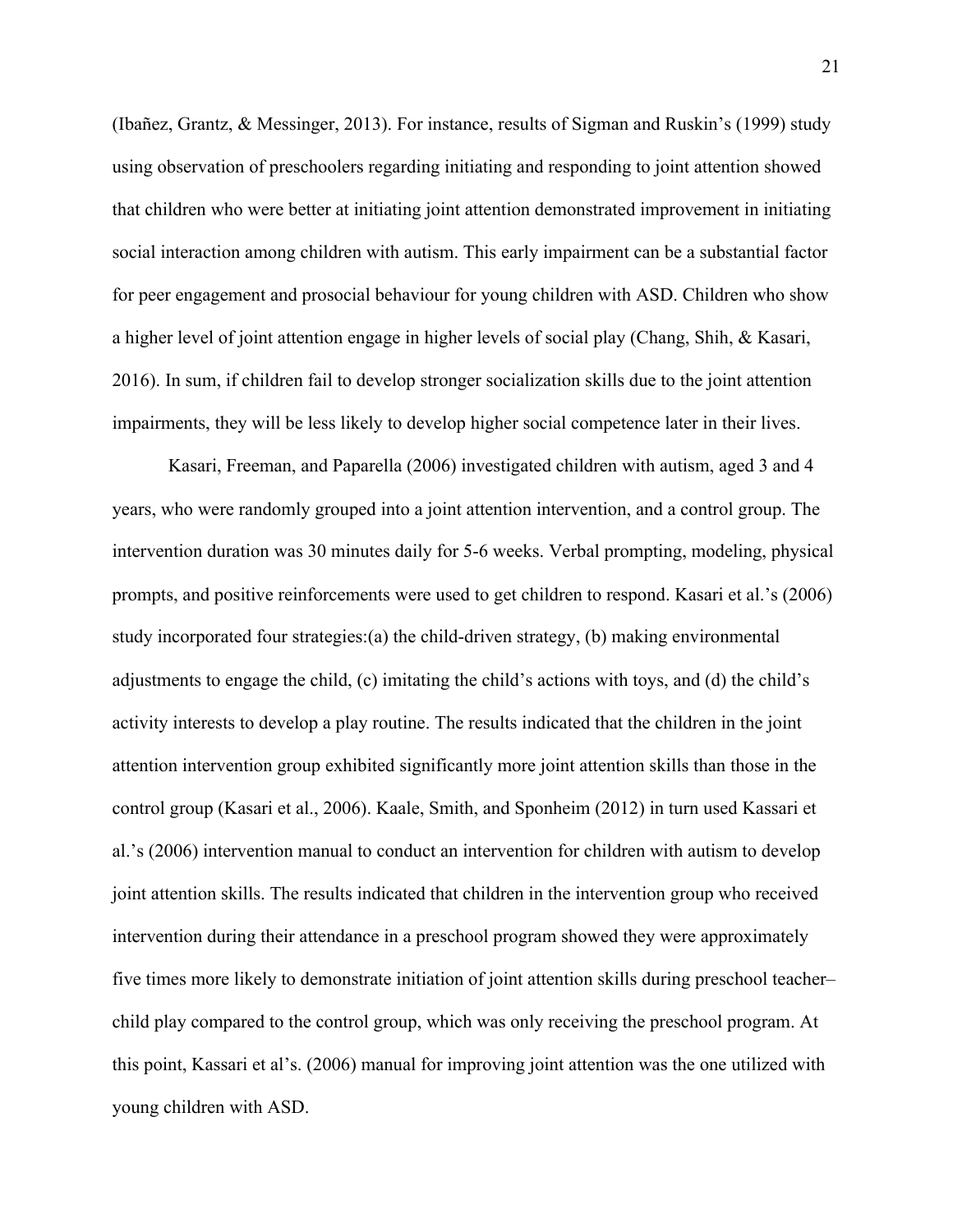**Communication skills.** Children with ASD commonly have conversational deficits, which are a part of their social skill deficits (Bambara, Cole, Kunsch, Tsai, & Ayad, 2016). For instance, children with ASD have problems initiating conversation and introducing new topics, maintaining conversation, and expanding topics of conversation, which means that children with ASD are weak in commenting and asking questions, although the degree of the difficulties in individuals will vary (Bambara et al., 2016). This raises the question of what kind of teacher talk an educator can use in the classroom to effectively interact with children with ASD.

Language is one of the tools that children use to participate in their social world. Research on language socialization situates children as novice members of the community; by interacting with more experienced members in various social situations, children can become competent individuals the community (Blum-Kulka, 1997; Blum-Kulka & Snow, 2002; Heath, 1993; Ochs, 1988; Yifat & Zadunaisky-Ehrlich, 2008). In the past, a great number of mothers were stay-at-home mothers who spent a significant amount of time with young children, allowing their children to develop their communicative skills. However, due to the changes in the social structure of our society, both parents often work outside the home, so children are often enrolled in institutional settings such as childcares and preschools (Corsaro, 2017; Yifat & Zadunaisky-Ehrlich, 2008). Yifat and Zadunaisky-Ehrlich (2008) mentioned that conversational environments in preschool are different from the home environment, as there is less adult–child contact in the childcare centres than in the home. At the childcare centres, children need to compete with other children in order to get the teacher's attention. Yifat and Zadunaisky-Ehrlich pointed out that for children who are typically developed, there is some informal socialization, such as play time and meal time, in preschool as well as formal socialization language use during circle time. However, sometimes children with ASD or other special needs children are excluded from circle time, as it is simply too long for them to sit still in one place and they become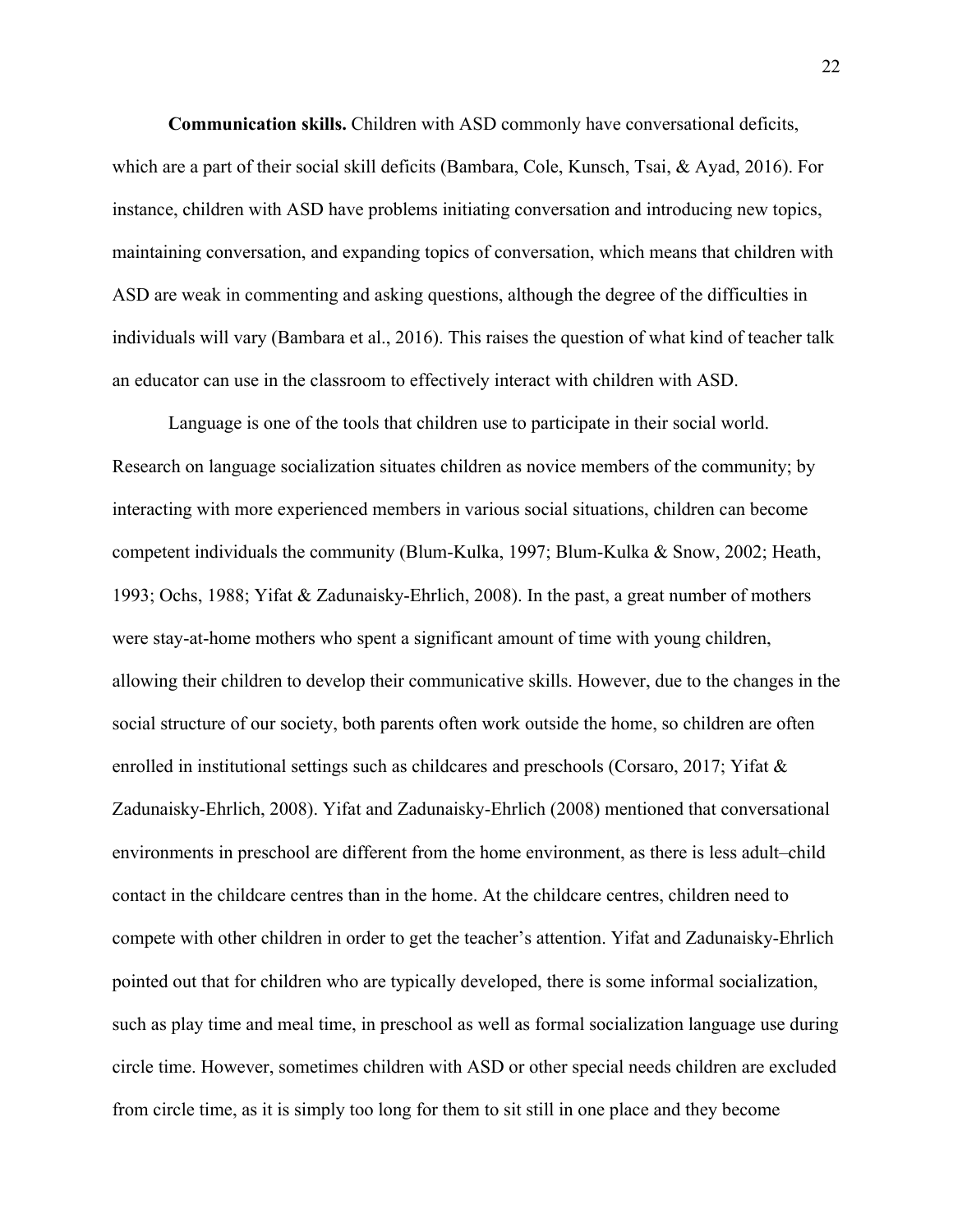distracted by other children, depending on the severity of their impairments. Circle time provides daily speech activity, different from other activities during the day, where children have an opportunity to share their personal experiences and to foster teamwork experiences (Yifat  $\&$ Zadunaisky-Ehrlich, 2008).

Moreover, interactions in preschool should serve the purpose of developing children's language skills so that it will lead to their social skill development. Rainer Dangel and Durden (2010) listed seven functions of teachers' language: (a) encouraging participation, (b) responding to children's needs and ideas, (c) managing the class or providing a necessary instruction, (d) fostering children's language, (e) conveying ideas, (f) assessing children's knowledge, and (g) promoting children's thinking (p. 77).

Another strategy that was suggested to develop communication skills was to use the Picture Exchange Communication System (PECS). Yoder and Stone (2006) compared two prelinguistic communication interventions on spoken communication language acquisition in preschoolers with ASD. The study used the Responsive Education and Prelinguistic Milieu Teaching (RPMT) and PECS curriculums. The PECS had six phases. First, it focused on physically prompted exchange of a single picture and gradually moved onto the exchange of a sentence. The RPMT was designed to facilitate intentional communication towards primary pragmatic functions such as requesting, commenting, and turn-taking. The duration of the treatment was 24 hours over a 6-month period. The results revealed that PECS was more successful than RPMT in helping the children to increase the amount of non-imitative spoken communication and the amount of non-imitative word use.

Thirdly, Chang et al. (2016) indicated the effectiveness of applying the Joint Attention Symbolic Play Engagement and Regulation (JASPER) approach as a social communication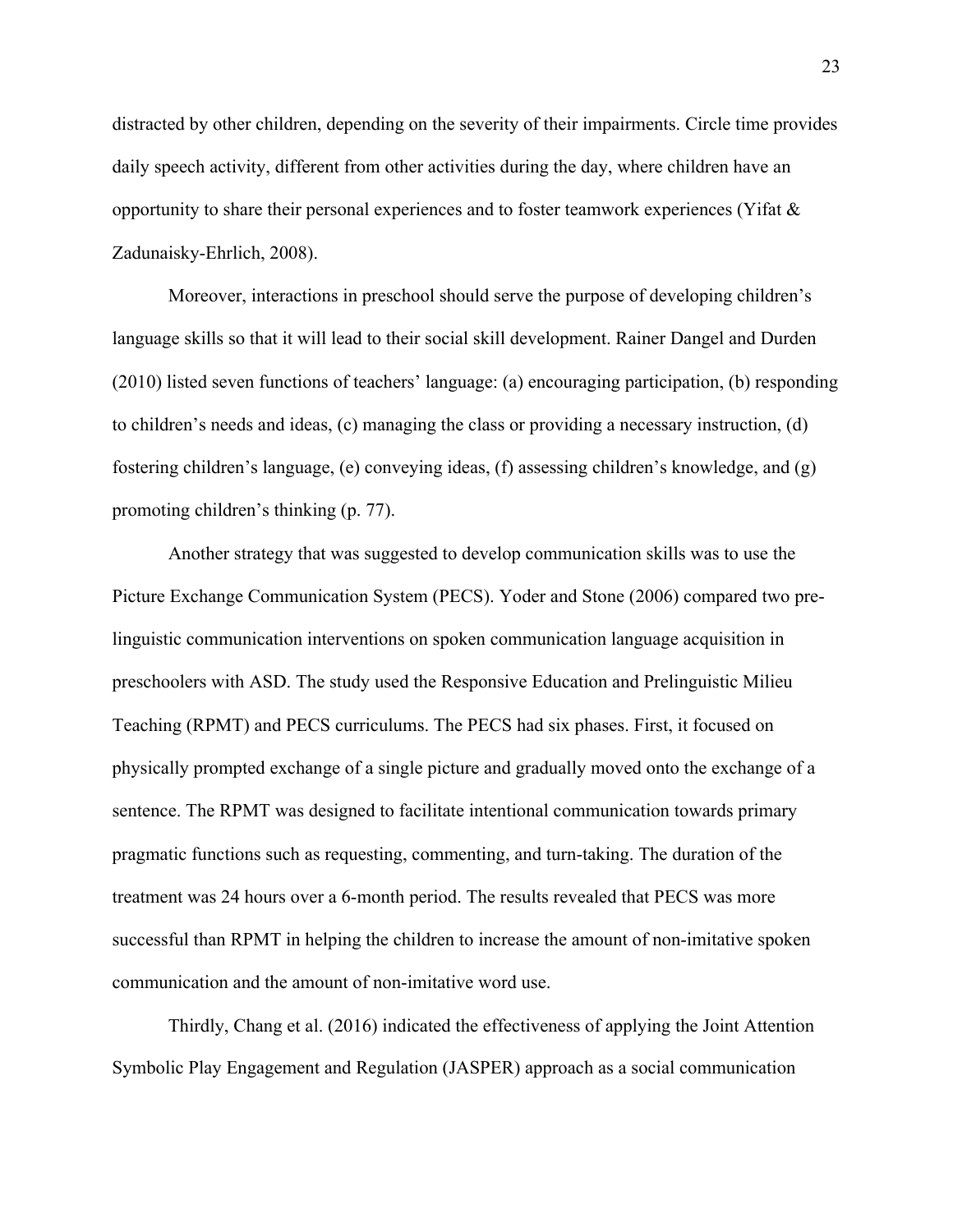intervention on preschool children with ASD. The children were divided into two different groups, which were immediate JASPER treatment (IT) and Waitlist (WL). The JASPER was adapted to meet the preschool classroom teachers' needs. The participating preschools were already using applied behaviour analytic principles, but by the end of the intervention period, the teachers were demonstrating high-quality JASPER skills. Moreover, the results revealed that the children who were in the JASPER intervention group showed a significant amount of improvement in their initiations of joint attention gestures, joint attention language, childinitiated joint engagement, and increased length of time engaged in language with their teachers.

Venker et al. (2015) expressed controversy as to whether it was beneficial for children to use telegraphic input or grammatical input when speaking to young children with language delays such as children with ASD, although telegraphic speech is a natural stage of a child's language developmental stage. Telegraphic speech is described as speech used in young children's developmental stage where children use primarily content words (e.g., mommy see; want milk; go night night; open please) in their spontaneous spoken language (Brown, 1973; Venker et al., 2015). Venker et al. emphasized that telegraphic speech may have a negative influence on children's language development because it discourages children from using the grammatically correct sentence when they reach the age appropriate learning level of development. Hoff and Naigles's (2002) longitudinal observational study revealed that parents who used more complex syntactic constructions in their talk to their children had a positive impact on their children's language development later on in their lives. Venker et al. pointed out that telegraphic speech does not allow children to be exposed to language that is more complex in construction, especially children with ASD who have a tendency to repeat what they hear. Therefore, this type of speech may limit children with ASD from improving communication skills, if children can understand more complexed language structures than they produce.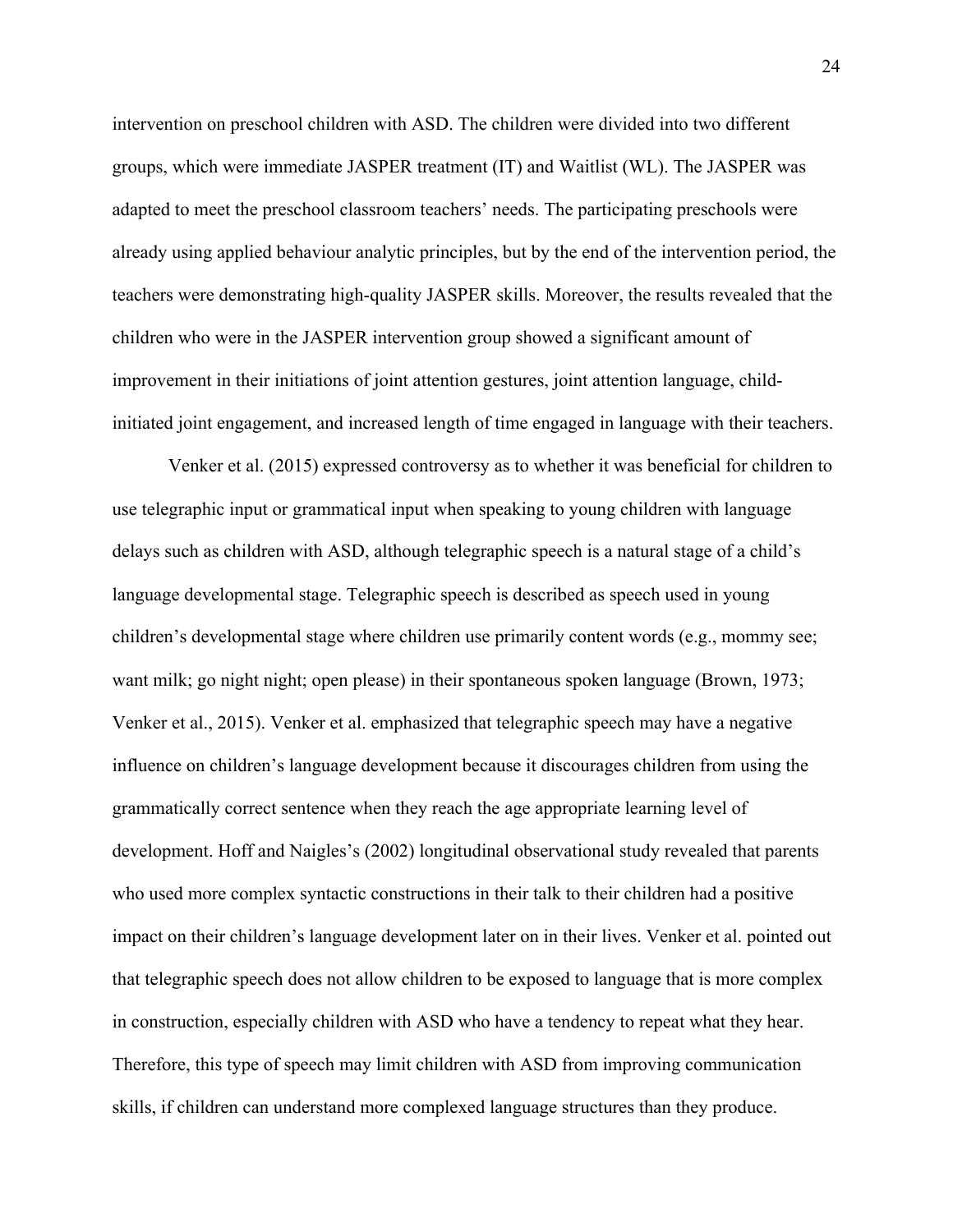Overall, communication deficits can be a barrier for children with ASD in developing their social competence.

In the development of communication skills in preschool children with ASD, I will be looking at seven teacher language techniques that were listed, PECS, and JASPER and their impact in the classroom when utilized by RTs and ECEs.

**Peer-relationships skills.** Preschool is the main period when children's interactions with others become very significant. Children develop peer relationships that provide them with opportunities to further develop social skills. Friendship is a specific peer relationship that brings a bond that is voluntary and reciprocal (Freeman & Kasari,1998). The interactions developed during preschool will influence children's school readiness and new friendships made in future school years. Unfortunately, by school-age, children with ASD show less reciprocal friendships and are less accepted by their peers (Estes et al., 2018; Locke, Ishijima, Kasari, & London, 2010; Rotheram-Fuller Kasari, Chamberlain, & Locke, 2010; Rowley et al., 2012). Children who struggle with peer relationships have a higher risk for social isolation, depression, and difficulties in school performance in the long term (Therrien & Light, 2018). Moreover, youths with ASD often expressed a desired for social interaction with their peers; the absence of it lead to higher levels of loneliness than typically developing youth (Bauminger & Kasari, 2000). Thus, supporting children with ASD in improving peer relationships is one of the crucial aspects of learning, and should receive more attention and support in preschool, during the early primary grades, and throughout adolescence.

Although children with ASD rarely join into a peer group during free play, 20% of children with ASD who had friends were observed to have higher joint attention skills and joint engagement than children with ASD who had no friends (Chang et al., 2016). Bauminger and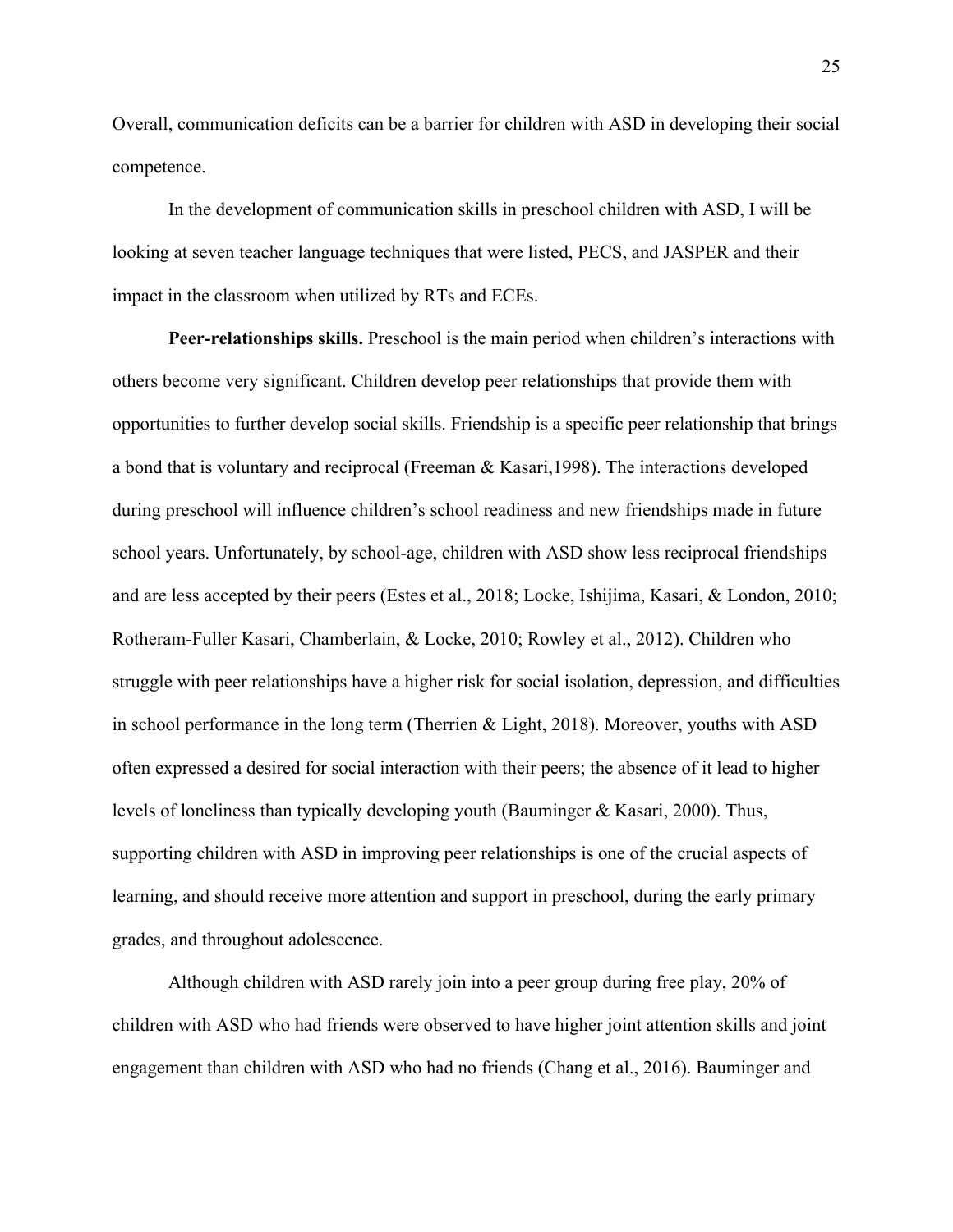Kasari (2000) demonstrated that children with high-functioning ASD showed fewer friendshiprelated behaviours, such as goal-directedness and positive desire and emotion, and lower levels of conversational flow compared to that of typically developing children. Also, a lower degree of positive affect was shown by the children with high-functioning ASD because there was a lower level of shared fun as well as a lower level of intimate and close peer relationships (Bauminger & Kasari, 2000). One of the possible reasons for high-functioning students with ASD to be more isolated in a classroom was that they may not stand out in a classroom compared to children with severe ASD. In other words, children who are typically developing might have a tendency to take on a role of caretaker and to try to be inclusive with children who have severe ASD than children with high-functioning or mild disabilities. Anderson, Moore, Godfrey, and Fletcher-Flinn (2004) conducted an observational study on kindergarten and school-aged children and found that adults who worked with children with ASD were uncertain about their role on the playground; this resulted in teacher interference whereby the teacher blocked opportunities for children to interact with children, instead of encouraging and fostering interactions between children.

On the other hand, Guralnick, Connor, Neville, and Hammond (2008) conducted a study to see whether a relationship between mother and child with regular interaction would have an influence on the child's peer interactions later. The results of the study demonstrated that mother–child interaction influenced children's peer interaction skills later on. Therefore, parent– child interactions allow children to have extensive opportunities to learn interpersonal skills in relation to negotiation, turn-taking, and initiating play, and these skills can be applied to child– child interactions (Guralnick et al., 2008). Hypothetically, then, teacher–child interactions will also have a positive influence on children's peer interaction, especially with children who, in this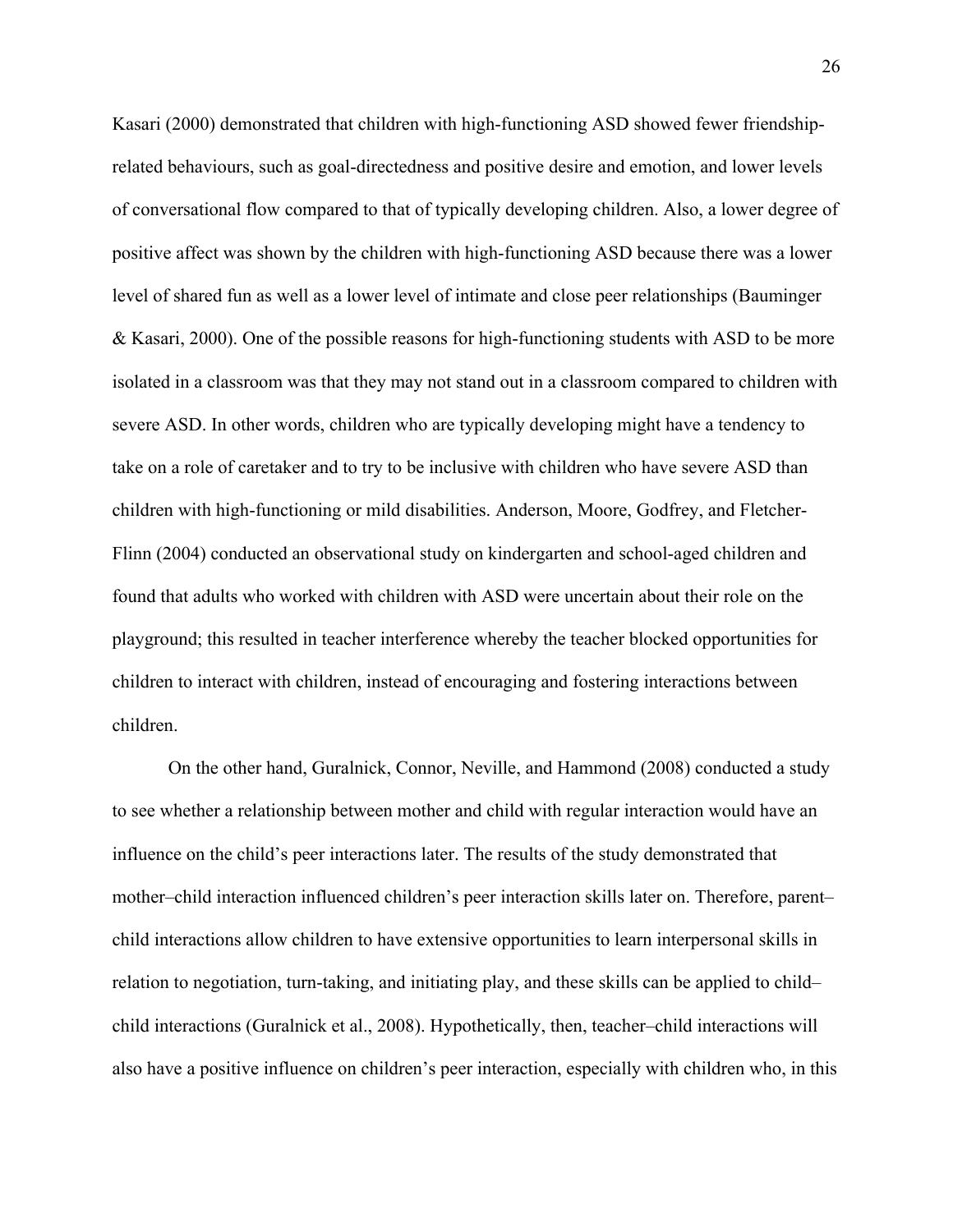day and age, spend more hours with their teachers in childcare centres than with their own parents at home. However, the question arises: How do we, as educators, foster peer interaction skills? Although some studies have shown that children with ASD can develop interpersonal skills with adults, they were not successful in developing social skills with their peers. Based on the studies presented, there should be more attention on developing the social skills of children and their peers, and especially children with ASD.

Another beneficial strategy being used was "social stories," which Malmberg, Charlop, and Gershfeld (2015) describe as narratives that are "written from a first-person perspective that described the context, the appropriate responses in that situation, other people's perspectives on appropriate behavior, and the value of these behaviors" (p. 376). Sani Bozkurt and Vuran (2014) explained that social stories are effective with a child due to the stories' visual content, being used repeatedly, and its easiness to write and apply. The results revealed that social stories were effective in producing positive behaviour. In addition, when the social stories were used with verbal prompts, the participants demonstrated higher levels of targeted behaviour. Therefore, the use of the social stories can be effective for a child with ASD in learning how to interact with others.

Another strategy that can be useful is observational learning, which was originally presented by Bandura (1977) who stated that a child can learn skills by observing other people perform the skills. There is a great deal of research that has been done in the area of observational learning, however, it has been mostly video modeling. Research has shown that modeling is a useful strategy in teaching children appropriate behaviour, especially children with ASD. Ledford, Gast, Luscre, and Ayres's (2008) study showed that the children with ASD learned from observational learning in a small group setting. In accordance with this study, a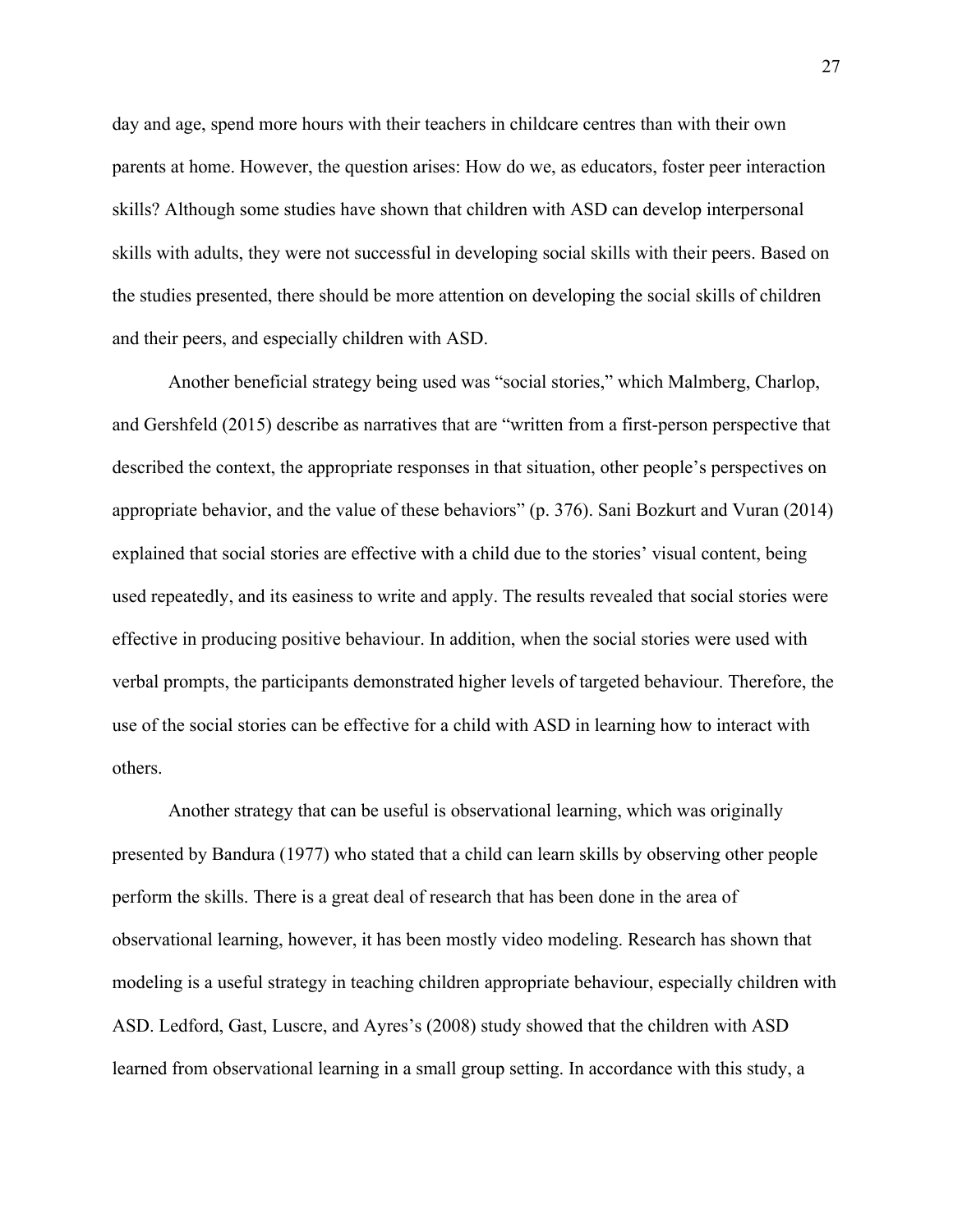child with ASD can learn how to interact, how to behave in a socially appropriate manner, and how to communicate with his/her peers by observing an adult or his/her peers.

**Emotional competency.** Children with ASD show deficits in recognizing others' emotional and mental states (Golan, Gordon, Fichman, & Keinan, 2018; Hobson 1993; Karmiloff-Smith, Klima, Bellugi, Grant, & Baron-Cohen, 1995). In order to understand emotions, children need to be able to detect emotional cues, such as facial expressions, vocal intonation, contextual information, and body language (Fridenson-Hayo et al., 2016). Williams and Gray (2013) assessed the relationship between the ability of emotion recognition and social skills. The results showed that the children who had accuracy in the recognition of sadness had better social skills development than children who had recognition of happiness, anger, or fear. Williams and Gray mentioned that if a child has difficulty detecting sadness in other children, the child may not be able to have emotional empathy toward them, which could lead to poor social skills. One of the aspects of the difficulties in emotion recognition is that children with ASD showed less focus on people's eye-region of the face (Corden, Chilvers, & Skuse, 2008). Their focus was more on the region of people's mouth, which might possibly limit their ability to accurately recognize emotional expression (Neumann, Spezio, Piven, & Adolphs, 2006; Spezio, Adolphs, Hurley, & Piven, 2007).

However, other studies revealed that children with ASD were as able as typically developing children to recognize all six emotions, with different intensity levels, and that both groups made similar types of errors (Castelli, 2005; Tracy, Robins, Schriber, & Solomon, 2011). Golan et al. (2018) mentioned that the discrepancies in the results from these studies were because studies used different methods to measures the level of emotional recognition.

28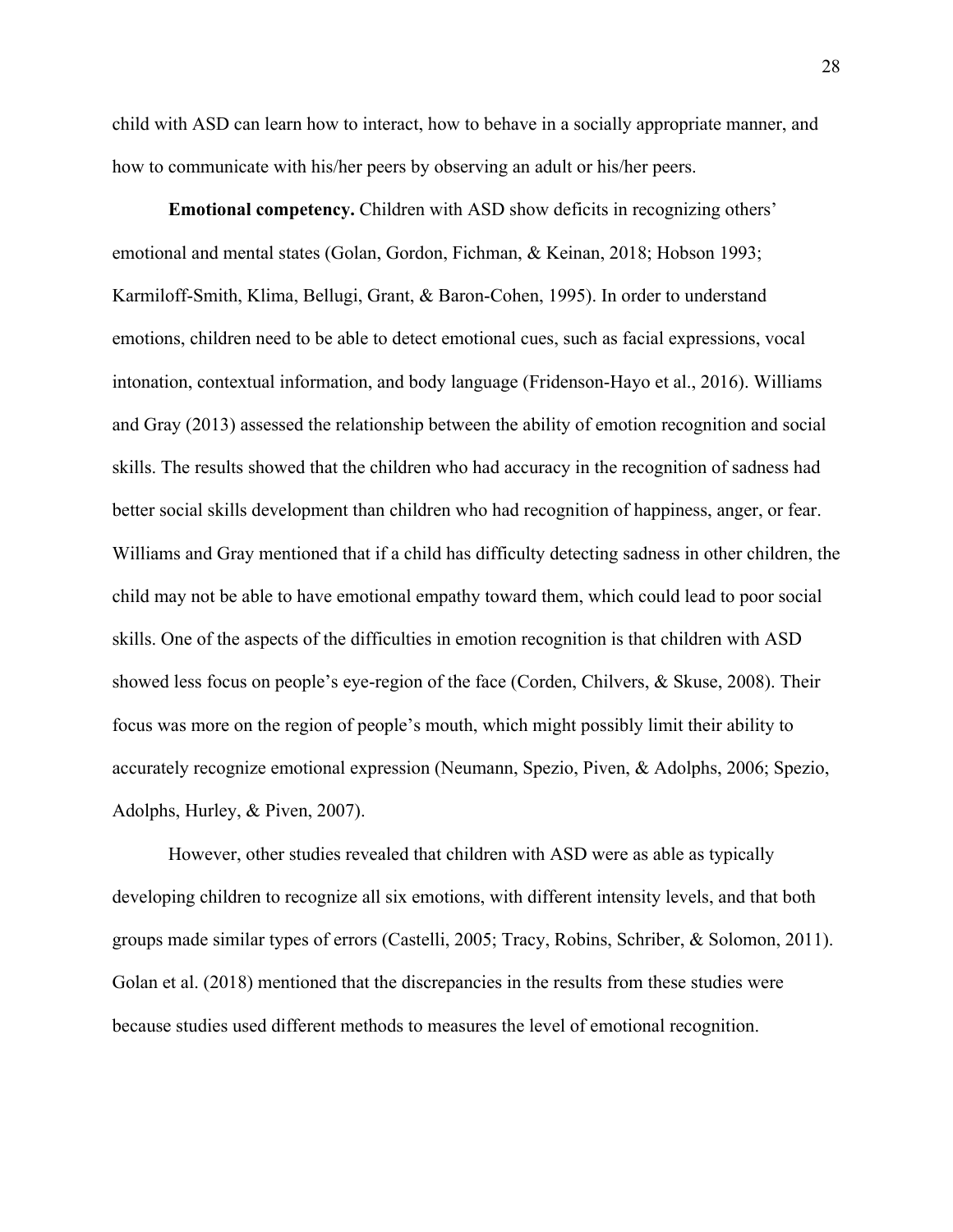Children who have a lower level of emotional recognition usually demonstrate difficulties in: (a) recognizing their own emotions at their appropriate age level, (b) accessing ways to self-soothe or relax when they are experiencing strong emotions, and (c) maintaining progress in current activities in the face of possible impeding emotions (Berkovits, Eisenhower, & Blacher, 2017; Gratz & Roemer, 2004; Southam-Gerow & Kendall, 2002). The deficiencies in these skills can negatively affect children in their ability to regulate their emotional intensity, which could interfere with goal-directed and interpersonal skills (Berkovits et al., 2017). Berkovits et al.'s (2017) study found that the levels of emotion regulation were not associated with cognitive or language capabilities.

Chen, Lee, and Lin (2016) used augmented reality (AR), which is presenting real life situations that are digitally controlled and combined with video modeling (VM) and a visual storybook that contains captured pictures from a video (ARVMS). The combined method was used as an intervention to improve the perceptions and judgments of children with ASD as they viewed the facial expressions and emotions of others. The children were to read a storybook and then watch the matched video clip as social stimuli. This intervention helped children with nonverbal social cues to recognize emotions in the facial expressions of the storybook and video characters. Golan et al. (2010) did a similar study by using videos called *The Transporters*. The children watched the video every day for 4 weeks. The results showed that the children who were in the intervention group had a significant improvement in recognizing emotion. Another study by Russo-Ponsaran, Evans-Smith, Johnson, Russo, and McKown (2016) used "MiX" training, which contained an instructional video for each emotion, and asked the children to imitate the facial expressions after watching the video. This was performed for a 1-hour session, twice a week, for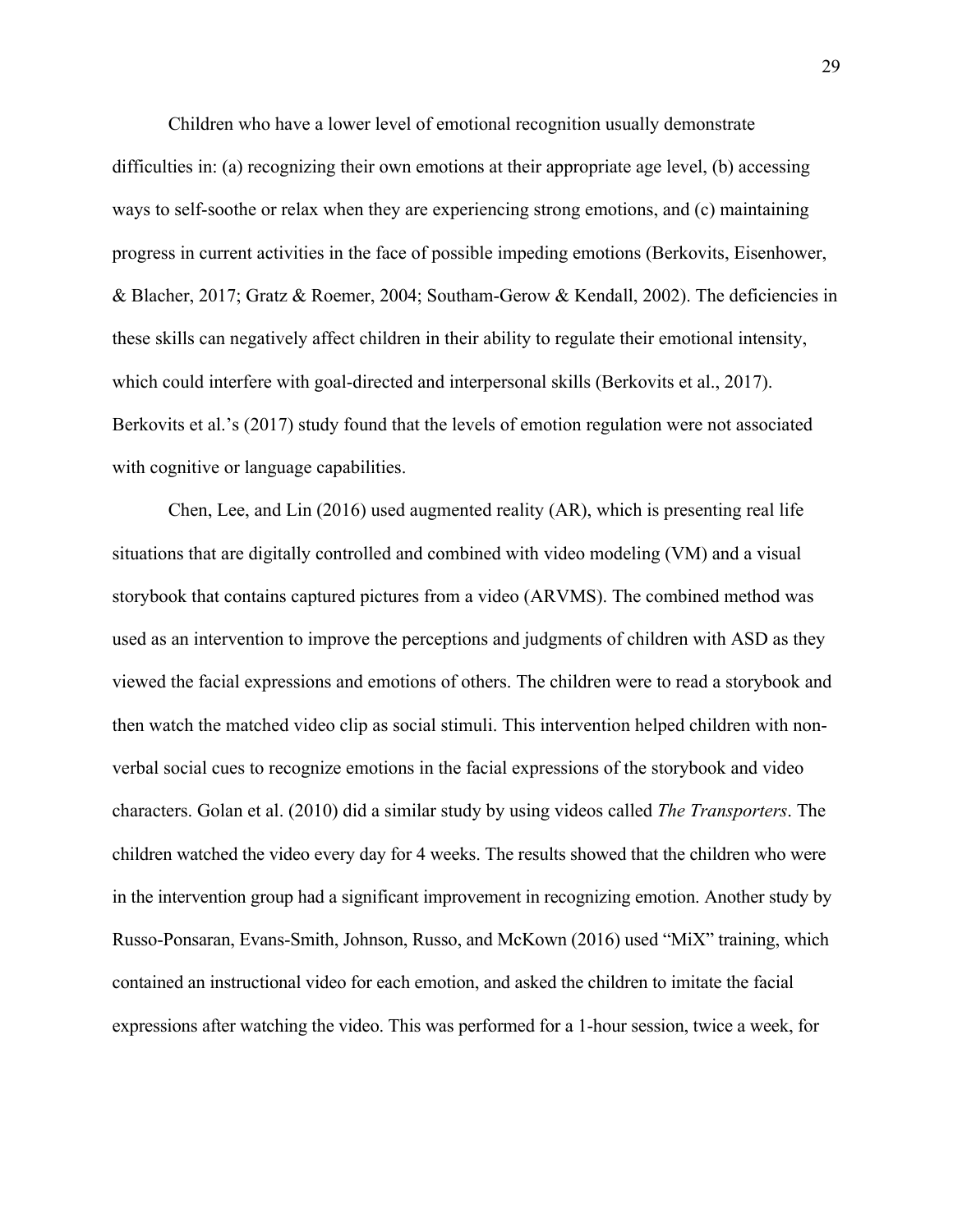up to 8 weeks. The results also showed that the participating children were able to identify each emotion by facial expressions more accurately and speedily than before the intervention.

Moreover, Conallen and Reed (2017) introduced the use of vocabulary to motivate children to express their emotions instead of focusing on the non-verbal emotion recognition skill method. Emotion-expressing words included fun, boring, like, don't like, easy, and hard. Conallen and Reed suggested that if children with ASD have access to appropriate language that conveys emotional and cognitive states, it would enable children with ASD to initiate a structured conversation about their own emotions.

To develop emotional competency, there are various studies that have focused on showing children with ASD a video clip about a real-life situation while highlighting a certain emotion, which is expressed with facial cues and body language. These interventions have been shown to improve children's emotion recognition and their emotional competency. In preschool classrooms, ECEs and RTs could input a video clip during the circle time and follow up with a discussion about the emotion involved. In the next section, the strategies that are considered effective to develop social competence in children with Down syndrome will be introduced and discussed.

#### **Strategies Used for Children With Down Syndrome**

Down syndrome is the most common genetic disorder that is affected by intellectual disability. Even though there is prenatal screening and diagnosis, the rate of Down syndrome is seen in approximately 1 in 800 live births (Patterson & Costa, 2005). Down syndrome is the result of the trisomy of chromosome 21 being damaged (Patterson & Costa, 2005). Children with Down syndrome present stronger orientation to social aspects than students with ASD do and show motivation to engage in social interactions (Fidler & Nadel, 2007). Children with Down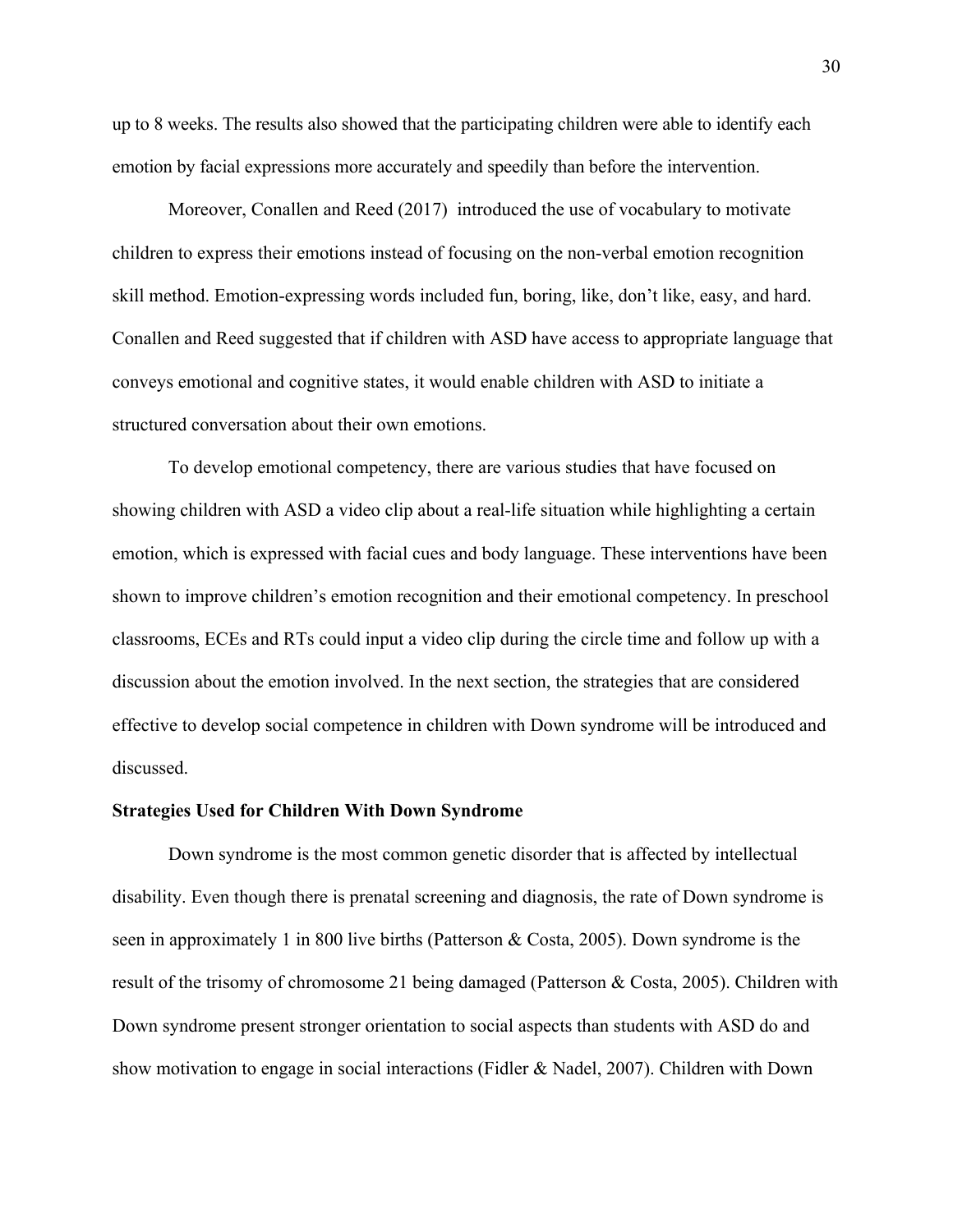syndrome are usually referred to as sociable, friendly, and affectionate (Fidler, Most, & Philofsky, 2008).

**Joint attention.** Joint attention is one of the significant aspects of children's development in the early stages of their lives. As it was explained earlier in the section of ASD, joint attention impairments can influence other domains of development, such as language and social development (Hahn, Loveall, Savoy, Neumann, & Ikuta, 2018; McDuffie, Thurman, Channell, & Abbeduto, 2017). Hahn et al. (2018) found that children with Down syndrome presented similar joint attention abilities as typically developing children. Thus, joint attention skills are less likely be a limitation, but may be commensurate with their developmental level. Also, past research demonstrated that children with Down syndrome had better joint attention skills than children with ASD (Adamson, Bakeman, Deckner, & Romski, 2009; Toret & Acarlar, 2011). Hahn et al. mentioned that children with Down syndrome have higher desires to interact with others, which gives more opportunities for joint attention than with children who exhibit developmental delays. Therefore, according to past research, children with Down syndrome have one criteria met for developing social competence compared to those children who have developmental delays and have severe joint attention impairments and that is joint attention skills.

**Communication skills.** Down syndrome is described as developmentally delayed in all areas of functioning (Rogers, Gordon, Schanzenbacher, & Case-Smith, 2001). The severity can vary with each child. Children with Down syndrome usually show delay in speech, with their pre-linguistic stage lasting for several years before they develop their language skills to communicate well (Brady, 2008; Roberts et al., 2007). During this stage, children usually utilize gestures, vocalizations, facial expressions, and other movements (Roberts et al., 2007). Children with Down syndrome usually depend on gestures rather than vocalizations and spoken words in early childhood (Stefanini, Caselli, & Volterra, 2007). Yoder and Warren (2004) found that 98%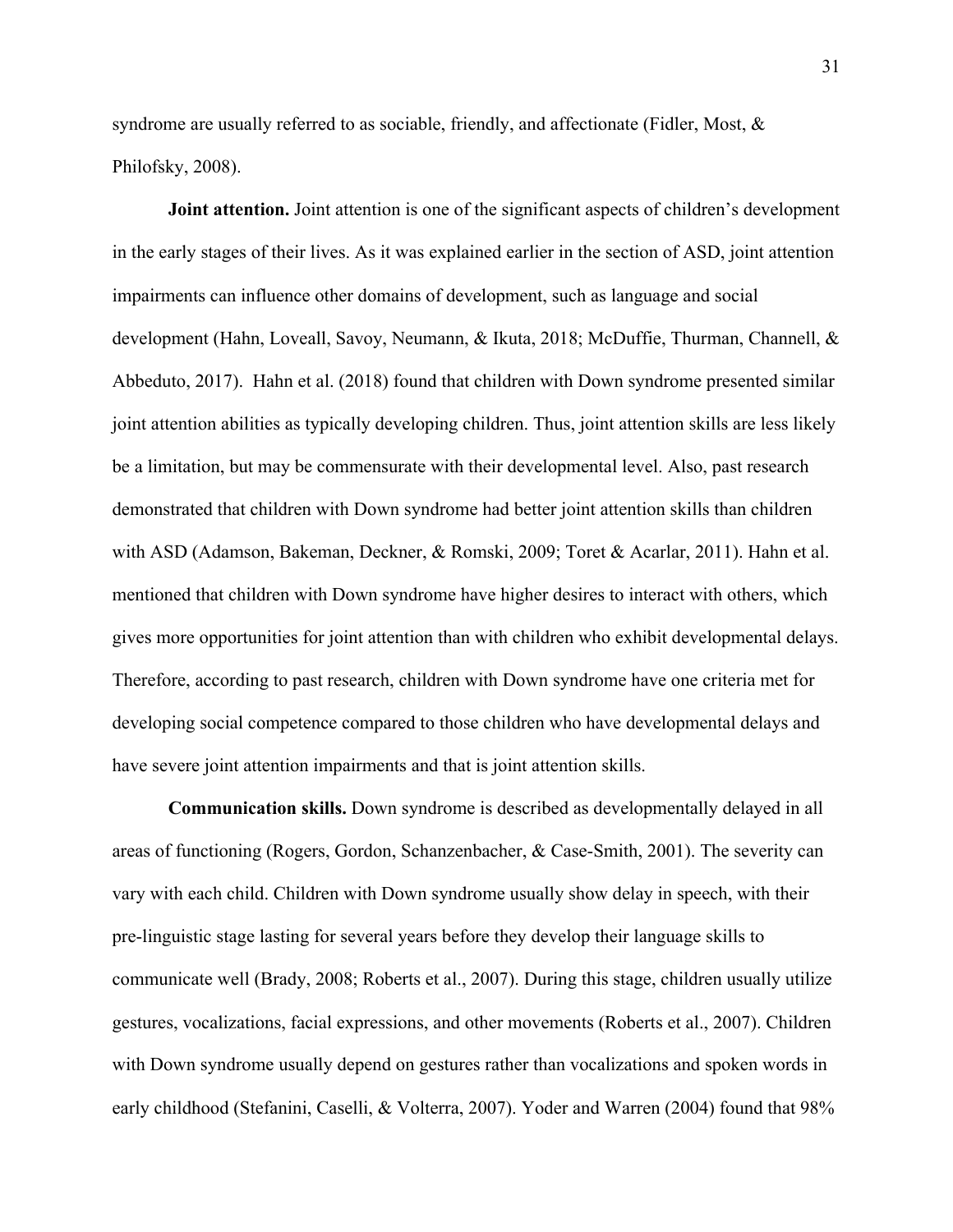of the children with Down syndrome who participated in their study used one word by age four; by age 5, 73% of the participants had increased their vocabulary up to 50 words. The more gestures used by children with Down syndrome, the later their language developed (Yoder & Warren, 2004).

In order to support children's communication skills development, a study conducted by Fey et al. (2006) examined that the effectiveness of applying a combination of Responsivity Education, which is to support adults/caregivers to maximize the potential of interaction with a child (Mahoney, Perales, Wiggers, & Herman, 2006), and Prelinguistic Milieu Teaching (PMT; see Table 1), which is the intervention that is embedded into social interactions to support communication skills in children with Down syndrome. Results showed that children who had the combination treatment increased in communication skills compared to the children who had no treatment. Moreover, Yoder, Woynaroski, Fey, and Warren (2014) conducted a study on early communication intervention in young children aged 18-27 months, with and without Down syndrome, to see how dose frequency would affect treatment. The low dose frequency was to apply one 1-hour session per week, as opposed to the high dose frequency that applied up to five 1-hour sessions per week. All children received Milieu Communication Teaching (MCT), which was a combination of PMT, Milieu Language Teaching, and Responsivity Education. Yoder et al (2014) found that the high dose frequency group of children with Down syndrome had more spoken word growth than the low dose frequency group. Therefore, the amount of interaction that children receive from adults/caregivers would make a significant difference in the outcome of communication skills development in children with Down syndrome.

Karaaslan and Mahoney (2013) posited another strategy: the Picture Exchange Communication System (PECS). Karaaslan and Mahoney's study showed the effectiveness of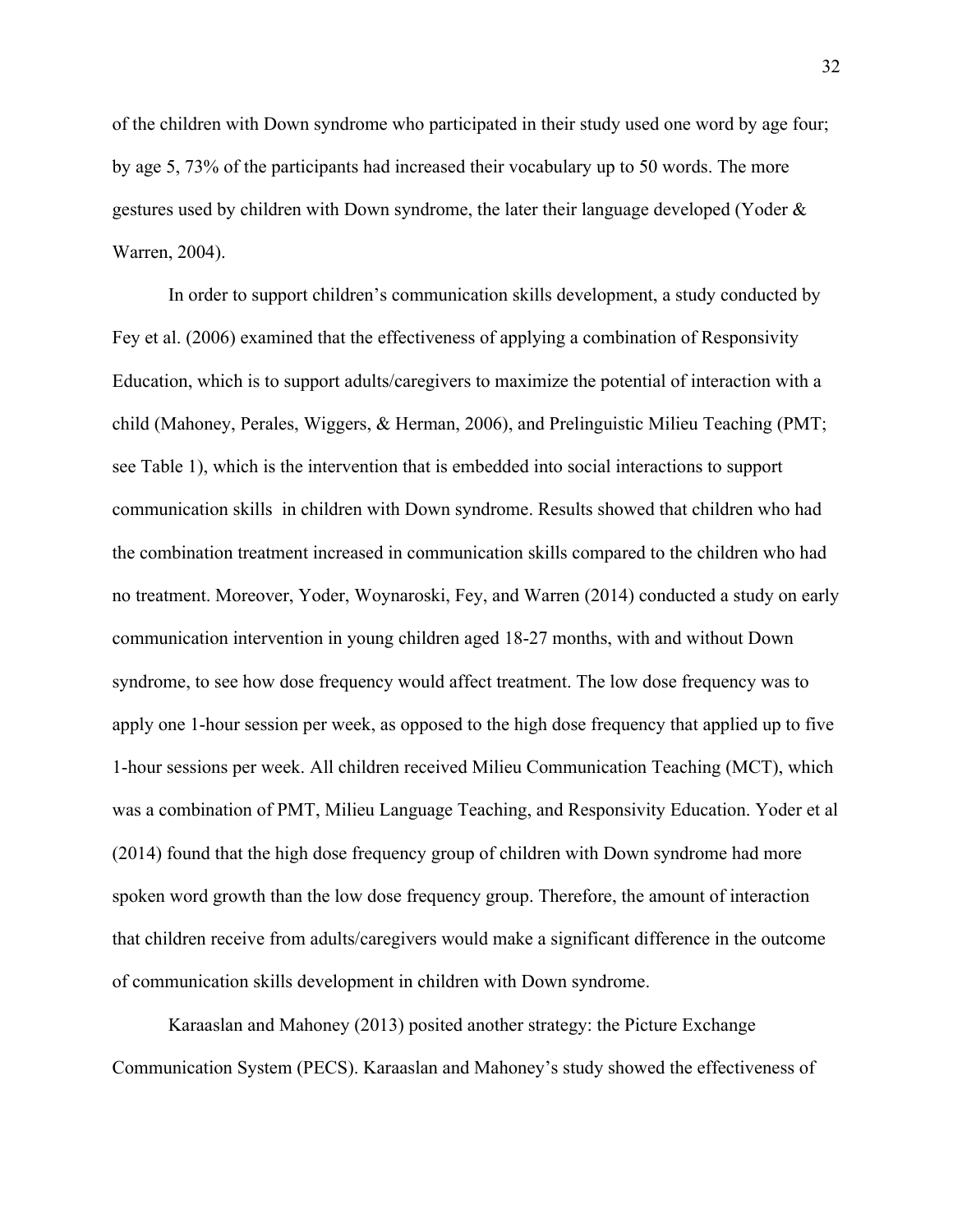using responsive teaching along with the PECS. Based on the study, children with Down syndrome can develop their communication skills by using responsive education, and ECS, along with higher dose frequency. The outcome has shown to contribute to increased communication skill development in children with Down syndrome.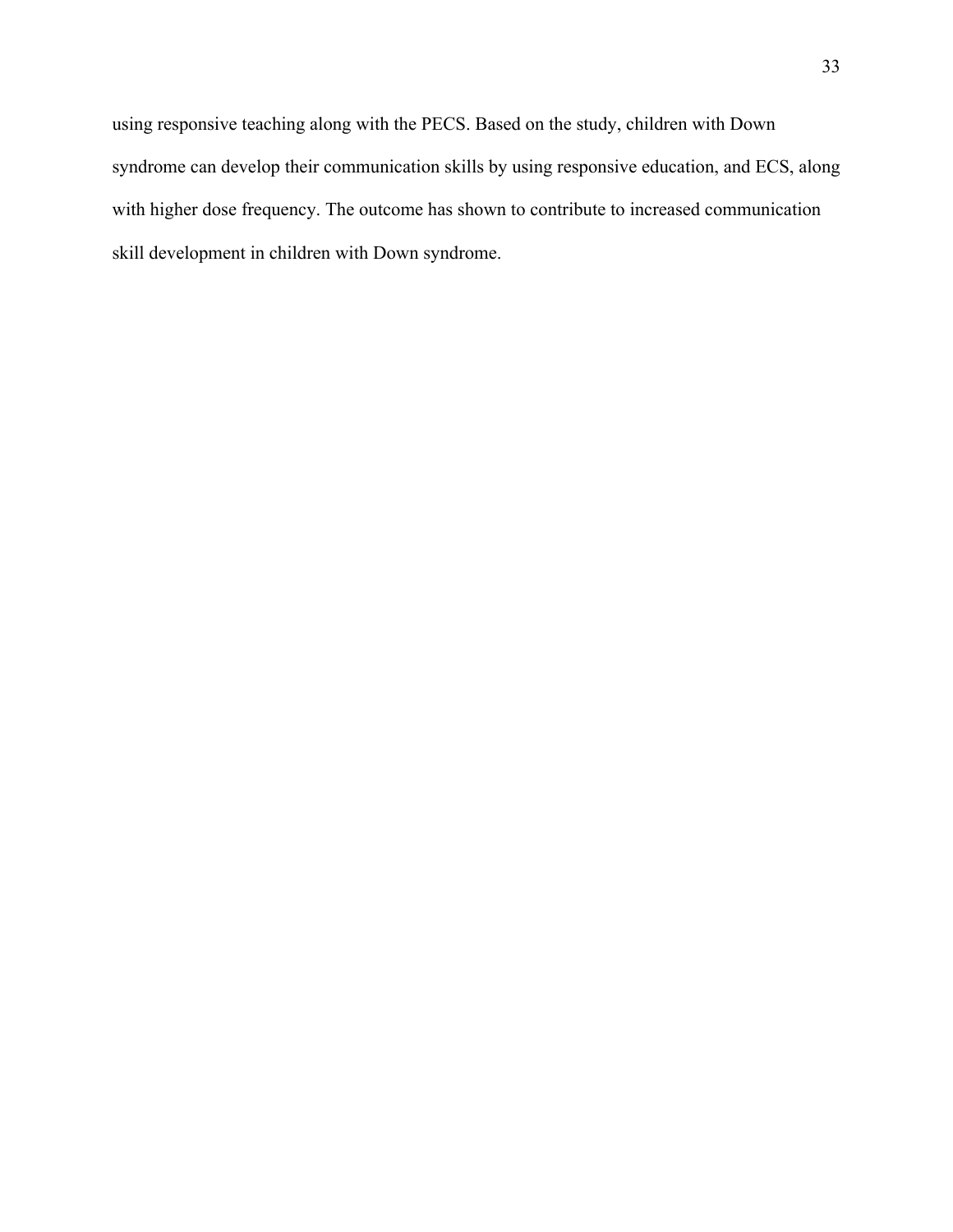## Table 1

## *PMT Goals and Procedure*

| Goals |                                                                             | Specific techniques                                                                                                                                                                                                                                                                                                                                                                                                                                                                                                          |  |  |  |  |
|-------|-----------------------------------------------------------------------------|------------------------------------------------------------------------------------------------------------------------------------------------------------------------------------------------------------------------------------------------------------------------------------------------------------------------------------------------------------------------------------------------------------------------------------------------------------------------------------------------------------------------------|--|--|--|--|
|       | 1. Establish routines to serve as<br>the context for<br>communicative acts. | Imitate the child's motor acts.<br>a)<br>Imitate the child's vocal acts<br>Interrupt the child's established pattern of actions<br>b)<br>with an adult turn and then wait for the child to take a<br>turn.<br>c) Perform an action the child finds funny or interesting;<br>pause, then repeat to get more laughter.<br>d) When the child produces one part of the routine,<br>oblige by performing the act needed to complete it.                                                                                           |  |  |  |  |
|       | 2. Increase the frequency of<br>nonverbal vocalizations.                    | If the child's incomplete communicative act is focused on<br>a clear referent,                                                                                                                                                                                                                                                                                                                                                                                                                                               |  |  |  |  |
|       |                                                                             | a) Recast the child's nonverbal vocalization with a word.                                                                                                                                                                                                                                                                                                                                                                                                                                                                    |  |  |  |  |
|       |                                                                             | If the child's incomplete communicative act is not focused<br>on a clear referent,                                                                                                                                                                                                                                                                                                                                                                                                                                           |  |  |  |  |
|       |                                                                             | a) Model vocalizations with sounds and word shapes<br>known to be outside the child's repertoire.<br>b) Model a sound within the child's sound and word<br>shape repertoire.<br>Imitate the child's spontaneous vocalizations with<br>C)<br>sounds and syllable shapes known to be within the<br>child's repertoire.<br>Imitate the child's spontaneous vocalizations as<br>d)<br>precisely as possible.                                                                                                                     |  |  |  |  |
| 3.    | Increase the frequency and<br>spontaneity of coordinated<br>eye gaze.       | Create a need for communication within a routine in<br>which the child looks at the object, then<br>a) Provide the child with the desired object or action<br>contingent on looking.<br>b) Verbally prompt for eye gaze.<br>Move the desired object to the adult's face to<br>c) encourage a more explicit look.<br>Intersect the child's gaze by moving the adult's<br>d) face into the child's line of regard.<br>Once the child complies, explicitly acknowledge the<br>e) child's look with fun and well-pleased affect. |  |  |  |  |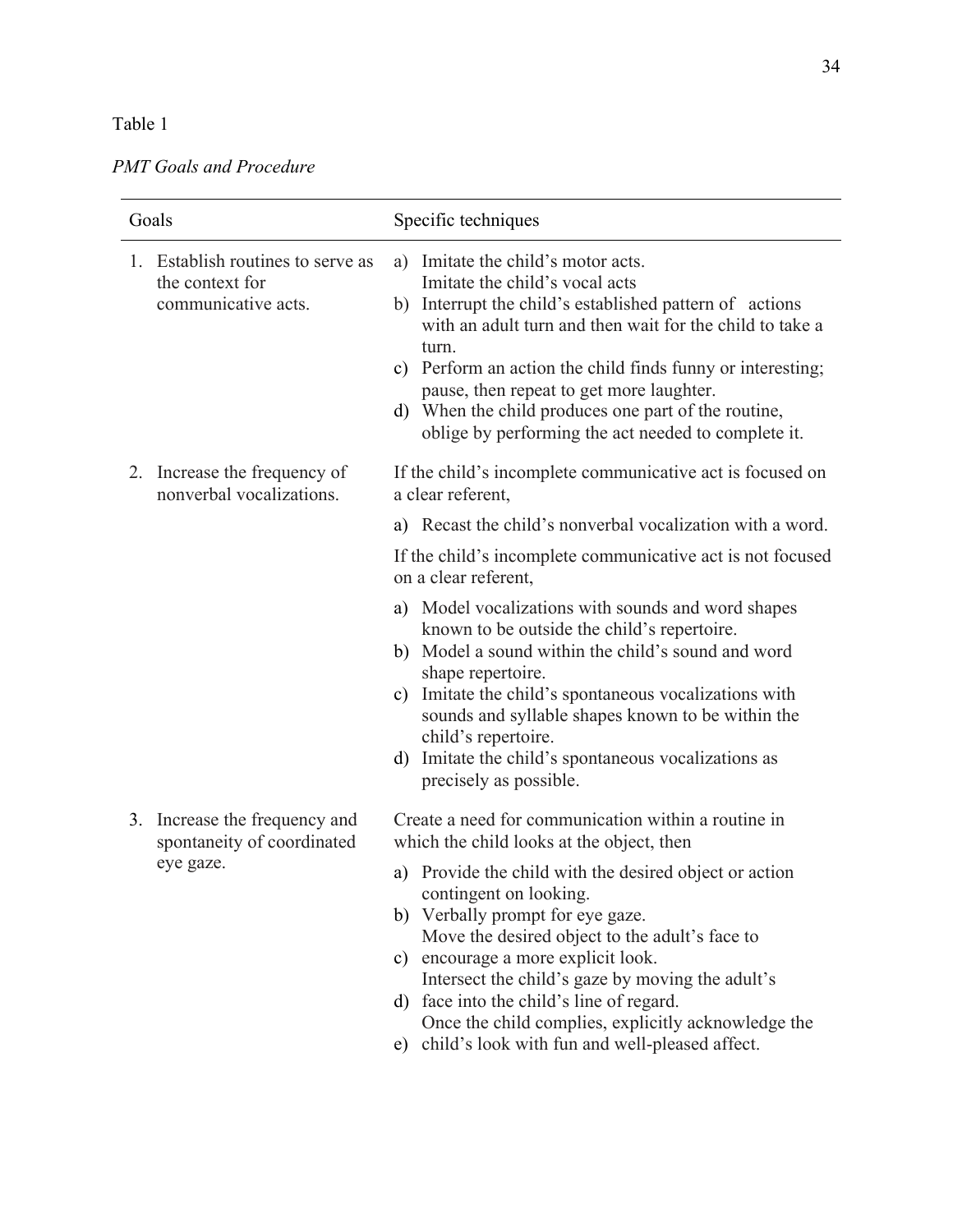# Table 1 (cont'd)

| <b>PMT Goals and Procedure</b> |
|--------------------------------|
|--------------------------------|

| The God's and Froceau c<br>Goal |                                                                                                                                                                                              | Special techniques                                                                                                                                                                                                                                                                                                                                                                                                                                                                                                                                                                                                                                                                                                                                                                                                                                                                                                                                                                                                                                                                                                                                                                         |  |  |  |  |  |
|---------------------------------|----------------------------------------------------------------------------------------------------------------------------------------------------------------------------------------------|--------------------------------------------------------------------------------------------------------------------------------------------------------------------------------------------------------------------------------------------------------------------------------------------------------------------------------------------------------------------------------------------------------------------------------------------------------------------------------------------------------------------------------------------------------------------------------------------------------------------------------------------------------------------------------------------------------------------------------------------------------------------------------------------------------------------------------------------------------------------------------------------------------------------------------------------------------------------------------------------------------------------------------------------------------------------------------------------------------------------------------------------------------------------------------------------|--|--|--|--|--|
| 4.                              | Increase the frequency,<br>spontaneity, and range of<br>conventional and<br>nonconventional gestures.                                                                                        | Create a need for communication within a routine (e.g., by<br>placing a desired object out of reach), then<br>Provide the child with the desired object or action<br>a)<br>contingent on the use of a gesture.<br>Pretend not to understand by looking and gesturing<br>b)<br>quizzically and saying "What?" or "What do you want?"<br>Ask or tell the child to be more specific (e.g., "Show me<br>c)<br>which one!" "Which one do you want?").<br>Tell the child, explicitly, to produce a particular gesture<br>d)<br>(e.g., "Show me!" "Give it to me!").<br>Model an appropriate gesture.<br>e)<br>Once the child complies, verbally acknowledge child's<br>gesture                                                                                                                                                                                                                                                                                                                                                                                                                                                                                                                   |  |  |  |  |  |
|                                 | 5. Combine components of<br>intentional<br>communication acts. The<br>three components of<br>intentional<br>communication acts are<br>eye contact with partner,<br>vocalization and gesture. | If the child produces one or two components of a<br>communication act, wait expectantly (i.e., use time delay) to<br>prompt the second (or third) component.<br>B. If the child produces one or two components of a<br>communication act and does not add another component after<br>the time delay,<br>Ask, "What do you want?" or another general prompt and<br>a)<br>wait again.<br>Intersect the child's gaze or use the child's name to<br>b)<br>prompt eye gaze.<br>c) Model or help the child to produce a gesture.<br>d) If the child has produced a communicative act that is<br>focused clearly on an object, attribute, or event, the<br>clinician should recast the act by producing a word.<br>If the child produces components yielding a<br>e)<br>communicative act, the clinician should not produce a<br>nonverbal model.<br>Immediately after the child produces the targeted<br>f<br>component, provide the appropriate consequence and<br>verbal feedback, as described under Intermediate Goals<br>$1 - 4$ above.<br>If, after using the methods above, the child fails to<br>g)<br>produce the targeted act, provide the child with the<br>desired object or action. |  |  |  |  |  |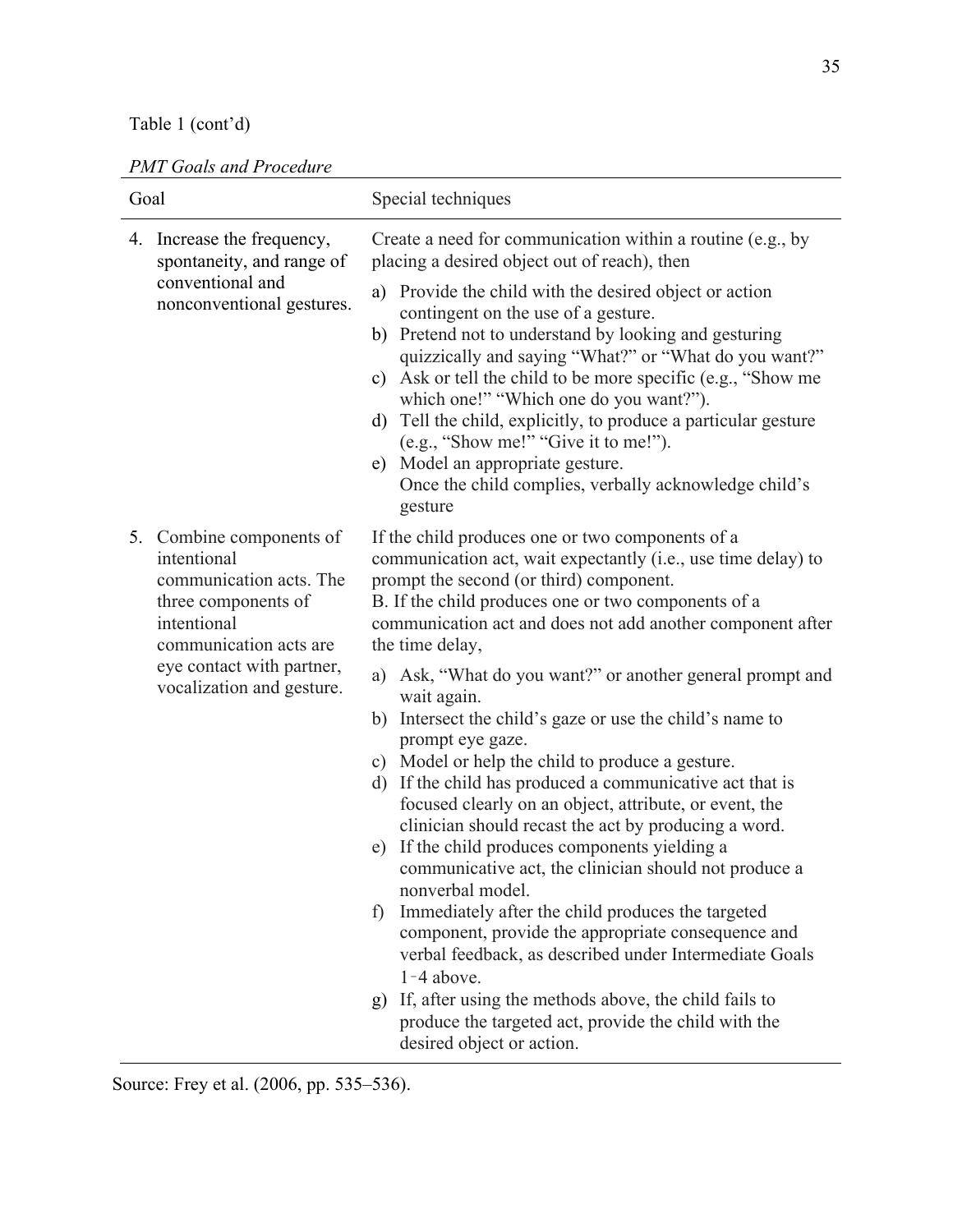**Peer-relationship skills.** Children with Down syndrome are seen as friendly and sociable, yet they often face difficulties in peer relationships due to their poor communication skills (Porter, Coltheart, & Langdon, 2007). Kasari, Mundy, Yirmiya and Sigman (1990) found that infants with Down syndrome pay attention to the faces of caregivers and strangers more so than typically developing children. Regarding interaction between typically developing children and children with Down syndrome, a study found that Down syndrome children presented similar peer interaction abilities as mental age matched children (younger) who are typically developing (Guralnick, Connor, & Johnson, 2011). The difference was that children with Down syndrome demonstrated a lower level of conversational skills (Guralnick et al., 2011). Moreover, children with Down syndrome presented a higher level of play when they were matched with familiar friends compared to unfamiliar friends (Guralnick et al., 2011). From this aspect, it can be said that the positive effect of friendship can influence children's peer interactions. Even though children with Down syndrome had a lower degree of group play and peer-related social competence difficulties, being in an environment with typically developing children helped children with Down syndrome to learn and interact with their peers to learn social skills (Lucisano, Pfeifer, Panuncio-Pinto, Santos, & Anhão, 2013). Guralnick et al. (2011) suggested social skills can be well supported by play partners or adults' influence. Social cognition and emotion-regulation impairments were more evident in complexed play structures for children with Down syndrome (Guralnick et al., 2011).

**Emotional competency.** Some children with Down syndrome may experience difficulties understanding facial emotions. One of the reasons for difficulties of emotion recognition was due to less exposure to conversations that used emotional vocabulary than children who were typically developing (Kasari, Freeman, & Hughes, 2001). Moreover, children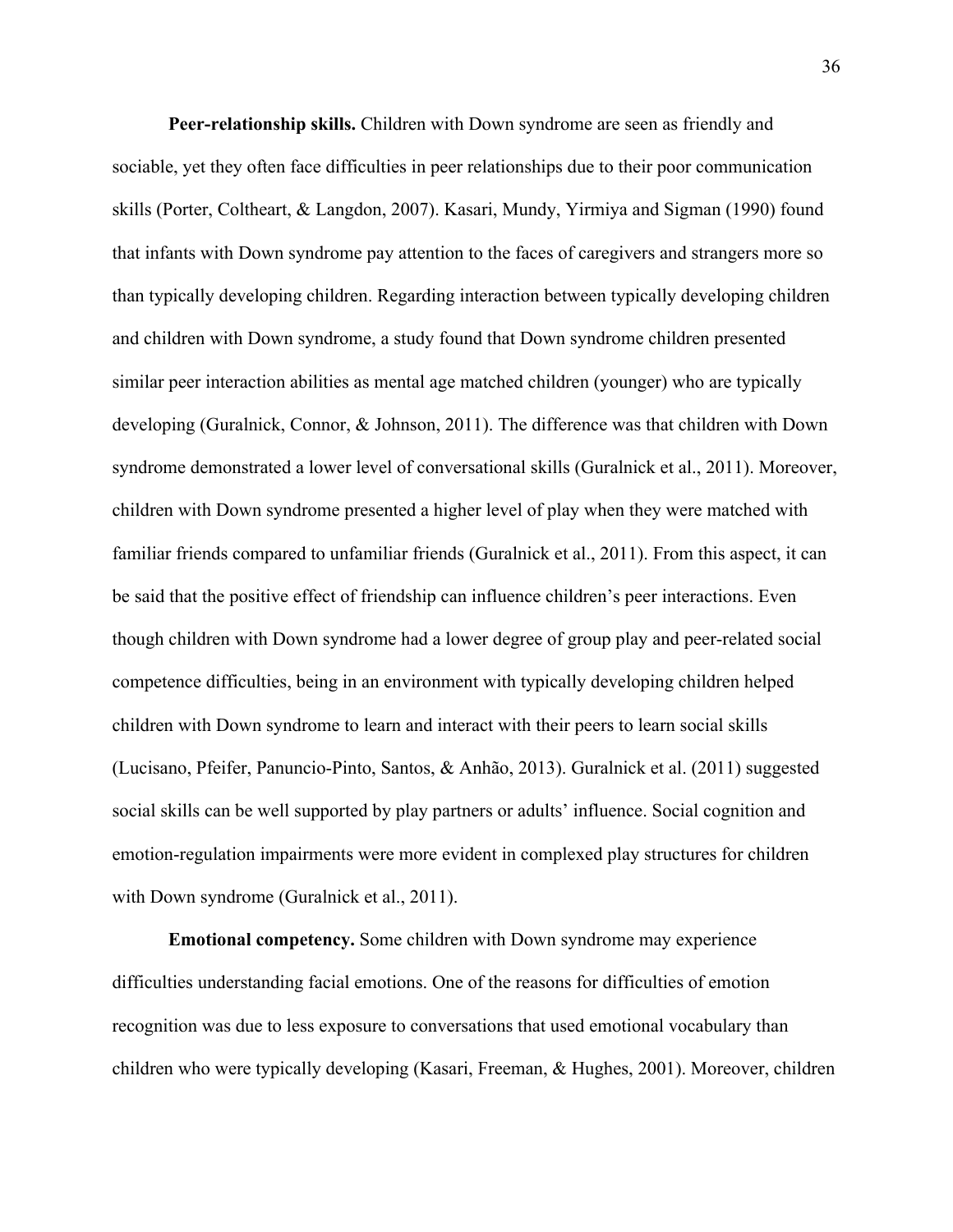with Down syndrome are more likely viewed as having a happy, friendly nature, so caregivers may not use negative-emotion words with them, which means that the children would have fewer opportunities in learning these emotions within context (Kasari et al., 2001). Cebula, Wishart, Willis, and Pitcairn (2017) explored the effect of exaggerated facial emotions and of emotion labelling, which is the process of showing a child a picture of a person and telling the child which emotion the character is expressing, and then helping the child to match the same emotion with someone else. The results showed that children with Down syndrome had a similar ability to label basic emotions and to accurately recognize specific emotions. However, children with Down syndrome had significant difficulty in recognizing fear compared to typically developing children (Cebula et al., 2017). Also, one of the findings in Cebula et al.'s study revealed that emotion recognition correlated with children's vocabulary comprehension for children with and without Down syndrome.

## **How Does Teacher Talk Influence Children With Social Competence?**

Throughout past research, daily teacher–child interactions have shown a positive influence on children's development including children's social, behavioural, and emotional development, which are crucial aspects for developing social competence in children **(**Hamre & Pianta, 2007; Hu et al., 2017; Phillips, Mekos, Scarr, McCartneym, & Abbott-Shim, 2000). However, children with ASD may have difficulties in developing strong child–teacher relationships due to their deficits in social communication skills and reciprocal social interaction. They also are at greater risk for experiencing behavioural and psychiatric problems compared to typically developing children (Caplan, Feldman, Eisenhower, & Blacher, 2016). Caplan et al. (2016) mentioned that the higher-quality relationships that children with ASD can build, the more positive influence it has on their overall development.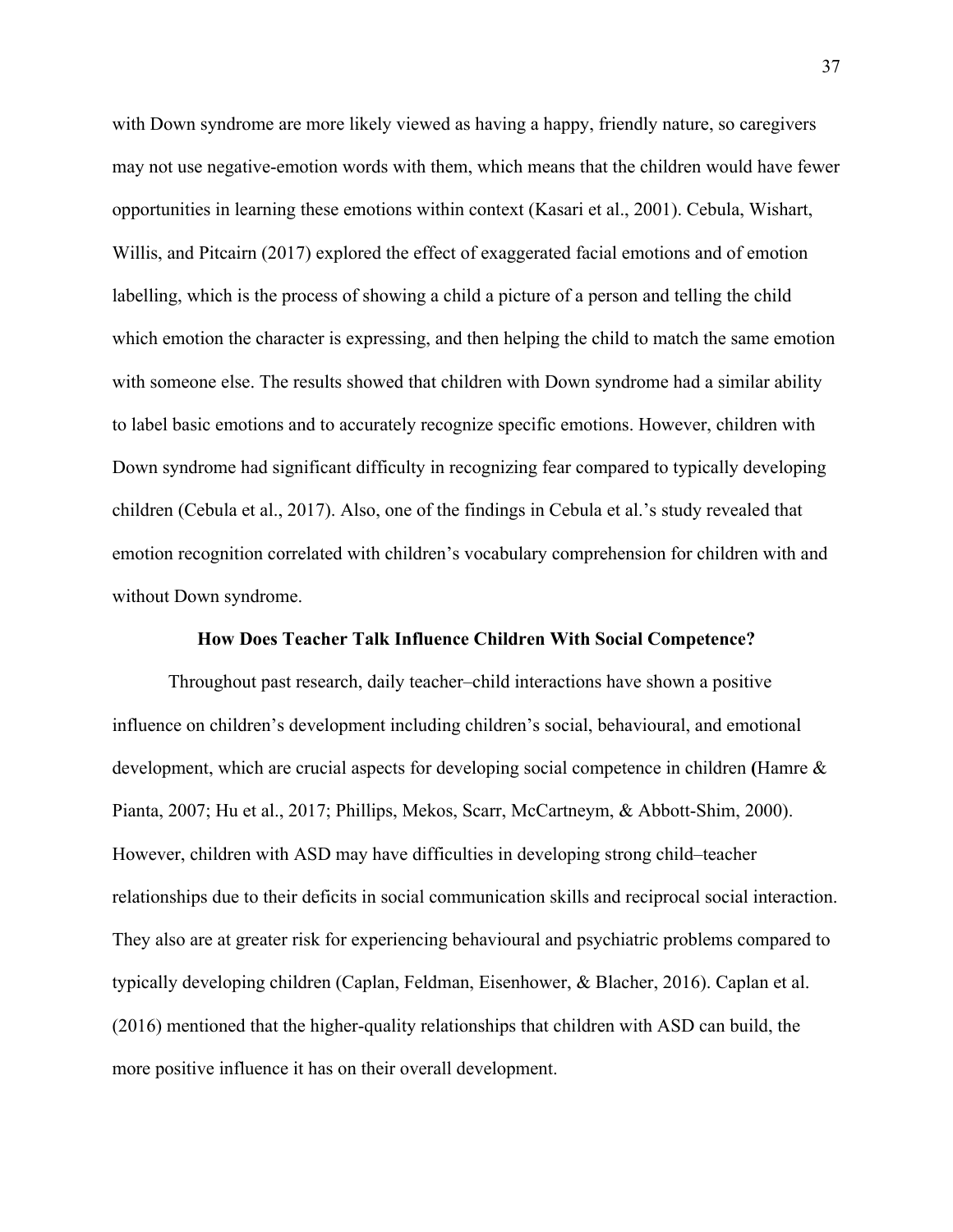The term adult talk or teacher talk was conceptualized as the type and prevalence of verbalizations intended for children by classroom teachers (Irvin et al., 2015). Some adult talk/teacher talk is specific, and some is used in a general context. Irvin et al. (2015) presented types of adult talk such as "supporting peer relations" (e.g., "Go see if Jennifer wants to play with you"), "supporting object play" (e.g., "Use this wooden bead as animal food, and green grass for the animals to lay on"), "positive social contacts" (e.g., "What did you do over the weekend?"), "behavioural management" (e.g., "Can you please share the blocks with your friends?"), and "practical/personal assistance" (e.g., "Would you like help putting your shoes on?") (p. 131). Stanulis and Manning (2002) mentioned the three following facets of the verbal environment of the early childhood classroom: (a) "how teachers talk to children, (b) how teachers allow children to talk to each other in positive and reinforcing or negative ways, and (c) how teachers help children talk to themselves about their learning and participation in class" (p. 3). These elements will guide all interactions between teacher and child in a preschool classroom.

Gest, Holland-Coviello, Welsh, Eicher-Catt, and Gill (2006) conducted a study in a Head Start program, observing teachers' language use in various contexts within the classroom. The researchers found that the definition of sensitivity and responsivity of teachers was based on the amount of pretend talk, which gives objects characteristics, and decontextualized talk, which refers to non-existential people or objects. Moreover, it was based on how much rich language in terms of vocabulary, elaboration, and cognitive challenge were used around children (Gest et al., 2006).

Children with and without special needs will learn what is appropriate or not in the classroom based on teachers' verbal environment. Teachers need to be aware of how they talk,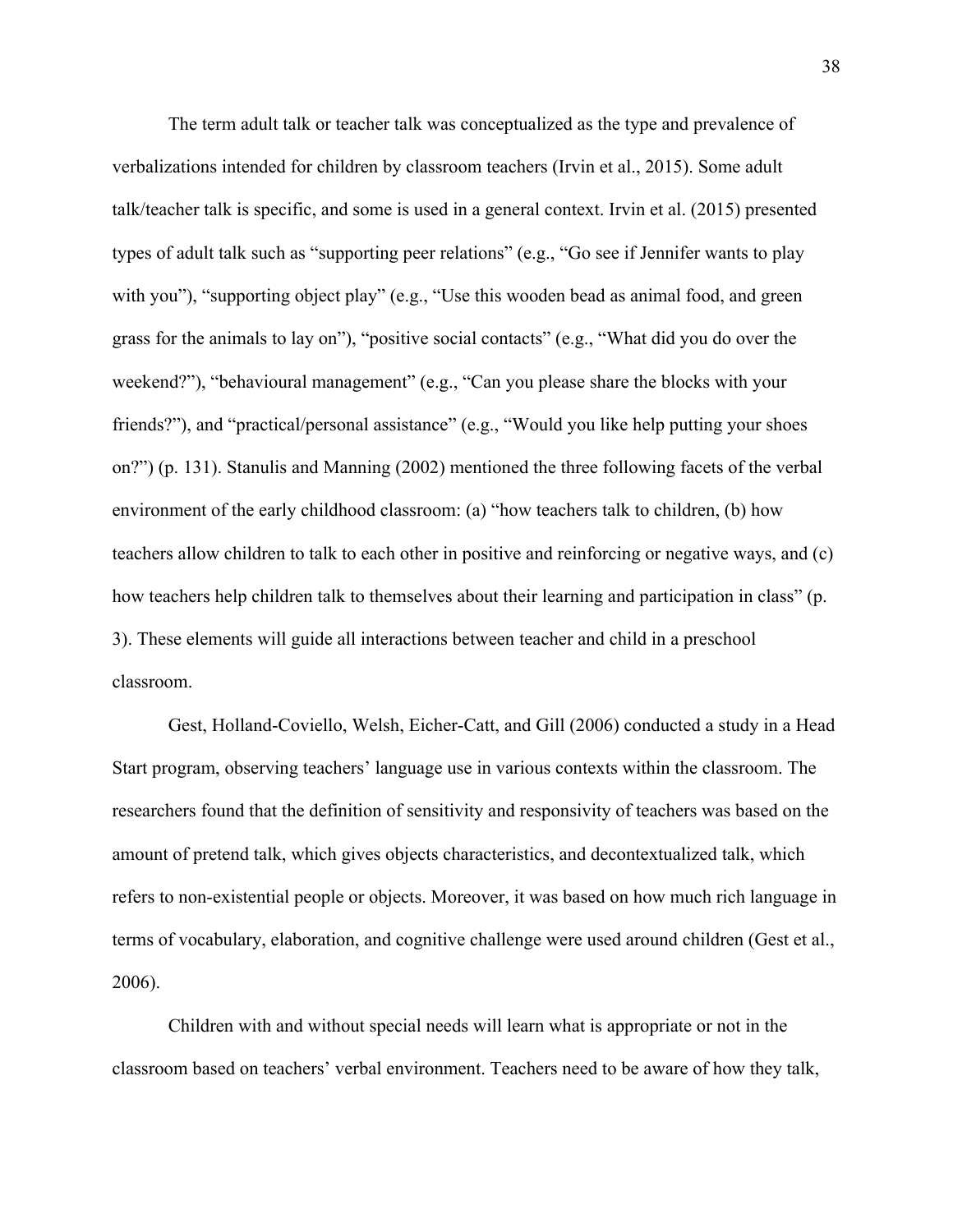their choice of words, and the tone of their voice when talking to the children and staff, especially when children imitate the teacher by expressing the same verbal behaviour toward their peers. Unfortunately, sometimes the teachers' reaction to children who are not following instructions or are acting out might not be appropriate for the other children to observe. The teacher's verbalization will either set a positive or negative environment for the children in fostering their communication skills. Another point of the verbal environment was the way children interacted with one another. In the classroom environment, children are receiving feedback that either affirms or disconfirms their developing sense of self (Stanulis & Manning, 2002). With everyday interactions that occur in the classroom, children develop their self-worth based on what kinds of communication they experience (Stanulis & Manning, 2002), which can improve or hinder children's social competence. It is important to bring attention to teachers' interactions with children with ASD and Down syndrome in fostering children's social competence.

## **Conclusion**

In summation, topical literature addressed teacher talk as a means to develop social competence in children with ASD or Down syndrome. Although social competence is an ambiguous term, it plays an important part in children's development. There is increasing evidence that promoting the development of social competence in children and adolescents is beneficial in reducing mental, emotional, and behavioural disorders in adulthood (Pendry et al., 2014). In order to define social competence, there are different approaches that researchers introduced. For my study, I used the social skills approach which includes the 29 facets of social competency to defined social competence in children as a set of desirable skills and behaviours that are efficacious in social interaction (Shek & Leung, 2016). Strategies to develop social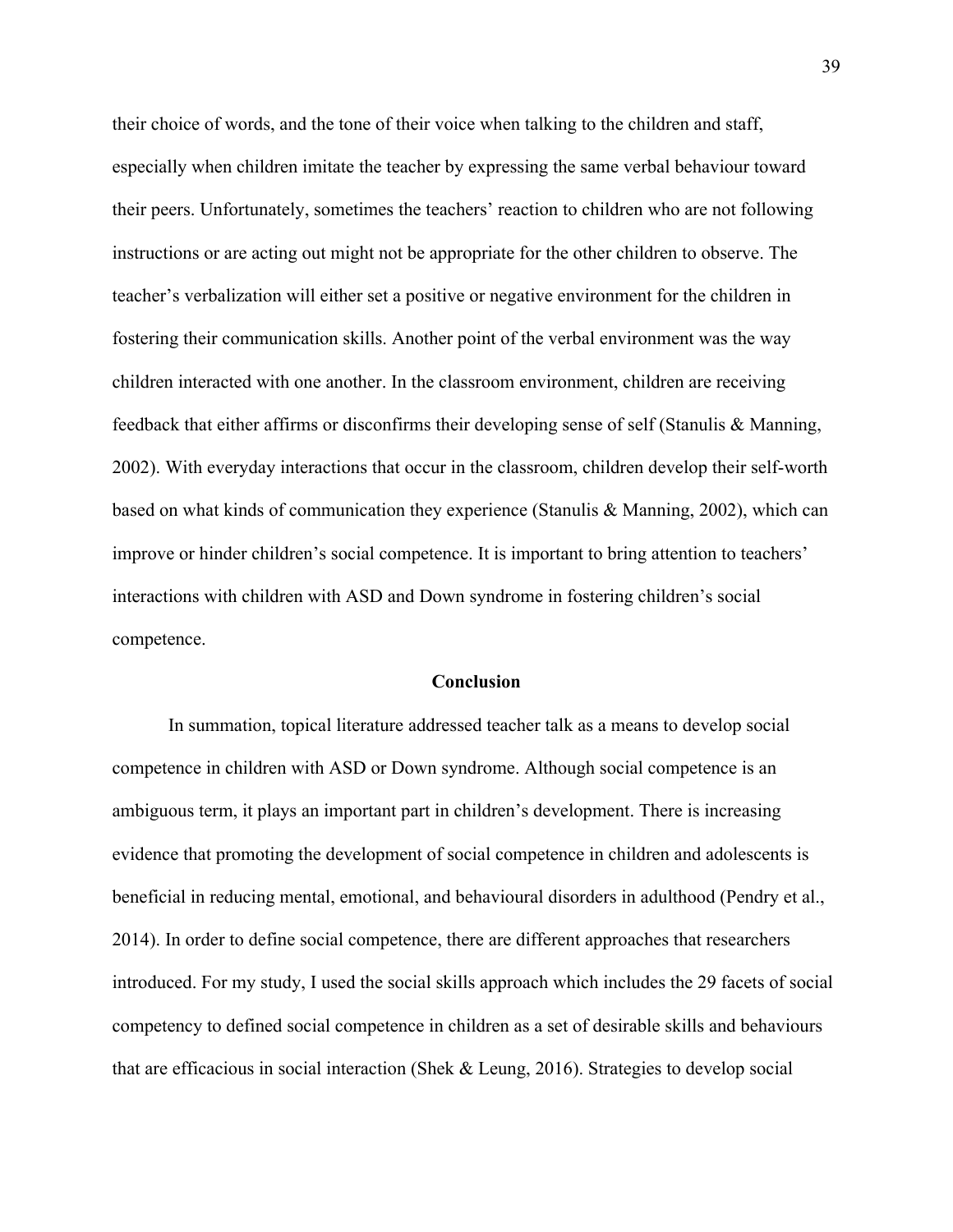competence in children with ASD or Down syndrome focused on four areas: (a) joint attention, (b) communication skills, (c) emotional competency, and (d) peer-relationship skills. The strategies used to develop these four areas in children with ASD and children with Down syndrome had similarities. The only difference was that children with Down syndrome often demonstrated the similar joint attention development as children with typically developing children, so there are not many studies done in this area for Down syndrome at this point.

In my research, the social skill approach can be applied to examine what kinds of skills RTs and ECEs should focus on to develop social competence in children with ASD and children with Down syndrome. The purpose of this research project was to analyze the strategies that were used by RTs and the strategies used by ECEs to develop social competence in children with ASD and children with Down syndrome. The study analyzed whether the RTs and ECEs were supporting each other in the process, or whether there were gaps between their strategies. Table 2 represents the summary of the strategies that have been identified in the literature. The researchinformed strategies are those used to compare with RTs' and the ECE's reported perception about best practices in early years programs.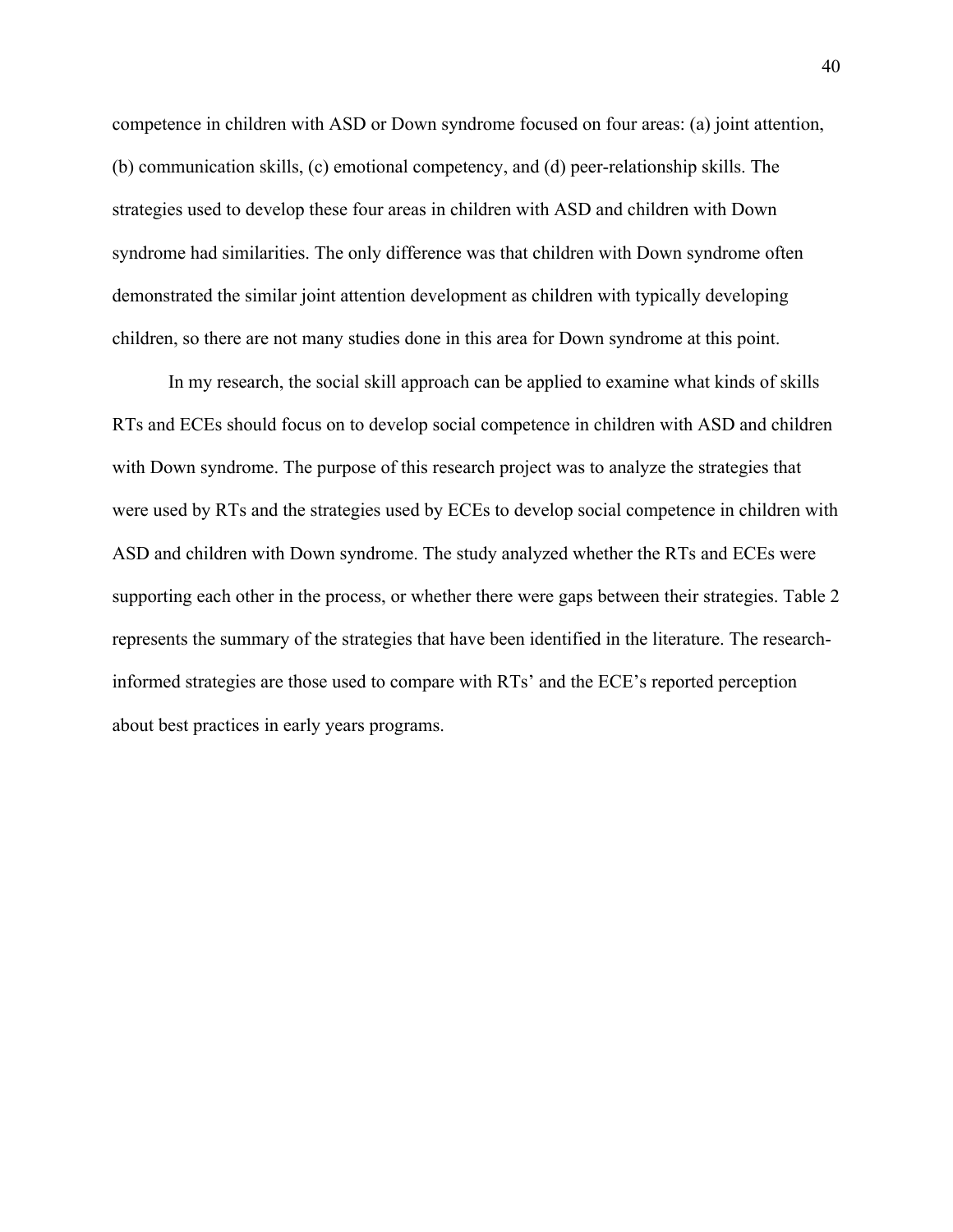# Table 2

| Strategy                    | <b>ASD</b>                                                                                                                                                                                                                                                                                                                                                                                                                                                                        | Down syndrome                                                                               |  |  |  |  |
|-----------------------------|-----------------------------------------------------------------------------------------------------------------------------------------------------------------------------------------------------------------------------------------------------------------------------------------------------------------------------------------------------------------------------------------------------------------------------------------------------------------------------------|---------------------------------------------------------------------------------------------|--|--|--|--|
| Joint attention             | 1. Child-driven,<br>Making environmental<br>2.<br>adjustments to engage the<br>child<br>Imitate the child's actions<br>3 <sub>1</sub><br>with toys<br>4. Child's activity interests<br>to develop play routine                                                                                                                                                                                                                                                                    | *Not much intervention<br>needed as joint attention is<br>not the children's<br>impairment. |  |  |  |  |
| Communication skills        | Teachers' Language:<br>1.<br>a) encouraging<br>participation<br>b) responding to<br>children's needs and<br>ideas<br>managing the class<br>$\mathbf{c})$<br>and/or providing<br>necessary instruction<br>d) fostering children's<br>language<br>e) conveying ideas<br>assessing children's<br>f)<br>knowledge<br>g) promoting children's<br>thinking<br>2. Picture Exchange<br><b>Communication System</b><br>Joint Attention Symbolic<br>3.<br>Play Engagement and<br>Regulation | 1. Responsive Teaching<br>2. PMT<br>3. Picture Exchange<br><b>Communication System</b>      |  |  |  |  |
| Peer-relationship skills    | 1. Social Story/Scripts<br>2. Modeling (Observational<br>Learning)                                                                                                                                                                                                                                                                                                                                                                                                                | 1. Modeling/Observational<br>learning<br>2. Play partners                                   |  |  |  |  |
| <b>Emotional competency</b> | Social Story<br>$1_{-}$<br>Modeling<br>2.<br>3. Teaching emotion<br>language                                                                                                                                                                                                                                                                                                                                                                                                      | 1. Teaching emotion<br>language                                                             |  |  |  |  |

|  |  | Strategies Used to Develop Social Competence in Children With ASD and Down Syndrome |  |  |  |  |
|--|--|-------------------------------------------------------------------------------------|--|--|--|--|
|  |  |                                                                                     |  |  |  |  |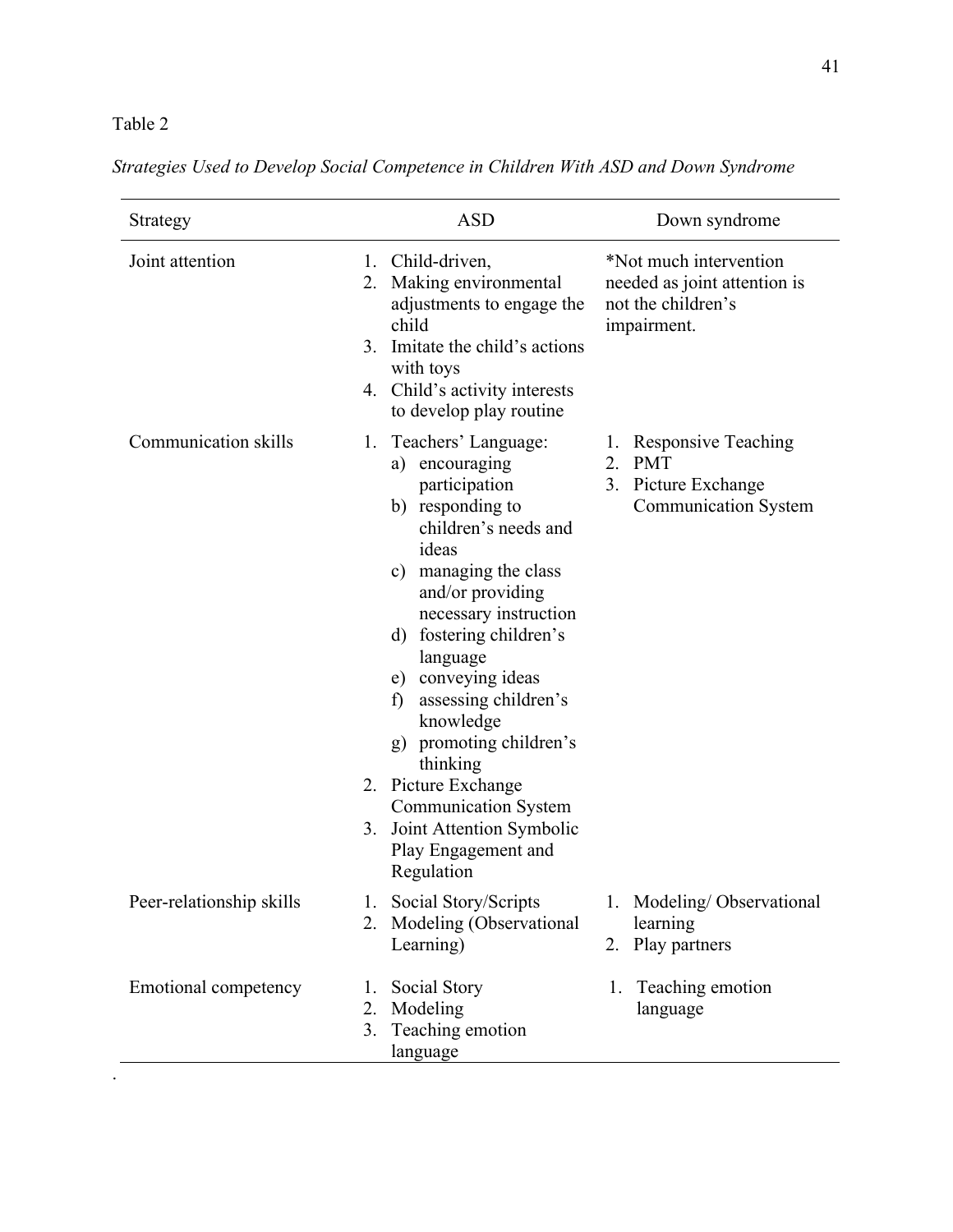#### **CHAPTER THREE: METHODOLOGY**

In this research, I employed a qualitative research design. I interviewed three RTs in Southern Ontario who had been working with children with special needs. I also interviewed three ECEs in childcare settings where there were children with ASD and Down syndrome, to understand their perspectives and feelings of competency. My goal was to gain awareness of how teacher talk in the classroom would influence children's social competence through the comparison between RTs' perspectives and ECEs' practice with children. The guiding research questions were:

- 1. What are the RTs' perspectives about their own competency in supporting a child's social competence? What strategies do RTs identify as helpful in developing social competence in children with and without ASD and Down syndrome?
- 2. What are the differences between RT stated ideal strategies and techniques to develop social competence in children with and without ASD and Down syndrome and reality in a classroom?
- 3. Are there any discrepancies in teacher talk towards children with typical development and children with ASD and Down syndrome?

## **Research Design**

This study used a qualitative data collection method, as it was appropriate for the specific context, time, and group of people. The purpose of using a qualitative method was to gain a deeper understanding of others' perspectives, and to emphasize meanings and interpretation (Morgan, 2014). The qualitative data collection method was appropriate for this study, as it allowed the researcher to explore RTs' narratives and ECEs' perspectives towards teacher talk that was directed to children. It examined the nature of espoused strategies and actual practice was enriched with a qualitative approach. Therefore, it was more than just identifying strategies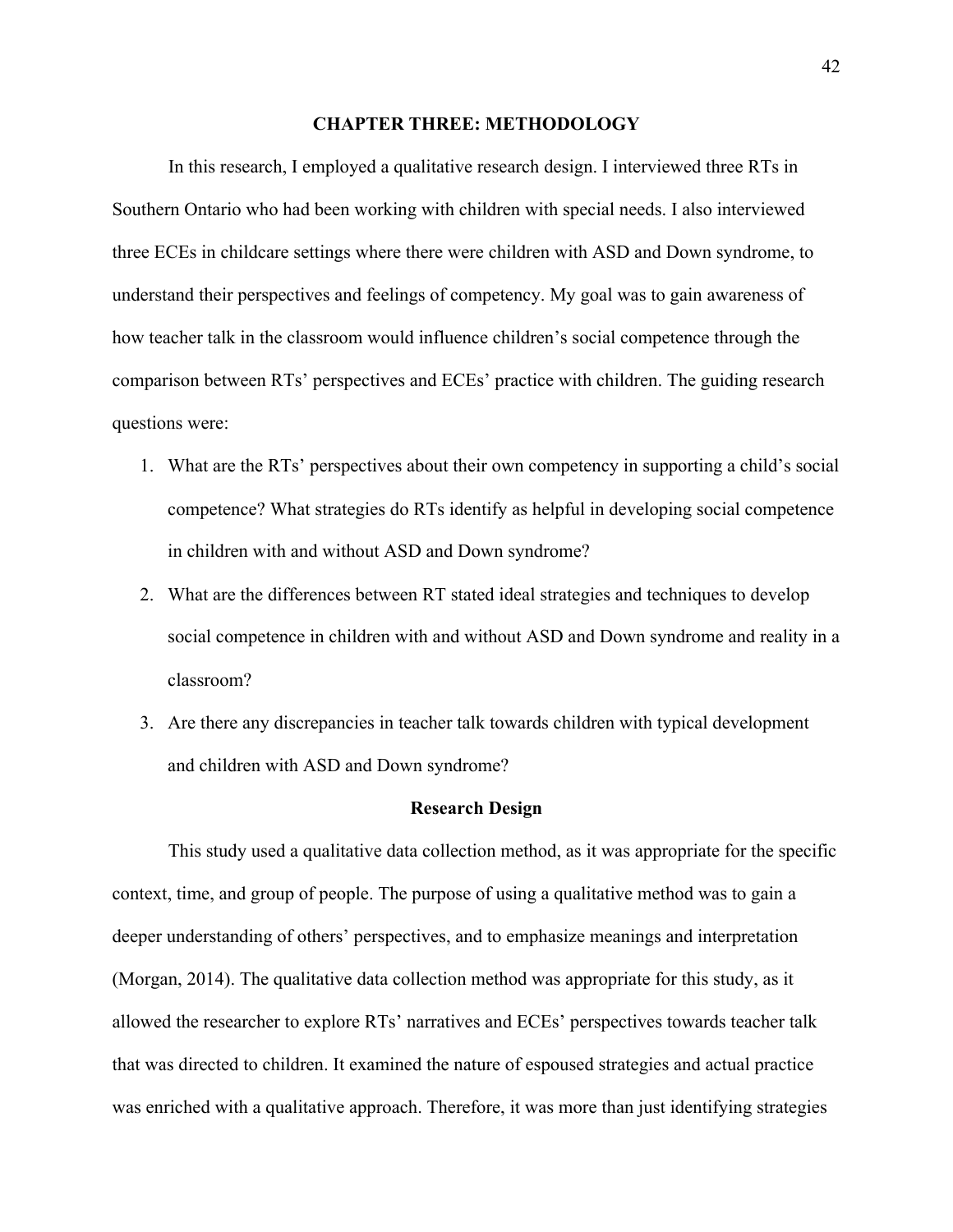to develop children's social competence; rather, it was also about exploring how ECEs translate information from RTs into their practice. This would enhance awareness of the importance of communication among educators to ensure best practices were being applied to support the social competence in children with ASD and Down syndrome in the classroom environment. The relationship between the RTs' perspectives about optimal strategies and teacher talk were investigated through interviews.

## **Population**

This study used purposeful sampling as a way to recruit participants. Purposeful sampling is defined as researchers intentionally choosing participants and sites to learn or understand a central phenomenon (Creswell, 2012) and is used broadly in qualitative research for selecting rich information for the most effective use of limited resources (Palinkas et al., 2015). As Creswell and Plano Clark (2011) note, purposeful sampling is useful to select participants and groups of individuals who are especially knowledgeable about the interest of the study or experienced with the phenomenon under study.

Two RTs who had been working with special needs children in Southern Ontario for more than 5 years were recruited to participate in Phase 1. One ECE who had children with ASD in her classroom, was recruited for Phase 2. In total, two RTs and one ECE were recruited for interviews. I decided to choose experienced RTs and ECEs because they would have a wider experience in working with special needs children. The small sample size was due to the time restriction. There was no limitation in regard to gender and ethnicity.

## **Recruitment**

This study received clearance from the Brock University Research Ethics Board before it started. Once the clearance was provided (#18-027), emails were sent to organizations such as Community Living St. Catharines and childcare centres in Southern Ontario for recruiting RTs.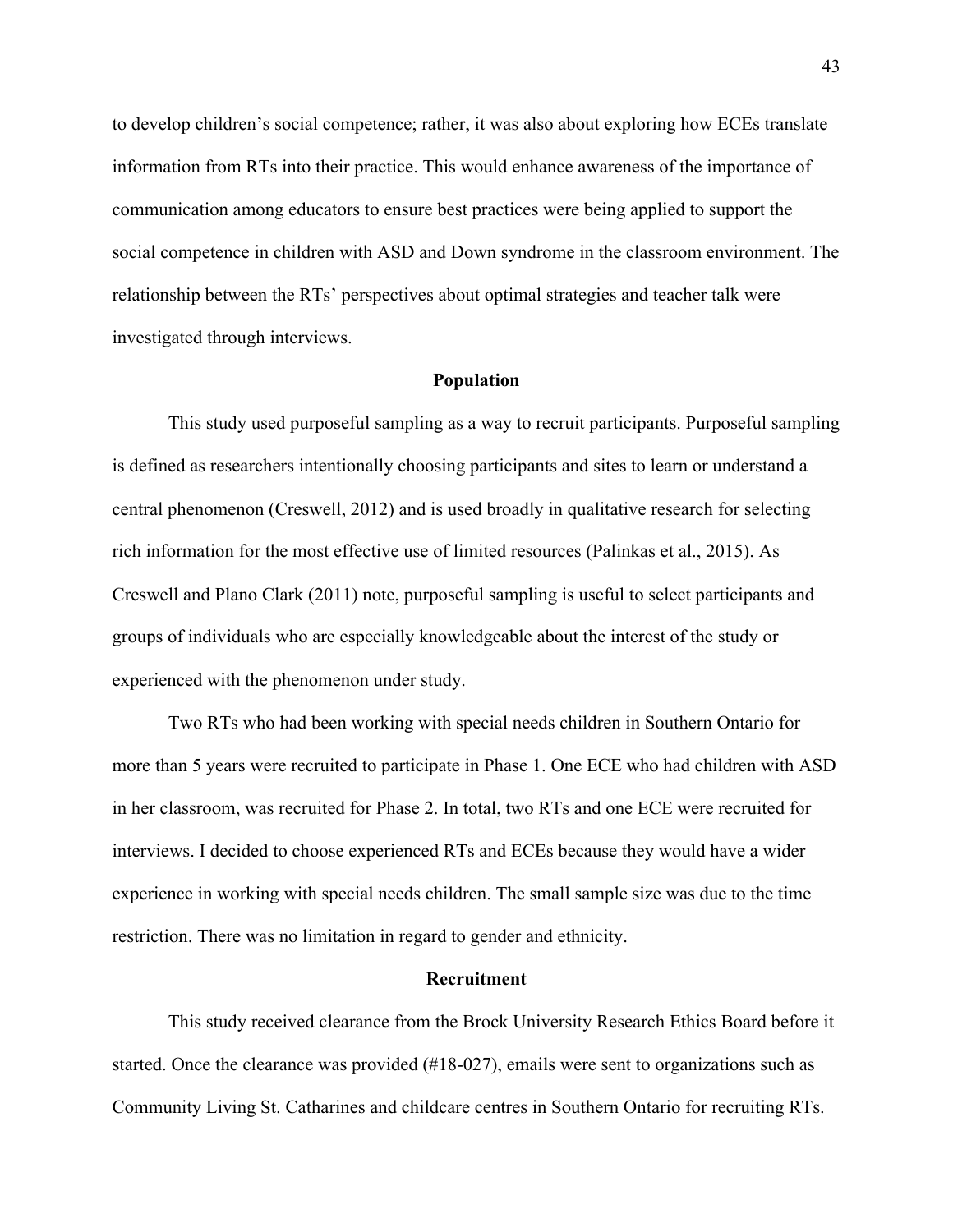Also, emails were sent to administrators of childcare centres in Southern Ontario to recruit an ECE. The emails were sent from ECCDC (Early Childhood Community Development Centre) as a bulk email. The emails for recruiting RTs and ECEs were not sent to the same centres in order to reduce the risk of getting a RT and an ECE who worked in the same childcare location, which would possibly create tension between them. Once the emails were sent to organizations and childcare centres, supervisors and directors were invited to distribute information about the study through email or by hard copies to their workers who had been working as RTs or ECEs for a minimum of 5 years. Because the supervisors and directors managed the distribution of the invitation to participate in this study, there was be no coercion placed on the RTs and ECEs by the principal researcher.

When RTs and an ECE volunteered to participate in this study, they contacted the student researcher directly through email. There was no need for them to let their supervisor and their directors know about their participation, as there was a student researcher's contact information attached in the initial emails and they were invited to contact the student researcher directly via email address. Also, this was clearly stated in the emails to reduce the risk of the participants feeling obligated to participate. Participation in this study was completely voluntary. It was not a requirement of the employer nor was the employer informed of the participants' identities.

Once the participants contacted the student researcher, they received an invitation letter and consent form to briefly explain the study and what the researcher was focusing on, as well as what was involved. Through email, the participants and the student researcher collaboratively established the details such as time, date, and location of the interviews. The risk of choosing their workplace as their location was mentioned in the consent forms as well as at the time of establishing the location, as there was a possibility of a co-worker identifying the participant's involvement in this study. Since there was a small sample size, it would be easier to identify the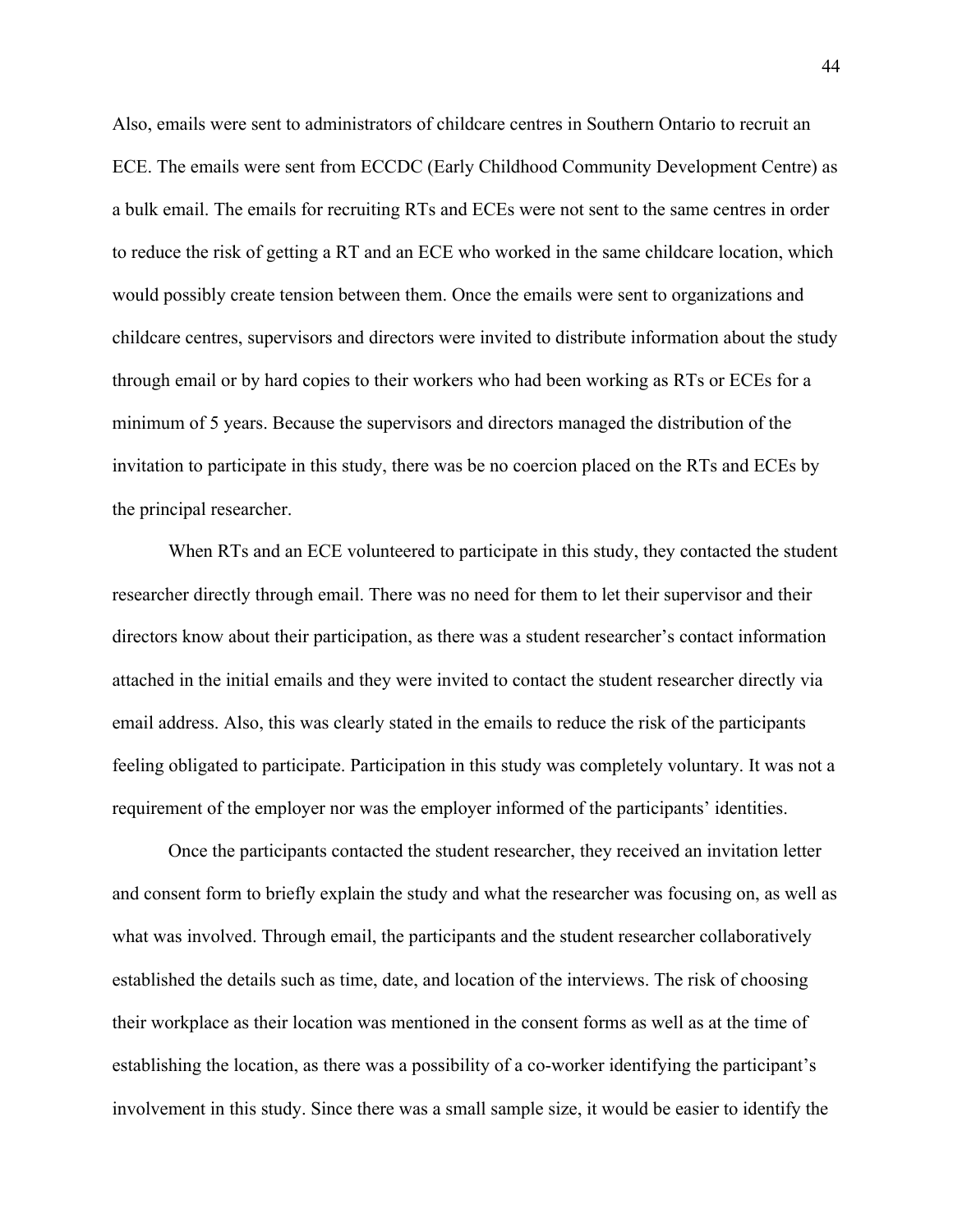participants if the participants picked their work place to be interviewed. Therefore, a public location (Brock University and the public library) was chosen to keep confidentiality. In regard to time, the interview was held outside of their paid work hours.

Once the details such as date, time, and location were set, all the participants received the interview questions beforehand, so they had the opportunity to prepare for the interview, and more likely reduce the emotional discomfort at the interview. As compensation, all participants received a 10-dollar gift card of their preference for either Tim Hortons or Starbucks.

#### **Data Collection Procedure**

The interview style used in this study was face-to-face, one-on-one interviews. This style of interview had advantages and disadvantages. Although face-to-face interviews can be the most time-consuming and costly approach (Creswell & Plano Clark, 2011), they are likely to be influenced by the interviewer's nonverbal engagement (Holbrook, Green, & Krosnick, 2003). The interviewer had the possibility of motivating her participants to offer effort to the cognitive processing requisite for generating optimal answers (Holbrook et al., 2003). Holbrook et al. (2003) also mentioned that respondents and interviewers were allowed to develop more interpersonal trust in face-to-face interviews compared to phone interviews. The respondents might have felt more confident in face-to-face interviews where interviewers protected the respondents' confidentiality (Holbrook et al., 2003). Moreover, the interviewer could also observe the respondents' nonverbal language, therefore the interviewer was more sensitive to the participants' emotional needs.

The interview techniques used in this study was based on a semi-structured format. A semi-structured interview was designed to ascertain subjective responses from participants regarding a particular situation that they had experienced (McIntosh & Morse, 2015). A semi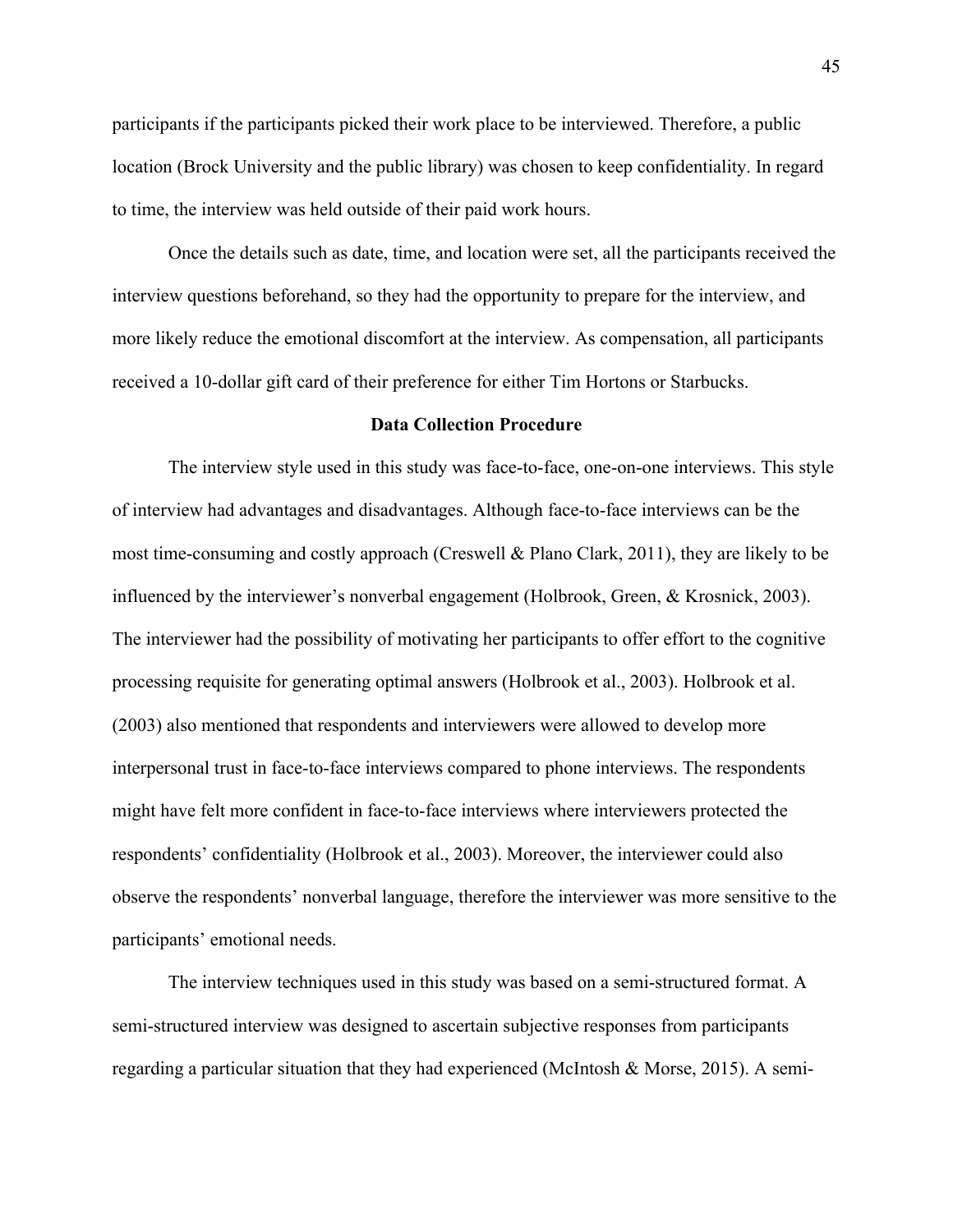structured interview would provide a relatively detailed interview guide or schedule, and flexibility of the participant's response. Also, this interview method held the relevancy of the topic while remaining responsive to the interviewees (McIntosh & Morse, 2015). Moreover, because all the participants were asked the same questions using a semi-structured interview, it made it easier for the researcher to summarize findings and identifying trends. Also, the interview questions were provided beforehand, and the questions did not change in any way on the day of the interview. If participants did not understand the questions, the interviewer was then able to give an explanation beforehand so that the participants had clear understanding of what they were being asked.

All of the participants were asked to print out the consent form before the interview. The consent form did not need to be signed beforehand in order to ensure that the participants understood what was involved in the project. At the beginning of the interview, the consent form was reviewed together so that any questions would be answered before the study began to confirm their participation in the study, and to sign the consent form at that moment. Then, the participants were asked to sign two consent forms. One was for the researcher to take, and the other one was the participants' personal copy. Then, the researcher reviewed the agenda with the participants to provide what was happening in the given time to reduce the potential of psychological stress in this study.

All the participants were then asked to pick their own pseudonyms to protect their identity. The pseudonyms and their titles (such as RT and ECE) were used in this paper, however the names of the childcare centres were not used in reporting the results for the purpose of protecting their confidentiality. Before the interview began, all the participants were informed of the right to withdraw from the interview at any time without any penalty. Moreover, during the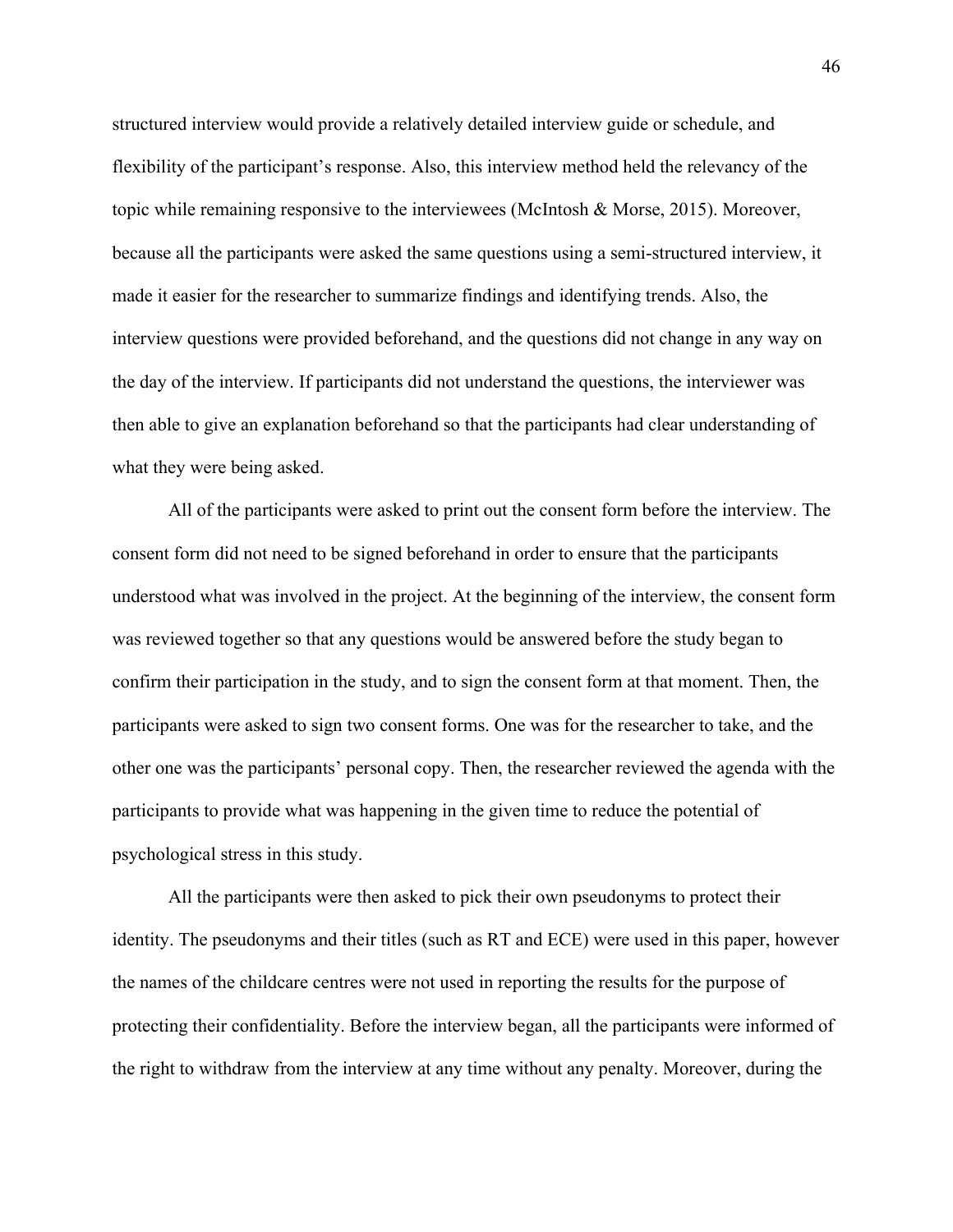interview, if participants did not feel comfortable answering certain questions due to their personal reasons, they had the right to refuse to answer any question.

## **Phase 1**

Each interview for RTs was approximately 60-75 minutes to provide enough time for the participants to be able to express their experiences and opinions. All the interviews were audio recorded, therefore all the participants were informed in advance through their invitation letter that the interview was audio recorded for accuracy. This was also mentioned before the interview began. The voice recorder was placed on the table. Interview questions were unique to this study as they were specifically designed and were not based on any other interview questions from past research. The main focus of Phase 1 was to seek out strategies and techniques that RTs used and shared with ECEs to encourage social competence in children with ASD, and children with Down syndrome in preschool.

## **Phase 2**

The ECE who agreed to participate in this research participated in a 60-75 minute interview. The interview was audio recorded, therefore the participant was informed in advance through the invitation letter that the interview would be audio recorded for accuracy. This was mentioned before the interview began to remind the participant as well. The voice recorder was placed on the table. Interview questions were unique to this study as they were specifically designed and were not based on any other interview questions from past research. The main focus of Phase 2 was to seek out ECEs' classroom teacher talk that was directed to typically developing children, children with ASD, and children with Down syndrome, as well as strategies that the ECE used to develop social competence in children.

If, at any point, any participant would withdraw from the interview, the participant would have been asked if he/she wanted the data to be used in the study. If not, then he/she would be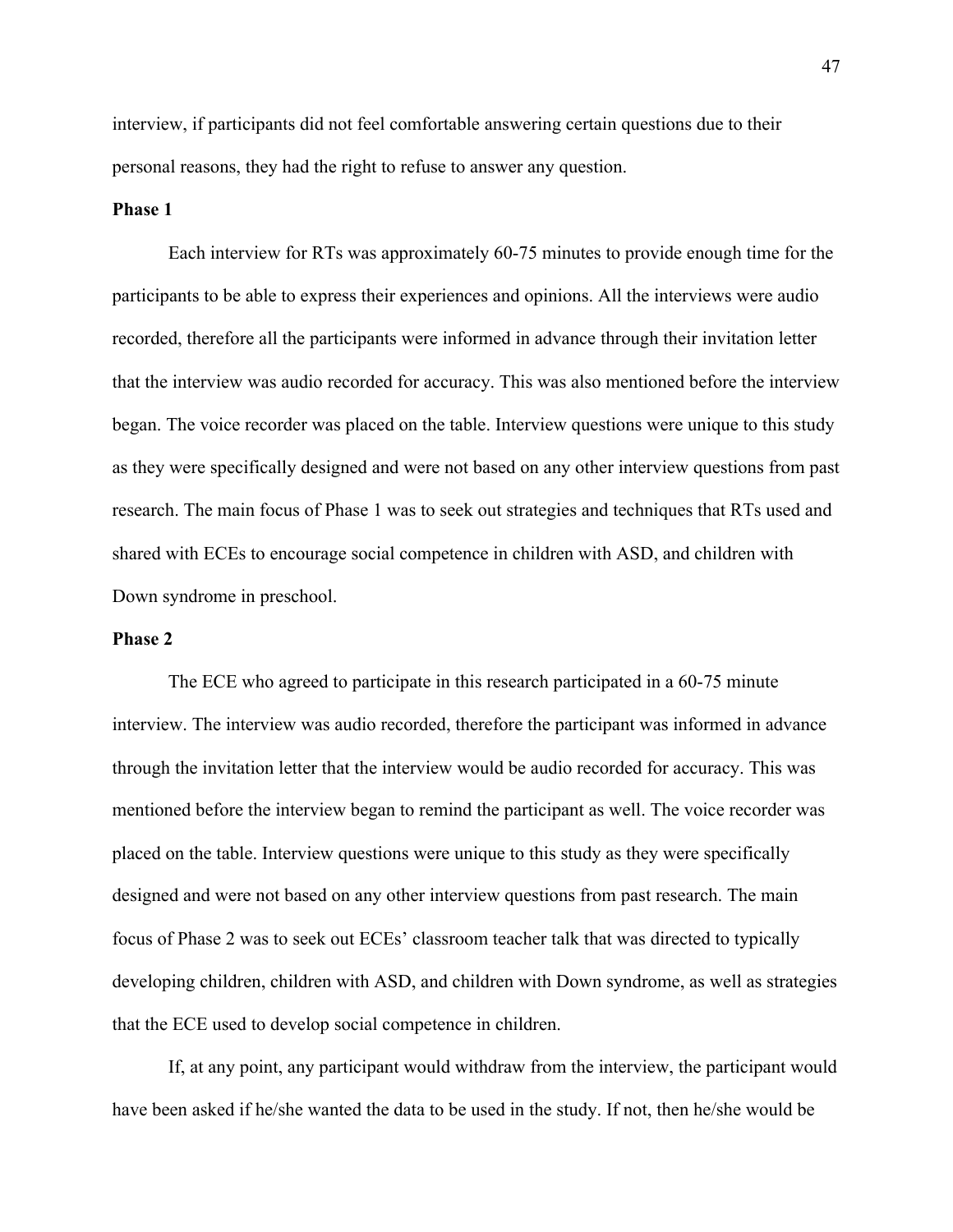asked if he/she wanted the data to be destroyed right away. There were no consequences regarding any withdrawal at any time during the study.

Both RTs and ECEs were invited to review the transcript of their own interview once the researcher finish transcribing the audio recorded interview, which was approximately one week later. An interview script was sent back to the participants through email for their review and to invite feedback so that if they desired to modify or clarify their scripts, they had an opportunity to do so. All the participants were given a week to review the written transcription. If a participant failed to return their written script to the researcher after a week, she received a reminder with 3 extra days to complete and resubmit it. However, after that, if the researcher did not receive the revised script, then the researcher used the original script to complete the research analysis.

## **Data Analysis Procedure**

The data analysis began with typing the interview conversation verbatim into a text file on the researcher's PC laptop. This process was called transcription which converts audio recorded discussion into text data (Creswell, 2012). Then, the written transcription was sent to each participant for review and for any changes. Once the researcher received the revised transcription from the participants, the data analysis proceeded. Thematic analysis was used in the data analysis process. In this process, NVivo 12 was utilized to analyze the data. Thematic data analysis was used for managing data without losing the context, for immersing oneself in the data, and for organizing and focusing the interpretation process (Mills, Durepos, & Wiebe, 2010). In this approach of data analysis, coding was used as a basic strategy to analyze the data gathered. Coding investigates text for recurrent themes, topics, or relationships, and marking similar passages with a code for categorization in the theme building process (Mills et al., 2010).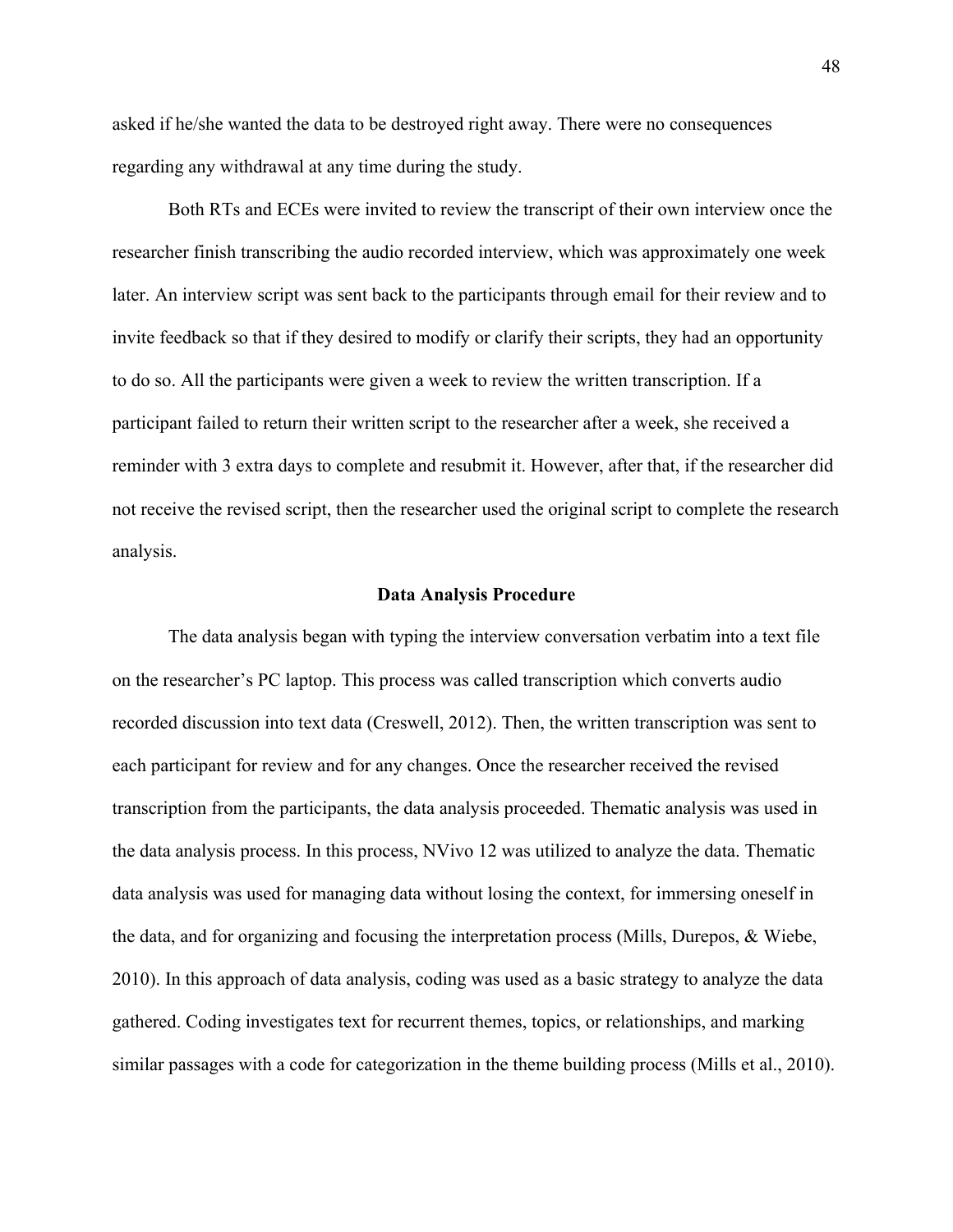The research questions in this study were used in the coding process to build themes at the beginning as a guide.

## **Ethical Considerations**

Potential risk involved in this study was that participants might have felt inadequate in skills and abilities to work with children with special needs, and the participants might have been afraid that the information they shared during the interview might have reached their supervisor. However, all the participants' identifying information was kept confidential in order to eliminate the risk. If the participants chose to be interviewed at their work site, colleagues might be able to identify them as participants in the study. However, at the time of establishing location, all the participants were informed of the risk of choosing their work site as their location. Therefore, each participant was given the opportunity to choose the time, date, and location of the interview that best protected his/her confidentiality.

In regard to confidentiality, all the personal identifiers such as participants' names, email addresses, names of the organization, and child care centres were collected, but those personal identifiers did not appear in the study report. Those personal identifiers were collected for the member-checking purpose. The participants' names were replaced with a pseudonym to protect their identities. Their pseudonyms and their titles (such as RT and ECE) were then referred to throughout the report of the findings in order to distinguish and compare the results.

Data collected during this study was stored in a computer with a password. Also, the file itself had its own password to further secure the data. Data was kept for 5 months and then confidentially destroyed at the completion of the MRP. Only my faculty supervisor, Dr. Mary-Louise Vanderlee and the student researcher, had access to the data.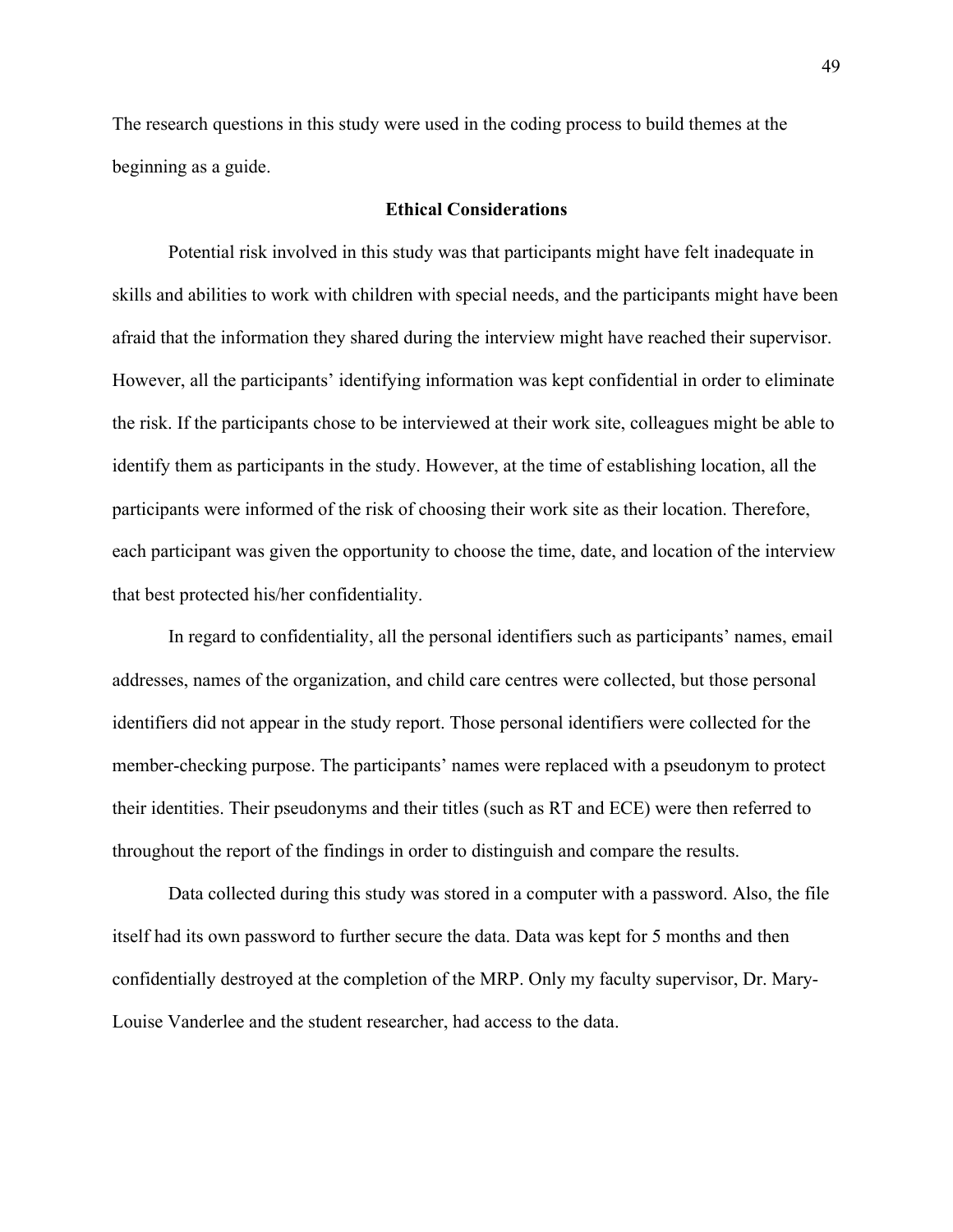#### **Scope and Limitations**

In this study, one probable limitation of the current investigation could be the small sample size of the RTs and ECE who voluntarily participated in this study. There were only two RTs and one ECE engaged in this study. The negative methodological restriction was having only one option for the interview, which was face-to-face. This created inconvenience for the participants due to the distance and time factors. Additional limitation in this methodology was that because there was no qualification stated in the recruitment process that the participants had to have experience working both with children with ASD and with Down syndrome, the researcher did not find any participants with some experience working with children with Down syndrome. Another possible limitation in this study was that even though this study focused on socially competent behaviours of children with ASD and Down syndrome, there was no child involvement to measure whether there was an increase of social competence in children with ASD and Down syndrome. The last potential limitation was that this study did not require specific severity of ASD and Down syndrome. The severity of these two diagnoses would have resulted in differences of what kinds of adult talk were directed to those children with ASD and Down syndrome. Therefore, the results help us to examine and to learn from participants' perspectives rather than to provide generalized results.

## **Conclusion**

This study explored the congruence between the RTs' perspectives and the classroom ECE's practice in developing social competence through various strategies of using teacher talk. This investigation applied a qualitative research method to gain understanding on the topic. The study utilized interviewing the RTs and the ECE. The interview discussion was entered verbatim into a computer text file for analyzing with assistance of NVivo 12. These data will be exhibited and analyzed in Chapters 4 and 5.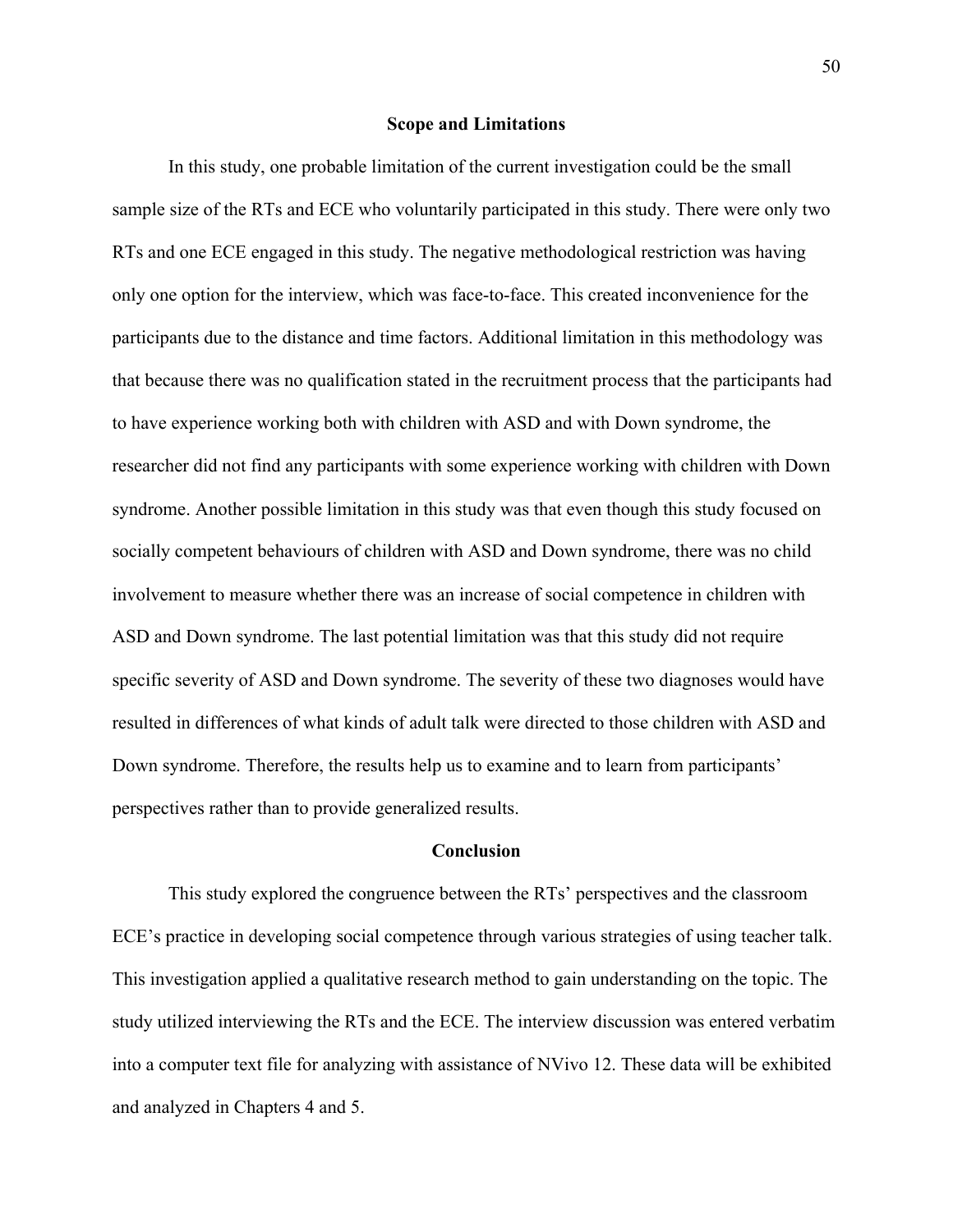## **CHAPTER FOUR: DATA ANALYSIS**

The objective of the study was to explore the teacher's talk that was used by ECEs in a classroom with children with autism spectrum disorder (ASD) and Down syndrome to improve their social competence. The prevalence of children with ASD has been increasing in classrooms. Even though there are supports from RTs in guiding the process of skill development, their visits in preschool are once a week to twice a month, which may not provide enough quality time with each special needs child. Therefore, ECEs have a greater responsibility and opportunity in developing social proficiency in children with ASD and Down syndrome as they are with the children on a daily basis. The study explored whether or not there is a gap that exists between RTs' conception of social competence and strategies/techniques used to support children's development of social competence compared to the ECEs. To identify if there was a gap, interviews were conducted with RTs and ECEs. In order to create uniformity and easier comparison in data, the semi-structured interview style was applied. There were two different groups involved in this research, which are RTs and ECE. A total of three interviews were conducted.

This chapter provides a description of the study participants, then presents the summary of findings derived from the interviews of the RTs followed by the results of the ECE interviews. The final section provides the results of the analysis between the two groups to reveal the gaps between the RTs' conception and explicated practices and the ECE's perceptions of practice.

#### **Description of the Participants**

The following section briefly presents the interviewees' characteristics in order to understand the background of the research participants. This information was collected through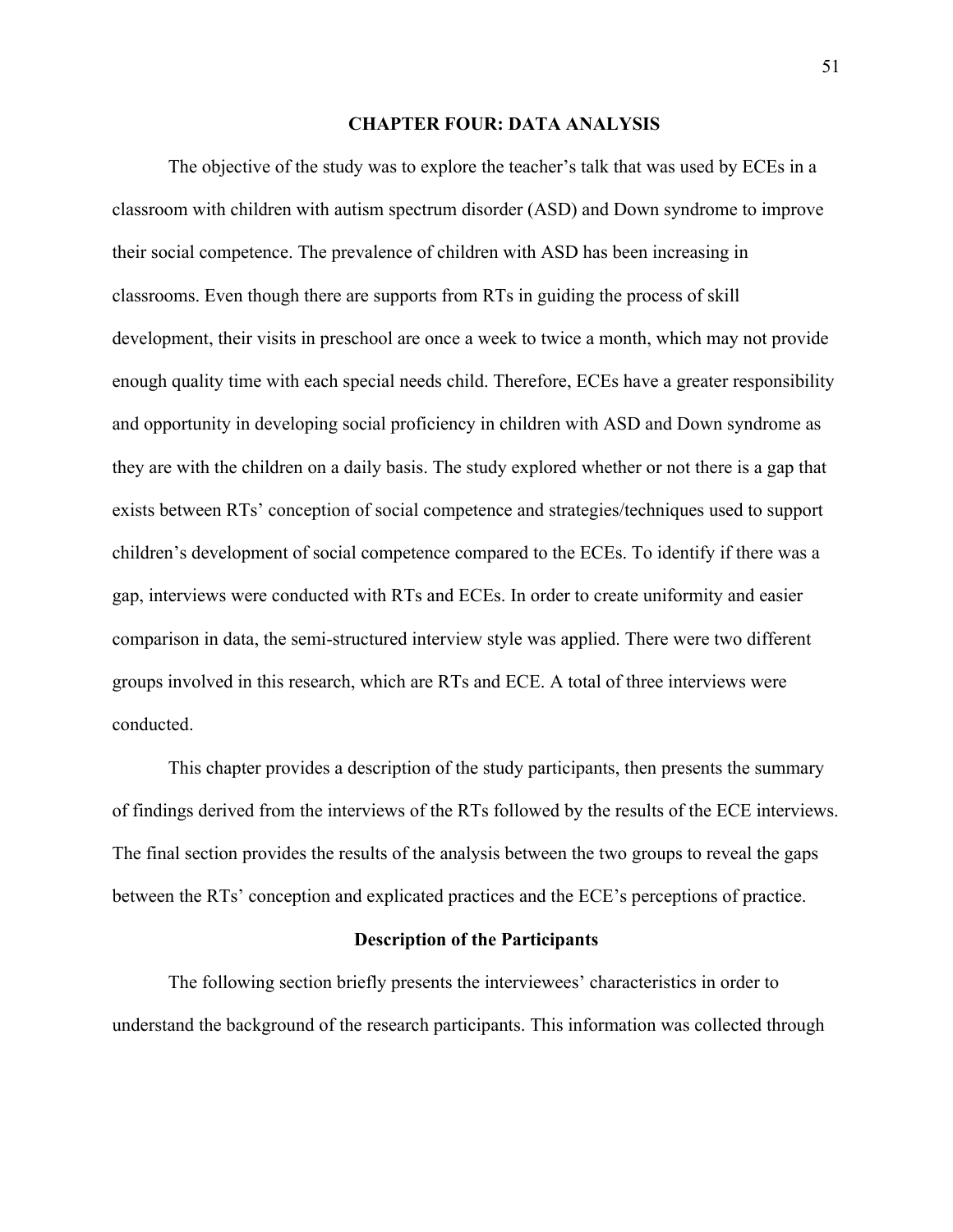the pre-interview questions at the onset of the interview. All the participants' names presented throughout the paper are pseudonyms.

There was a total of three participants: two were RTs and one was an ECE, with each identifying as female. They all had an Early Childhood Education diploma from college because in order to work as a RT in the Niagara Region; it is a mandatory to have an ECE diploma. All the participants had some experience working in a childcare setting in the past. One RT, Katie, worked as an ECE for 3 years and had experience with children from infants to preschool. During the 3 years of working in a childcare centre, she had a responsibility of providing a support for children on the Autism spectrum. She has been working as a RT for 5 years. The other RT, Julie, worked as an assistant teacher in childcare centres for 4 years before she became a RT. She had 10 years of experience working as a RT. The ECE, Mary, had 10 years' experience working in childcare centres.

#### **Practitioner's Own Competency in Supporting a Child's Social Competence**

Perceptions of the RTs' own competency working with children with ASD and Down syndrome in regard to supporting child's social competency in preschool was presented throughout the interviews. The RTs' own competency was expressed through the amount of experiences they have gained over the years of working as a RT. They have experiences working with children with a wider range of the spectrum to provide diverse levels of supports that the child needs. This is how they gained their professional knowledge so they have a better understanding of what works and not.

I had a lot of experience from taking that program and completing my placement hours.

… I actually provided a lot of support to a child on the autism spectrum, who was quite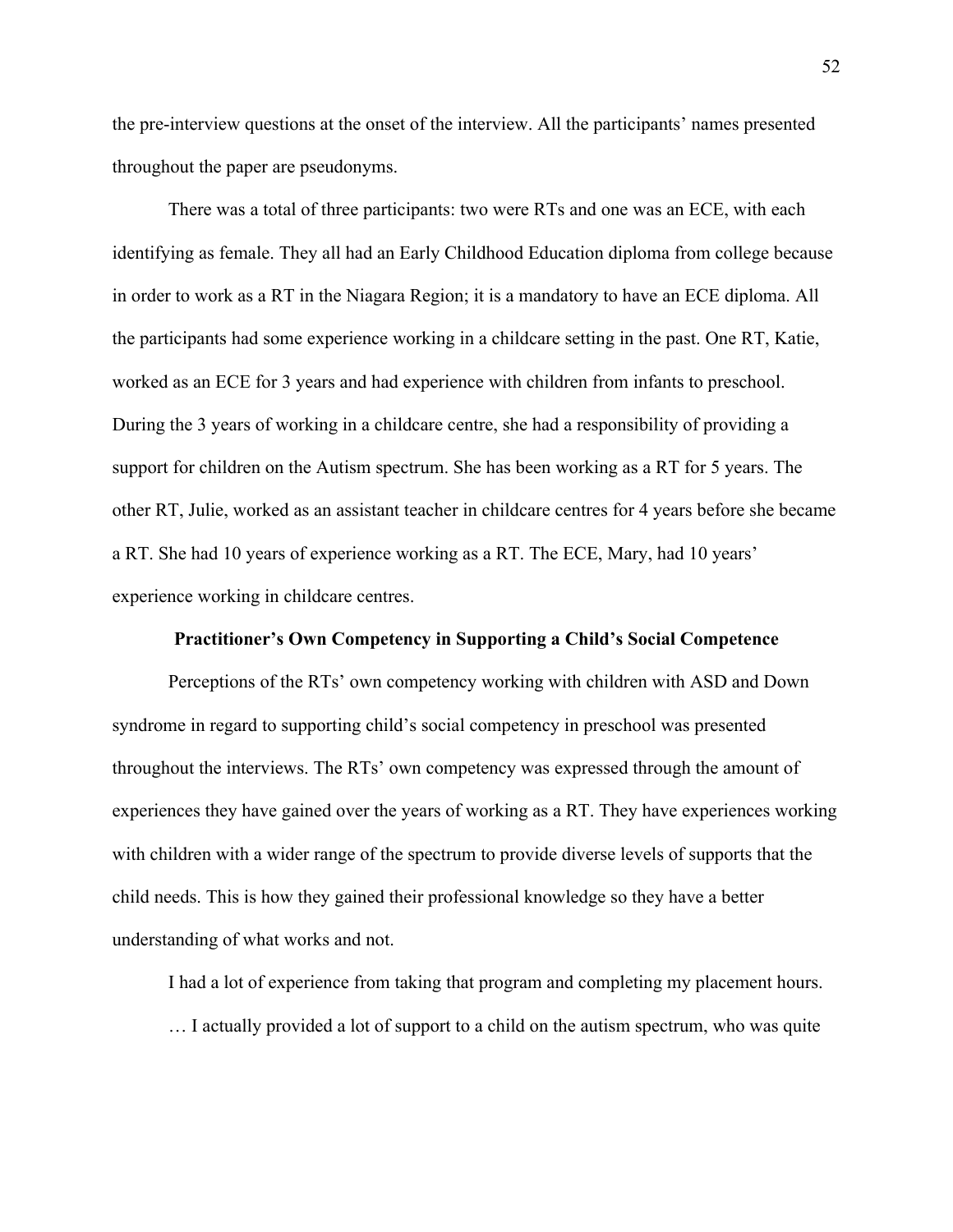severe. So, I did gain a lot of experience with this specific child and that was kind of my introduction to Autism. (Katie, RT)

## **Developing Individualized Plan to Support Social Competence**

In order to develop an individualized support plan, the RTs visit the child once a week to observe his/her behaviour to examine any developmental delays and they also spend time with them on the floor to see the child's developmental stage. The individualized plan is guided by the child's interest as well as the developmental milestones. The individualized support plan would be established with the child's ECE and family. The RT would then develop a plan using a variety of strategies that would increase the child's social skills. Therefore, the RTs' acquired professional knowledge and experience would be vital in choosing strategies that would work with a particular special needs child.

My role generally is to attend each centre once a week. And depending on the child's needs, I will do a little bit of coaching staff as well as working with children. I develop an individualized support plan for each child on my caseload*.* (Julie, RT)

We try to implement an assessment tool and get to know them first. (Katie, RT) **Strategies to Support Teachers in Implementing Individualized Plan**

Both RTs expressed their perception that ECEs do not have the knowledge to support the children's social competency development. Some of the reasons why RTs had modest confidence in ECEs was that the ECEs' complaints about not being able to implement Individualized Support Plans in the classroom was due to the teacher–child ratio, and the lack of education and training in working with special needs children in general.

We hear a lot of complaints around implementing ISPs (individual support plans) because the staff has other kids that need their attention also. (Katie, RT)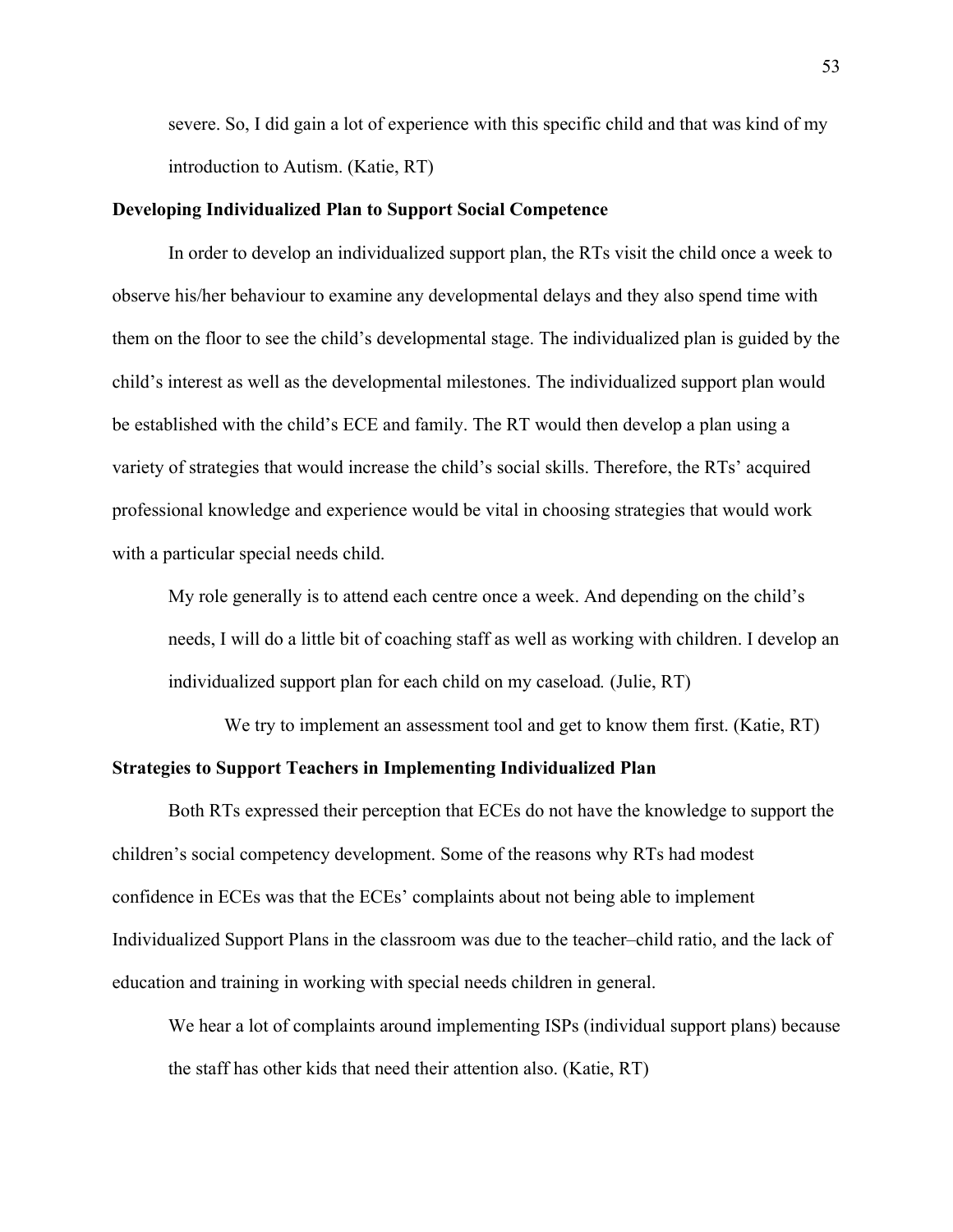… educating ECEs, a lot of times they think children are being bad, and just don't understand the function of the behaviour, and why the child might be behaving that way.

… I think ECEs need some more support and education. (Julie, RT)

The ECE expressed difficulties in working with children with ASD and the lack of support and knowledge in dealing with the myriads of needs children with ASD have in their development. In her interview, Maria revealed that ECEs need more training and education to deal with the matter of not having enough RT support. Moreover, compared to the school setting, childcare centres did not have additional funding to have an extra ECE teacher or teacher assistant to work with a child with ASD or any other special needs child. Therefore, children with special needs are included in a regular teacher–child ratio that was set by the ministry.

One of the biggest challenges is that, as we know, I've heard the people quote that if you know one child with Autism, and you [only] know that one child with Autism, [which means] that every single child is totally different from the others. One of the biggest challenges is that, yes you know the diagnosis, you've reviewed the past history, but that doesn't equip you to deal with anything to do with that child. And the second is that when you are in the childcare rather than a school board, you don't always have support or ever have support. You have somebody like a RT that comes in a preschool program or ELKP, but they only come once a week. And more often than not, the childcare program does not have additional funds to pay for staff to be one-on-one. So, [children with ASD] are often having to be just a part of the ratio that is expected by the ministry, so you don't often get that support. … One staff ends up with nine to 10 in order to put one [child with ASD]. (Maria, ECE)

One RT emphasized her attempt to educate ECEs to understand the importance and value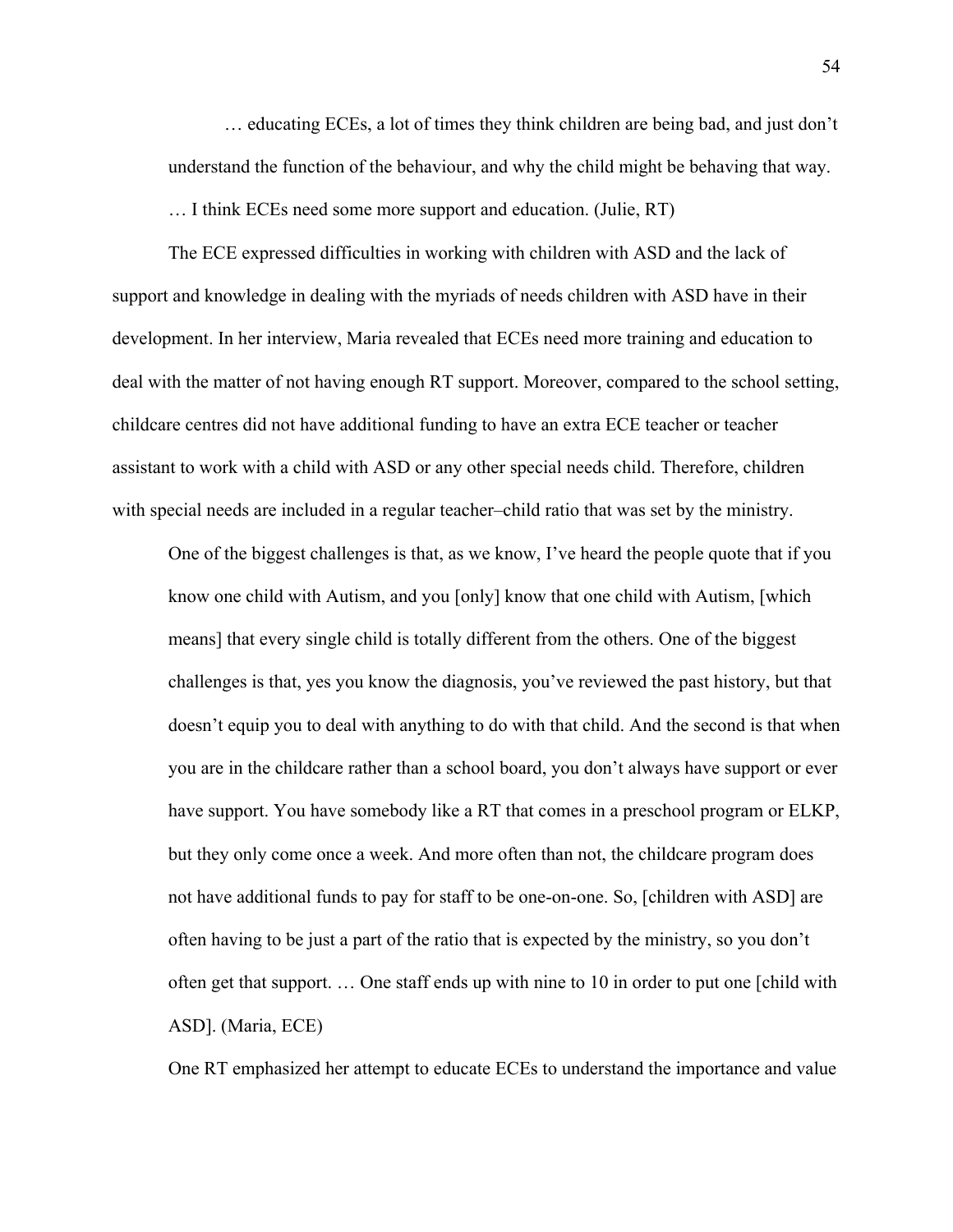of engaging a child with ASD in activities and play that has been planned and recommended in the child's individualized plan. It is of utmost importance that ECEs understand that a special needs child must be supported throughout his/her daily routine, as such attention would increasingly develop his/her social skills. Moreover, the individualized plan is vital to stimulate the child's interest, which would empower the child's learning and development. Therefore, supporting teachers is very important in view of the fact that teachers are the ones that spend most of the time with special needs children. If teachers refuse to view the individualized plan as a beneficial tool and fail to apply the strategies to a child's daily routine throughout the week, there will be little positive outcomes.

… it can definitely be a challenge to engage these kids. Often with the kids on the spectrum, they can [have their] very own agenda. So really trying to inform and educate ECEs, as well, about how to engage these kids so that they are not just wandering the room. We really want all of the children to get the most out of the program ... for them to see it as being beneficial for the children rather than being extra work for them. (Katie, RT)

As a resource consultant, I provide information, hands out and consult with the ECE to help them get a better understanding of where the child is developmentally and together along with the families we establish a support plan. I stress to the ECEs the importance of getting to know their children. Spending time and getting to know that child's likes and dislikes. (Julie, RT)

Julie was also competent in her strategies that she utilized for supporting children's social competency, not only for children with ASD, but also for children with typical development. She also emphasized that by using certain strategies, it creates an inclusiveness in the classroom: "It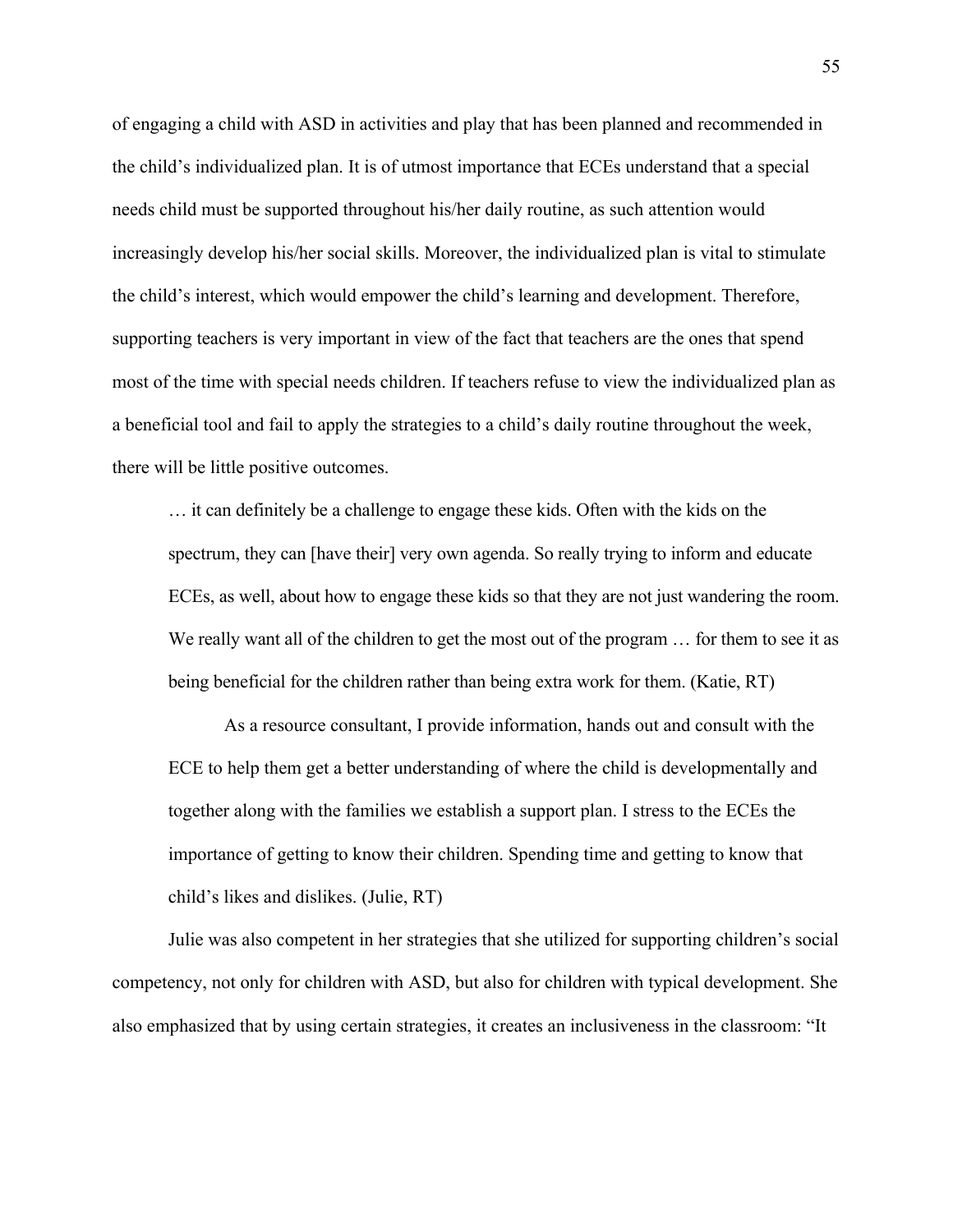is proven that if you use it consistently, it's effective for all children in the classroom" (Julie, RT).

## **Strategies to Support Families to Reinforce the Individualized Plan**

The RTs spend a substantial amount of time working with families to support their concerns and their understanding of their child's behaviour and age-appropriate developmental level, so that each child with special needs can obtain an early intervention to assist in his/her development. In order for families to accept the individualized plan and to reinforce it, the families need their understandings and knowledge increased regarding their child's development. The RTs' professional knowledge about ASD and other special needs can support a family's ability to work with the RT as a team.

… we have a lot of families that are in denial, especially, when the children are coming to us when they are 18 months or 24 months. They just think that the development is typical and it takes us time to establish relationships with families and help guide them to so that we can encourage them to speak to their pediatrician about making a referral. We educate families on typical development and share any red flags/concerns we have with the families. Some families are eager and willing to have their child assessed, while others, it can take them time to warm up to the idea. We really want children to successfully transition to school and having a diagnosis when a child meets the criteria's helps them access various supports and funding opportunities. (Julie, RT)

One RT expressed her ability to support social competency in children by explaining the importance of educating families and ECEs as well as working with children with ASD in a classroom one-on-one setting. The RTs presented as having better knowledge in supporting children with ASD. Also, she has access to certain programs to help children with ASD that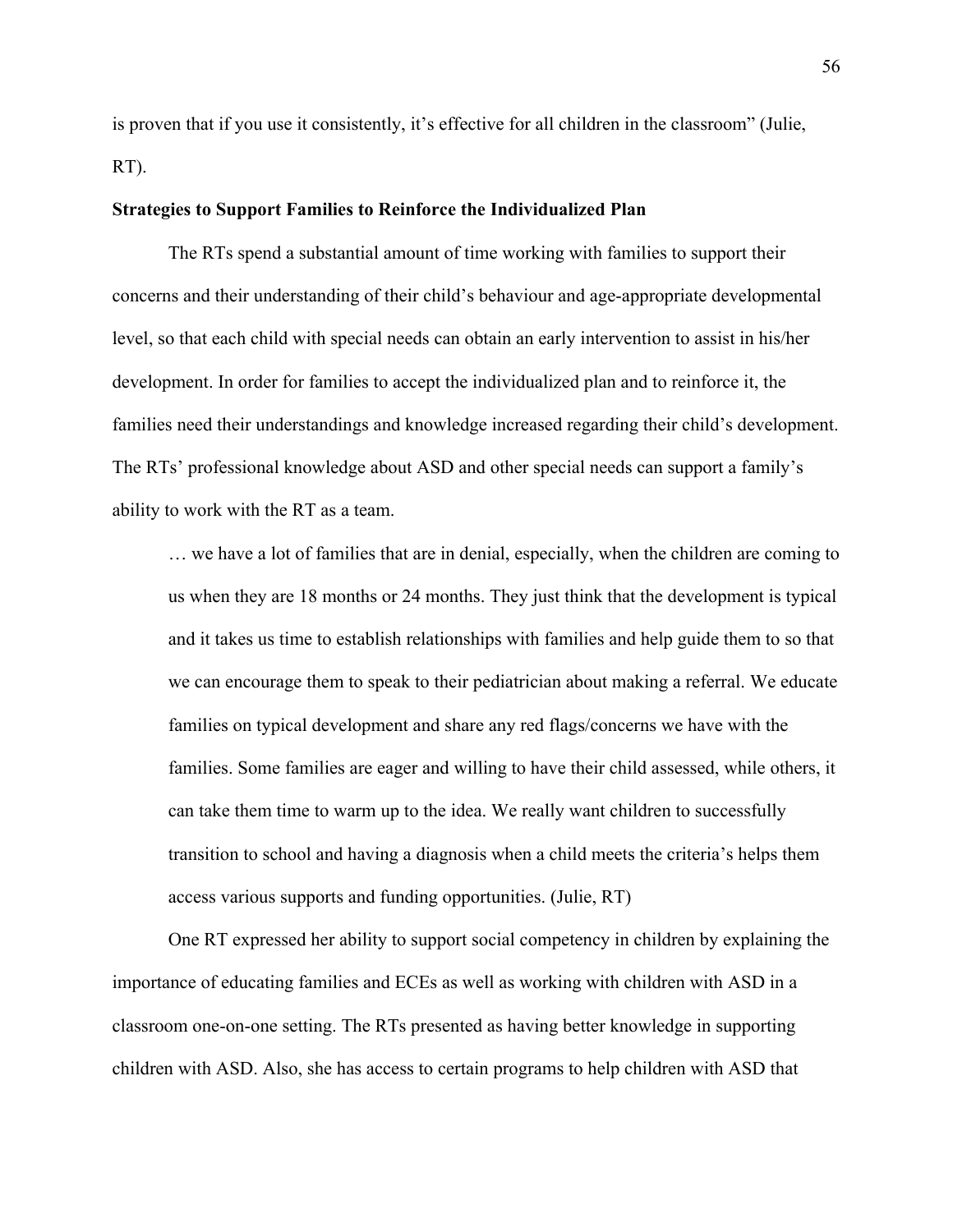childcare centres do not have: "Also, I spend a lot of time with the families. I can also access a program called Additional Support Funding where we can apply for a centre, amount of hours a day" (Julie, RT).

## **Perception of Teacher Talk**

The interview questions examined how teacher talk was perceived by the RTs and the ECE, and if there were any differences when used with typically developed children or special needs children. The RTs recognized the importance of utilizing the teacher talk strategy as a way to develop children's social competence, but emphasized that it should be primarily utilized by the ECEs as children generally spend more time with their teacher in a childcare setting than they spend with their parents/guardian. The teacher talk can have an enormous impact on a child's social competence. The RT stated that it is a misconception to consider it unnecessary to incorporate less teacher talk with children that are nonverbal.

I think teacher talk is very important in developing children's social competency. When kids are in childcare they are sometimes spending more time with their teachers throughout the week than they are with their own family. It can seem like children on the spectrum don't require "teacher-talk" because they are non-verbal or prefer to be on their own agenda. They may get passed over during group time because they don't respond to a direct question. It is important to advocate for these little ones because they also require and benefit from teacher-talk to help support their social competency, just maybe in a different way. (Katie, RT)

In regard to whether there are differences in the use of teacher talk when applied to typically developed children, or children with ASD, or children with Down syndrome, both RTs and the ECE agreed that there would be no differences in the way they would use the teacher talk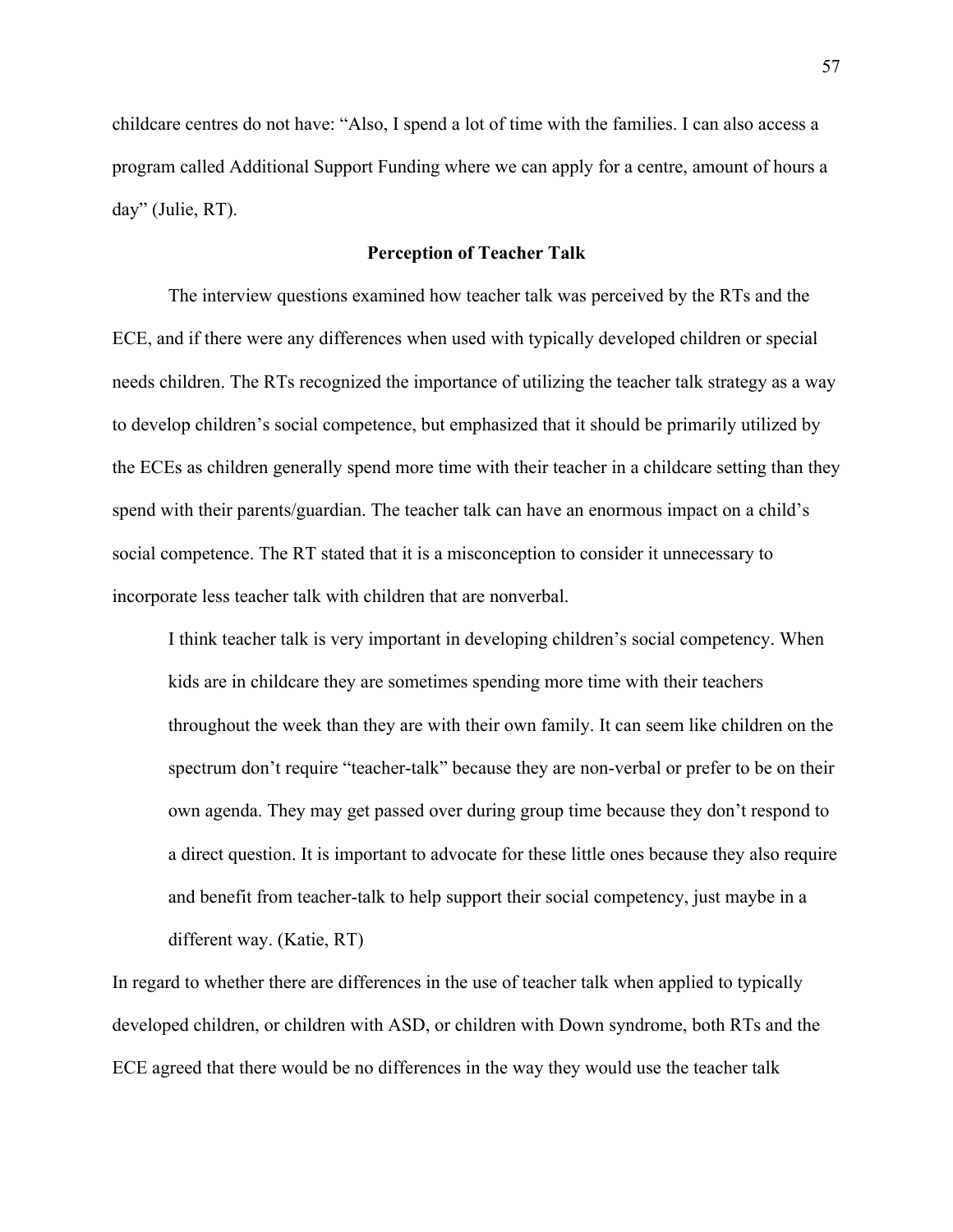strategy. Interestingly, Julie emphasized that teacher talk was typically more dramatic when incorporated with children with ASD and Down syndrome than with typically developed children. Another difference was in using stretch words. Often teachers would stretch each word when directed to children with ASD in order to increase the time for the child to process the word.

Although, there were no differences in teacher talk use with children who are typically developed compared to children with ASD and children with Down syndrome, Julie observed that some educators engaged children with atypical development, yet are less interactive socially than children who are typically developed. Therefore, educators may spend less time with children with special needs who are playing quietly and tend to be withdrawn.

Absolutely, so the children in a corner playing well, not well, but in teacher's view, they are behaving well. There is less engagement. … Children that are quiet, children that are withdrawn. Those are the children that usually get missed because they are not causing problems per se in the classroom, but at the same time they are not engaging. So, I think that they get a lot less time spent with the educators. (Julie, RT)

One of the things that the RT pointed out was the importance of not talking negatively about or to a child, as it does not support his/her social competence development. Teachers should not assume that special needs children do not understand what is being said when the teachers are talking negatively.

You don't always think that they [children] are listening to what you are saying right in front of them. I think that's a big mistake. A lot of teachers, in their frustration, are saying "oh, well he's had an awful day! Not listening, and this and that!" This does not support children's social competence whatsoever. (Katie, RT)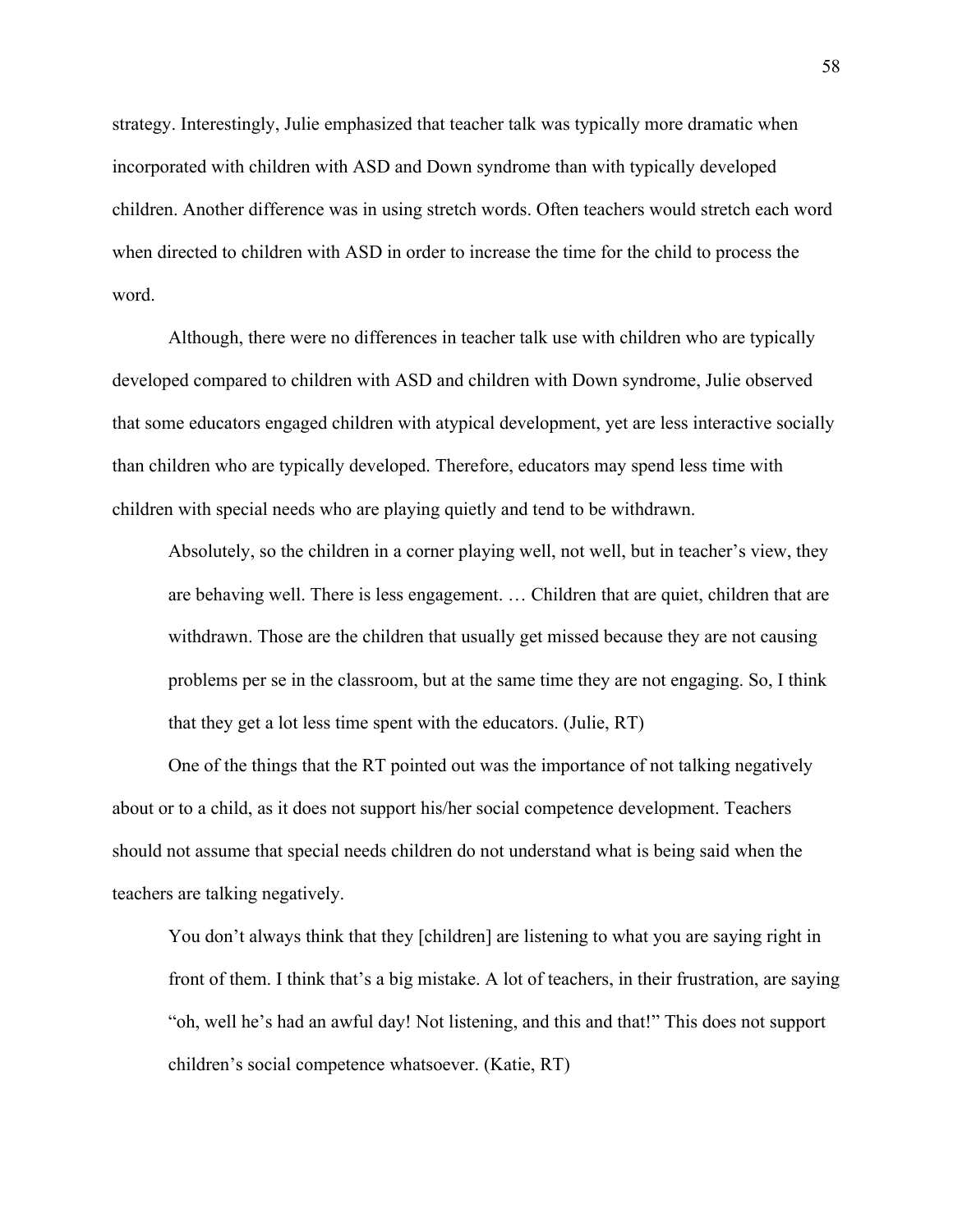An important thing to remember about teacher talk is that it should be used to prepare children for social opportunities, through providing them appropriate words and helping them to understand socially appropriateness in behaviour.

## **RTs' Strategies for Developing Social Competence**

This section presents the strategies that the RTs found most effective in supporting children's social competence. Importantly, each of the participants revealed that they had little or no experience working with children with Down syndrome, therefore all the strategies mentioned in this section were used for children with ASD. The strategies used are categorized into four parts: joint attention; communication; emotion; and peer relationship. Katie mentioned that even though she did not have experience working with children with Down syndrome, she would have implemented the same techniques in order to develop the children's social competence. However, when working with children with different special needs and different characteristics and severities, there is a need for applying specialized techniques for each child, yet the core strategies may stay the same. It takes time for RTs and educators to recognized what is working and what is not for each special needs child.

## **Joint Attention**

Julie insisted that joint attention is one of the first fundamental skills that young children need to develop prior to verbal communication. Many children that the RTs work with are very young, so they do not even initiate eye contact. The children also do not demonstrate any interest in what other peers are doing. The RTs expressed the importance of concentrating on face-toface interaction to develop joint attention: "It's very important for children with autism to get [foster] joint attention skills for their language and social kills. Joint attention is really the foundation for social skills" (Julie, RT).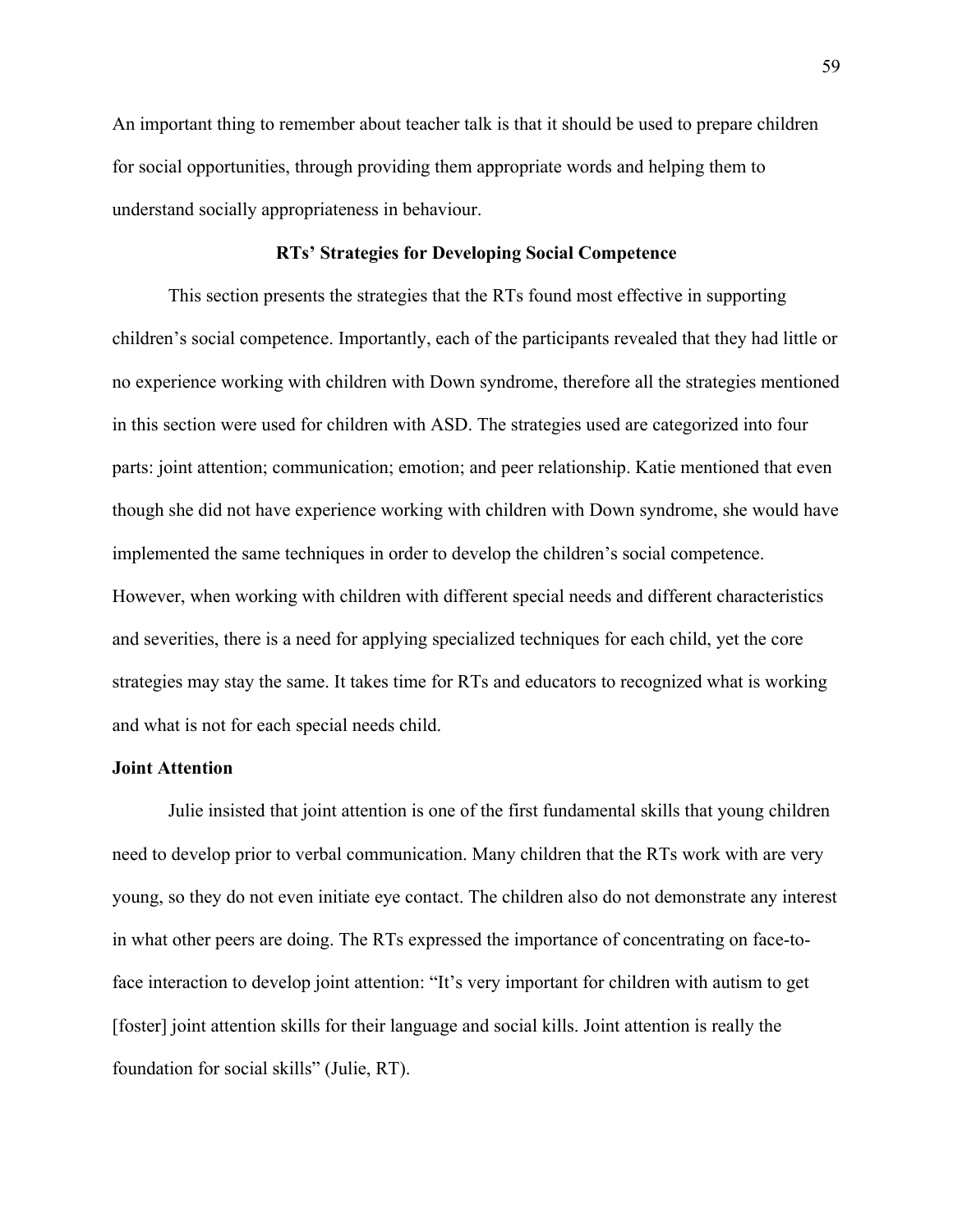**Child driven.** Both RTs emphasized the importance of child-driven RT support to enhance a child's skill development. The RT would most likely play on the floor with the child, as he/she believes that all children learn best through play. The objective of the RT is to be recognized by the child and to build a relationship with the child so that eventually she/he feels comfortable with the RT being close by.

We are all on the floor playing with the children. We know children learn best through play. Following their lead is very important. … If you cannot play with them and can't get them recognize you as a play partner, then you are not going to be able to achieve…especially with younger kids. (Julie, RT)

**Making environmental adjustment to engage the child.** The RTs would begin an intervention based on child's interests, then gradually she/he would add another dimension. By starting with what the child is interested in, there are more chances of engaging the child in an intervention.

She was interested in movement, and very sensory, visual aspect. I started doing things with fingers, driving the fingers up her arms, driving the fingers down her arm. Then, I was able to take a car and drive up and down, but I needed to start with what she was interested. If I took something else and start, she would have not acknowledged me. (Julie, RT)

**Imitate the child's actions with toys.** Julie mentioned that in order to support the child to develop joint attention, she would imitate whatever the child is doing to grab his/her attention and to help the child realize there is a person in his/her play. Grabbing the child's attention is foundational to developing joint attention because the child will start to make an eye contact with a person.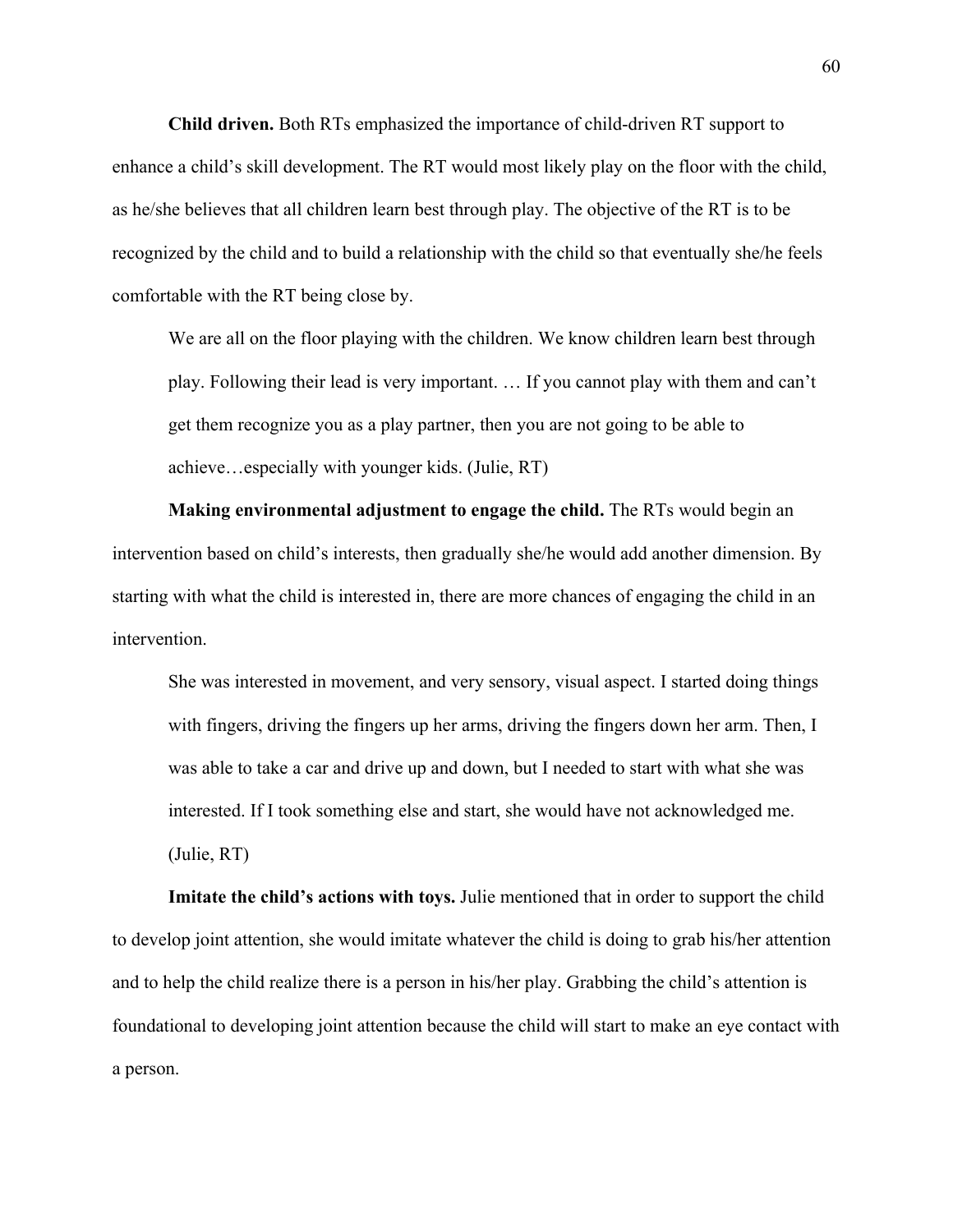We quite often start by following the child's lead. So, if they are really interested in their fingers, then I might be in there doing the same things until they start noticing that I'm in their play and I'll stop and wait to see if there is an interaction. (Julie, RT)

**Child's activity interests to develop play routine.** One RT mentioned that in order to start working on eye contact it is vital to follow the child's lead and to mimic the child's actions and sounds, which would attract the child's attention.

We quite often start by following child's lead. So, if they are really interested in their fingers, then I might be in there doing the same things until they start noticing that I'm in their play and I'll stop and wait to see if there is an interaction. I'm going to do it again and try to build our relationship and with time change this activity to something more functional. (Julie RT)

Julie also mentioned that in order to develop joint attention skills, children need to be able to make eye contact with others first. Both RTs suggested that they would use simple games such as peek-a-boo (hiding her face with her hands and then saying peek-a-boo and pulling her hands away) and tickling the child (tickling the child's face or tummy with their fingers). These games are repetitive and would eventually teach the children what to expect.

It could be lots of silly games like peekaboo and tickles and it is very repetitive so that they will soon know what to expect and anticipate. It's just that really simple early social interaction. (Katie, RT)

In addition to playing games, the RTs do a lot of stopping and waiting in order to give children time to receive the message, to process it, and to respond to your action. Such techniques are always repetitive so that the child would develop a play routine as well.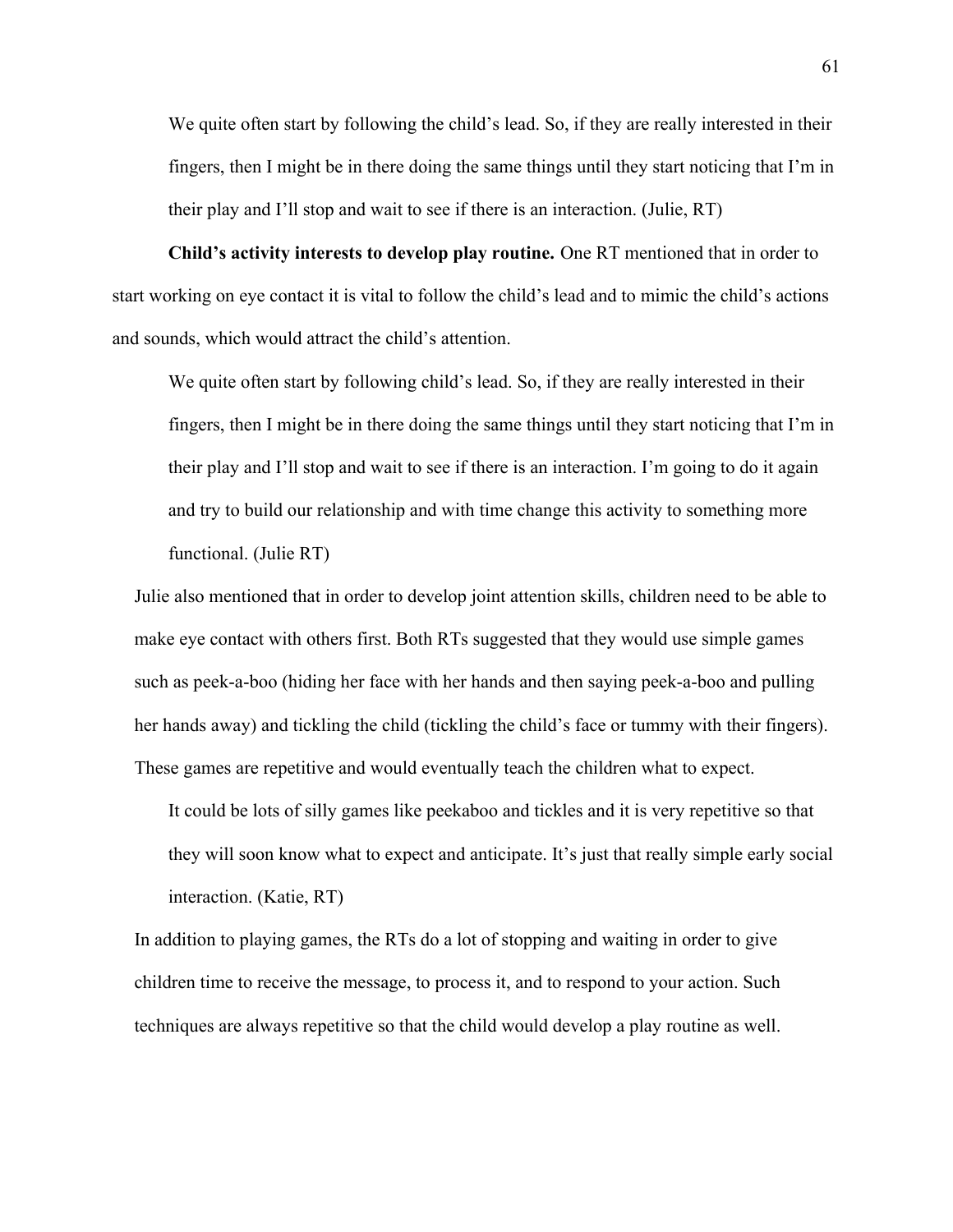She loves puzzles. I would take out a puzzle and hold a puzzle piece and start holding it up to my eye and waited till the second she gave me the gaze and gave her the piece immediately. (Julie, RT)

## **Communication**

**Picture Exchange Communication System (PECS).** RTs Katie and Julie emphasized the value of the picture exchange communication system as having great ideas for developing essential communication skills. Both RTs emphasized the importance of daily introducing visual cues, for children with ASD. A visual cue could be a ring with various pictures of the children's environment. The pictures are attached to a ring. When a teacher wants to give the children a transitional instruction she would show the children one of the pictures so they would know the next transition within their daily schedule. There is a picture for each daily transition. The benefit of using visual cues would be to encourage communication, as the children may not always understand verbal language. Therefore, visual pictures may stimulate their connection with the behaviour expected.

Knowing that they need a combination of verbal language, gestures and visuals. We have a lot of children that are [only] using visuals that's language on its own. Using gestures and pictures are very, very, important to a lot of children. (Julie, RT)

Visuals worked really well with a little girl on my caseload. We started using the real objects such as a diaper. Then, we took a picture of the diaper and we were able to use the generic graphic over time. It really helped this child to understand. … And using a visual accompanied with your verbal instruction. There are lots of studies around the importance of visuals. We all use visual supports on a daily basis so we are just trying to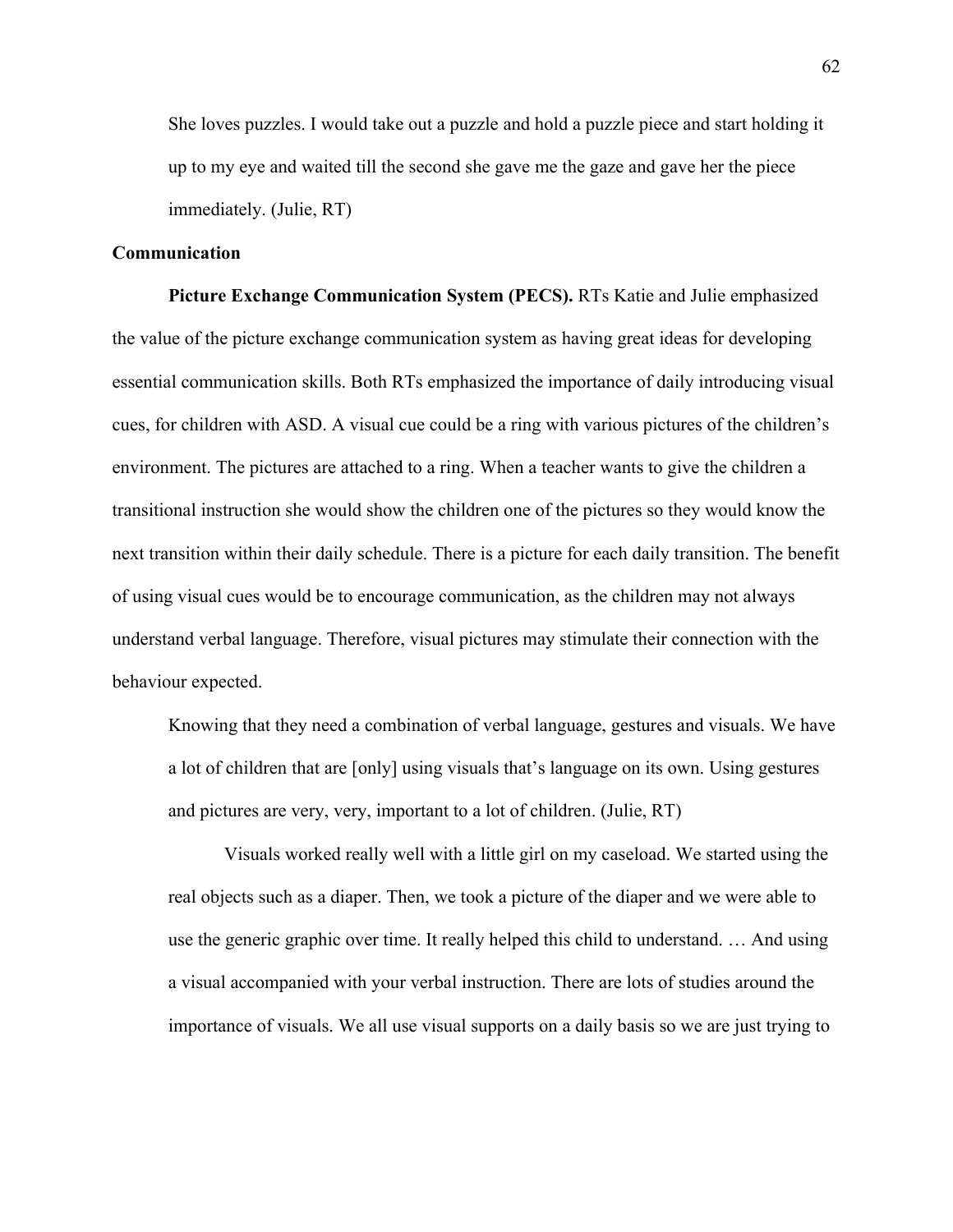stress that to staff that these visuals can be so beneficial because it helps to retain that information for these kids, rather than just telling them verbally. (Katie, RT)

An additional visual cue used with children is a First/Then board, which is a tool to support children in preparing them for sequential scheduling on a daily routine and is introduced during an activity so that the children can comprehend transitions.

I have seen so much success with visuals especially around transitions and using first/then boards can also be really great. It helps to see what is happening in the moment and what is coming next. It can be around difficulty with processing, are they able to comprehend what you just told them? Maybe they will have more success on a daily basis with visual support. It never hurts to try. (Katie, RT)

**Hanen program.** Both RTs concurred that using strategies from the Hanen program can enhance children's communication skills. Niagara Children's Centre provides valuable training symposiums for RTs.

We use a lot of Hanen programs. Niagara Children's Centre has done a lot of training with resource consultants over the years with different Hanen programs. … Talk Ability, Make Play Rock, Learning Language and Loving it, we've done quite a few training sessions and I often find myself using strategies from these trainings. (Julie, RT)

**Very expressive language.** Another strategy that Julie found useful was to use expressive language to gain a child's attention. With this technique, the RT would stretch the sound of certain words so that the child with ASD would have time to process what they just heard. It is important to give the children time to process what they hear in order to reach the goal of a positive response.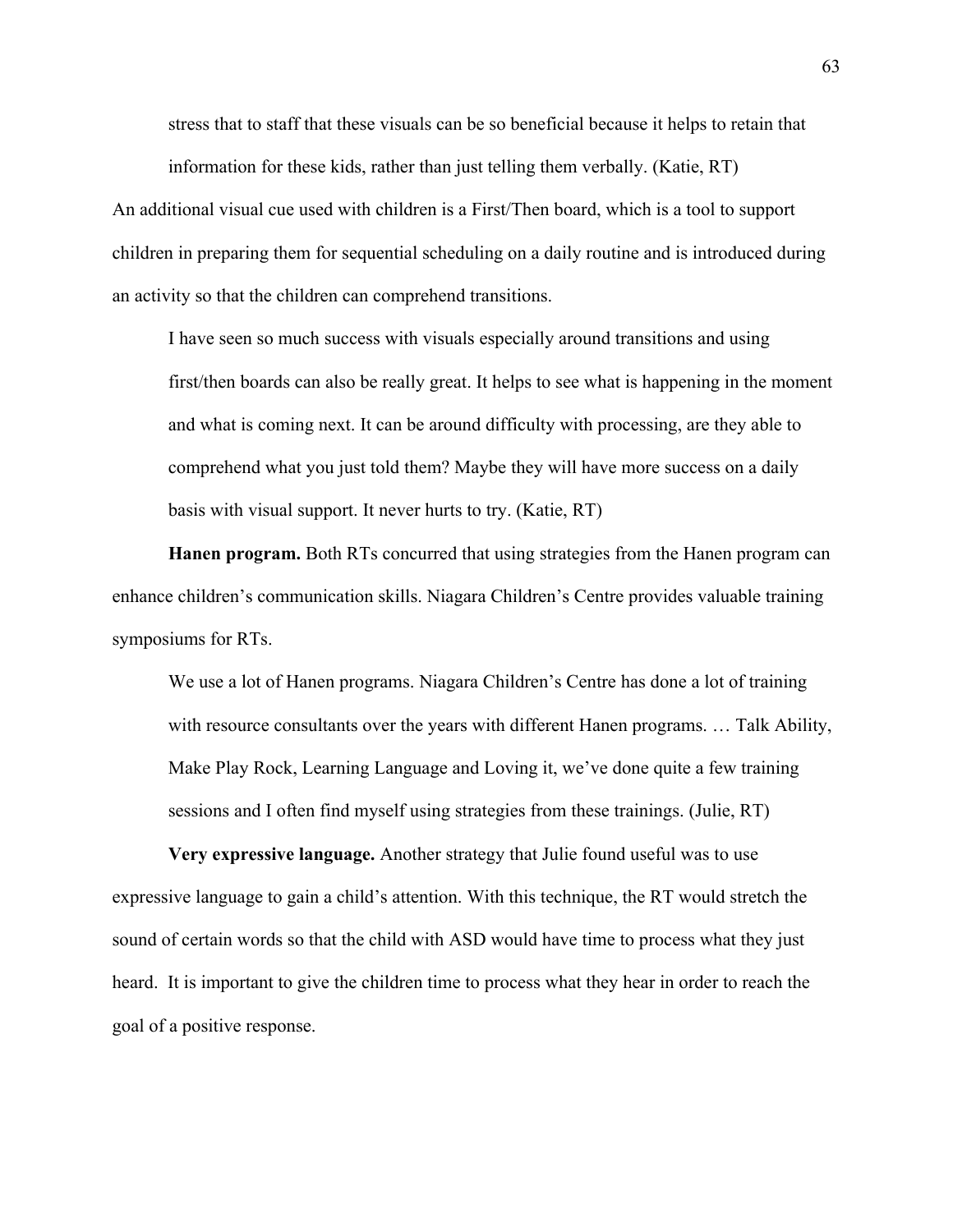A lot of speech pathologist will tell me to be very expressive, to be very big and to be very loud to have sounds, especially children that are not verbal, we are making a lot of sounds ... stretching them out so that they are a little bit longer so they will have a little bit more time to process what they hear. … They need to be able to send that message; we need to give them time to send that message. We need to remind ourselves, I just asked a question or modeled a fun sound. Now, I have to wait to see what they are going to do. (Julie, RT)

**Modeling.** If a child is on the higher functional end of the spectrum, has verbal communication skills, and shows a desire to socialize with his/her peers, then modeling will be used so that the child would be able to see how to communicate and how to behave in a variety of contexts. An example of modeling would be where a teacher demonstrates what an appropriate behaviour is in the specific context, and/or how to approach a his/her peer so that the child can imitate the teacher to gain the skills in communication with others: "Those are the kiddos that I would encourage a lot of modeling and provide social script for" (Katie, RT).

**Scripts.** A script strategy is where a teacher provides a child with exact words to use in a specific context. It is often applied to older children who have stronger language skills, and who have a propensity to mimic what others say. However, some children with ASD have a difficulty connecting with and personalizing the subject within a sentence. Therefore, on the strength of their echolalia, if caretakers provide a script, it can be beneficial in developing communication skills, which intensifies social competence.

Because kids on the spectrum often have that echolalia, so their phrases can become very scripted and so if it's going to be scripted, you want it to be grammatically correct.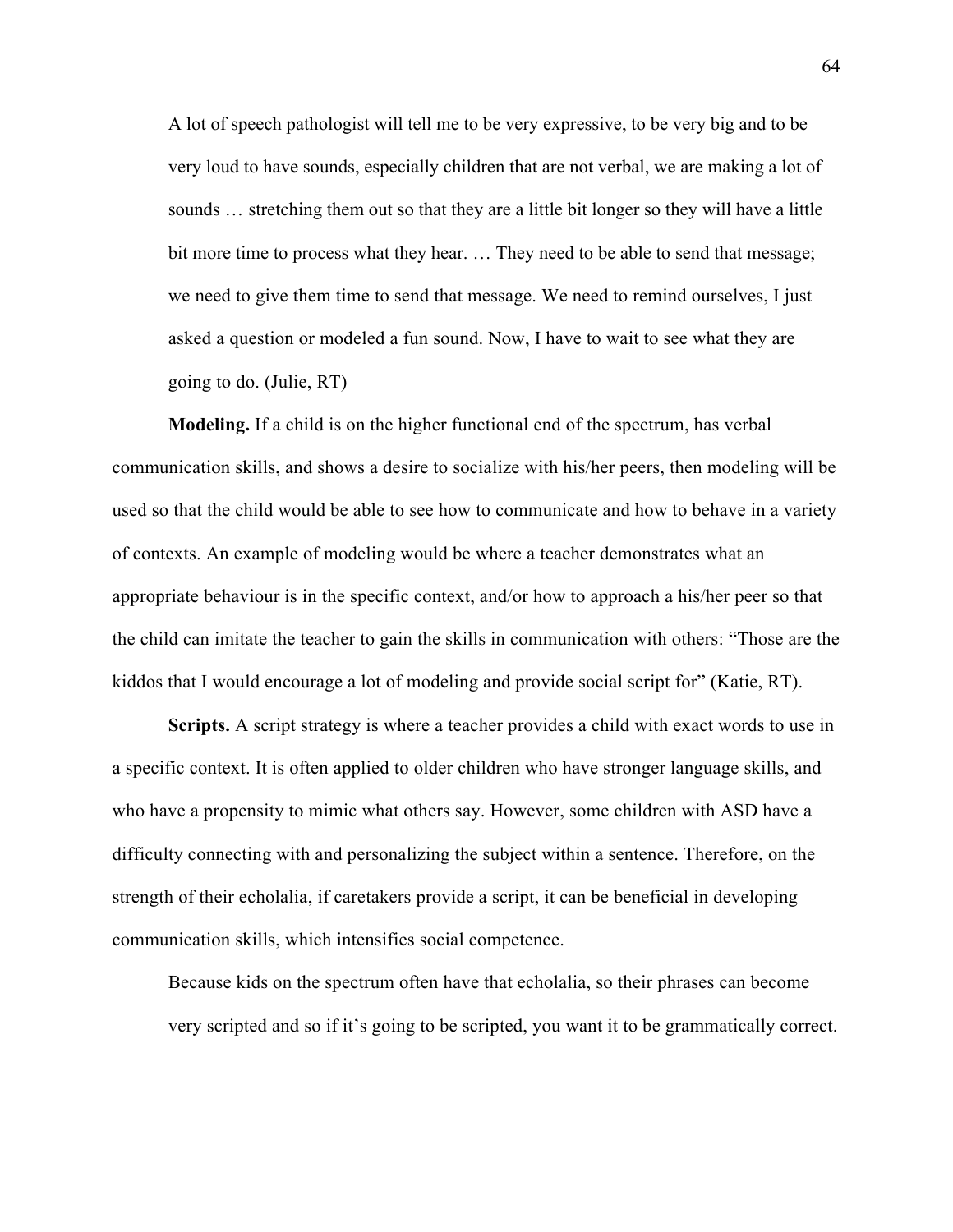So, we often say "I want a cookie." And then try to make sure that you touch them so that know you are referring to them. (Katie, RT)

**Social story.** Social story is when the RT reads a book that talks about socially acceptable behaviour and/or has scripts for a child to mimic. This strategy can be utilized in a group time with other children, or one-on-one. This approach provides a visualized social situation in story form, so that the children can have a better understanding of appropriate behaviour and word choices in a given situation.

Social stories can also be beneficial for teaching a specific expected behaviour. Helping to prepare these kids for all these social opportunities by giving them appropriate words to use, and helping them to understand what is socially appropriate, I think that's important. (Katie, RT)

**Simple and short.** Both RTs referred to the use of short and simple language to ensure a child will have a better comprehension in verbal directions and instructions. The degree of simplicity and the length of the sentences can fluctuate in accordance with the child's developmental level: "I often suggest keeping communication short and simple" (Katie, RT).

**Gesture use.** Julie discussed that she would talk to the children with ASD in the same way as she would talk to typically developing children. The implementing of gestures is imperative to a lot of younger-aged children as some of the children do not have high oral language skills. Generally, children combine gestures with verbal language, so for the teachers to identify the particular behaviour with the specific gesture can support the children to communicate effectively: "Knowing that they need a combination of verbal language, gestures and visuals. … Using gestures and pictures are very, very, important to a lot of children" (Julie, RT).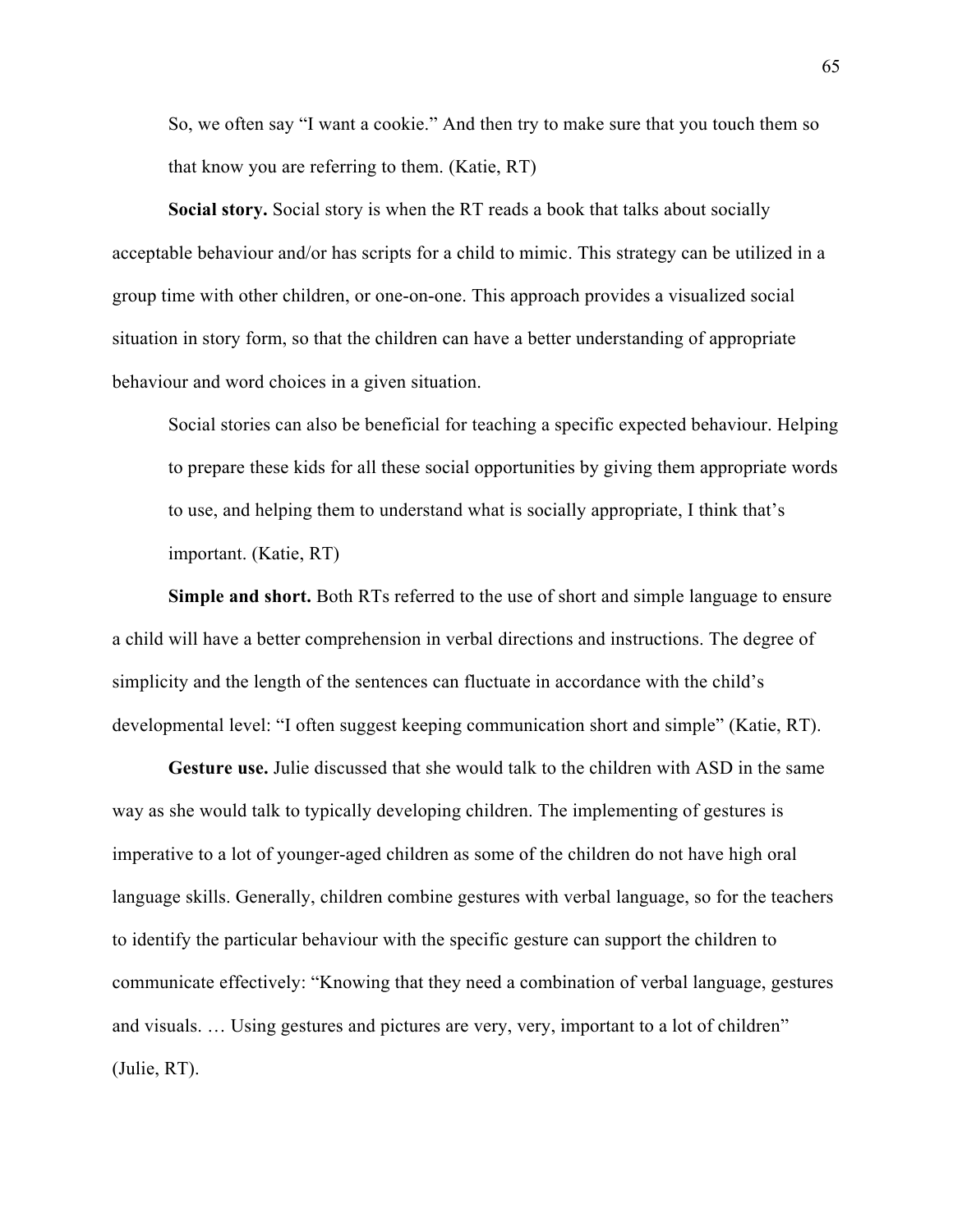## **Emotional Competency**

Katie presented a variation to visual aids, which would enhance the emotional aspect of developing social competency within children who have ASD. She focused on teaching children to recognize and understand social cues among peers. Katie discovered that reading the children books that talked about emotional feelings, such as anger, fear, or sadness gave the children visualized opportunities to learn social cues expressed by people within their environment. Furthermore, in a given situation that involved a child's emotions was an opportunity to verbally connect the child with his/her emotion and with the behaviour of the child. The RTs identified that they take the time to explain the emotion involved so that it supports the children's emergent understanding of expressions as part of communication and social interaction. In order words, the RTs would make emotional descriptions explicit.

Provide them with words to use in social situations. And encourage books that talk about emotions and feelings to help kids to read the social cues of others. You know "hey, look at Jonny over there, when you knocked his tower over, it made him feel sad. Do you see his face looks sad?" So, you are really trying to kind of explain that to them, too, because that's not always coming naturally to them. (Katie, RT)

#### **Peer-Relationship Skills**

Katie highlighted modeling and social scripts as invaluable strategies for building communication skills and emotion development that support children in teaching them how to interact with their peers. Children need to learn how to identify social cues in others, so when they are doing something that makes their peers feel uncomfortable or upset, they will recognize it and will stop their unwanted behaviour, or to understand that behaviour is socially unacceptable. Social stories can be another beneficial tool for training children with ASD to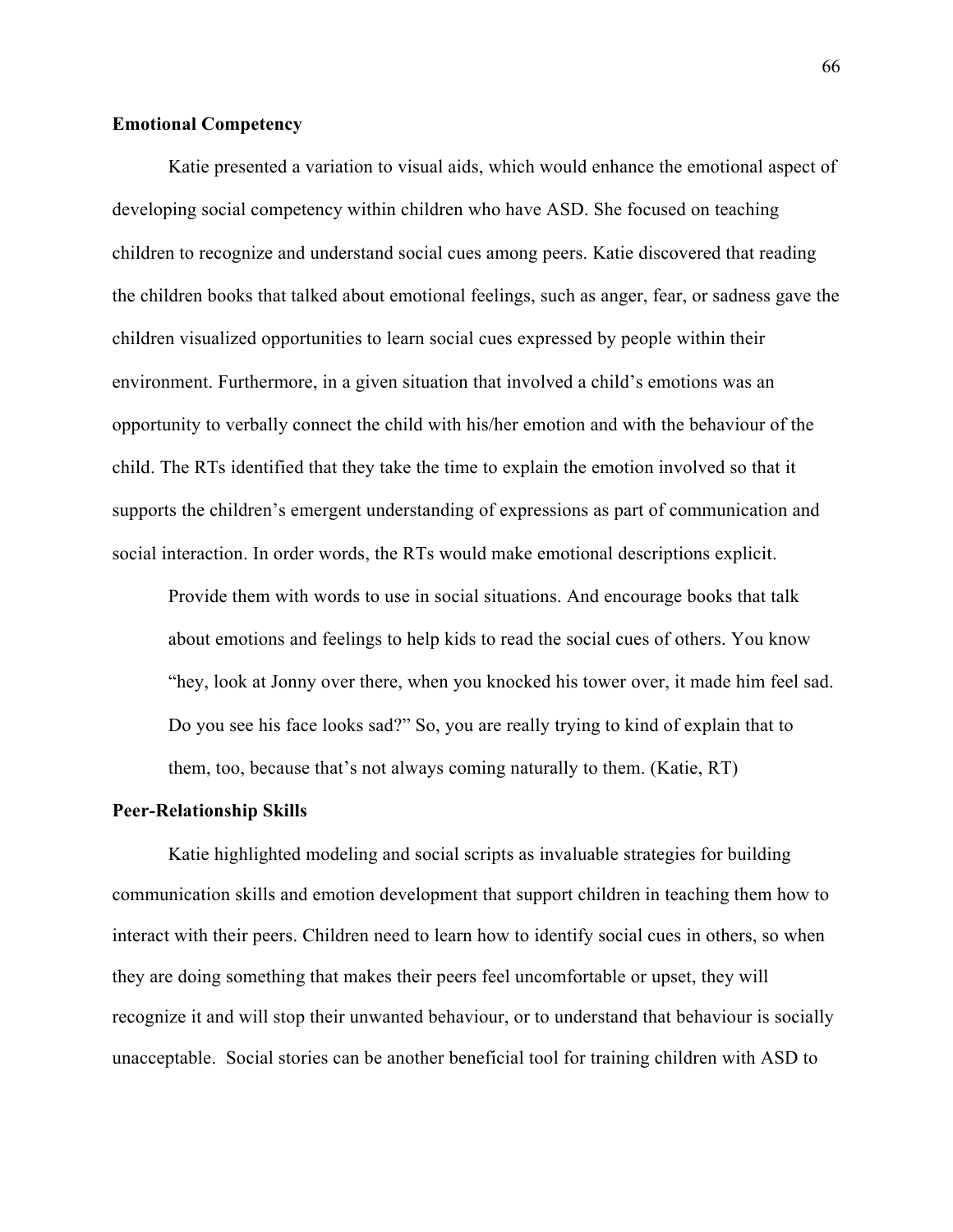learn about specific behaviour and what is socially appropriate so that they can be more competent in their peer relationship.

However, Julie mentioned that some teachers do not see the significance of working on children's peer-relationship skills in a preschool classroom as they may see the children as too young to comprehend the group concept and are too "I" focused. However, it is important for special needs children to learn to be relational in order to function as part of a group and to be able to follow the routine along with other children.

It is more important for educators that the child is following the routine. That means they are transitioning well, sitting down for snack, sitting down for lunch time. Having the child follows the routine is a really important to most educators. … I will say that behaviour is more of the focus than play and social skills initially. From my observations, the educators need the day to run smoothly before they can start focusing on other skills. (Julie, RT)

In summary of the RTs' strategies for developing social competence, the RTs first focus on joint attention skills by practicing eye contact with children with ASD. In order to develop joint attention skills, the RTs recommended four strategies: (a) child-driven, (b) making environmental adjustments to engage the child, (c) imitate the child's actions with toys, and (d) play routines with child activity interests. In regard to communication skills, eight items were identified that support children with ASD: (a) the Picture Exchange Communication System, (b) the Hanen program, (c) expressive language, (d) modeling, (e) scripts, (f) social stories, (g) simple and short, and (h) gestures (see Table 3). Emotion development is supported by using books that talk about emotions and making the emotional description more explicit by RTs and educators providing the children with words to use. Peer-relationship skills are less worked on by educators and RTs, due to age and time limitations. The greater focus is on foundational skills, such as joint attention skills, communication skills, and following a routine.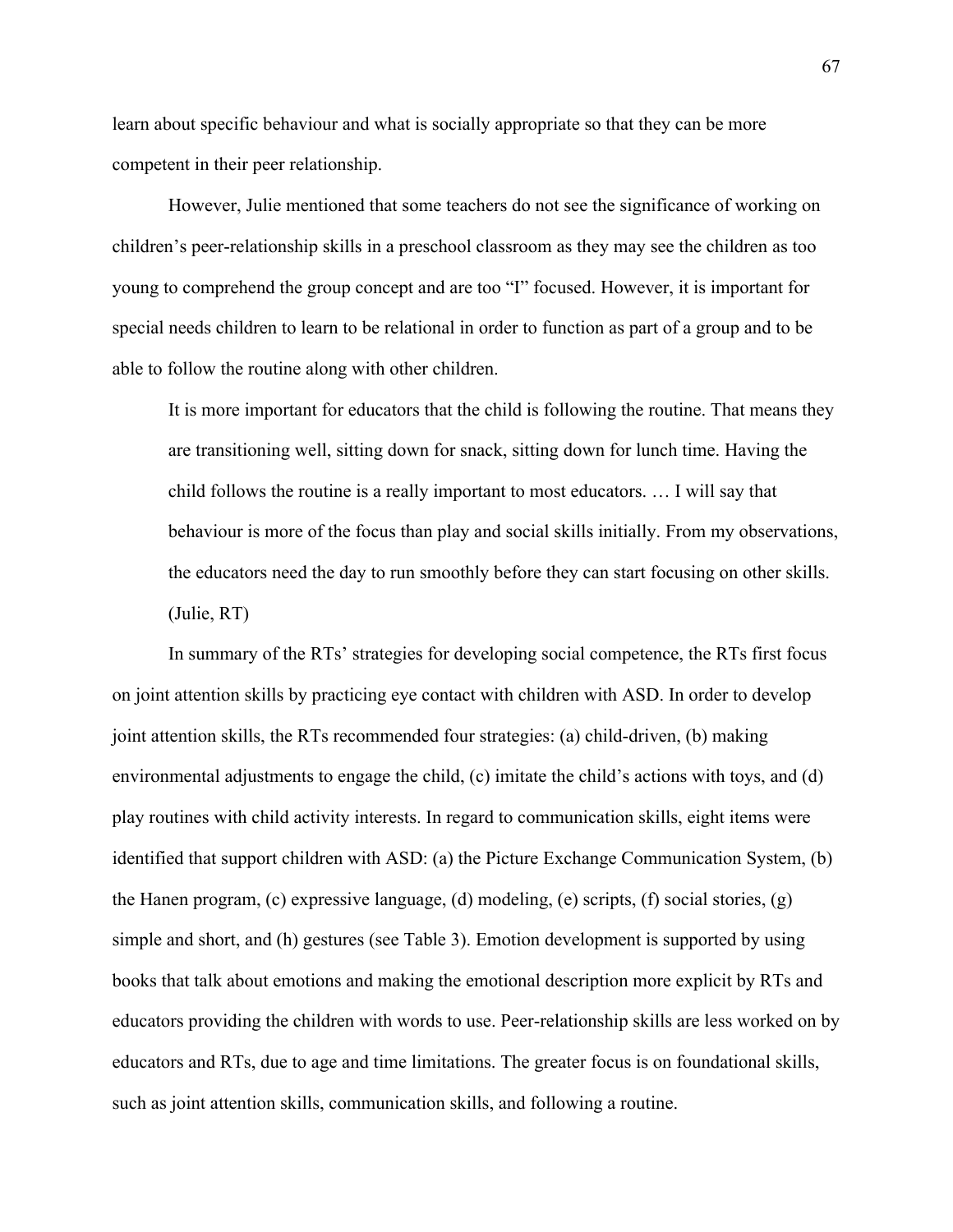# Table 3

# *Strategies Used by RTs*

| Area of focus            | RTs' strategies                                                           |  |
|--------------------------|---------------------------------------------------------------------------|--|
| Joint attention          | Child-driven,<br>1.                                                       |  |
|                          | Making environmental adjustment to engage the child<br>2.                 |  |
|                          | 3. Imitate the child's actions on toys                                    |  |
|                          | 4. Child's activity interests to develop play routine                     |  |
| Communication skills     | 1. Picture exchange communication system (as well as<br>First/Then board) |  |
|                          | 2. Hanen program                                                          |  |
|                          | 3. Very expressive language                                               |  |
|                          | 4. Modeling                                                               |  |
|                          | 5. Scripts                                                                |  |
|                          | 6. Social Stories                                                         |  |
|                          |                                                                           |  |
|                          | 7. Simple and short                                                       |  |
|                          | 8. Gesture use                                                            |  |
| Emotional competency     | 1. Providing words to use                                                 |  |
|                          | 2. Books that talks about emotions                                        |  |
| Peer-relationship skills | Modeling<br>$\mathbf{I}$ .                                                |  |
|                          | Social stories/scripts<br>2.                                              |  |
|                          |                                                                           |  |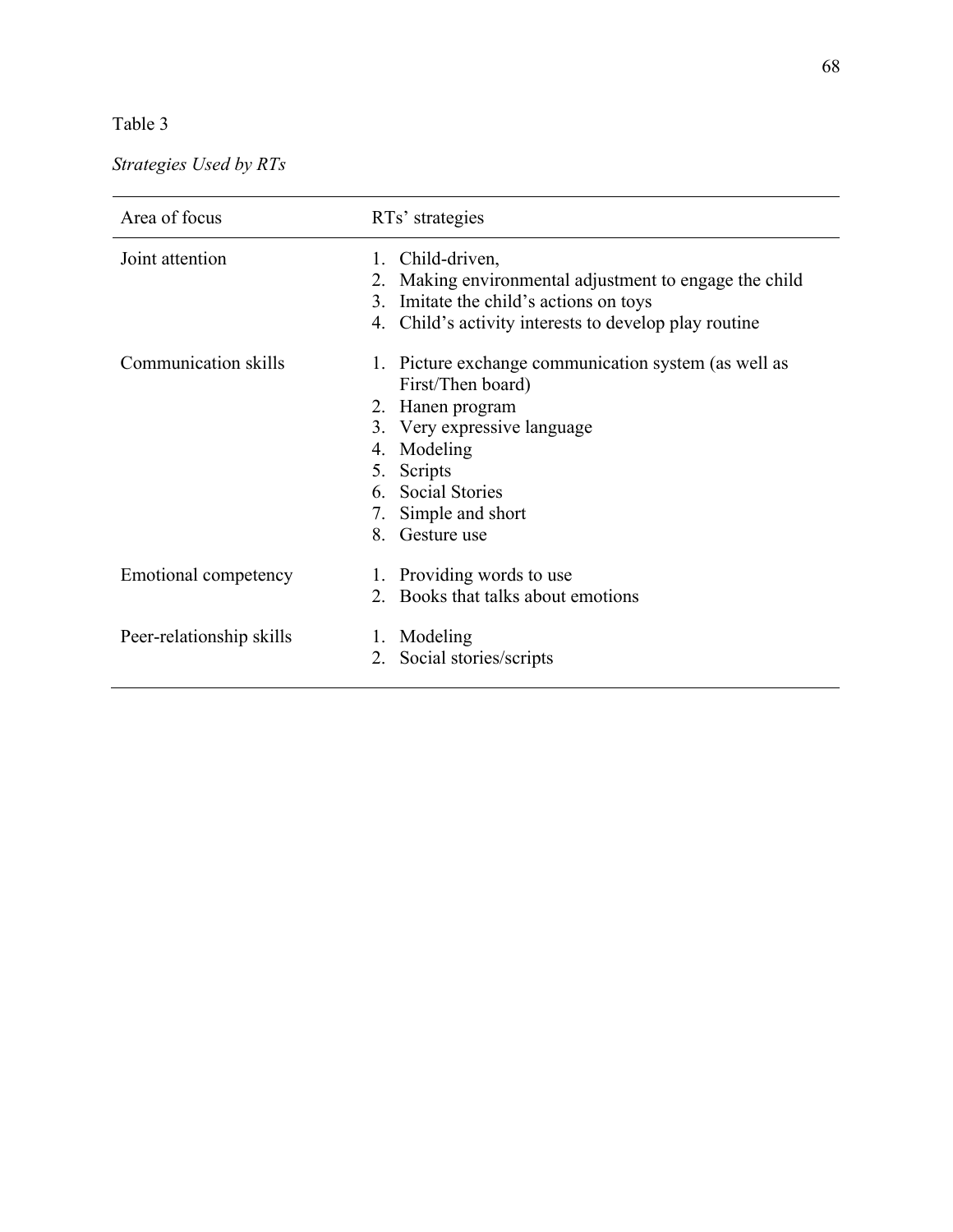#### **Comparison of RTs' Strategies to ECE's Strategies**

This section provides a comparsion of RTs' and the ECE's strategies corresponding to joint attention, communication, emotional competency, and peer relationship skills.

#### **Joint Attention**

**Child driven.** During the interview, although the ECE did not allude to developing eye contact or joint attention, some of the strategies that the ECE presented were similar to the RTs' strategies. One of the strategies that Maria reported was in reference to a child playing alone and not having any interaction with his/her peers. In such situations, Maria would incorporate parallel play, which is playing in the vicinity of the child until he/she begins to feel comfortable with the teacher's presence. At that point, she would gradually move into the child's world. She would not directly interact with the child. Instead she would give the child time to accept her presence without feeling threatened.

I know she is really shy, so I would make sure that I do interact with the kid in proximity with her, and she started to talk with me now. She likes to stand with me and do different things, but taking a really long time to feel comfortable. That's a normal developing child, if not a little ahead of the game child, then what is someone on the spectrum going be like? It's going take a lot longer to warm up to them. (Maria, ECE)

**Environmental adjustment to engage the child.** The other strategy mentioned was to follow the child's lead, and to interpose something that involves what the child is interested in so that gradually the child will expand his/her play area.

We would put different sensory items in there [water table] as well as when the water was going, we would add bubbles and colours, or fish, and change it to animals. … And we were able to redirect him and doing things like blocks and stuff. (Maria, ECE)

In comparison, the ECE and the RTs had some similar strategies, such as the child-driven strategy and incorporating it with environmental adjustment. The discrepancies were that the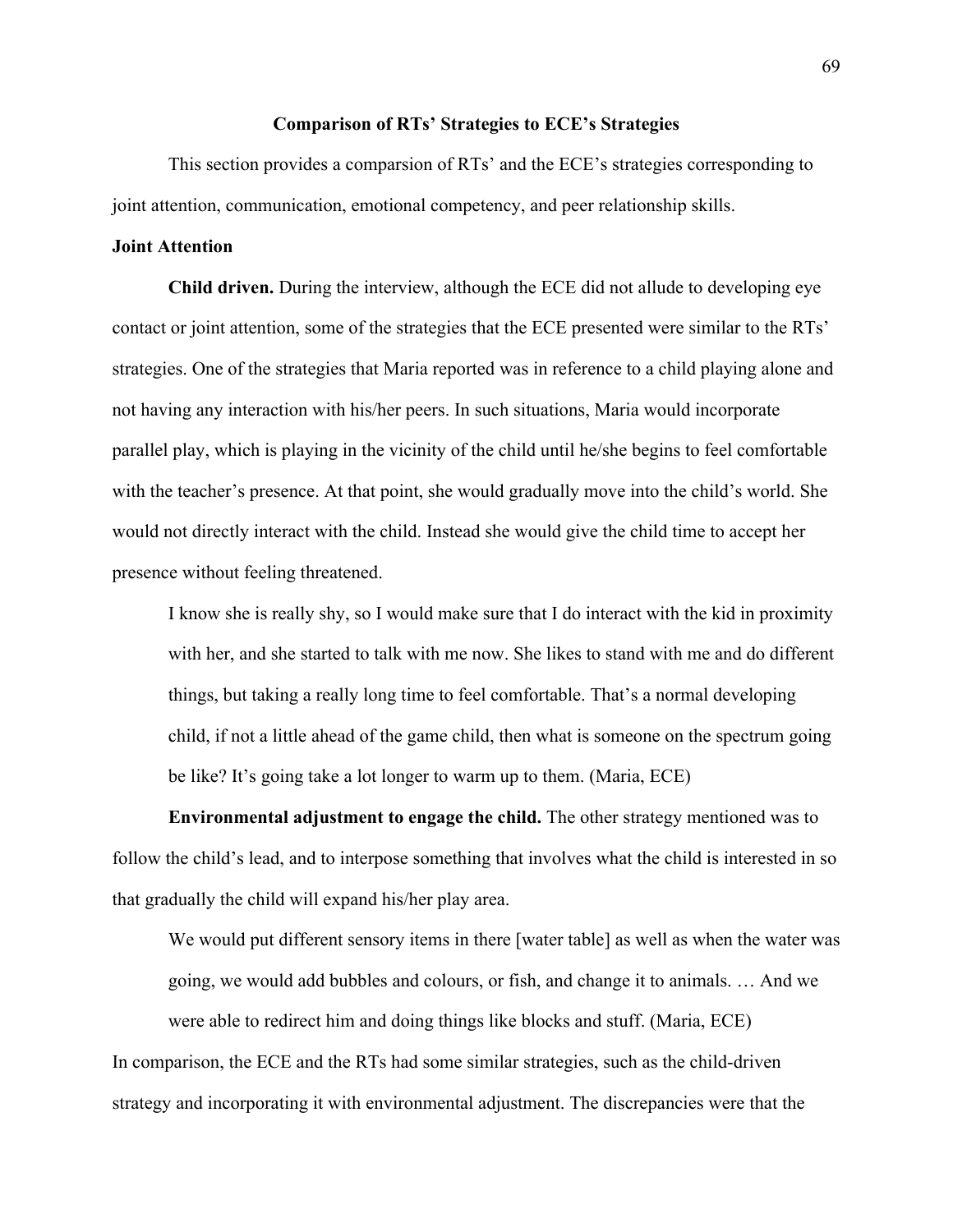RTs appeared to use more intervention strategies than the ECE. Secondly, the RTs have better qualifications in supporting children with ASD than the ECE. There seems to be a deficiency in ECEs of understanding the essential progression necessary for supporting a child with ASD and of the in-depth need of special needs children.

# **Communication**

**Scripts.** Script strategy was also mentioned by Maria to enhance a child's communication skills. This was consistent with the RTs' suggested strategy:

You use simple language, by getting him to try and add those add things so he will repeat to you. When he is pointing at a snack "Do you want some snack?", he has to say back to you "I want some snack." (Maria, ECE)

**Simple and short.** As with the RTs, the ECE identified the need to keep language simple and short as a strategy to support communication skills, so that the child will receive the core message. The strategy should be modified in accordance with the child's developmental level in comprehension and language skills. Maria also added that instruction should be broken down into smaller stages so that the child will have a clear focus on what he/she needs to do first.

One action at a time, "Go wash your hands"; "Have a seat"; "Do you want crackers?" One step at a time. For another child, I might say all at the same time because they are able to follow four steps at a time. (Maria, ECE)

**Gesture use.** Gesture and verbal communication are viable tools when combined to communicate with a child with language difficulty so that the child would be able to understand better what the teacher wants him/her to do. This strategy is also reflective of what the RTs described as effective.

So, the child that liked water had huge speech and language issues. When he first started [to attend the childcare centre], he was actually in SK [Senior Kindergarten]. He literally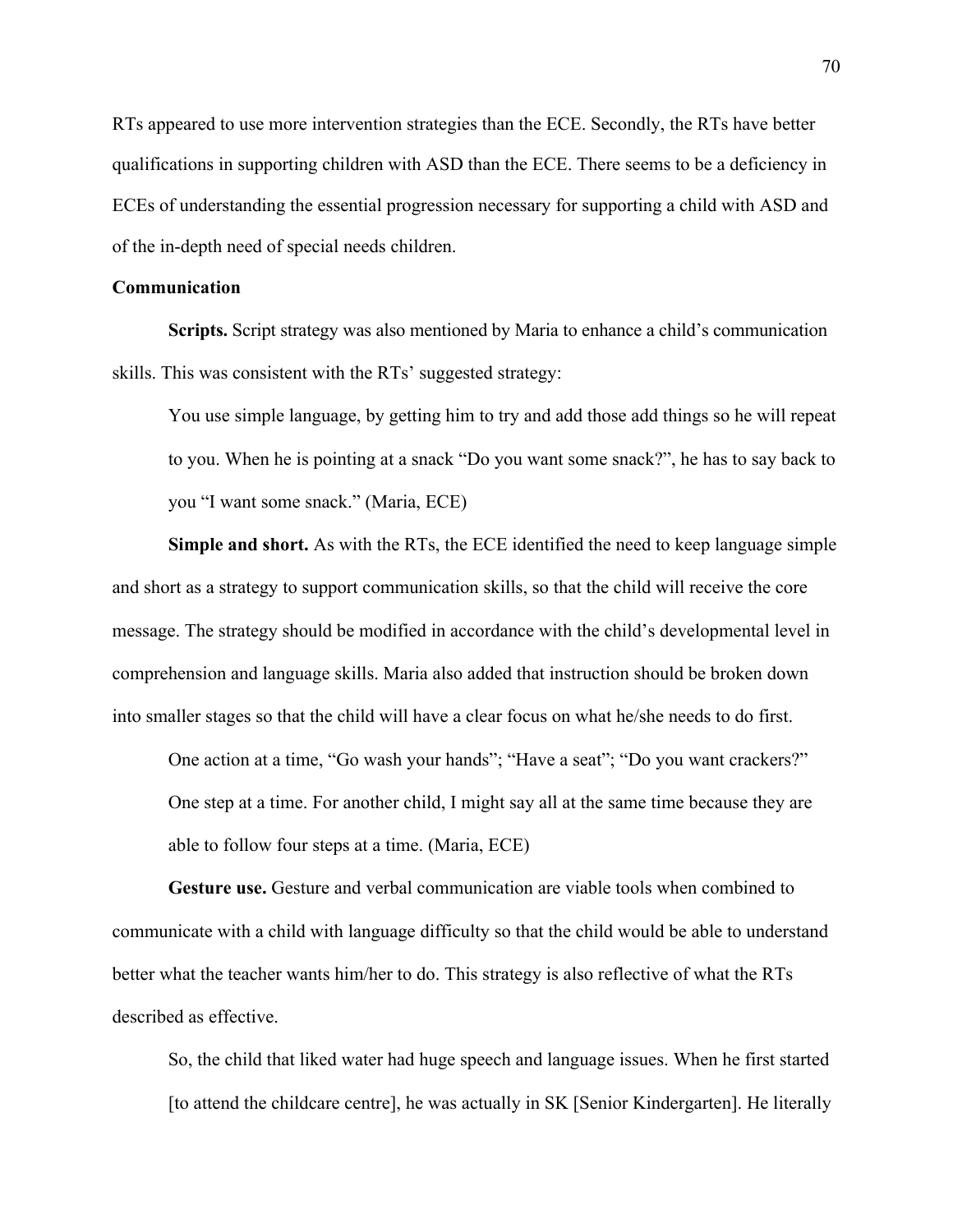had one or two words. He gained more vocabulary, but we would use one or two words. If he was hitting another child, we would say "stop" instead of "Gentle hands with your friends, Jonny. He doesn't like it when you hit him." Just use one word and the physical action to support it. Stop or Come, or different things like that. (Maria, ECE)

**Modeling.** Modeling was also indicated by the ECE to enhance communication skills especially in an older child. Maria stated that a child with ASD, whom she once had in her class, had a tendency to follow others, so if he was with children who were good models in behaviour and communication skills, he would copy what they said and did. This point can be categorized as modeling, which RTs mentioned as ideal.

Older boys often try to support the other children in the game and help them with disagreements, help them work through these disagreements. And that one on the spectrum looks at the other boy, what he is doing and he often tries to copy what he is doing. He will say, "I see we are disagreeing on stuff. Let's work through this."(Maria, ECE)

#### **Emotional Competency**

Maria supported a child with ASD with his/her emotional challenges by working to create understanding and awareness among the other children of that child's immediate needs, whereas the RTs recommended strategies that focused on the child's emotional response, such as social story books, which could lead to discussion to connect the child with his/her feelings. Maria added that she would discuss the incident to support the child to understand the cause of the emotion and/or inappropriate behaviour:

All the things that he had challenges with were celebrated during that game. So that's something we really liked to play with. … He had a nasty temper when he gets upset about things. … "You know what? Leave him be. Let him have his things. He is very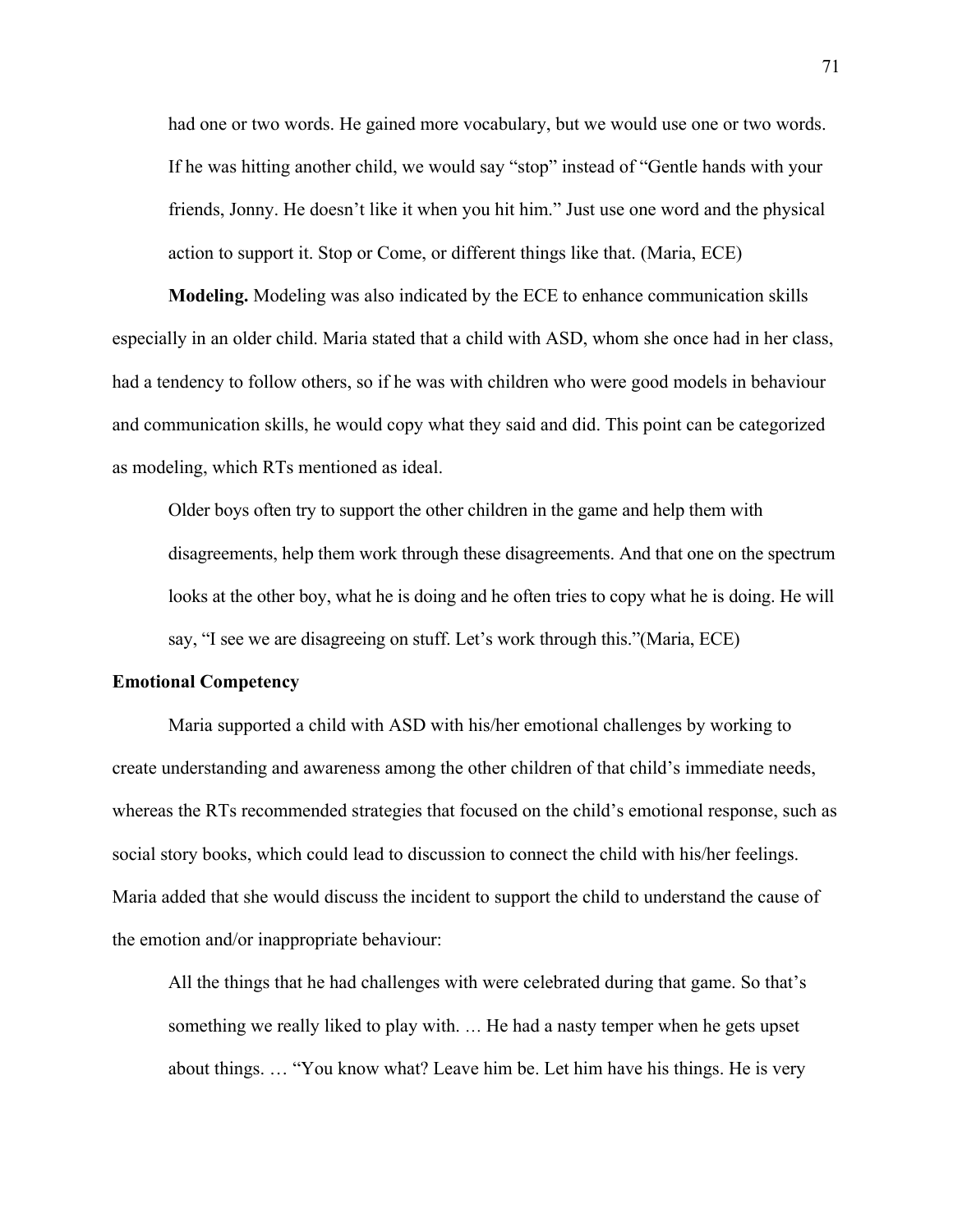upset right now, but if you give him space, he would work it out and when he is done, he will come back and play with us." (Maria, ECE)

He would do whatever he needed to do [to cope with his anger] and he would come back, and I would say, "Do you feel better now? Ok, do you want to talk about it?" Sometimes we talk about it, or we would pull in the other child, if the other child was involved to cause that to happen. Then, "What can we do to make it better?" (Maria, ECE)

The ECE talked about social cues and how important it is for children with ASD to develop their social skills to live a quality life. For instance, if a child was not aware of personal space, then she would take a step back and make the child aware of the fact that there is a personal space that exists for everyone: "We can make them aware it doesn't make me comfortable, so I need you to take a step back when you are talking, or you can step back" (Maria, ECE).

The ECE did not discuss the use of social stories to address social cues so that the children with ASD will have opportunities to learn about how certain behaviours will affect the other children in a classroom. Since the ECE's example was dealing with a child who was older, there were some differences in strategies that were suggested to use for children with ASD. However, there is a need for age-appropriate social skills to be constructed.

#### **Peer-Relationship Skills**

**Peer modeling.** Maria reported that in order to support peer-relationship skills, with a child with ASD, peer modeling can be effective. Maria would help children to realize some of the difficulties that a child with ASD have by keeping the focus on increasing the understanding of the children. Peer modeling is when a mature child whose behaviour is appropriate be the role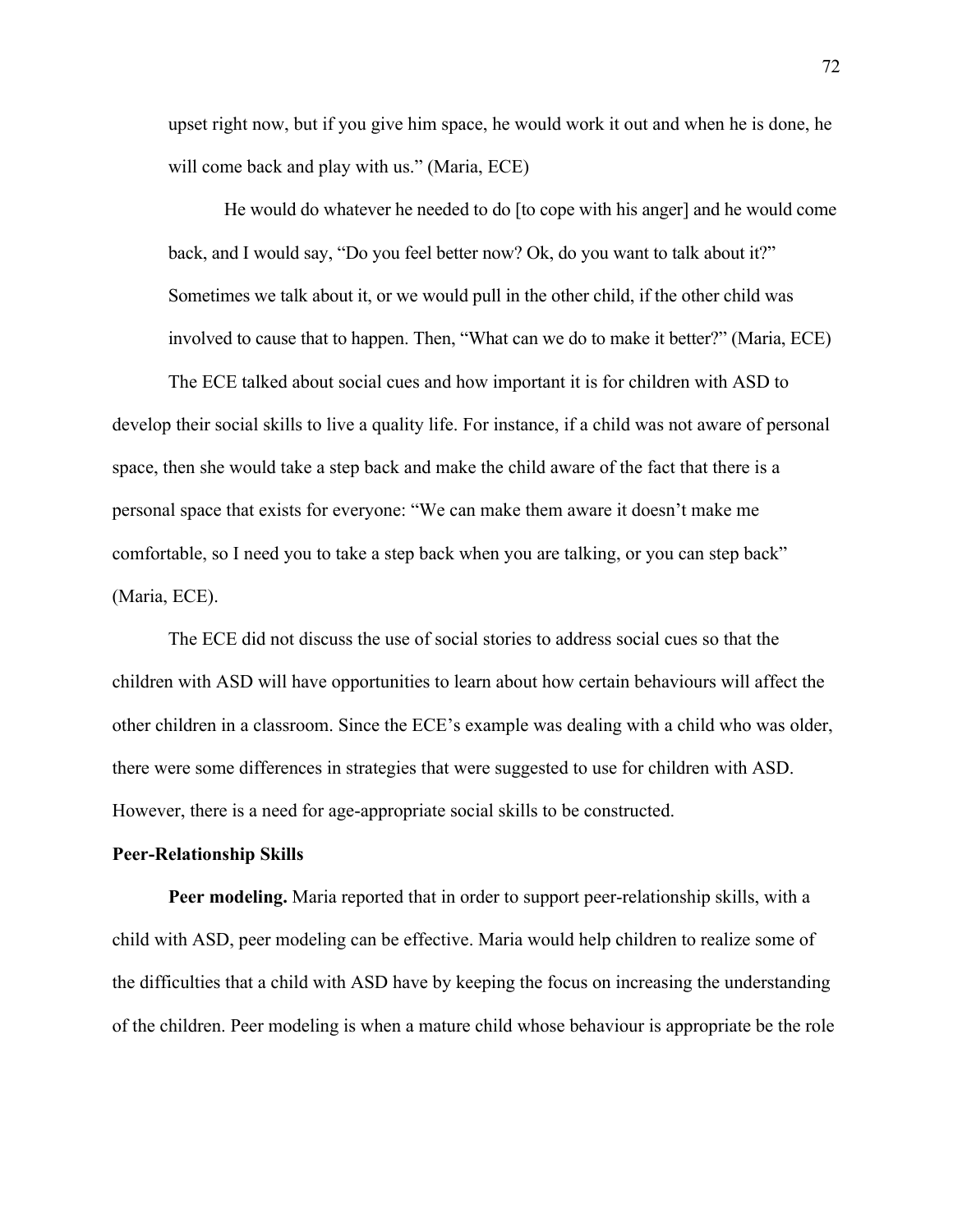model for a child with ASD, so that the child can observe the age-appropriate peer relationships and appropriate social behaviours:

The children were able to see that he was having a challenging time and incorporating himself in the game sometimes, so we will invite him. So, for him, social competence is being able to take the invite and being able to participate in a game successfully and having good role models for him to follow, because he follows one of the children who is often in his group. (Maria, ECE)

**Encourage participation.** The ECE reported the importance of encouraging a child to participate in activities with her/his peers. She would provide activities that the child with autism is interested in. This method can create a socializing opportunity for the child with ASD.

A lot more likely that if you are planning things that the particular child is interested in, and you want him to be involved in, he will be involved if he is interested in that. Then it becomes a lot more social opportunities. You can say, "Let's do partners when we are doing this. Would you both like to do this together?" so when they are interested in and enjoying themselves, you are enjoying yourself too. (Maria, ECE)

Furthermore, Maria was able to use this particular game that the child with ASD was interested in to present a different strength that a person can have. The game created an opportunity for children with typical development to realize that everyone has strengths that might be different from his or hers. Such awareness can possibly help children to accept the personal differences and to value each other's strength rather than focusing on each other's weaknesses.

That really made him feel good about that, everyone wanted to be a partner with him and I would encourage them to celebrate how intelligent he was and how much he was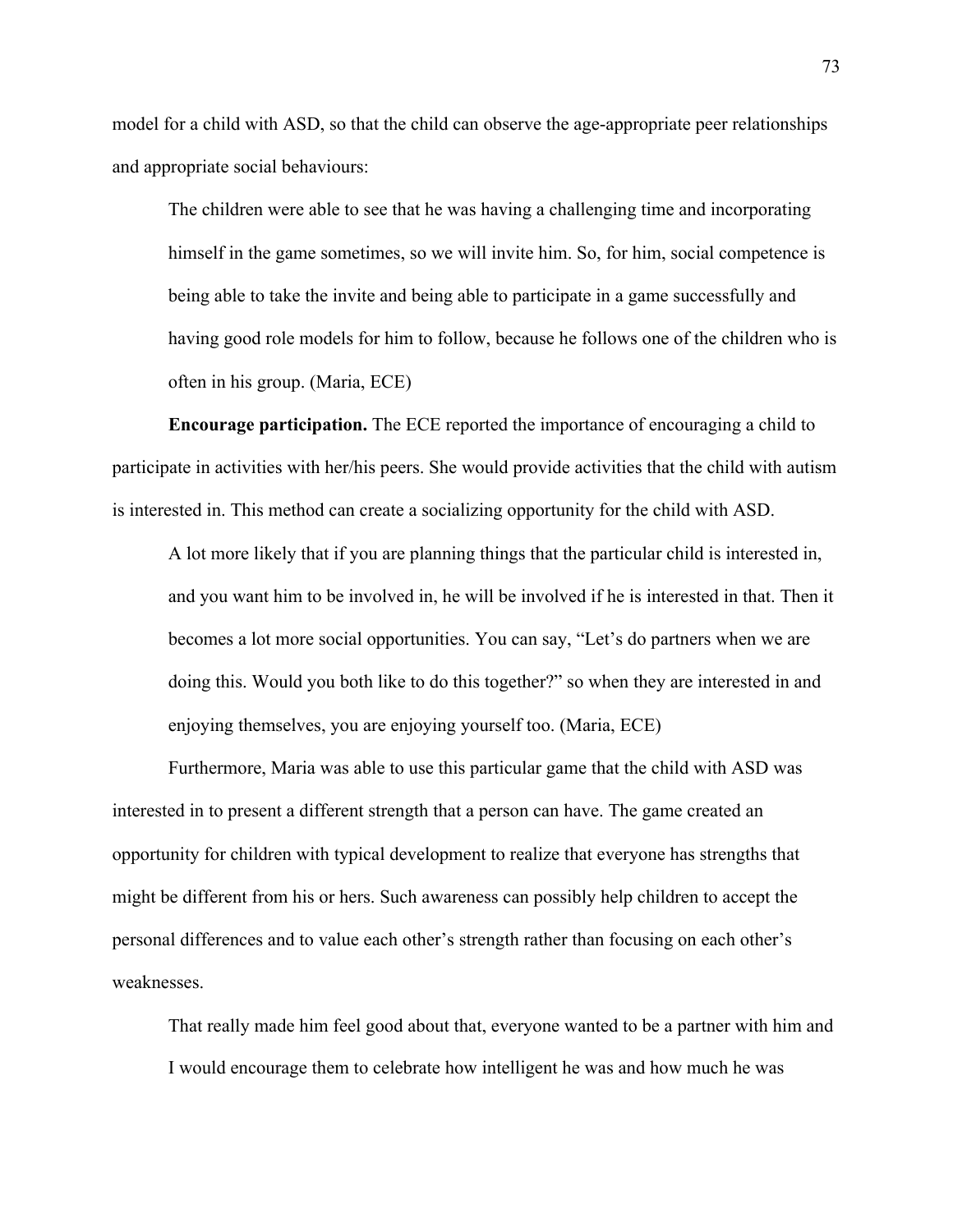different than anyone. That was one of the things that we would like to do to encourage him to be a part of that. ... When you find something that a child is really excited about, or really good at, show everyone else how good they are at that. They often want to be included. (Maria, ECE)

The ECE suggested that peer modeling and encouraging participation could be very effective in supporting peer-relationship skills. Peer modeling offered the child with ASD an opportunity to observe socially acceptable behaviour, and age-appropriate peer relationships. Also, Maria recommended encouraging participation in activities that are in the range of the child with ASD's interest and strength. This strategy provides children with the opportunity to be able to understand and realize each other's strengths. The inconsistency between the ECE and the RTs' strategies was that there was no indication of their using social stories and social scripts. The possible reason for the discrepancies was the differences in age of each group. The RTs strategies were focused around toddlers to preschool age, while the ECE's strategies were implemented with school age children

## **Conclusion**

To summarize the various components of the teacher talk and strategies that the RTs and the ECE practised, there were some similarities and some discrepancies in the types of strategies implemented to improve the children's social competence. The techniques were presented around the four areas: joint attention, communication skills, emotional competency, and peerrelationship skills. The four areas identified will be discussed in detail in Chapter 5. Although the interview questions attempted to seek out the strategies used for children with ASD and Down syndrome, three participants had inadequate experience working with children with Down syndrome. The RT stated that the same strategies as ASD would apply to the children with Down syndrome (see Table 4 for the summary for strategies identified by RTs and ECE).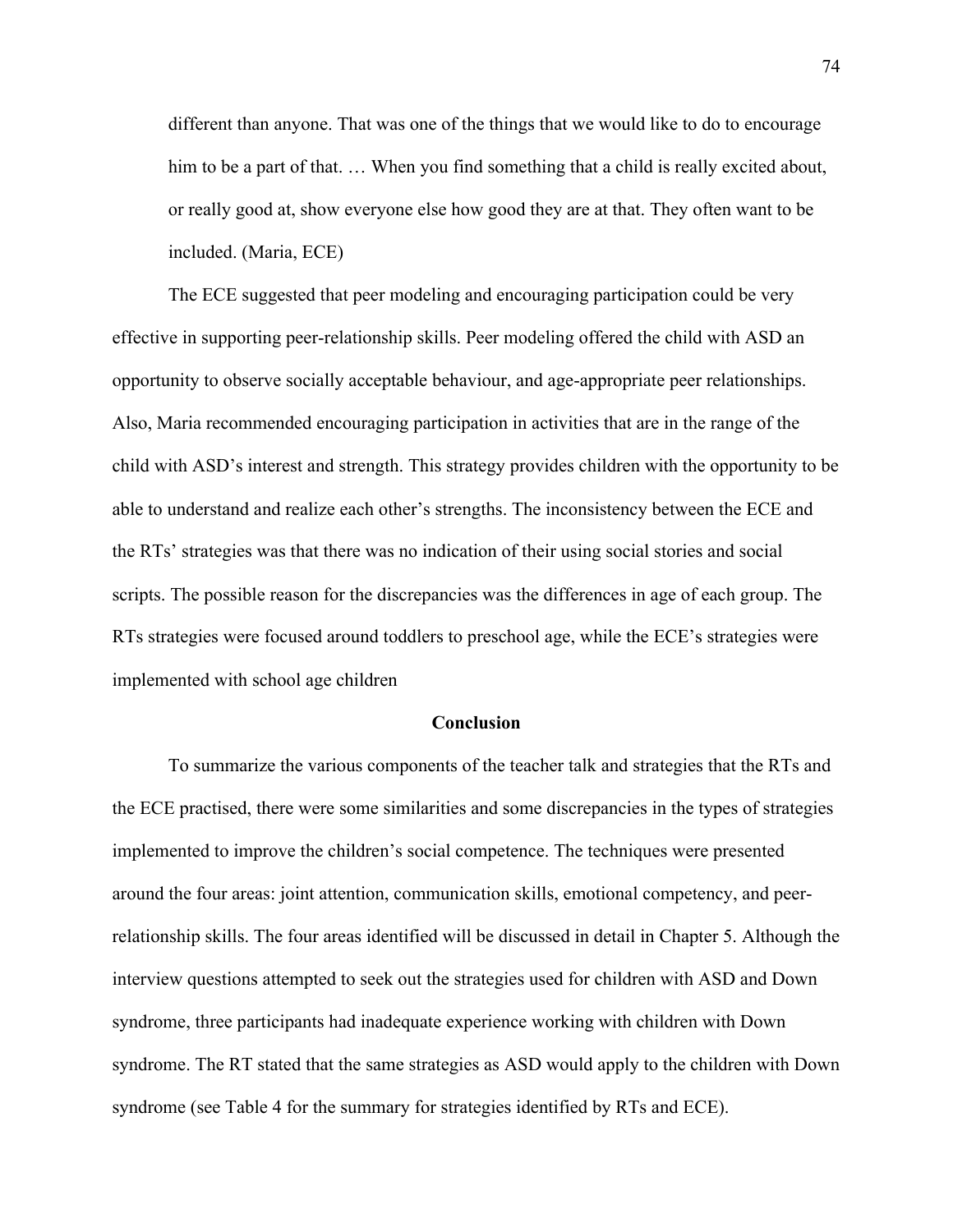# Table 4

# *Strategies Used by RTs and ECE to Develop Social Competence in Children With ASD and*

|  | Down Syndrome |
|--|---------------|
|--|---------------|

| Area of focus               | <b>RTs</b>                                                                                                                                                                                                                                       | ECE                                                                                                                                                                   |
|-----------------------------|--------------------------------------------------------------------------------------------------------------------------------------------------------------------------------------------------------------------------------------------------|-----------------------------------------------------------------------------------------------------------------------------------------------------------------------|
| Joint attention             | Child-driven<br>1<br>Making environmental<br>2.<br>adjustment to engage the<br>child<br>Imitate the child's actions<br>3 <sub>1</sub><br>with toys<br>4. Child's activity interests to<br>develop play routine                                   | 1. Play near the child till a<br>child feels comfortable<br>Made environmental<br>2.<br>adjustment to engage the<br>child                                             |
| Communication skills        | 1. Picture exchange<br>communication system (as<br>well as First/Then board)<br>2. Hanen Program<br>3. Very expressive language<br>Modeling<br>4.<br>Scripts<br>5.<br><b>Social Stories</b><br>6.<br>Simple and short<br>7.<br>Gesture use<br>8. | Encourage participation<br>1.<br>Simple and short<br>2.<br>3.<br>Gesture use<br>One step at a time<br>4.<br>5.<br>Modeling                                            |
| Peer-relationship skills    | Modeling<br>1.<br>Social stories/scripts<br>2.                                                                                                                                                                                                   | 1. Peer modeling<br>Encouraging participation<br>$2_{\cdot}$                                                                                                          |
| <b>Emotional competency</b> | Providing words to use<br>1.<br>Books that talk about<br>$2_{-}$<br>emotions                                                                                                                                                                     | 1. Find an activity that the<br>child can celebrate his<br>struggles<br>2. Give him space<br>3. Teaching social cues<br>4. Teaching socially<br>appropriate behaviour |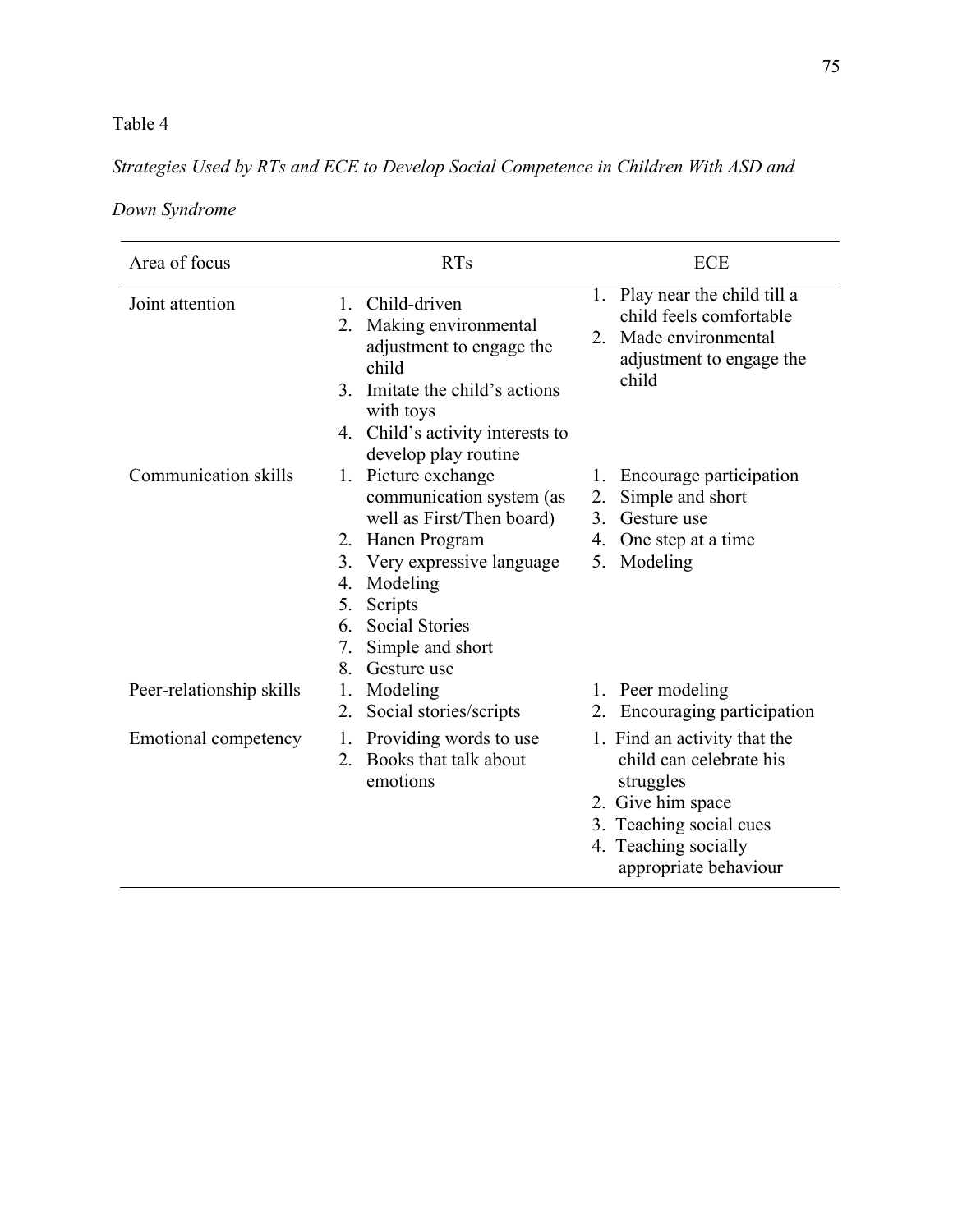In regard to joint attention and communication skills, the RTs demonstrated the in-depth understanding of strategies to develop skills in children with ASD, while the ECE applied some similar strategies, yet the results revealed that the ECE appeared to be insufficient of knowledge and training to efficiently develop specific skills in children with ASD in contrast to the RTs' efficiency. In the area of peer-relationship skill development, the RTs' strategies presented the use of modeling and social stories/scripts. The methods used to develop emotional competency were books that talk about emotions and providing words to express emotion. The major differences that were uncovered in these two areas of development were that the RTs worked with a child with ASD to develop skills, whereas the ECE worked with children in a class to gain a better understanding of the child with ASD.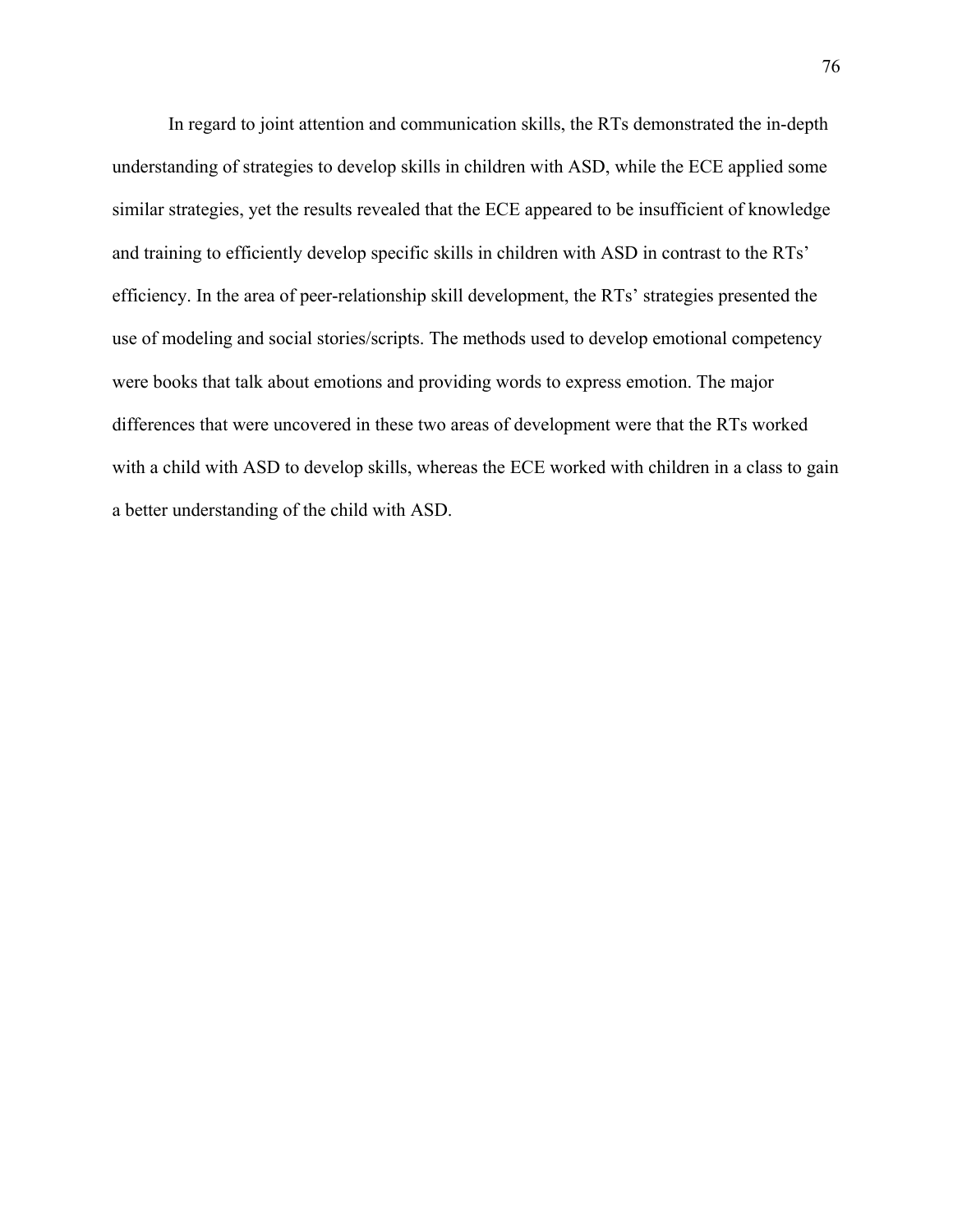#### **CHAPTER FIVE: DISCUSSION**

The purpose of this qualitative research was to examine the perspectives of RTs and ECEs regarding teacher talk and strategies, and to explore discrepancies in ideal strategies versus actual strategies used in classrooms in order to develop social competency in children with ASD and Down syndrome. The research hoped to uncover individual experiences through guided questions in a semi-structured interview, and to investigate the possibility of providing a more proficient learning environment for children with ASD and Down syndrome in order to reach and enhance their developmental potential as they transition to school. Consequently, conducting this research has offered insight regarding ECEs' perception of their own capacity to increase the quality of inclusiveness for children with ASD and Down syndrome. Additionally, discussion during the interview process provided the opportunity to explicitly consider what kinds of teacher talk and strategies would generate proficiency in children's social competence. The themes were derived from the participants' interviews. This chapter provides a synthesis of the findings with connections to literature, discrepancies between RTs' and ECE's strategies to improve social competence in children with ASD and Down syndrome, discusses implications for ECEs' strategies in a classroom, and makes suggestions for future research.

Developing social competence is one of the difficulties facing children with ASD and children with Down syndrome (Kasari et al., 2006). The rationale for this difficulty is that the children often have impairments in various areas, such as joint attention, communication skills, social skills, et cetera (Kasari et al., 2006). Therefore, it is important for ECEs who are working with special needs children to become aware of the vital importance of focusing on social competence development and to provide extra support for the children in social competence development. In this comparison of strategies and teacher talk use reported among RTs and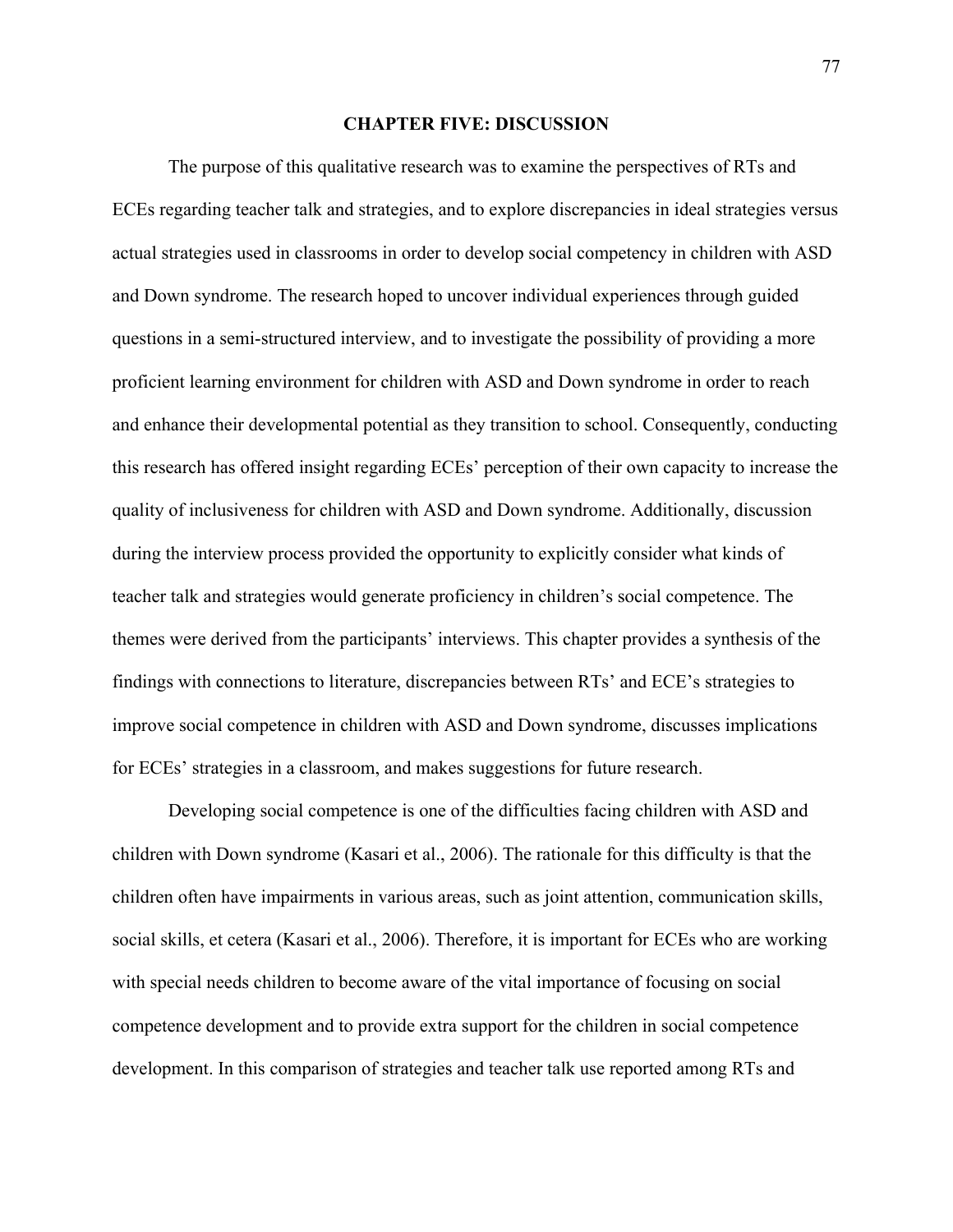ECEs, some of the strategies and teacher talk had similarities, yet there were some differences in strategies and approaches as well. Moreover, this study's focus unveiled the struggles that RTs face in working with ECEs in a childcare setting.

# **Connection to Approach in Defining Social Competence**

Social competence is a broad term and there are various definitions which exist to define this term to best describe what social competence looks like in children. In this study, a social skill approach was utilized as a foundation for analyzing strategies to support children to be socially competent beings. This approach focused on an individual's traits and ability rather than on interaction between peers (Rose-Krasnor, 1997). From the 29 facets of socially related skills listed by Anderson and Messick (1974; see Chapter 2), four areas—joint attention, communication skills, emotional competency, and peer-relationship skills—were selected to guide this study and examine the strategies that were suggested by the RTs and the ECE. From the perceptions and practices reported by the RTs and the ECE, social competence was targeted using more than the four areas. In addition, the RTs mentioned that at the preschool level, ECEs value foundational skill development such as learning to follow a routine and rules more than working on peer relationship skills. Preschool children, especially those who have ASD or Down syndrome, need to focus more on the foundational skills at this level, while children with typical development may be already at the level of working on peer-relationship skills.

## **Implications for Practice**

The main purpose of this study was to fill the gap between ideal teacher-talk strategies in the literature and real strategies that were used in a classroom in order to support children's social competence development. Social competence that children learn and develop in the early childhood stage will affect how they interact with others and how they act in society as youths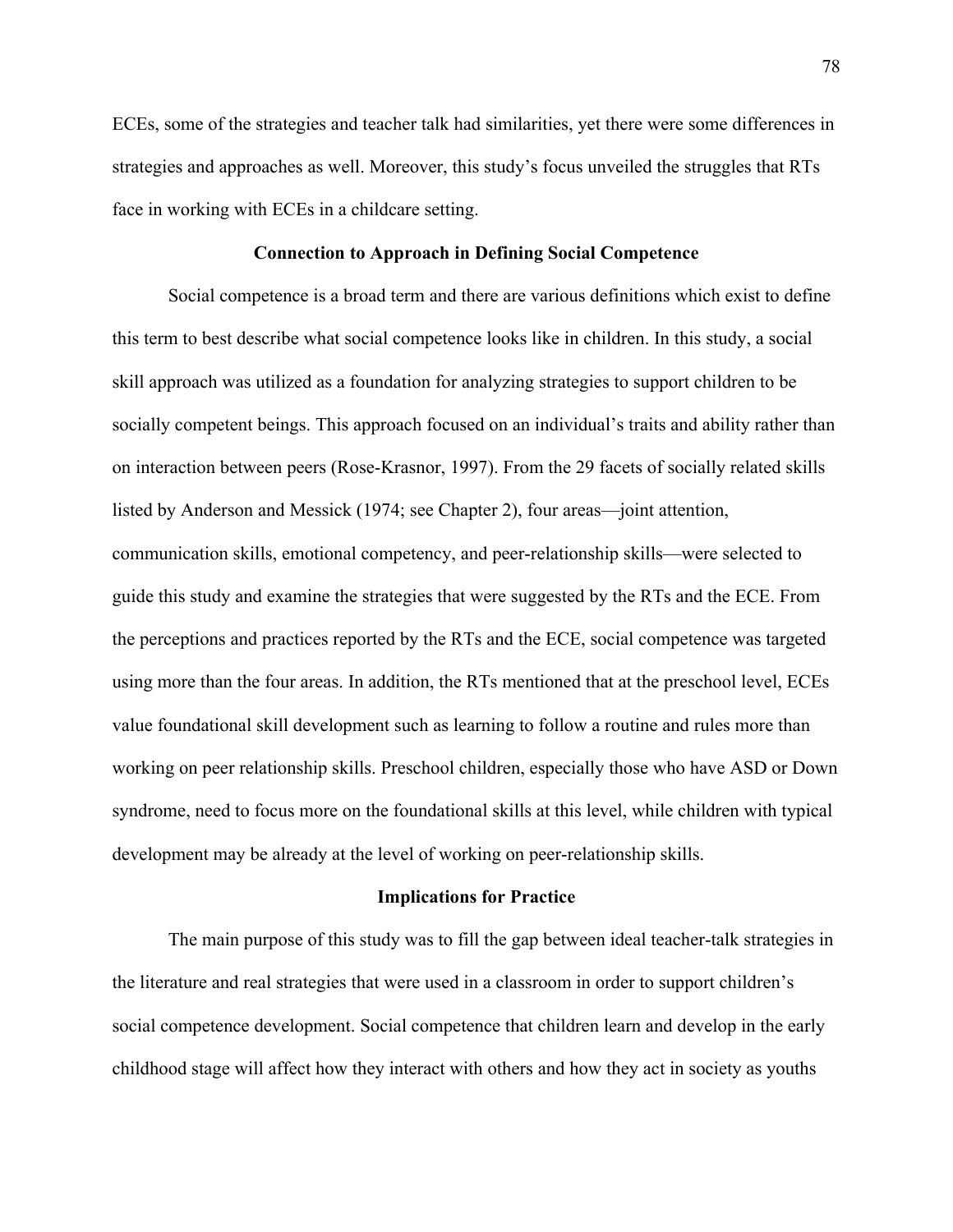and adults (Kostelnik et al., 2014). Social competence plays a vital role in children's quality of life. Therefore, this research study has implications for RTs, ECEs, and the general public.

## **Practitioners' Own Competency in Supporting a Child's Social Competency**

In regard to the RTs' expressed competence in supporting a child's social competence, their competence was strongly predicated by their substantial amount of experience of working with ASD, various training sessions in ASD, as well as working with the children's families. The finding was related to other findings from past studies, which showed that years of experience in the field had a closer relationship with practitioner's self-efficacy beliefs (Ghaith & Yaghi, 1997; McMullen, 1997).

# **Developing an Individualized Plan to Support Social Competence**

In developing an Individualized Support Plan (ISP), the RTs developed their competence as they acquired sufficient experience in working with children with ASD and as they attained professional knowledge from attending various training sessions, specifically focusing on autism and strategies to develop plans for children with ASD. Attending professional development and workshops can provide sustainability for practitioners to gain knowledge and skills to be a lifelong learner (Dyment et al., 2014). Therefore, it is evident that RTs become competent and confident in working with ASD as they attend professional development workshops specifically to learn about ASD and how to support children and how to develop an ISP.

Although the RTs showed a considerable amount of competence in working with ASD, their competence level with Down syndrome was insufficient as they had little or no experience in working with children with Down syndrome. The RTs' response was to apply the same strategies that they used for children with ASD to enhance their social competence development, that they used to support a child with Down syndrome. However, even if you have a great deal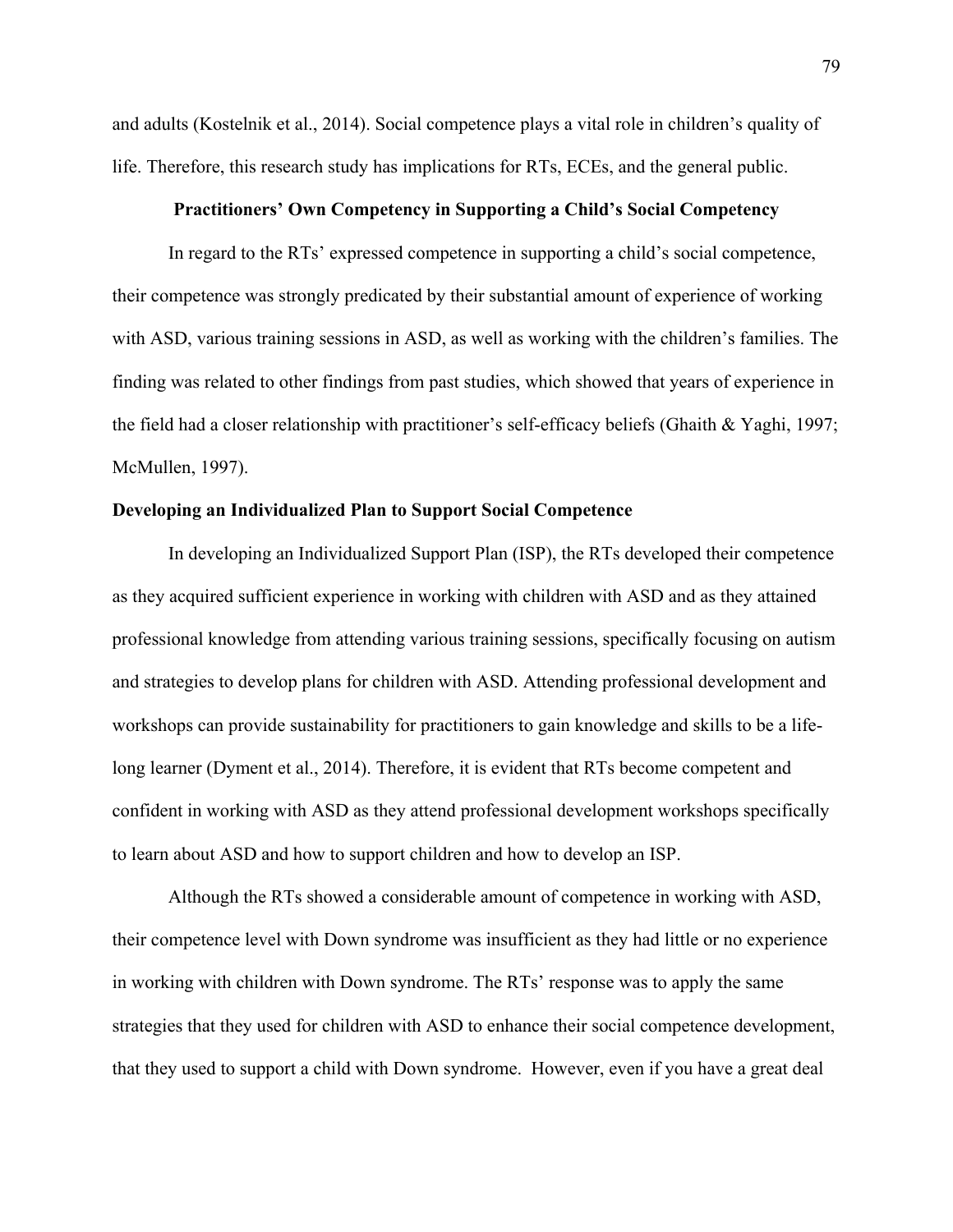of experience with children with ASD, each child is so unique that strategies used for one particular child may not work for a different child. Bradley, Krakowski, and Thiessen (2008) mentioned that trial and error is crucial because as RTs teach and support a child with special needs, they will learn new things from each particular experience with a child. According to the strategy comparison chart shown in Table 2, the strategies listed were quite similar in both diagnoses. The only difference that was presented in Table 2 was that a child with Down syndrome often has the similar joint attention skills as typically developing children (Hahn et al., 2018). At the present time, there is not much joint attention intervention research available.

### **Strategies to Support Teachers in Implementing the Individualized Plan**

My findings reveal concerns raised by the RTs as to how effectively their suggestions and strategies are being implemented by ECEs in order to assist children with ASD in their skill development. Some of the reasons why ECEs were unsuccessful in implementing the ISP were the teacher–child ratio, and the lack of education and training by the ECEs in working with special needs children. Maria mentioned that it was her difficulty to know how to support children with ASD, as each one had a variety of needs that could be quite different from each other. Also, teacher–child ratio contributed negatively to ECEs not being able to adequately support children with ASD in their social competence development, as there was not sufficient support from the RT and no extra staff to work with a child with ASD one-on-one.

Another possible factor was that ECEs are daily inundated with various responsibilities. Since there are no regulations concerning how many special needs children and how many atypical behavioural problem children an ECE should be responsible for along with the number of children presenting typical development, it only stands to reason that an ECE realistically may not have the time to dedicate to the ideal strategies that have shown to support the development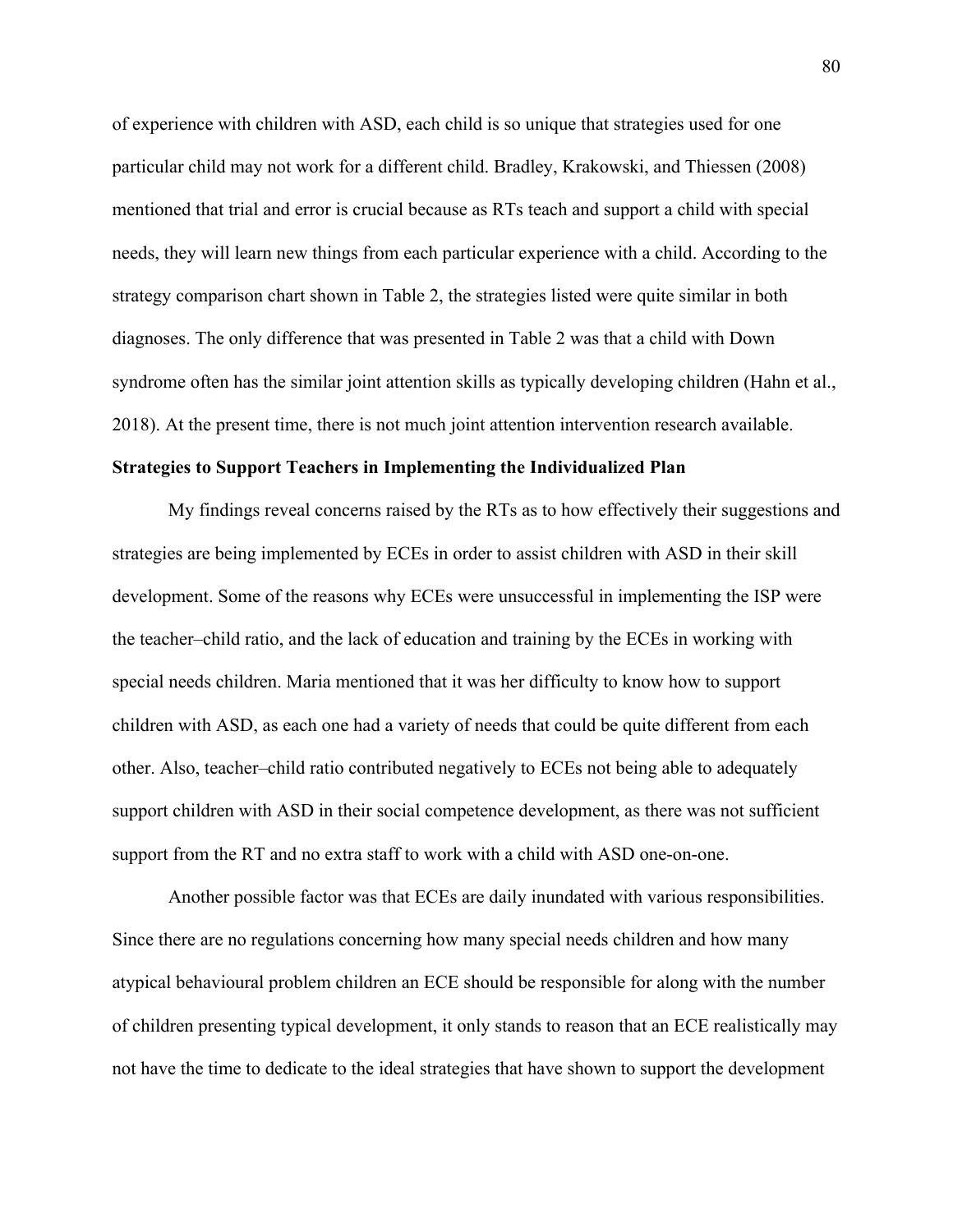of special needs children. When a RT visits a childcare centre, he/she works with one child at a time and does not have the responsibility of managing the whole classroom as the ECE does. Teacher–child ratio for the ECE can contribute negatively in supporting children with ASD and other special needs. ECEs have to balance their time, energy, and attention to meet other children's needs as well as the child with special needs and/or children with behavioural issues. These children require a lot of attention and care. Therefore, from the perspective of the ECEs, the strategies given within an ISP require too much time, and therefore are too difficult to maintain any kind of consistency, due to student and program demands. This resulted in some ECEs not being able, even if willing, to follow the ISP that RTs presented and expected ECEs to implement with each special needs child in the preschool setting. This teacher–child issue was mentioned by Hestenes, Cassidy, Hegde, and Lower's (2007) study as well. Hestenes et al. (2007) mentioned that teacher–child ratios were predictors of program quality in an inclusive classroom, while if a classroom was non-inclusive, then teacher–child ratios were not the predictors of program quality. Therefore, the teacher–child ratio and the severity of children with special needs should be considered in reducing the number of special needs children given to one ECE. There is a possibility that there is a need for new childcare regulations regarding teacher– child ratio with consideration given to children with special needs and behavioural problems.

Without consideration of the number of children with special needs in the teacher–child ratio, it is possible that some childcare centres may not want to accept a child who is severe on the spectrum as the child would require too much attention and time. It is much easier for a daycare to accommodate two or three typically developed children whose needs could be met within the same time frame as one child with special needs. This might cause an issue for other childcare centres that may have an increased number of children on the spectrum and therefore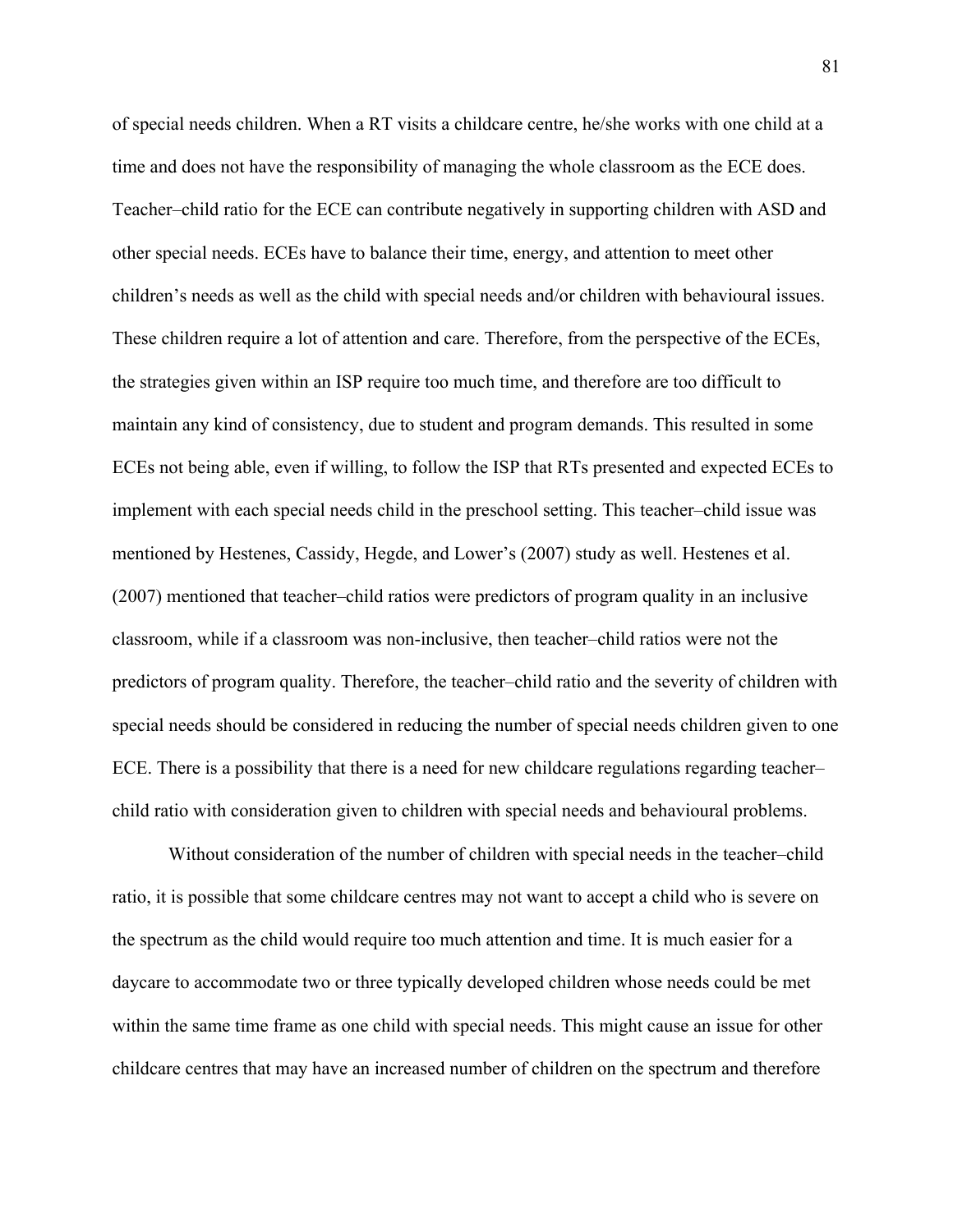require more staff, or would put an enormous load on ECEs working there. If there were more funding available to support enhanced RTs' presence, this would better support children's social development in the long run.

An additional possible reason as to why there was an issue in implementing the ISP was that ECEs are lacking in professional knowledge about ASD and how to invest in children's development who struggle with ASD. Their lack of understanding may impede ECEs from implementing the ISP in a consistent manner. One of the contributing factors to their limited knowledge could be seen in various ECE programs. For instance, many ECE programs only have a single course that focuses on special needs. Therefore, these factors contribute to ECEs' own lack of confidence and competence in working with children with ASD and other disabilities. This notion is supported by literature. For example, Garbett (2003) mentioned that relevance of course content was associated to practitioners' competence and confidence. Having an in-depth course focused on children with special needs would support ECEs to be more competent to work with children with ASD in developing the child's social competence. Moreover, as the RTs continue to develop and strengthen their understanding about ASD through various professional development opportunities, ECEs could also gain understanding of the effectiveness of certain strategies RTs utilize to support children's developmental skills, but only if the ECE is given time to observe the strategies in practice, like a mentorship model.

This study found that, overall, RTs do support the ECE in helping children with special needs and in implementing the ISP. They do this by modeling and providing information. However, the two questions that arise are: Could RTs provide much more support to ECEs than they do? What other types of support could they provide in helping ECEs with implementing the ISP for developing social competence of a special needs child? Since this study revealed that

82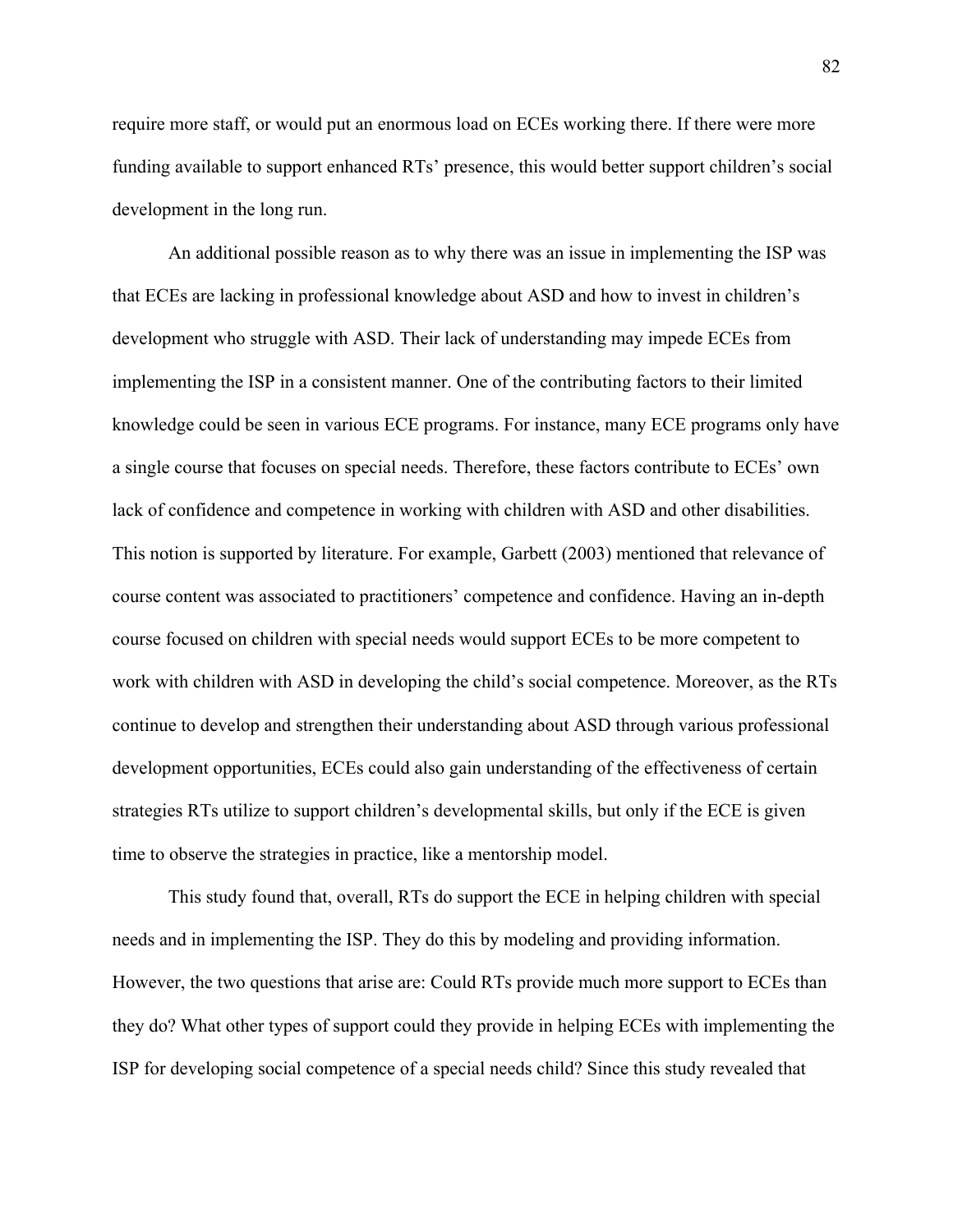ECEs are not trained to be specialized in working with children with special needs, they may require more daily support in how to implement developmental strategies and interact with special needs children. Even though RTs work one-on-one with a child in the same classroom as ECEs, ECEs may not have attentiveness towards how the RT is implementing the strategies with the specific child on the caseload**.** Hoffman et al. (2015) mentioned that cooperating teachers use talk around practices to provide understanding in dealing with concepts in representing experiences. Interactions and conversations around practice permeate with content, expectations, understandings, and strategies (Hoffman et al., 2015). According to this research, modeling was used by RTs during their visits, so that ECEs could observe and learn how to work with a child with special needs, yet it was questionable how much time ECEs would have to observe and pay attention to how RTs interact with a child and the types of strategies they would use with the child, as their attention has to be on all the other children in the room. Therefore, taking time to have instructional conversations with RTs and to observe their practice with special needs children might be affected by their supervising children in a classroom at the same time.

Having adequate experience working with children with special needs can also support ECEs to have a deeper understanding of the children and to be inclined to support children with special needs. Walls (2007) found that students who were in a special education teacher training program, which is equivalent to the RTs' program, have stronger efficacy beliefs towards the inclusion of young children with special needs in contrast to students who were enrolled in an early childhood education program only. The findings from this study are also associated with Walls's study as the RTs were more competent and confident in supporting children with ASD and showed confidence in the strategies that they used to develop skills in children with special needs. ECE programs should be encouraged to require students to have an opportunity to shadow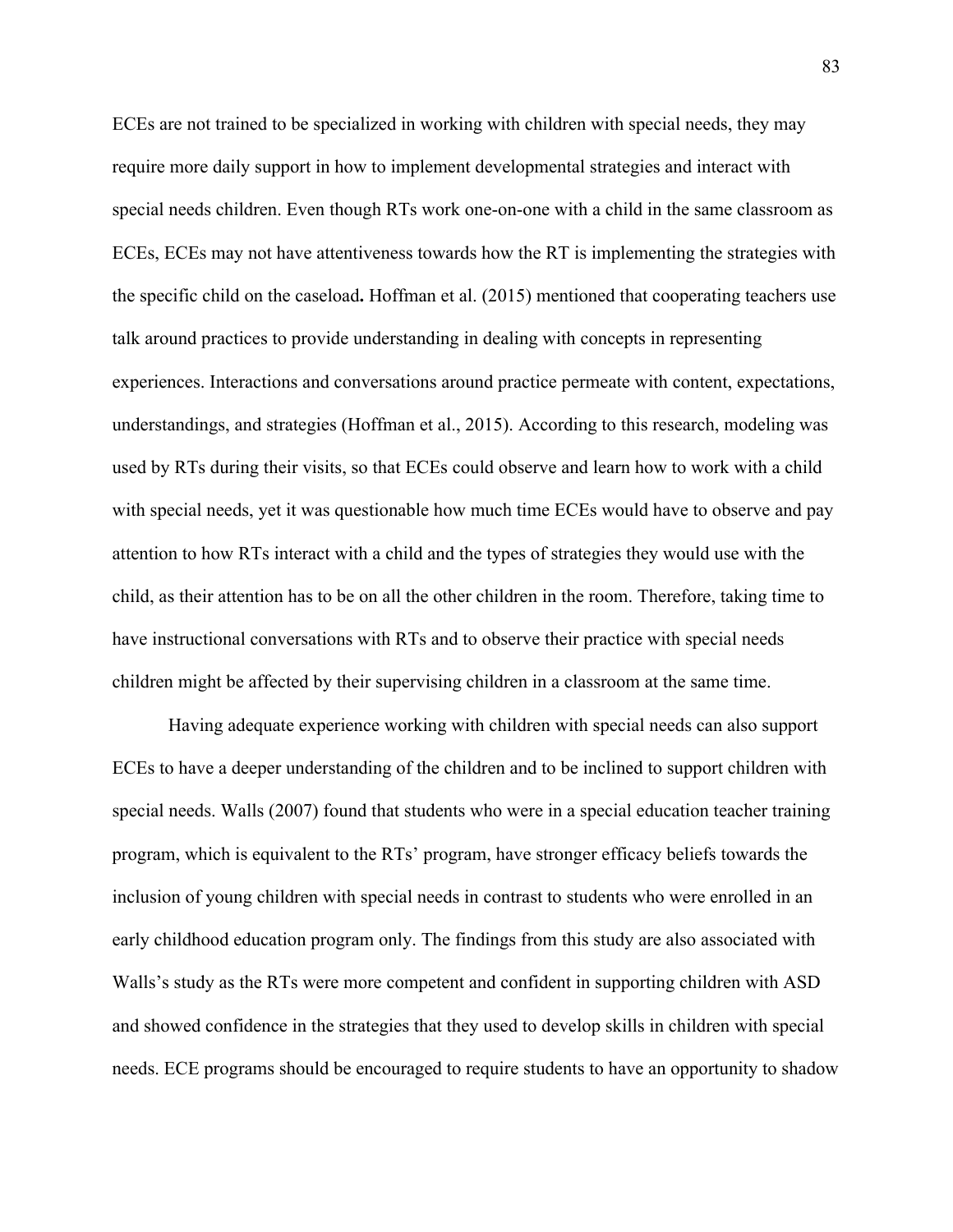a RT for a limited time period as a part of their second-year placement program. Also, research on the efficacy of such a practice could move such a request to a mandate of research informed best practices by ECE diploma programs.

## **Strategies to Support Families to Reinforce the Individualized Plan**

Working with families to develop the ISP is one of the responsibilities that RTs reported during the interview as being essential. An important strategy was said to be hosting meetings with parents/families to share successes and concerns about their child's behaviour and development. The RTs described some parents/guardians as being in denial for long periods, which delays the assessment and proper diagnosis to receive other supports from different organizations and prevents early intervention. Building relationships with parents/guardians are the beginning of reinforcing the ISP in the home environment. Building a relationship with the family of a child with special needs can have its own idiosyncrasies because parents/guardians all have their distinctive cultural backgrounds they can share with the RT. Having this information can assist the RTs with development of target instructional plans that could be more effective.

Moreover, educating families about their child's needs and concerns is very important. This study showed that some parents have a high tolerance for their child's inappropriate behaviour and that they may not consider the child's behaviour as abnormal. Parents may lack understanding of a child's appropriate development and how to support the child with learning and behavioural difficulties. The RT supports the parents/guardians by educating them and providing them with information. Koegel, Schreibman, Britten, Burke, and O'Neill (1982) mentioned that parents who attended parent training programs showed optimism about their ability to effectively support their child's development. Therefore, educating parents/guardians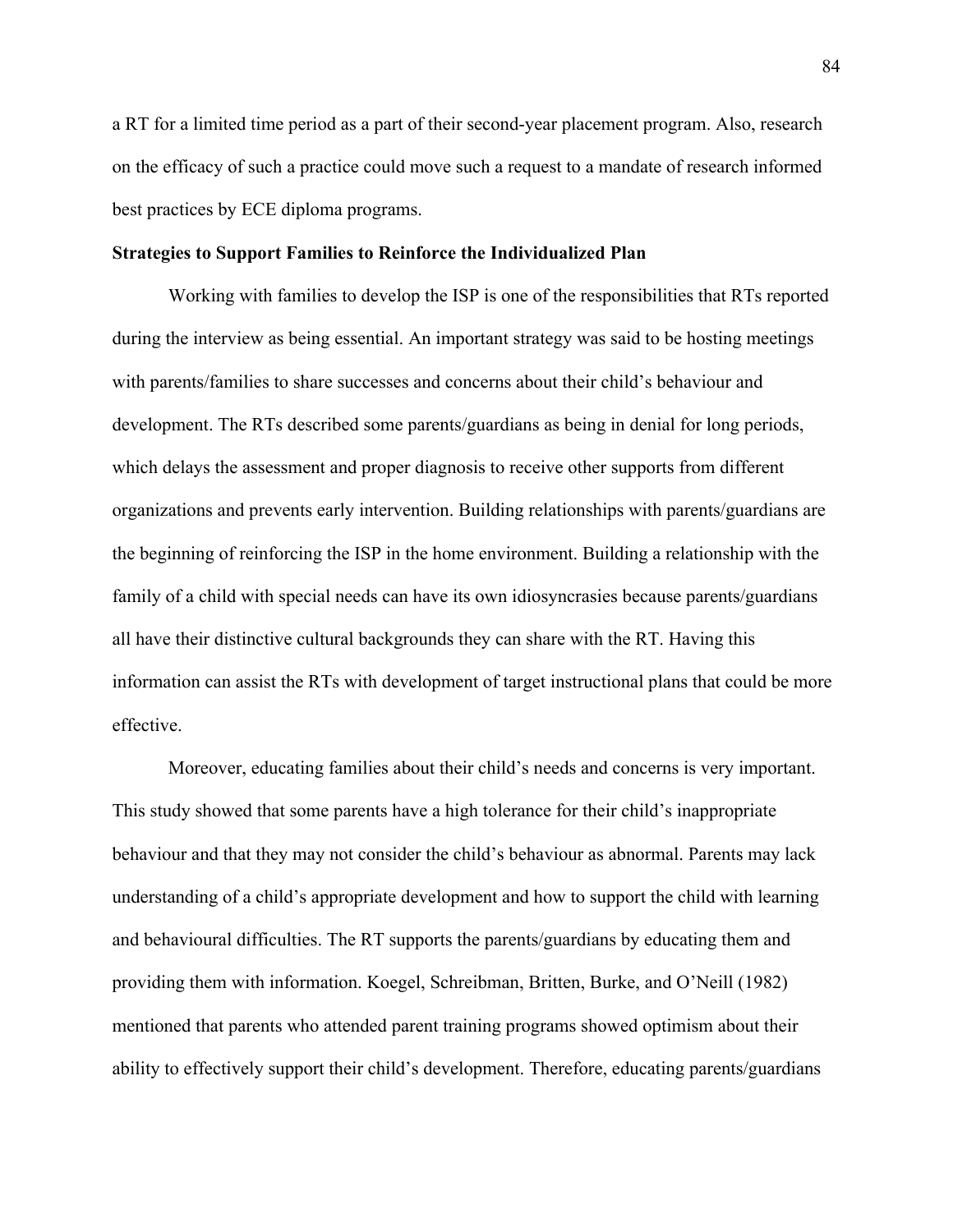about the diagnosis of their child, the concerns of the teachers and parents/guardians, and about the child's age-appropriate development are crucial in delivery of early intervention in supporting a child with special needs and their family.

# **Discrepancies in Teacher Talk With Typically Developing Children and Children With ASD and Down Syndrome**

Teacher talk occupies a significant proportion of the preschool program, as teachers interact with children and communicate with them throughout the day. This study explored the discrepancies between teacher talk executed with typically developed children against teacher talk directed to children with ASD and Down syndrome. The RTs underlined that the teacher's misconception of not needing to use a lot of teacher talk with non-verbal children is a misdemeanour. From the RTs' observation, some ECEs may possibly less engage children with special needs due to some children being quiet and withdrawn. This concern was mentioned in the literature by Warren et al.'s (2010) study. Warren et al. said that more teacher talk was directed toward typically developing children compared to children with ASD. However, regardless of having a possibility of children with special needs being less engaged in teacher talk, in this study, the RTs and the ECE expressed the recognition of importance of using the same teacher talk with children who are typically developing, children with ASD, and children with Down syndrome, for teacher-talk is beneficial for all children regardless of whether they have good communication skills or not.

The RTs insisted that negative teacher talk in front of children with and without special needs would not develop children's social competence under any circumstance. Even though a child may not have great speech, it is a misconception for teachers to think that the child does not understand what they are talking about. Receptive language skills develop before speaking.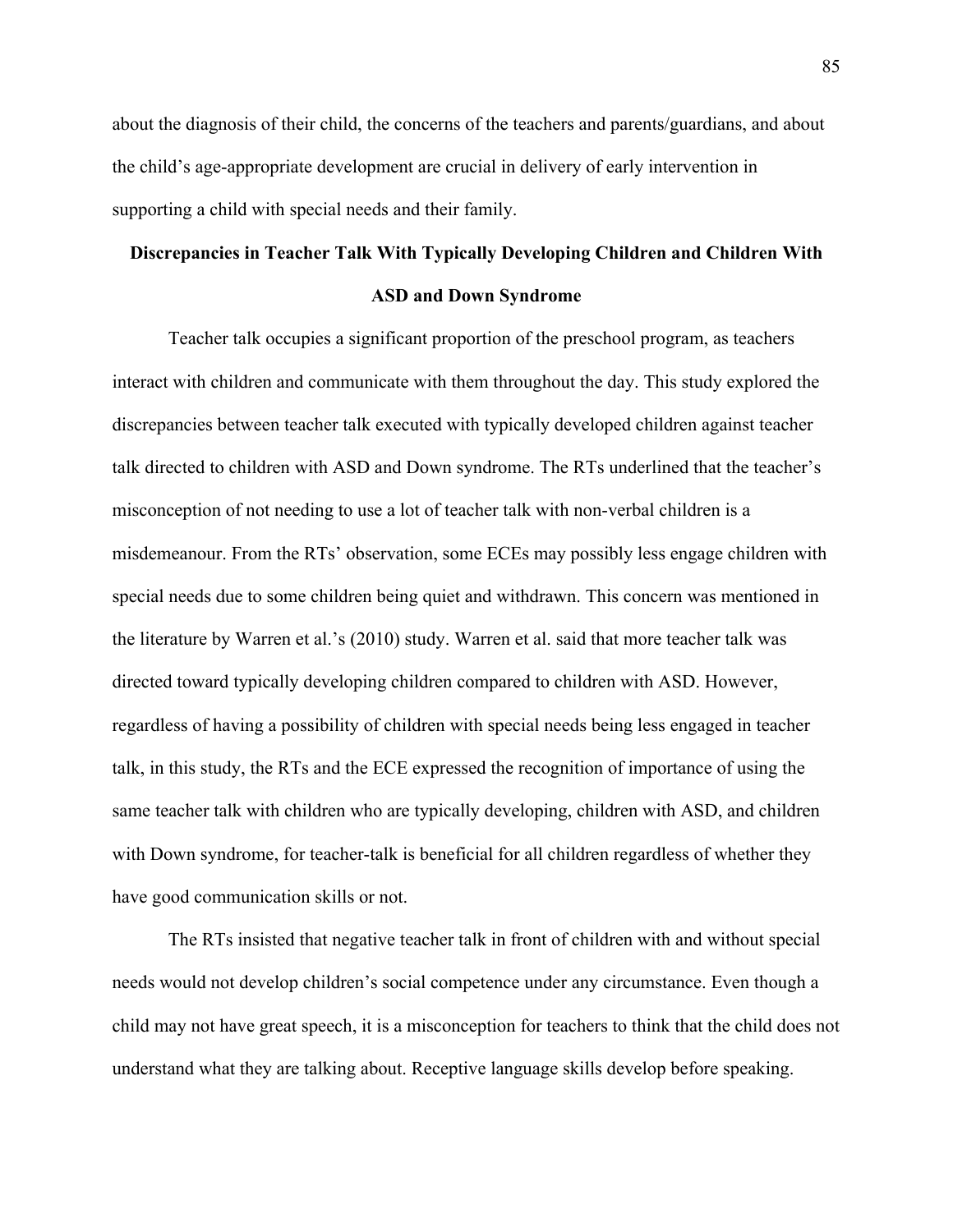Therefore, negative or lack of teacher talk will not foster social competence in children with and without special needs (Sameroff, 2010). Sameroff's (2010) study results revealed that teacher talk over time was tightly associated with the children's social competence development. As Kontos and Wilcox-Herzog (1997) defined, teacher talk as a type and frequency of verbalization directed to children by teachers, so everything he/she would say in front of the children would have either a positive or negative effect on children's social competence. Children receive feedback that either affirms or disconfirms their developing sense of self (Stanulis & Manning, 2002). Daily interaction that occurs in the classroom will influence children in developing their self-worth. This is based on what kinds of communication they experience (Stanulis  $\&$  Manning, 2002). Duchans (1989) also insisted that children who reacted in a negative manner sensed rejection. Hence, ECEs and RTs need to be consistently aware of who is around them if they discuss the behaviour of a child with a co-worker, supervisor, RT, or family as they should respect and support children's emotional development.

# **Comparison of Strategies for Developing Social Competence**

This section examines how teacher talk can be used to develop children's social competence in the areas of joint attention, communication skills, peer-relationship skills, and emotional recognition, and how the gap between ideal strategies and actual strategies used in a classroom can be filled.

# **Joint Attention**

Joint attention is recognized as a fundamental skill that young children need to develop in order to move on to the next level of social skills, which is interaction skills (Baldwin, 1995; Bruner, 1983; Tomasello & Todd, 1983). My study revealed that RTs mainly focused on developing joint attention skills in children with ASD, as this is one of the core impairments in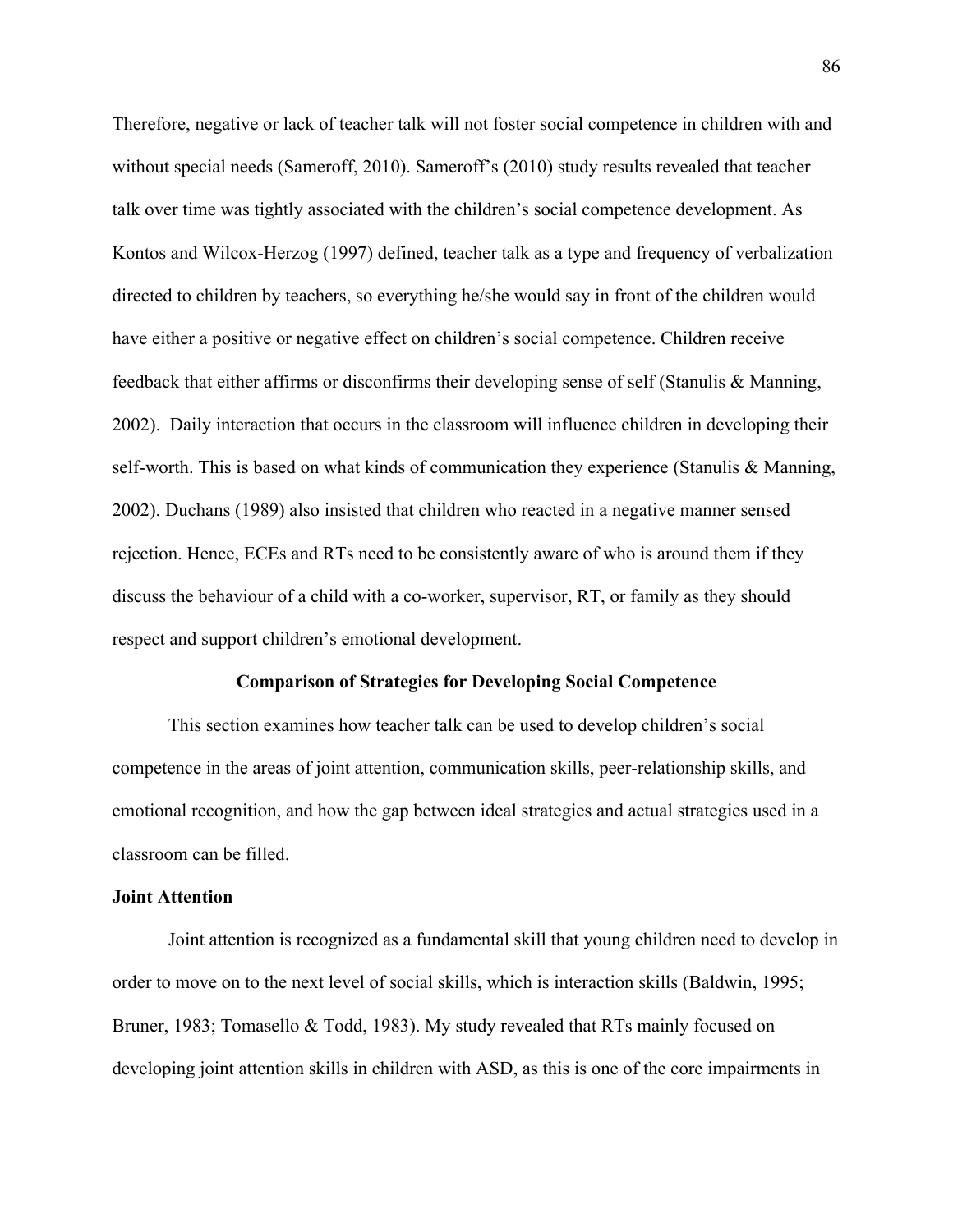young children with ASD (Mundy et al., 1986). The results of this study revealed that one of the strategies that were used by RTs was to follow the child's lead. Kasari et al. (2006) also showed in their study that the child-driven strategy was the first approach that they emphasized in their program. Doing what a child is interested in allows the teacher to have a greater possibility of grasping the child's attention, which leads to having a commonality between the child, another person, an event, or an object, which is the element of joint attention (Baldwin, 1995).

In addition, making environmental adjustments are vital for developing joint attention because children's attention would be encouraged greatly if toys and the environment are within their interest range. The next stage was to imitate that specific child's actions with toys and then to wait until the child demonstrates some indication of noticing that the person has joined in the play. This is also supported by Kasari et al.'s (2006) study. This process of imitating the child's actions with toys would happen repeatedly in order to build a relationship with the child with ASD. Kasari et al. (2006) mentioned that this repetition of the play can develop a play routine so the child can understand what to expect in that play. Moreover, this process and strategy that the RT used would help children with ASD to develop eye contact and joint attention. The RTs' strategies were very similar to Kassari et al.'s (2006) intervention manual, and the results were substantiated by Kassari et al.'s study. Even though my study did not measure the amount of improvement in joint attention, if this strategy was used in an intervention, children would show five times more initiation of joint attention according to Kassari et al.'s study.

This study also revealed that physical social games, such as peek-a-boo, tickling, and chasing, were used to develop young children's joint attention in an earlier stage. This method was used in Naber et al.'s (2008) study as well and improved children's joint visual attention, which was the duration of attention of a child. This strategy appeared to have higher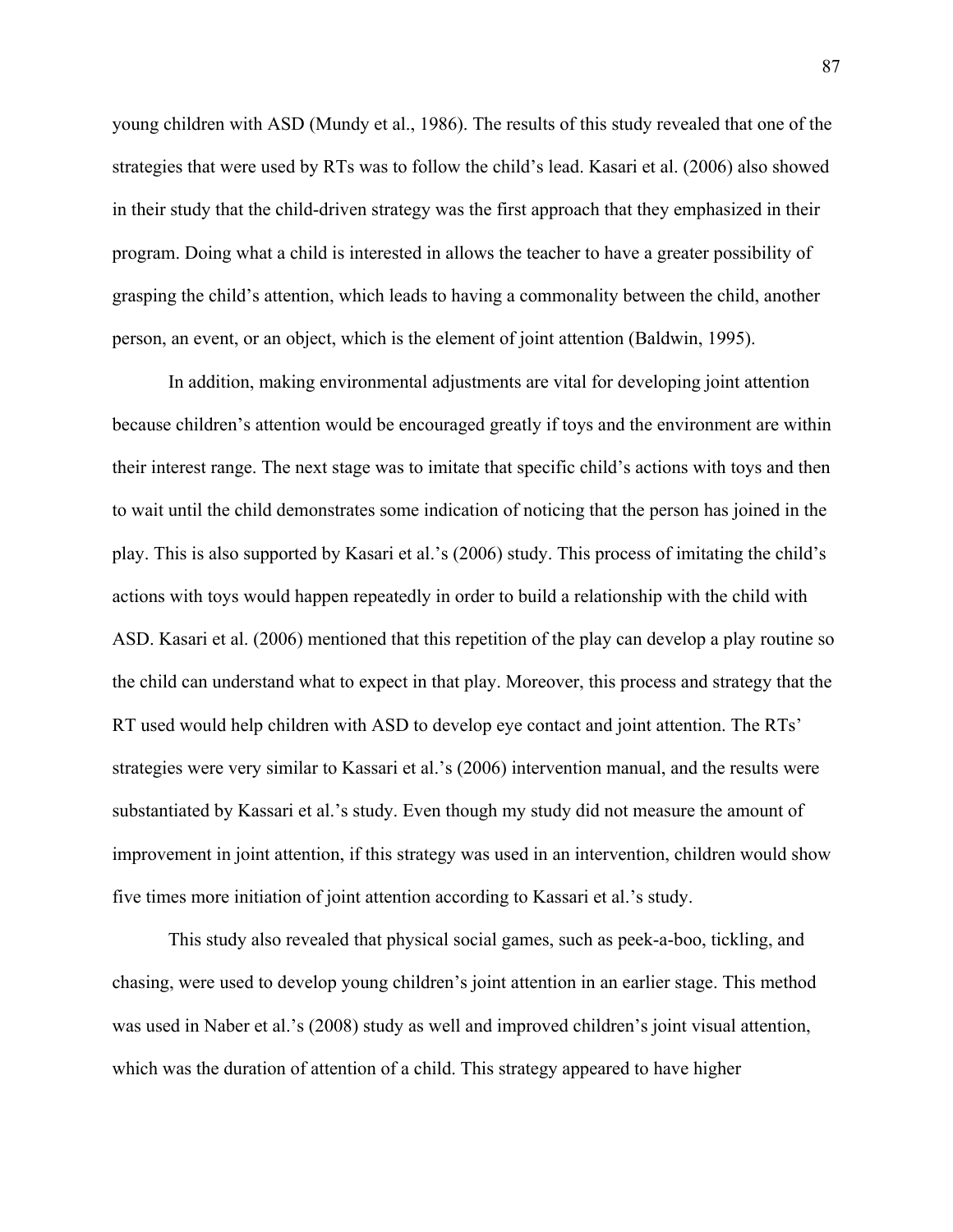effectiveness in developing children with ASD to make eye contact with others through its repetitive use so that the child would soon anticipate what happens next in play. An important procedure in this method is to remember to stop and wait to observe the child's response to the play. If the child is engaged in the play of social games, then the child might show some type of reactions such as anticipation, laughing, or making a sound. The waiting period provides an opportunity for the child to respond to your actions and gives him/her the opportunity to develop eye contact. Therefore, it is important to incorporate the moments of waiting.

In reviewing RTs' strategies and those found in the literature, I found they were comparable. However, the strategies used by the ECE had dissimilarities with the ideal literature and RTs' strategies. Both the RTs and ECE focused on the child-driven strategy and making environmental adjustments in order to build skills around the child's interest. However, the differences in strategies were that the ECE would just play near a child to help the child become comfortable with the intrusion in his/her personal space. Once the child accepted the intrusion, the teacher would begin to directly interact with the child, whereas the RTs would imitate what the child did and imitate any sound that the child made as a means to get involved in the child's play. It is possible that the ECE did not have enough professional knowledge to know how to effectively support the child's joint attention skills.

The teacher using the teacher-talk strategy in developing joint attention is more likely to use his/her voice and words to get the child's attention, which can be considered a positive social contact so that the child can develop his/her relationship with others and begin to acknowledge a person in play. Overall, the teacher talk is a useful tool to improve eye contact and joint attention in children with ASD. However, it was utilized more by the RTs than the ECE, perhaps due to the RTs' professional knowledge of how to develop joint attention skills in children with ASD.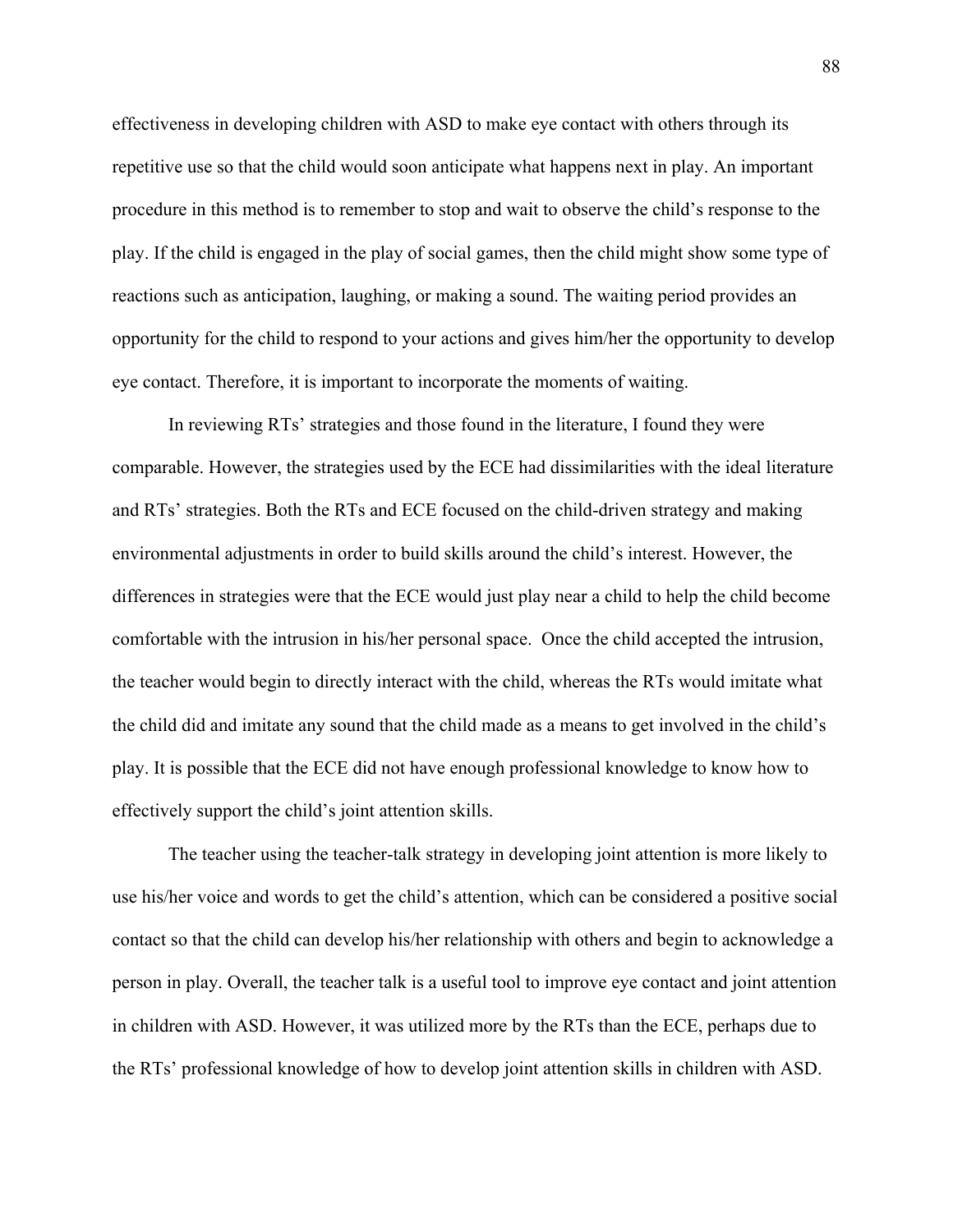## **Communication Skills**

**Seven functions of teacher talk.** Children with ASD's communication deficits can be apparent (Bambara et al., 2016), especially starting in preschool stages. In this research, the RTs drew attention to the fact that sometimes a child who was non-verbal and quiet could easily be left alone in the classroom if he/she was not necessarily causing problems. During the interview, the RTs' and the ECE's teacher talk strategies to improve children with ASD's communication skill development was derived from Rainer Dangel and Durden's (2010) seven functions of teacher talk: (a) encouraging participation, (b) responding to children's needs and ideas, (c) managing the class or providing necessary instruction, (d) fostering children's language, (e) conveying ideas, (f) assessing children's knowledge, and (g) promoting children's thinking (p. 77). Both RTs and the ECE alluded to these functions. The RTs and the ECE used a combination from the seven teacher-talk functions based on each child's developmental needs to streamline a strategy plan. The functions that the RTs and the ECE did not stress were used mainly with children who were lower on the spectrum, or children who had higher language skills.

This study did not investigate the frequency of the seven functions of teacher talk (Rainer Dangel & Durden, 2010, p.77) used by teachers throughout the day. However, based on the results of this study, it appears that the RTs reported to use several of the seven functions of teacher talk in one-on-one play time, while the ECE used them within the routine such as at the snack and bathroom time. It is important that children with special needs should have an open door to be involved in most natural environments for consistent opportunities for communication and interaction with adults and with typically developing peers (Vivanti, Duncan, Dawson, & Rogers, 2017), as children with ASD and Down syndrome need positive interaction with adults so that they can gradually build skills to interact with others.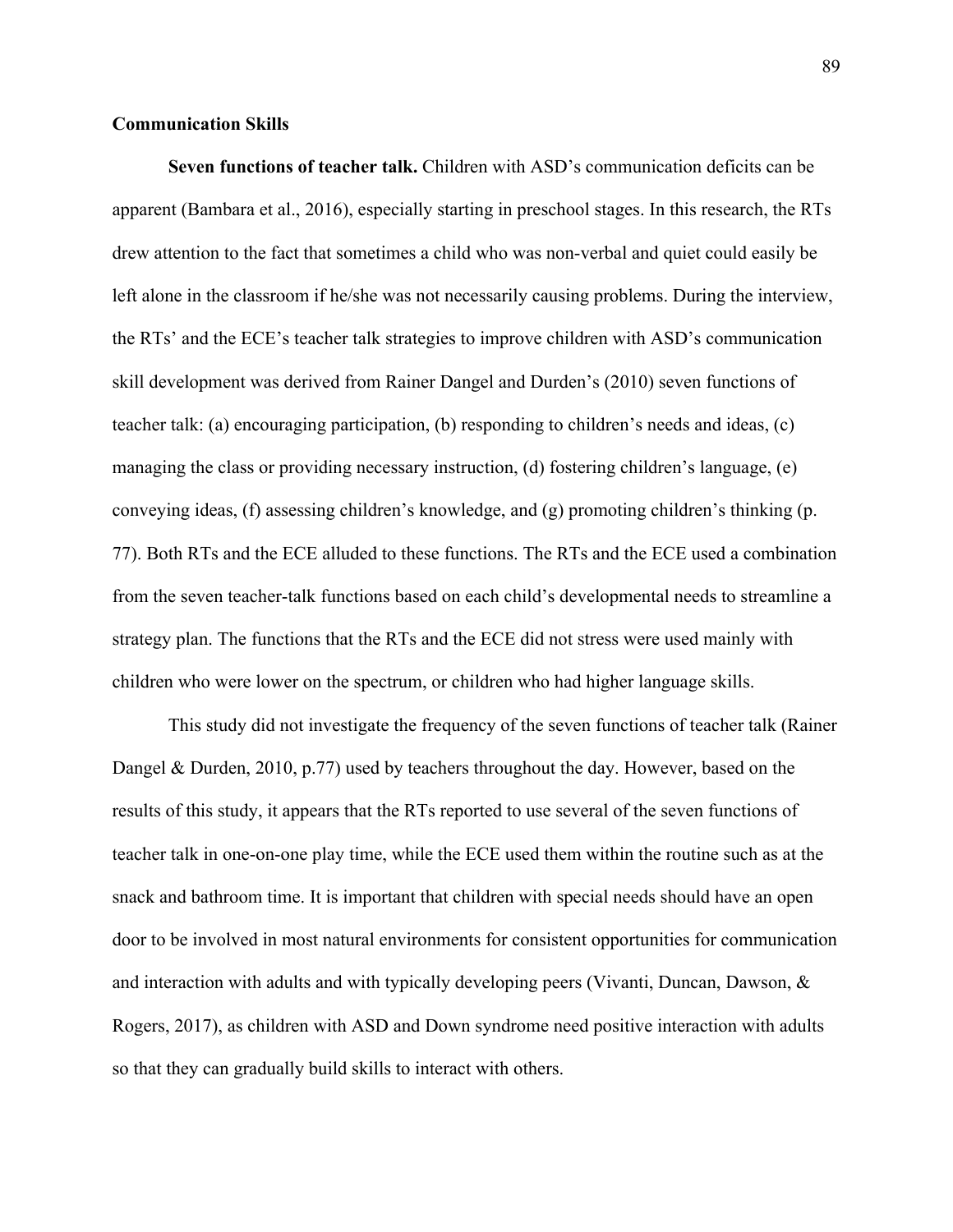**PECS.** The Picture Exchange Communication System (PECS) was one of the strategies highlighted by the RTs to use with children with ASD and was also discussed in the seven functions of teacher talk. Yoder and Stone (2006) revealed that PECS was more successful in increasing the amount of non-imitative spoken language and non-imitative word use in children with ASD. However, the ECE did not mention the use of it. Moreover, this was one of the issues that the RTs faced in working with ECEs in childcare centres. Sometimes there is no consistency in using PECS to support a child's transitions in his/her daily routine. The possible reasons could be teacher–child ratio, ECE's lack of knowledge about special needs, and/or the teacher's attitude toward inclusion and working with special needs children.

**Hanen program.** Another strategy that was underlined by the RTs, but not by the ECE, was the Hanen program. The RTs had received training from this program from a speech therapist. According to my findings, the RTs tend to use the strategies from the Hanen program while working with children with ASD to develop their early stages of communication, which involves developing joint attention, and communication skills. The effectiveness of the strategies was revealed in McConachie, Randle, Hammal, and LeCouteur's (2005) study. Their results showed that this program increased the adults' responsiveness and the children's vocabulary. Moreover, Carter et al. (2011) also supported the efficiency of the program by presenting the results of toddlers who showed significant improvement in their communication skills, generalizing skills to unfamiliar contexts and people, and maintaining these skills for 4 months. Therefore, it is an effective strategy to be practiced in the preschool program to support children with ASD.

**Social stories and scripts.** Both the RTs used social stories and scripts, yet this was not in the ECE's suggested strategies. The social story approach has been presented as an ideal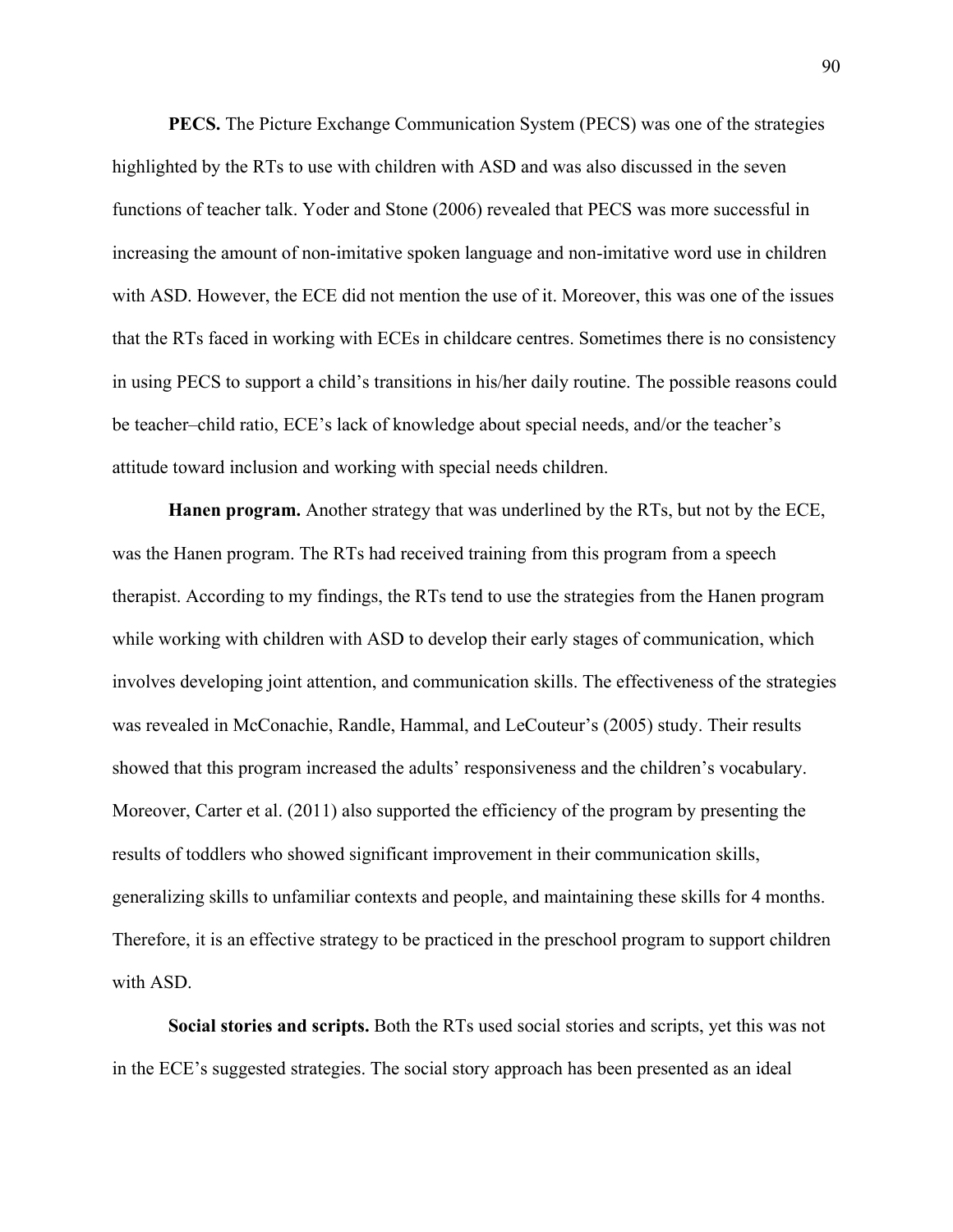strategy to use with children with ASD in order for them to learn socially appropriate behaviour and words choices (Sani Bozkurt & Vuran, 2014). Sani Bozkurt and Vuran (2014) mentioned the effectiveness of social story use due to its being visual, and being used repeatedly with a child. This study revealed that social story can improve the children's targeted behaviour to become more positive and prepare children for various social opportunities as this strategy provides children with appropriate words in an appropriate context.

The approach of using scripts was mainly used with a child who is high functioning. This was mentioned by the RTs and the ECE. According to my study, social scripts seem to be an effective strategy as well to teach social communication and other social skills for children with ASD who have higher communication skills. When RTs use the script strategies, they provide exact words that a child can imitate and eventually the child can apply what he/she has learned to a given situation. This strategy has been found to be an effective method in developing social communication skills (Weiss, Hilton, & Russo, 2017). If a child has the ability to learn good verbal language skills and can practice using the strategies of social stories and scripts on a daily basis, then this kind of support will help them to communicate with their peers.

#### **Peer-Relationship Skills**

Peer-relationship skills were thought to be one of the important skills that children with ASD need to develop for school readiness. In the previous studies, the classroom teachers in preschool programs practiced a low amount of teacher talk that was related to supporting peer relations compared to other areas such as routines and activity related teacher-talk (Kontos, 1999). Another study that was done by Irvin et al. (2015) found that teacher talk that was directed to supporting peer relations was also lower in contrast to positive social contact, supporting object play, and practical/personal assistance.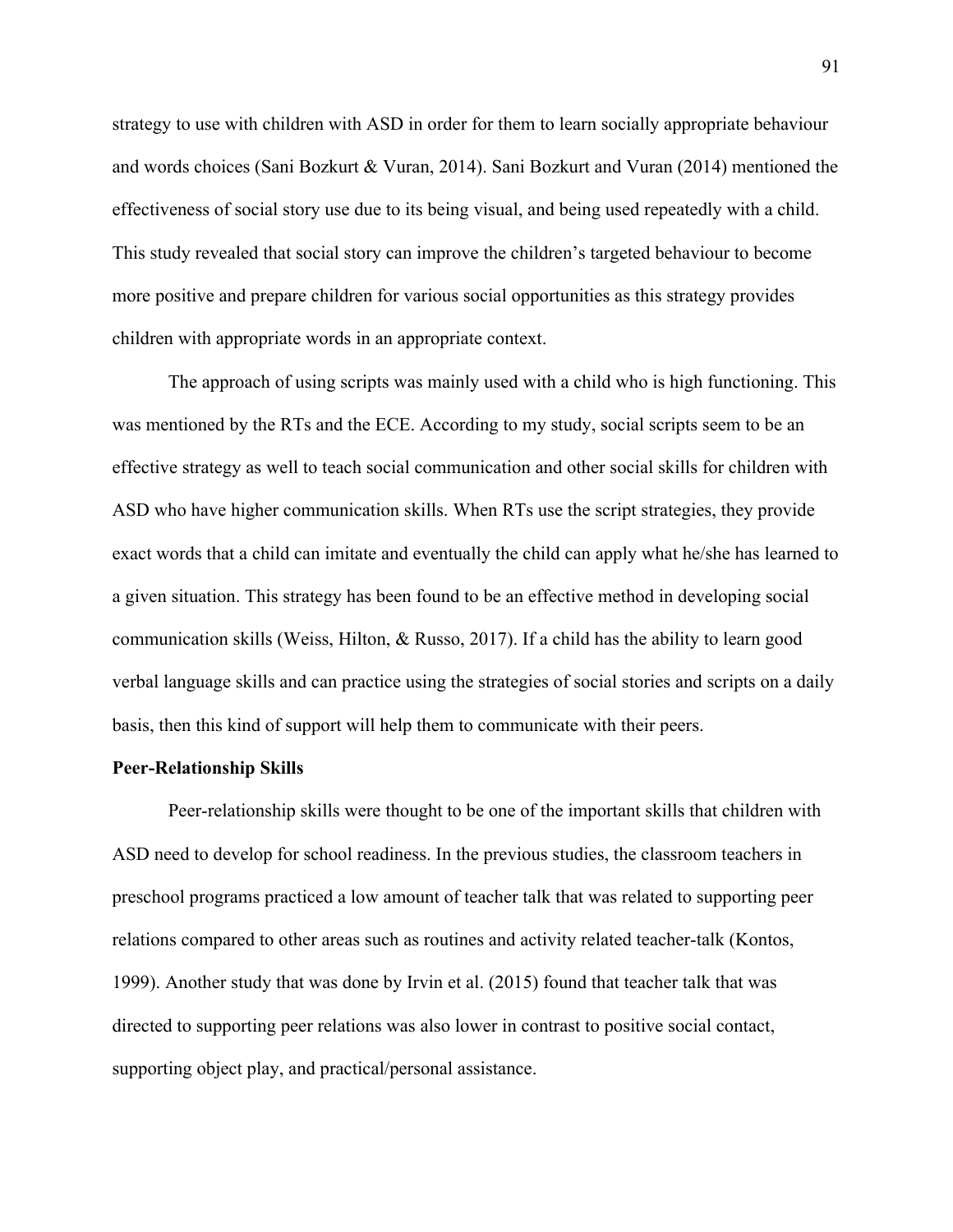This study found that with many caseloads in preschool programs, children who have ASD were more severe on the spectrum, so the finding did not support ECE's focus being on developing peer relationship with children with ASD. For ECEs, it is more important for a child to learn and follow the routine than improve peer relationship skills. Moreover, some parents request that the teachers make sure the child is following the same routine as the rest of the children in the classroom. The RTs and the ECE both mentioned that behaviour management and establishing a routine is more of a focus for ECEs, especially in working with children with ASD. Once a child has the fundamental skills, the teachers are more likely to move on to the next developmental level, which is to work on the child's peer relationship skills. Also, working on joint attention, positive social contact, supporting object play, and practical/personal assistance will eventually affect peer relationships and social competence. This result was also supported by Irvin et al.'s (2015) study results.

If a child is at the level of moving on to developing peer relationship skills, this study's findings revealed that the RTs would move forward with modeling and social stories to improve peer relationship skills in children with ASD. Modeling is supported by Bandura's (1977) observational learning, which is to observe others and imitate others behaviour. Ledford et al.s' (2008) study showed that children with ASD also learned from observing others in a small group setting. Findings in this study also showed that when a child with ASD interacts with other specific children, it is important for teachers to be aware of the connection because a child with ASD will follow his/her friends' behaviour and verbal language use. Crozier and Tincani (2007) found that social stories with verbal prompts produced higher levels of targeted behaviour. The social story approach was not really mentioned by the ECE; however, if a child is at a certain level of cognition and language skills, then the social story is a well suggested strategy for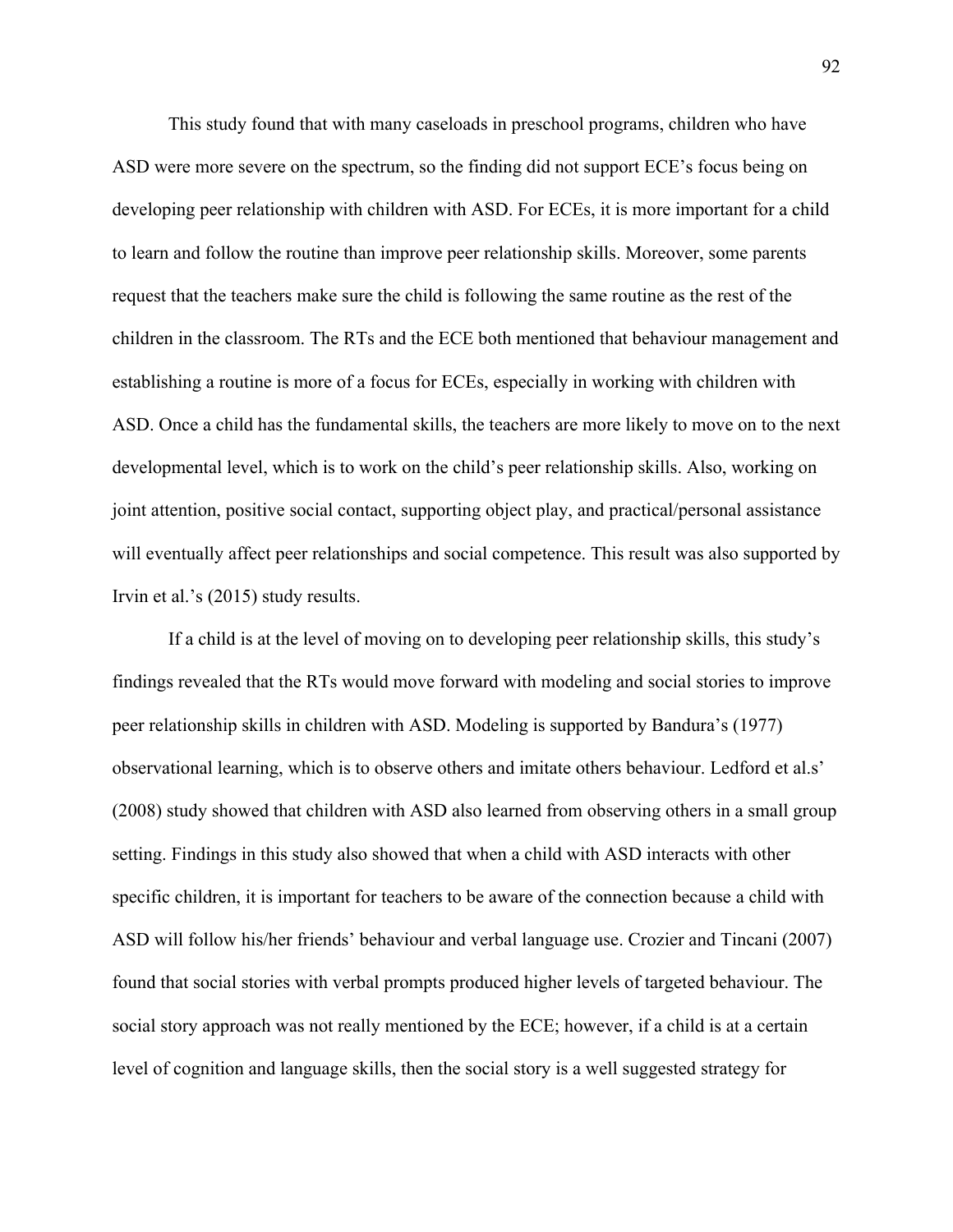teachers to use in a classroom in building peer relationship skills as well as socially acceptable behaviour. These strategies can be used for both children with and without ASD. Again, there are other skills that children with severe ASD need to develop before they can move on to peer relationship skills in the preschool level according to this study's results. Thus, peer relationship was not the core focus in childcare centres.

## **Emotional Recognition**

Emotional recognition difficulties have been recognized in children with ASD (Golan et al., 2018; Hobson, 1993; Karmiloff-Smith et al., 1995). On the other hand, the results of this study indicated that using social stories that talk about emotions and feelings can be beneficial for children with ASD to develop emotional recognition in others. Also, providing children with words to use for expressing their emotions was mentioned as a beneficial strategy as well. Golan et al.'s (2010) study showed that ECEs who read children social stories about emotions and watched videos that demonstrated modeling showed an increase in the children's ability to recognize emotions in others after 4 weeks compared to the other group of children that did not receive this intervention. Modeling was not mentioned by either the RTs or the ECE as a strategy that they incorporated in their routine. Modeling as a means to emotional recognition is something that should be included in the inclusive early childhood programs as a part of their daily activities along with the use of social stories to teach children with and without ASD about emotions.

On the other hand, the ECE uses a strategy that verbally notifies a child about his friends' social cues and emotions. This method can be used if a child has understanding of emotions and social cues. However, if the child has a weakness in this area, then the ECE's strategy should be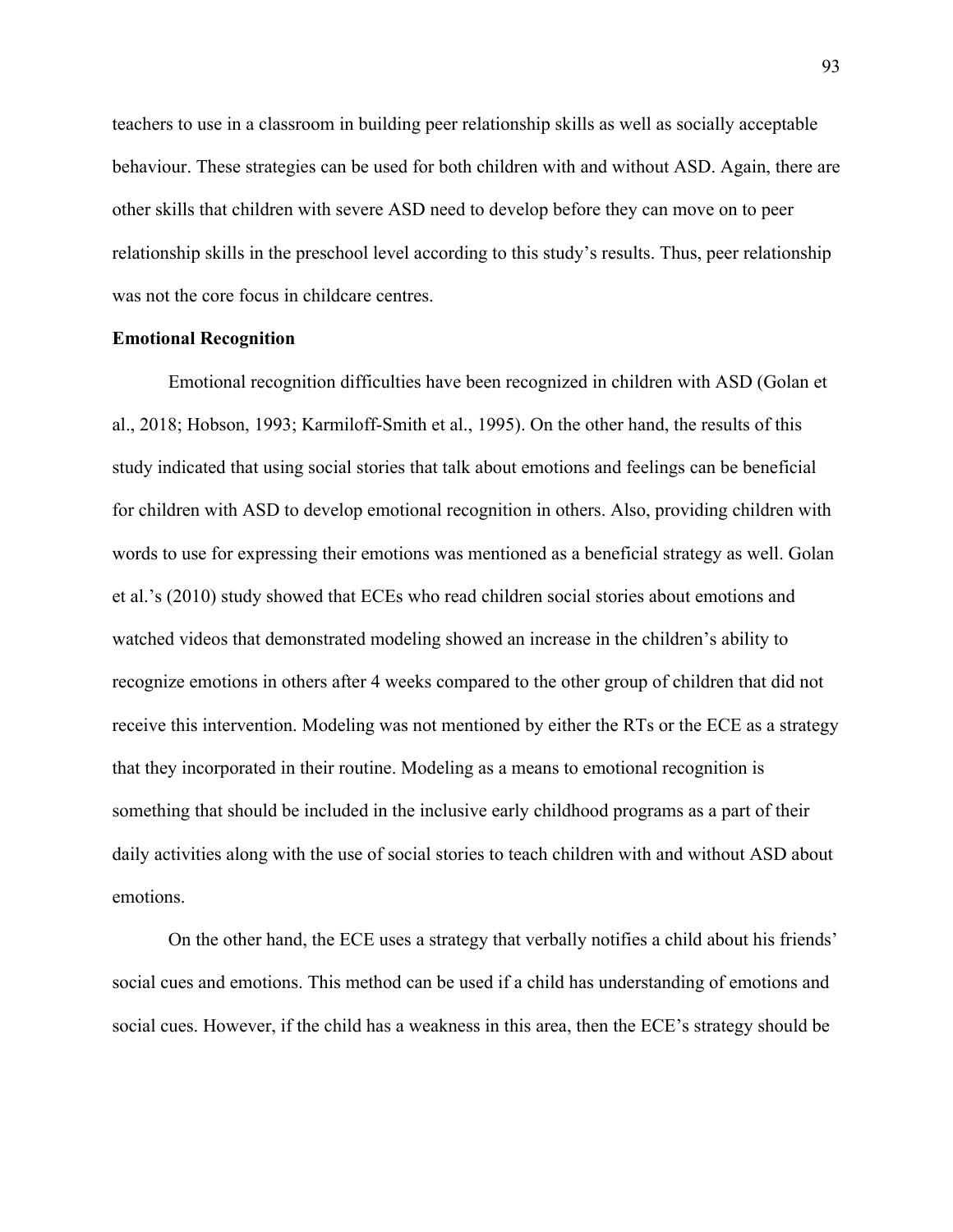accented with other strategies such as using social stories and talking about emotions and feelings as a part of activities.

There are several differences between ideal strategies that were suggested by RTs, and actual strategies that are used in the classroom. The ECE worked more towards helping typically developed children have a better understanding of why a child with ASD would behave in a certain way. This is also an important aspect of creating an inclusive learning environment. However, it is also crucial to teach a child with ASD and Down syndrome to be able to express their emotion and to know other's emotional cues and social cues in order to develop his/her social competence to support him/her for school readiness.

One of the solutions that can support ECEs to use the idealistic strategies in their classroom settings is to form new regulations for daycares that would lower the teacher–child ratio in each classroom to improve the quality of inclusiveness and teacher intervention within the classroom. Another intervention is to form new regulations surrounding how many special needs children, and the level of severity of each child's special needs, should be given to one ECE within her ratio of children. Included in this consideration are the children with behavioural problems. This research provided a snapshot of how RTs view the inclusion in preschool programs and how ECEs are doing in regard to developing social competence in a child with ASD and Down syndrome as well as ECE's own view of developing social competence through teacher-talk use in a classroom. Ratio was one of the factors that discouraged the teachers from using certain strategies and considering how teacher talk has influenced development in children's lives. Having a 1 to 8 teacher–child ratio in a preschool group, and a special needs child as a part of the ratio, are presented as a struggle that teachers face in childcares. Thus, not having a maximum number of children allowed within the ratio might be helpful in supporting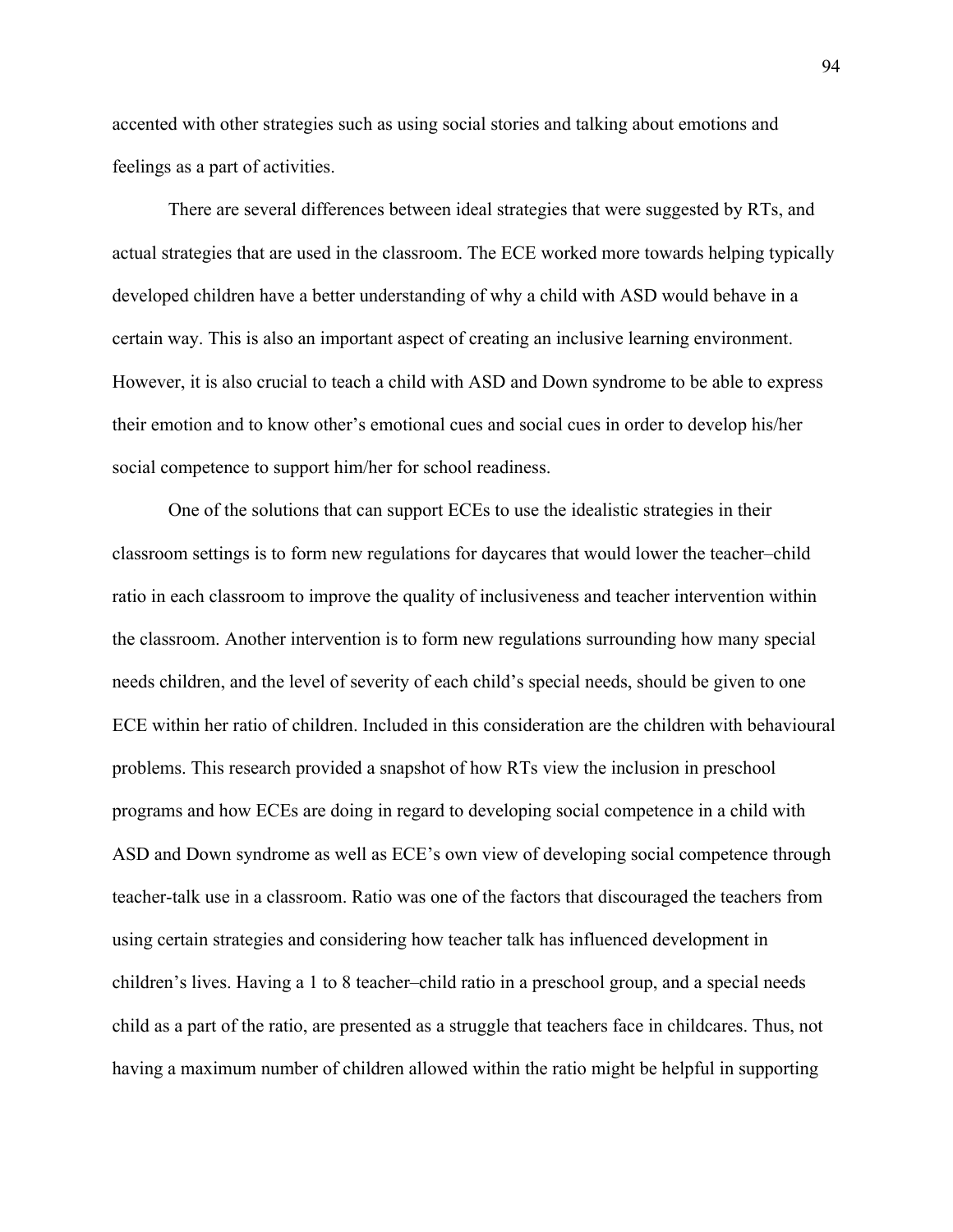both the child with and without ASD and Down syndrome, as well as behavioural problem children.

A further option for change is to hire extra staff to work with children with special needs in order to increase the quality training time with the special needs children. According to the RTs in the Niagara Region, presently, a supervisor of a childcare centre can request an assistant teacher in a classroom in order to support a child with severe special needs who presents a concern of danger due to his/her behaviour. However, this system's qualification could be changed to include a wider range of special needs so that more children with special needs can benefit from the present system.

Another possibility to support special needs children in the classroom is to increase the number of visits and the time that RTs spend with special needs children each week. RTs often have many children that are diagnosed or waiting to be diagnosed on their caseloads. By reducing the number of children on their caseload, they may be able to increase the amount of time they spend with each child, and to apply interventions more frequently. Another consideration, might be to by increase the amount of time a RT would spends at a childcare to oversee and train assistant teachers to help with special needs children. An assistant would support the ECE as well. By hiring an assistant teacher with a 1year diploma instead of more ECEs or more RTs would limit the amount of funding needed to provide support in each childcare and would provide a higher quality of service for children with special needs to develop their skills effectively.

Another intervention would be to increase the academic requirements for ECEs to two courses on the special needs of children for student's core academic training. The increased knowledge would deepen their understanding, remove preconceived ideas, and extend their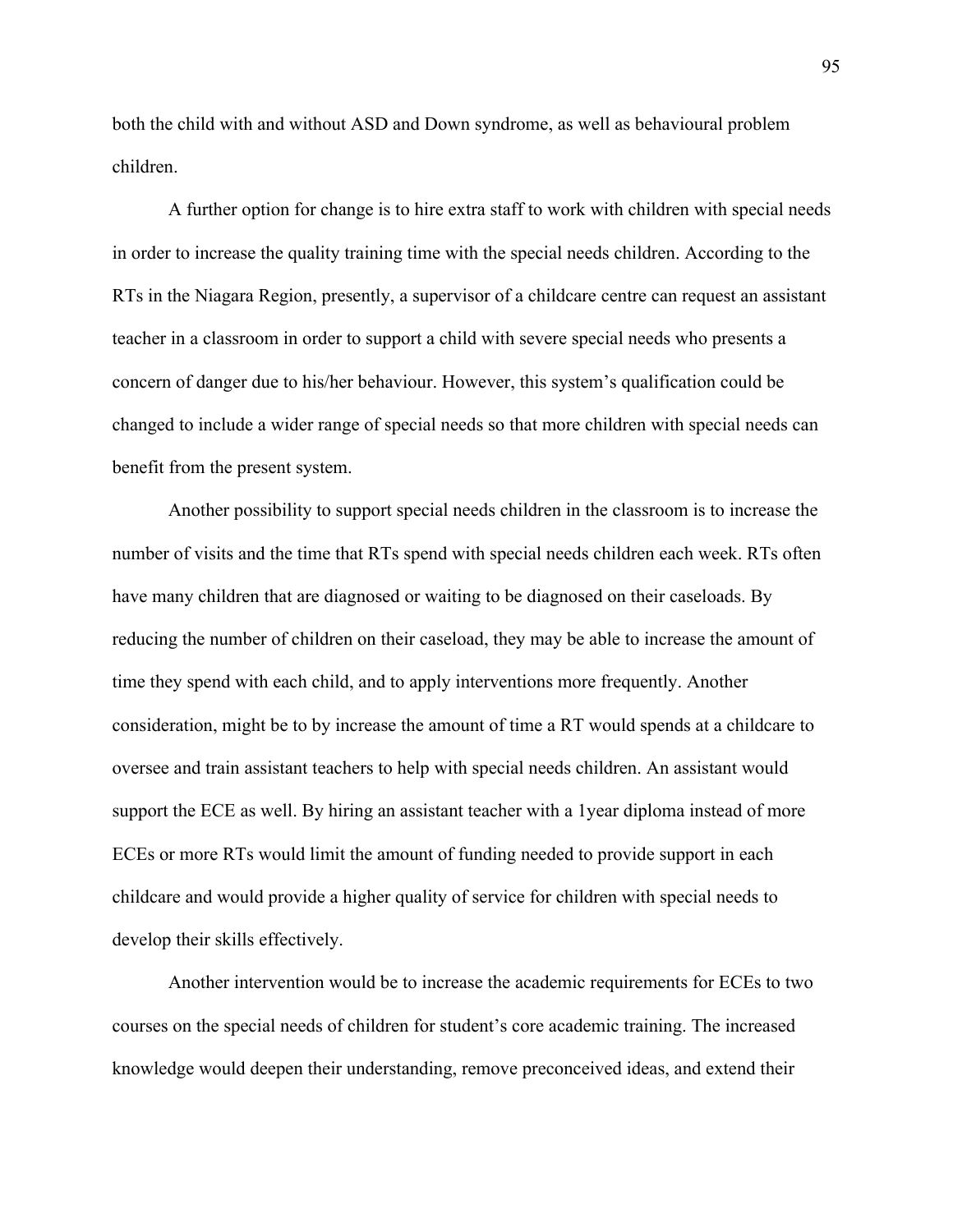knowledge of how to help special needs children so that ECEs would not view children with ASD or Down syndrome as behavioural issues.

Moreover, attending quarterly or yearly training sessions/workshops could provide ongoing support for ECEs to learn new strategies of how to interact with children with ASD and Down syndrome. As mentioned by the RTs in the interview, they are trained to use the Hanen program, which could be provided for ECEs to be better prepared to know how to communicate and interact with special needs children. Also, ECEs will be reminded how important it is to work on children's social competence. As it was pointed out, sometimes teachers want to leave a child with ASD alone, especially if he/she is playing quietly, because the teacher might fear that if he/she tries to work with the child with ASD the child might have a meltdown and disrupt the whole class.

Therefore, it is very possible that children with ASD or Down syndrome do not get a lot of attention from their teacher because they may not willingly come to the teachers to talk, or even try to get the teachers' attention throughout the day, like the typically developing children would do. Past studies have shown that children with autism engaged in 26% fewer conversational turns due to a lack of response by adults, and their non-social tendencies (Warren et al., 2010). Therefore, it is important for ECEs to be aware of the fact that children with ASD and children with Down syndrome do benefit from teacher talk in order to develop social competence in the same way as typically developing children.

#### **Limitations**

While this study had only three participants involved, which was a smaller number than anticipated, the richness of data obtained permitted a high level of analysis to be completed in a systematic manner. The data presented in this study is not generalizable. However, it is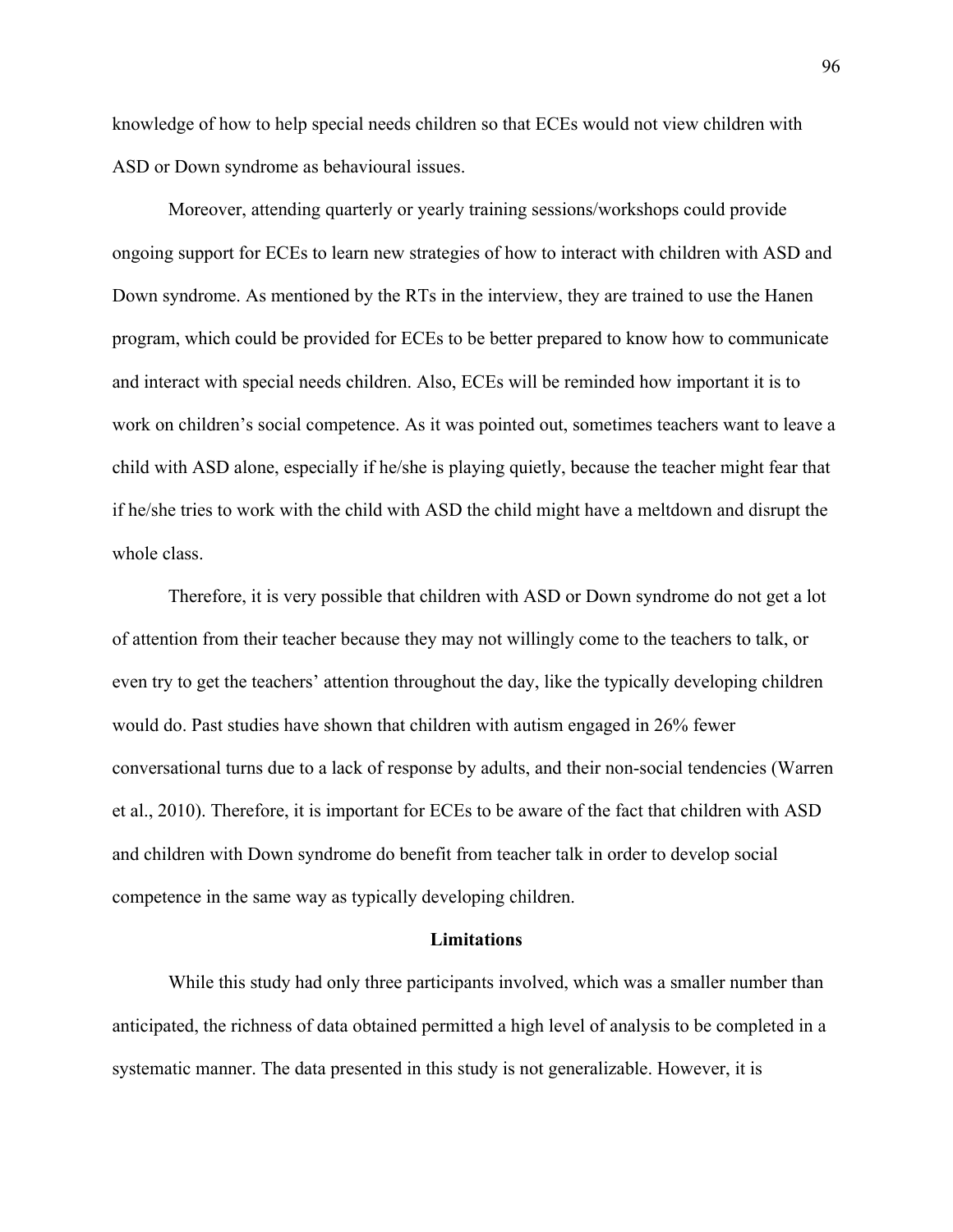congruent with the findings of other literature. A second limitation is the narrow window of time that was allowed for the researcher to complete the study. Due to the time limitation, this study did not investigate how strategies and teacher talk would actually improve social competency in children with ASD and children with Down syndrome, or allow time to observe educators' practices to see if their actual practices aligned with reported practices. Another limitation was that all the participants did not have enough experience to include the challenges and strategies that could be used in working with children with Down syndrome, thus the data about Down syndrome was not investigated in detail. The study only looked at the idealistic strategies and strategies that are used in a classroom according to the ECE participant. All the data was selfreported by the participants; therefore, the data was somewhat biased in the sense that the participants have selective memory, which means that the participants might have selected certain experiences to be presented and not others that could have changed the findings.

#### **Implications for Future Research**

In order to understand how teacher talk affects social competency in children with ASD and Down syndrome, the method of this study needs to be changed. If the method had included observation of ECE, RTs, and children in a classroom, it may have provided better data to explore in this field of study. Furthermore, if this study can be allowed to be conducted as a longitudinal study, the result might show better data as to how teacher talk influences social competence in children with ASD and Down syndrome. This can be turned into an intervention for teachers as well as children. This study in a different geographic area might deliver different insights into the concept and ideal strategies as well as strategies that are used in a classroom. Moreover, if this study was conducted on school-aged children with ASD and Down syndrome, it might show different teacher talk, idealistic strategies, and actual strategies used by teachers in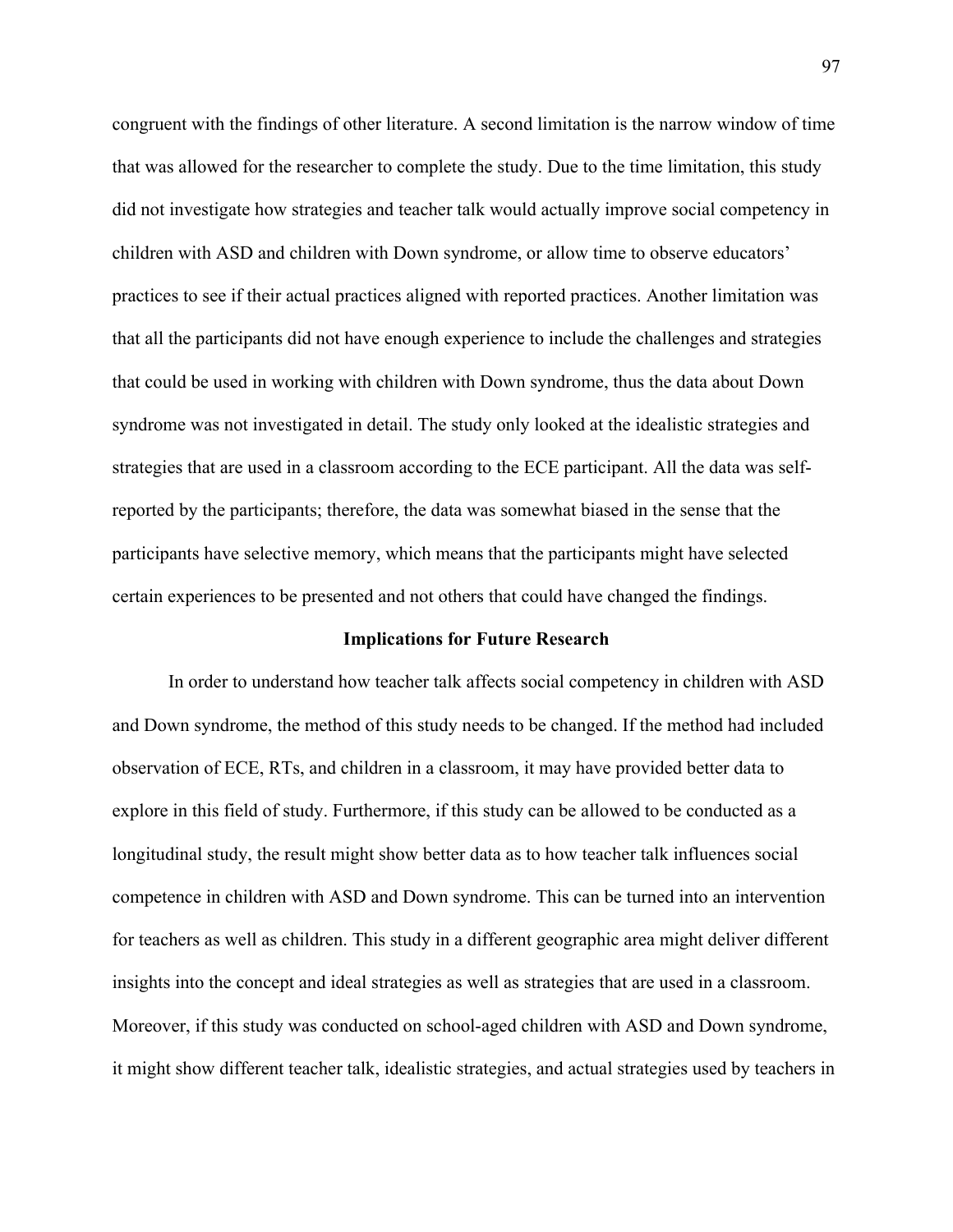a classroom. Furthermore, there were not many studies done in relation to children with Down syndrome and joint attention skills. Therefore, it might be interesting to conduct a research about children with Down syndrome and joint attention skill intervention in the early childhood education field.

#### **Conclusion**

Overall, this research has provided some insight in regard to the teacher-talk approach and other strategies used in developing social competency in children with ASD and Down syndrome. There are multiple differences in strategies that were considered by RTs, in order to develop social competence in children with ASD, in comparison to the strategies that were mentioned by the ECE. This study also has revealed some possible difficulties that RTs face in working with an ECE in a childcare centre, such as the lack of teacher talk and other strategies used in a classroom by the ECE. That could be the result of the teacher–child ratio being too high, which might have made the ECEs become overwhelmed and stressed with trying to manage the whole classroom plus a child with special needs as a part of the ratio, especially if the special needs child has severe behavioural issues and needs. Moreover, peer-relationship skills are not the focus in the preschool program because children who have ASD and Down syndrome needed basic skills such as joint attention, communication skills, positive social contact, object play, and learning to follow routine. However, the results showed that working on these skills eventually leads to peer relationship skills and emotional recognition skills. In this matter, previous study by Irvin et al. (2015) indicated a consistency in the outcomes. My research added differences in strategy used by RTs and ECE on top of teacher talk.

Furthermore, there is much more room for future research regarding teacher talk and social competence development in children with ASD and Down syndrome in preschool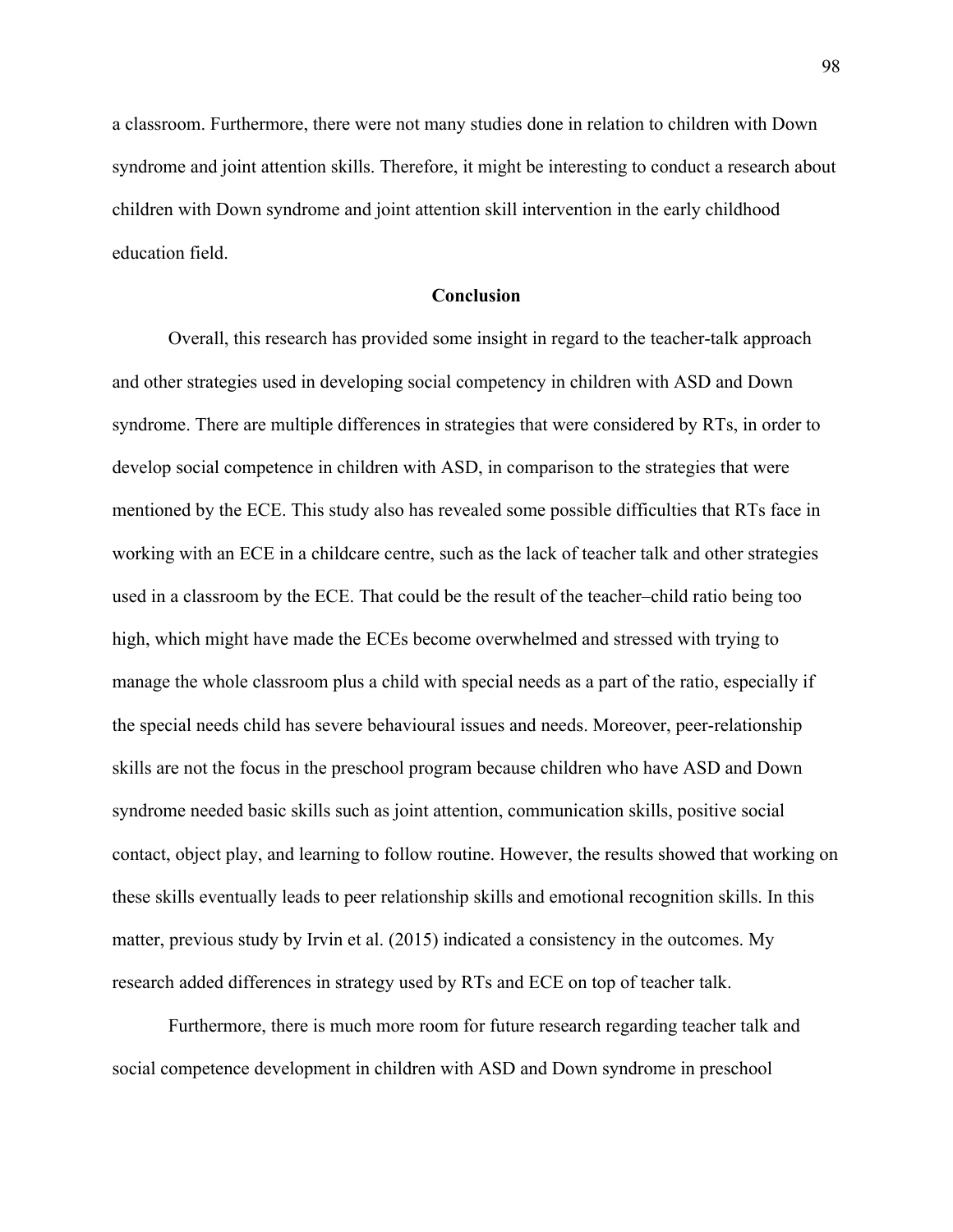programs to better benefit this field of study. This study can benefit childcare programs, ECEs, RTs, inclusiveness efforts, and children with ASD and other special needs so that they can all be supported and provide the best environment for all children to reach their potential, as well as to increase the quality of inclusion in childcare programs in the Niagara Region.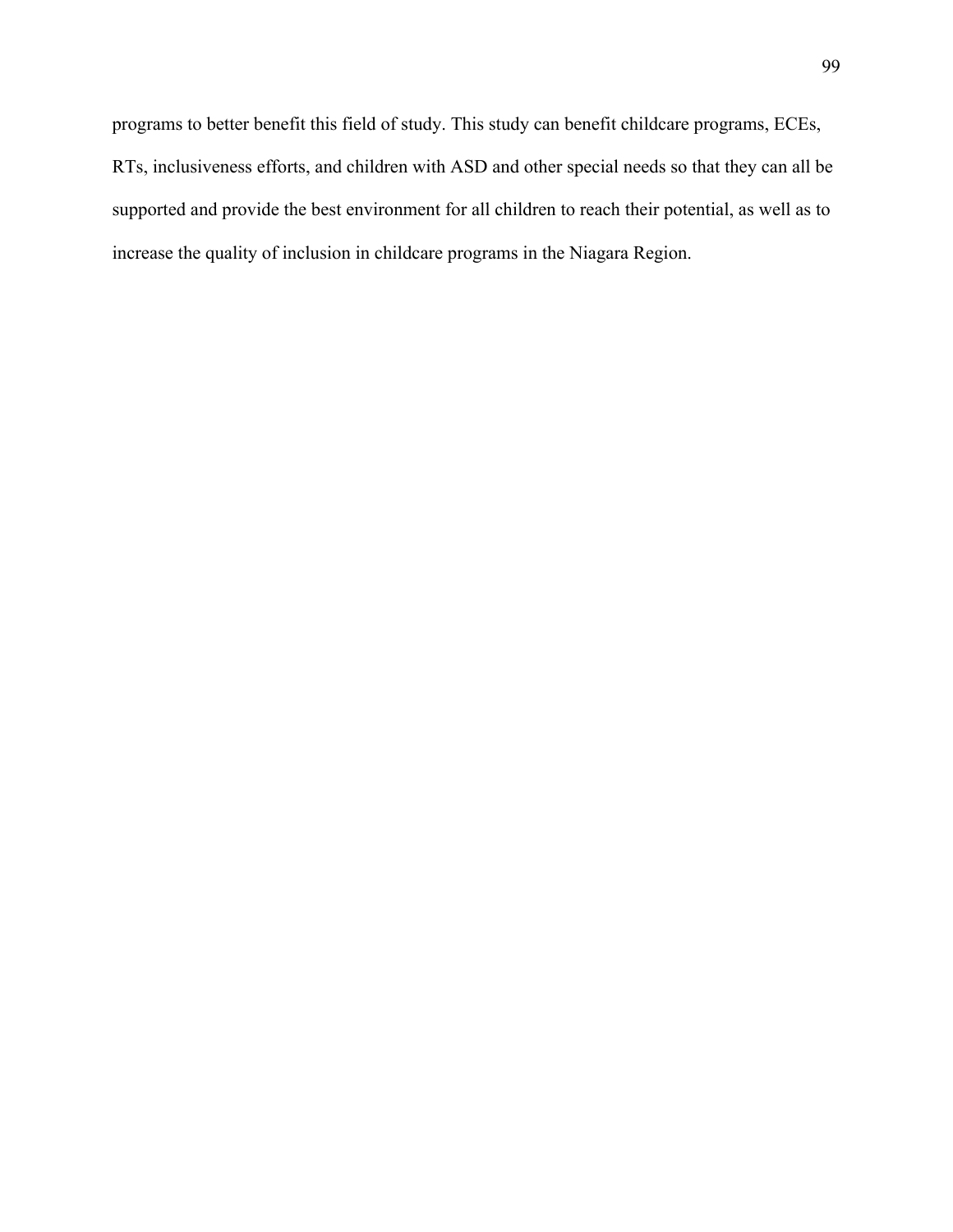#### **References**

- Adamson, L. B., Bakeman, R., Deckner, D. F., & Romski, M. (2009). Joint engagement and the emergence of language in children with autism and Down syndrome. *Journal of Autism and Developmental Disorders*, *39*(1), 84–96. doi:10.1007/s10803-008-0601-7
- Akalin, S., Demir, S., Sucuoglu, B., Bakkaloglu, H., & Iscen, F. (2014). The needs of inclusive preschool teachers about inclusive practices. *Eurasian Journal of Educational Research*, *54*, 39–60.
- Al Shirian, S., & Al Dera, H. (2015). Descriptive characteristics of children with autism at Autism Treatment Center, KSA. *Physiology & Behavior*, *151*, 604–608. doi:10.1016/j.physbeh.2015.09.001
- Amado-Alonso, D., Mendo-Lázaro, S., León-del-Barco, B., Mirabel-Alviz, M., & Iglesias-Gallego, D. (2018). Multidimensional self-concept in elementary education: Sport practice and gender. *Sustainability*, *10*(8), 1–11. doi:10.3390/su10082805
- Anderson, A., Moore, D. W., Godfrey, R., & Fletcher-Flinn, C. M. (2004). Social skills assessment of children with autism in free-play situations. *Autism*, *8*(4), 369–385. doi:10.1177%2F1362361304045216
- Anderson, S., & Messick, S. (1974). Social competency in young children. *Developmental Psychology*, *10*(2), 1–35. doi:10.1037/h0035988
- Baer, J., & Maschi, T. (2003). Random acts of delinquency: Trauma and self-destructiveness in juvenile offenders. *Child and Adolescent Social Work Journal*, *20*(2), 85–98. doi:10.1023/A:1022812630174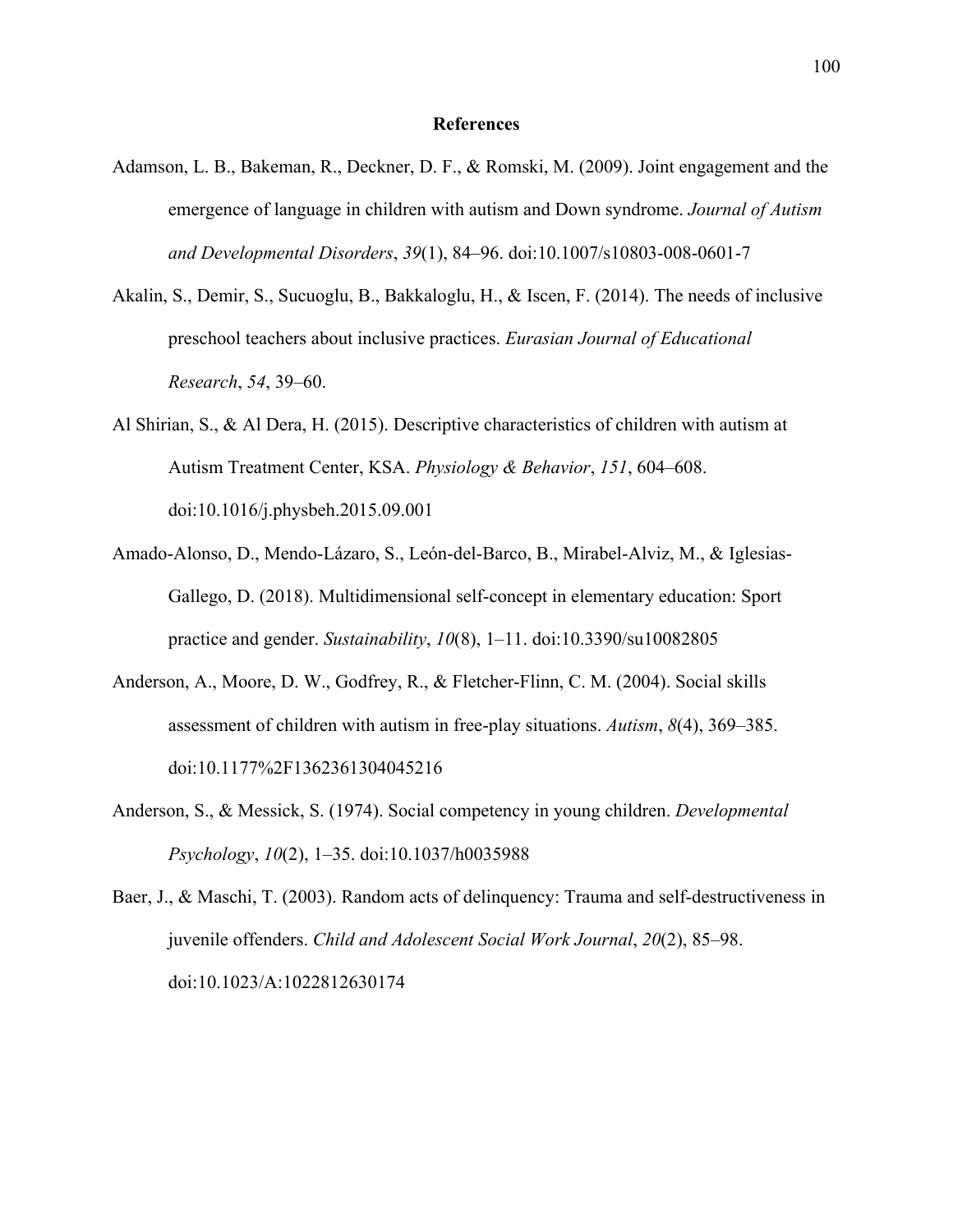- Bailey, D. B., McWilliam, R. A., Buysse, V., & Wesley, P.W. (1998). Inclusion in the context of competing values in early childhood education. *Early Childhood Research Quarterly*, *13*(1), 27–47. doi:10.1016/S0885-2006(99)80024-6
- Baldwin, D. A. (1995). Understanding the link between joint attention and language. In C. Moore & P. J. Dunham (Eds.), Joint attention: Its origin and role in development (pp. 131–158). Hillsdale, NJ: Lawrence Erlbaum.
- Bambara, L. M., Cole, C. L., Kunsch, C., Tsai, S. C., & Ayad, E. (2016). A peer-mediated intervention to improve the conversational skills of high school students with autism spectrum disorder. *Research in Autism Spectrum Disorders*, *27*, 29–43. doi:10.1016/j.rasd.2016.03.003
- Bandura, A. (1977). *Social learning theory.* Englewood Cliffs, NJ: Prentice-Hall.
- Bauminger, N., & Kasari, C. (2000). Loneliness and friendship in high-functioning children with autism. *Child Development*, *71*(2), 447–456. doi:10.1111/1467-8624.00156
- Baumrind, D. (1978). Parental disciplinary patterns and social competence in children. *Youth & Society*, *9*(3), 239–267. doi:10.1177%2F0044118X7800900302
- Berk, L. E., & Winsler, A. (1995). *Scaffolding children's learning: Vygotsky and early childhood education* (NAEYC Research Into Practice Series, Vol. 7). Washington, DC: National Association for the Education of Young Children.
- Berkovits, L., Eisenhower, A., & Blacher, J. (2017). Emotion regulation in young children with autism spectrum disorders. *Journal of Autism and Developmental Disorders*, *47*(1), 68– 79. doi:10.1007/s10803-016-2922-2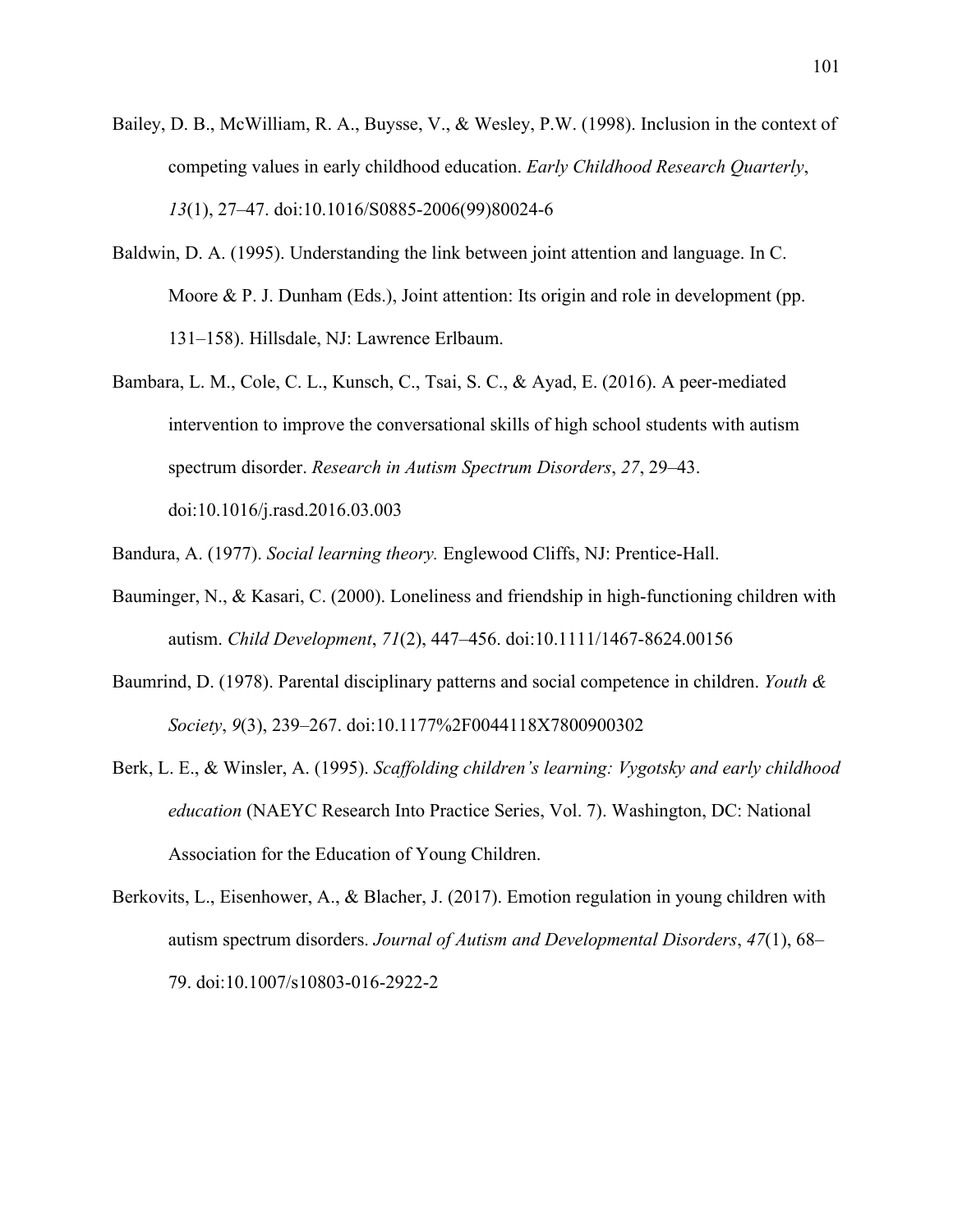- Bigras, M., & Crepaldi, M. A. (2012). The differential contribution of maternal and paternal values to social competence of preschoolers. *Early Child Development and Care*, *183*(6), 843–855. doi:10.1080/03004430.2012.723444
- Blum-Kulka, S. (1997). *Dinner talk: Cultural patterns of sociability and socialization in family discourse*. Mahwah, NJ: Lawrence Erlbaum.
- Blum-Kulka, S., & Snow, C. E. (Eds.). (2002). *Talking to adults*. Mahwah, NJ: Lawrence Erlbaum.
- Bradley, L. A., Krakowski, B., & Thiessen, A. (2008). With little research out there it's a matter of learning what works in teaching students with deafness and autism. *Odyssey: New Directions in Deaf Education*, *9*(1), 16–18. Retrieved from https://eric.ed.gov/?id=EJ903164
- Brady, N. C. (2008). Augmentative and alternative communication for children with Down syndrome and children with Fragile X syndrome. In J. E. Roberts, R. S. Chapman, & S. F. Warren (Eds.), *Speech and language development and intervention in Down syndrome and Fragile X syndrome* (pp. 255–274). Baltimore, MD: Paul H. Brookes.
- Brown, K. S., Welsh, L. A., Hill, K. H., & Cipko, J. P. (2008). The efficacy of embedding special education instruction in teacher preparation programs in the United States. *Teaching & Teacher Education*, *24*(8), 2087–2094. doi:10.1016/j.tate.2008.02.013

Brown, R. (1973). *A first language: The early stages*. Cambridge, MA: Harvard University Press.

Burchinal, M. R., Cryer, D., Clifford, R. M., & Howes, C. (2002). Caregiver training and classroom quality in child care centers. *Applied Developmental Science*, *6*(1), 2–11.

Bruner, J. (1983). *Child's talk: Learning to use language*. Oxford, UK: Oxford University Press.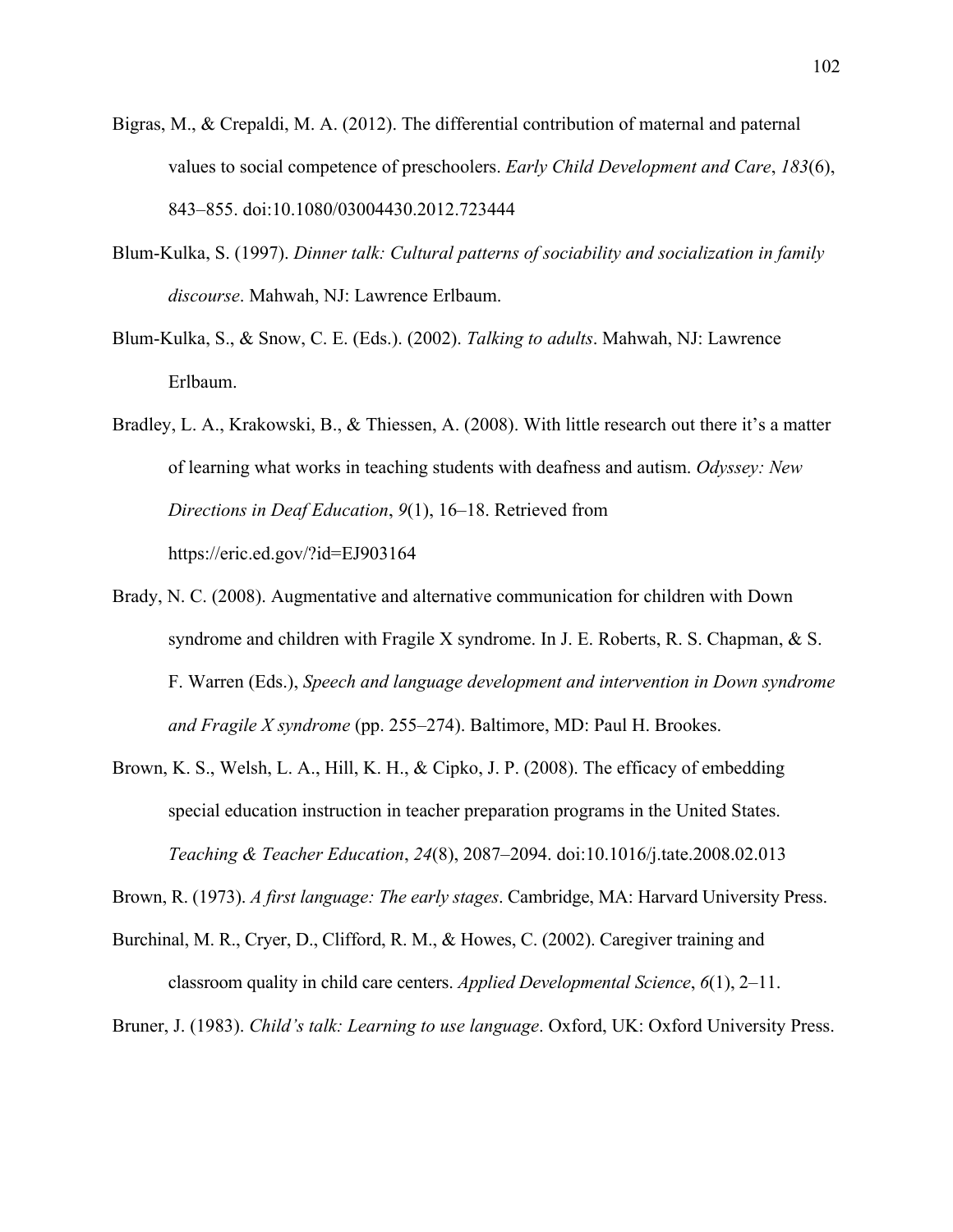- Buysse, V., Wesley, P. W., Bryant, D., & Gardner, D. (1999). Quality of early childhood programs in inclusive and noninclusive settings. *Exceptional Children*, *65*(3), 301–314. doi:10.1177%2F001440299906500302
- Caplan, B., Feldman, M., Eisenhower, A., & Blacher, J. (2016). Student–teacher relationships for young children with autism spectrum disorder: Risk and protective factors. *Journal of Autism and Developmental Disorders*, *46*(12), 3653–3666. doi:10.1007/s10803-016- 2915-1
- Carter, A. S., Messinger, D. S., Stone, W. L., Celimli, S., Nahmias, A. S., & Yoder, P. (2011). A randomized controlled trial of Hanen's "More Than Words" in toddlers with early autism symptoms. *Journal of Child Psychology and Psychiatry*, *52*(7), 741–752. doi:10.1111/j.1469-7610.2011.02395.x
- Castelli, F. (2005). Understanding emotions from standardized facial expressions in autism and normal development. *Autism: The International Journal of Research And Practice*, *9*(4), 428–449. doi:org/10.1177/1362361305056082
- Cebula, K. R., Wishart, J. G., Willis, D. S., & Pitcairn, T. K. (2017). Emotion recognition children with Down syndrome: Influence of emotion label and expression intensity. *American Journal on Intellectual and Developmental Disabilities*, *122*(2), 138–155. doi:10.1352/1944-7558-122.2.138
- Centers for Disease Control and Prevention. (2019). *Data & statistics on autism spectrum disorder (ASD)*. Retrieved from https://www.cdc.gov/ncbddd/autism/data.html
- Chang, Y. C., Shih, W., & Kasari, C. (2016). Friendships in preschool children with autism spectrum disorder: What holds them back, child characteristics or teacher behavior? *Autism*, *20*(1), 65–74. doi:10.1177/1362361314567761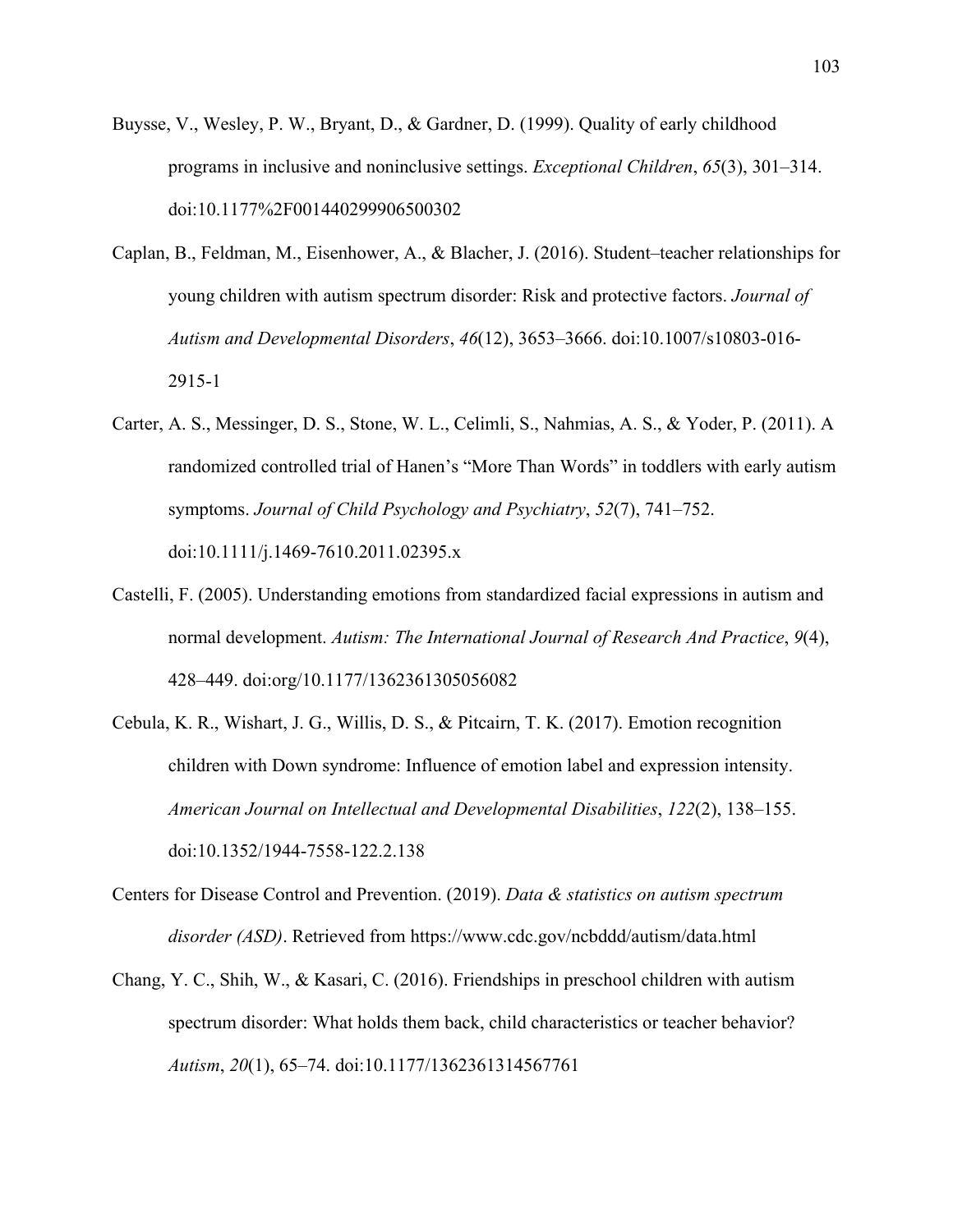- Chen, C. H., Lee, I. J., & Lin, L. Y. (2016). Augmented reality-based video-modeling storybook of nonverbal facial cues for children with autism spectrum disorder to improve their perceptions and judgments of facial expressions and emotions. *Computers in Human Behavior*, *55*, 477–485. doi:10.1016/j.chb.2015.09.033
- Conallen, K., & Reed, P. (2017). Children with autism spectrum disorder: Teaching conversation involving feelings about events. *Journal of Intellectual Disability Research*, *61*(3), 279– 291. doi:10.1111/jir.12339
- Corden, B., Chilvers, R., & Skuse, D. (2008). Avoidance of emotionally arousing stimuli predicts social–perceptual impairment in Asperger's syndrome. *Neuropsychologia*, *46*(1), 137–147. doi:10.1016/j.neuropsychologia.2007.08.005
- Corsaro, W. A. (2017). *The sociology of childhood*. Thousand Oaks, CA: Sage. doi:10.4135/9781483399027
- Creswell, J. W. (2012). *Educational research: Planning, conducting, and evaluating quantitative and qualitative research* (4th ed.). Boston, MA: Pearson Education.
- Creswell, J. W., & Plano Clark, V. L. (2011). *Designing and conducting mixed method research* (2nd ed.). Thousand Oaks, CA: Sage.
- Crozier, S., & Tincani, M. (2007). Effects of social stories on prosocial behavior of preschool children with autism spectrum disorders. *Journal of Autism and Developmental Disorders*, *37*(9), 1803–1814. doi:10.1007/s10803-006-0315-7
- Dodge, K. A. (1985). Facets of social interaction and the assessment of social competence in children. In B. Schneider, K. H. Rubin, & J. Ledingham (Eds.), *Children's peer relations: Issues in assessment and interventi*on (pp. 3–22). New York, NY: Springer-Verlag.
- Duchan, J. F. (1989, February). Evaluating adults' talk to children: Assessing adult attunement. *Seminars in Speech and Language*, *10*(1), 16–27.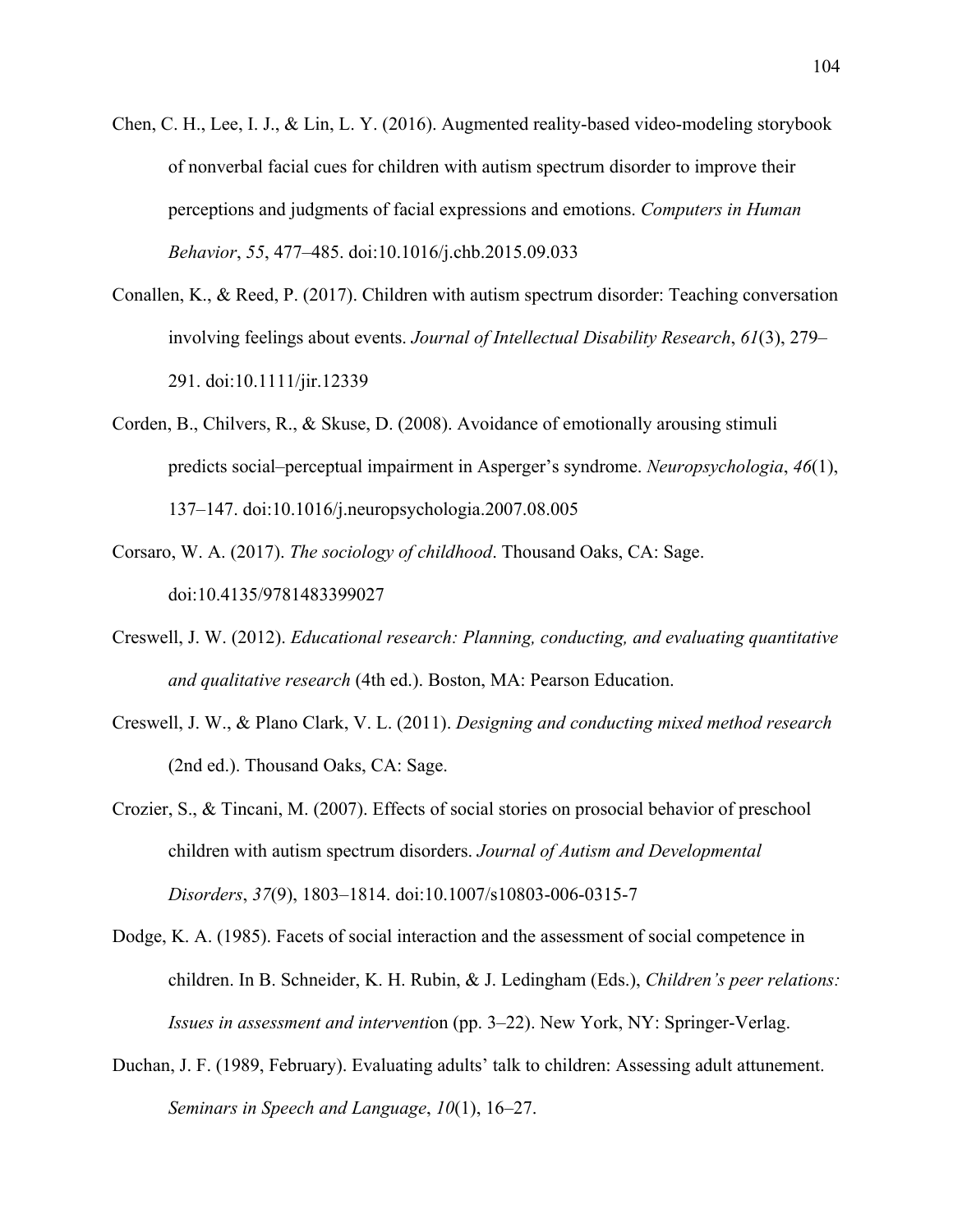- Dyck, M. J., Hay, D. A., Anderson, M., Smith, L. M., Piek, J. P., & Hallmayer, J. (2004). Is the discrepancy criterion for defining developmental disorders valid? *Journal of Child Psychology and Psychiatry*, 45, 979–995. doi:10.1111/j.1469-7610.2004.t01-1-00290.x
- Dyment, J. E., Davis, J. M., Nailon, D., Emery, S., Getenet, S., McCrea, N., & Hill, A. (2014). The impact of professional development on early childhood educators' confidence, understanding and knowledge of education for sustainability. *Environmental Education Research*, *20*(5), 660–679. doi:10.1080/13504622.2013.833591
- Estes, A., Munson, J., John, T. S., Dager, S. R., Rodda, A., Botteron, K., ... Guralnick, M. J. (2018). Parent support of preschool peer relationships in younger siblings of children with autism spectrum disorder. *Journal of Autism and Developmental Disorders*, *48*(4), 1122–1132. doi:10.1007/s10803-017-3202-5
- Fey, M. E., Warren, S. F., Brady, N., Finestack, L. H., Bredin-Oja, S. L., Fairchild, M., ... Yoder, P. J. (2006). Early effects of responsivity education/prelinguistic milieu teaching for children with developmental delays and their parents. *Journal of Speech, Language, and Hearing Research*, *49*(3), 526–547. doi:10.1044/1092-4388(2006/039)
- Fidler, D. J., Most, D. E., & Philofsky, A. D. (2008). The Down syndrome behavioural phenotype: Taking a developmental approach. *Down Syndrome Research and Practice*, *12*(3), 37–44. doi:10.3104/reviews/2069
- Fidler, D. J., & Nadel, L. (2007). Education and children with Down syndrome: Neuroscience, development, and intervention. *Mental Retardation and Developmental Disabilities Research Reviews*, *13*(3), 262–271. doi:10.1002/mrdd.20166
- Freeman, S. F., & Kasari, C. (1998). Friendships in children with developmental disabilities. *Early Education and Development*, *9*(4), 341–355. doi:10.1207/s15566935eed0904\_2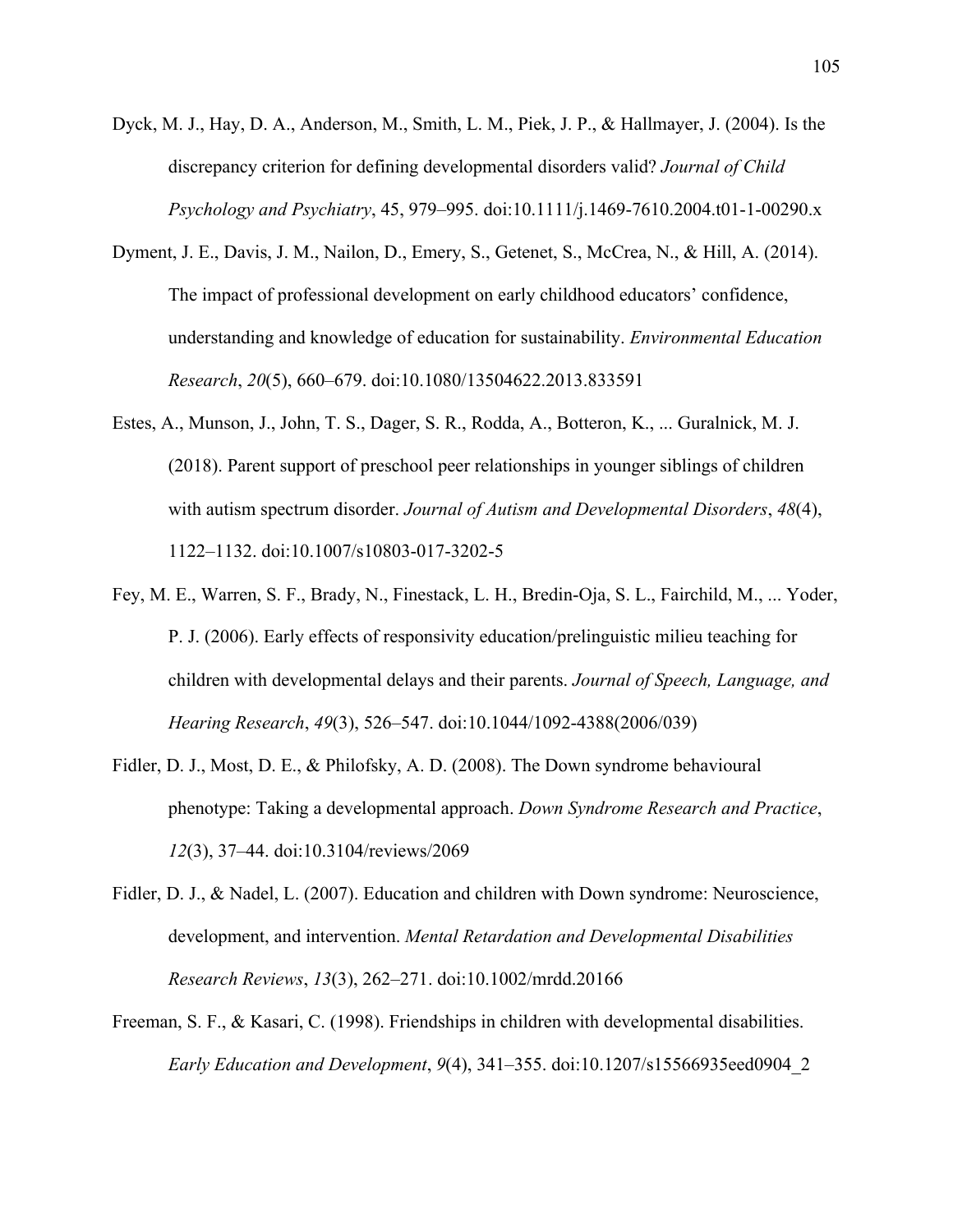- Fridenson-Hayo, S., Berggren, S., Lassalle, A., Tal, S., Pigat, D., Bölte, S., ... Golan, O. (2016). Basic and complex emotion recognition in children with autism: Cross-cultural findings. *Molecular Autism*, *7*(1), 1–11. doi:10.1186/s13229-016-0113-9
- Garbett, D. (2003). Science education in early childhood teacher education: Putting forward a case to enhance student teachers' confidence and competence. *Research in Science Education*, *33*(4), 467–481.
- Genishi, C. (1998). *Young children's oral language development* (ERIC Digest no. 301361). Retrieved from https://files.eric.ed.gov/fulltext/ED301361.pdf
- Gest, S. D., Holland-Coviello, R., Welsh, J. A., Eicher-Catt, D. L., & Gill, S. (2006). Language development subcontexts in Head Start classrooms: Distinctive patterns of teacher talk during free play, mealtime, and book reading. *Early Education and Development*, *17*(2), 293–315. doi:10.1207/s15566935eed1702\_5
- Ghaith, G., & Yaghi, H. (1997). Relationships among experience, teacher efficacy, and attitudes toward the implementation of instructional innovation. *Teaching and Teacher Education*, *13*(4), 451–458. doi:10.1016/S0742-051X(96)00045-5
- Golan, O., Ashwin, E., Granader, Y., McClintock, S., Day, K., Leggett, V., & Baron-Cohen, S. (2010). Enhancing emotion recognition in children with autism spectrum conditions: An intervention using animated vehicles with real emotional faces. *Journal of Autism and Developmental Disorders*, *40*(3), 269–279. doi:10.1007/s10803-009-0862-9
- Golan, O., Gordon, I., Fichman, K., & Keinan, G. (2018). Specific patterns of emotion recognition from faces in children with ASD: Results of a cross-modal matching paradigm. *Journal of Autism and Developmental Disorders*, *48*(3), 844–852. doi:10.1007/s10803-017-3389-5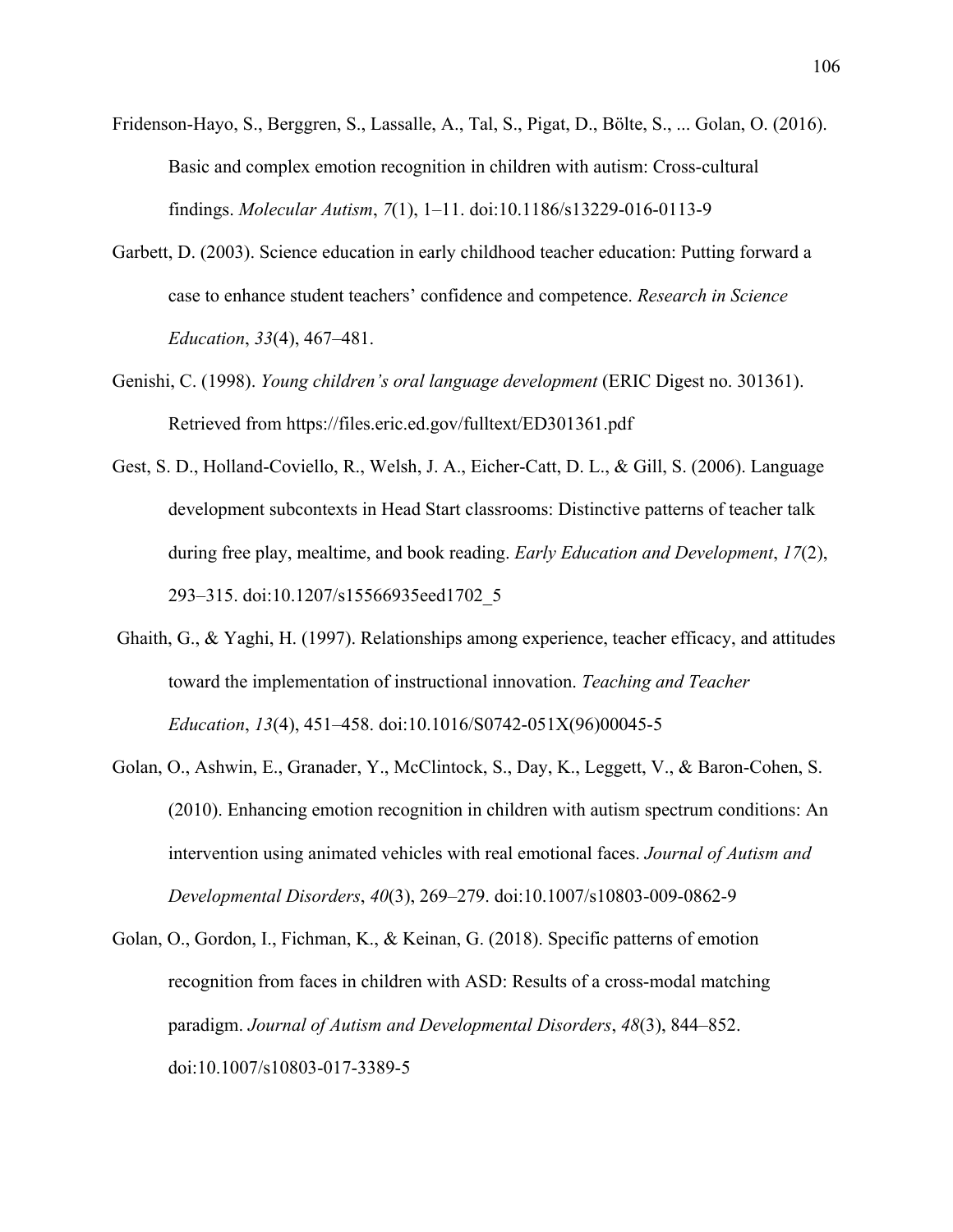- Government of Ontario. (2019). *Child Care and Early Years Act*, S.O. 2014, c. 11. Retrieved from https://www.ontario.ca/laws/statute/14c11
- Gratz, K. L., & Roemer, L. (2004). Multidimensional assessment of emotion regulation and dysregulation: Development, factor structure, and initial validation of the difficulties in emotion regulation scale. *Journal of Psychopathology and Behavioral Assessment*, *26*(1), 41–54. doi:10.1023/B:JOBA.0000007455.08539.94
- Guralnick, M. J., Connor, R. T., & Johnson, L. C. (2011). Peer-related social competence of young children with Down syndrome. *American Journal of Intellectual and Developmental Disabilities*, *116*(1), 48–64. doi:10.1352/1944-7558-116.1.48
- Guralnick, M. J., Connor, R. T., Neville, B., & Hammond, M. A. (2008). Developmentally delayed children's influence attempts with mothers predict interactions with peers over time. *Journal of Applied Developmental Psychology*, *29*, 238–248. doi:10.1016/j.appdev.2008.02.002
- Hahn, L. J., Loveall, S. J., Savoy, M. T., Neumann, A. M., & Ikuta, T. (2018). Joint attention in Down syndrome: A meta-analysis. *Research in Developmental Disabilities*, *78*, 89–102. doi:10.1016/j.ridd.2018.03.013
- Hamre, B. K., & Pianta, R. C. (2007). Learning opportunities in preschool and early elementary classrooms. In R. Pianta, M. Cox, & K. Snow (Eds.), *School readiness and the transition to kindergarten in the era of accountability* (pp. 49–84). Baltimore, MD: Paul H. Brookes.
- Head, A. M., McGillivray, J. A., & Stokes, M. A. (2014). Gender differences in emotionality and sociability in children with autism spectrum disorders. *Molecular Autism*, *5*(1), 1–9. doi:10.1186/2040-2392-5-19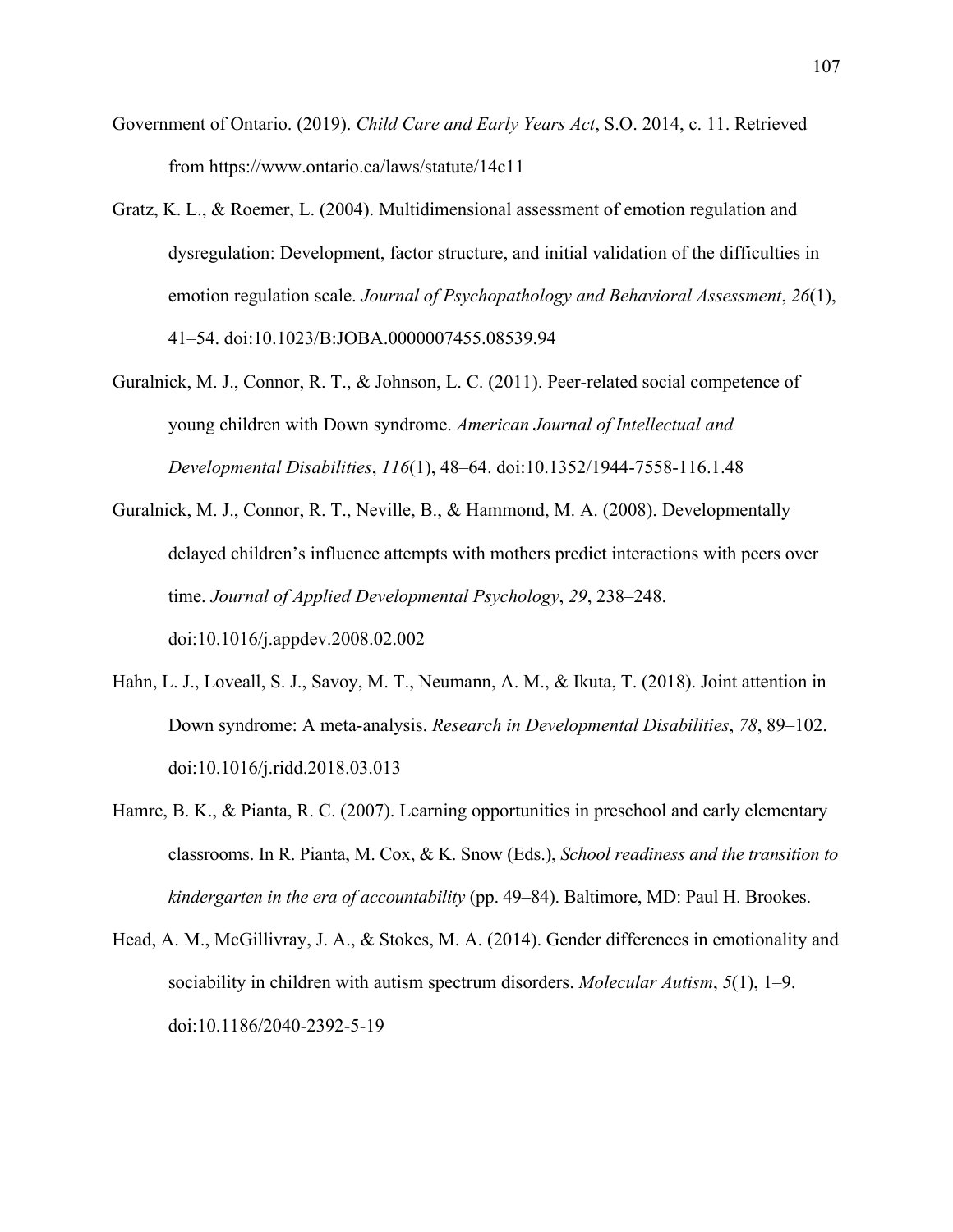- Heath, S. B. (1983). *Ways with words: Language, life and work in communities and classrooms*. Cambridge, UK: Cambridge University Press.
- Hestenes, L. L., Cassidy, D. J., Hegde, A. V., & Lower, J. K. (2007). Quality in inclusive and noninclusive infant and toddler classrooms. *Journal of Research in Childhood Education*, *22*(1), 69–84. doi:10.1080/02568540709594613
- Hobson, R. P. (1993). The emotional origins of social understanding. *Philosophical Psychology*, *6*(3), 227–249. doi:10.1080/09515089308573090
- Hoff, E., & Naigles, L. (2002). How children use input to acquire a lexicon. *Child Development*, *73*(2), 418–433. doi:10.1111/1467-8624.00415
- Hoffman, J. V., Wetzel, M. M., Maloch, B., Greeter, E., Taylor, L., DeJulio, S., & Vlach, S. K. (2015). What can we learn from studying the coaching interactions between cooperating teachers and preservice teachers? A literature review. *Teaching and Teacher Education*, *52*, 99–112. doi:10.1016/j.tate.2015.09.004
- Holbrook, A. L., Green, M. C., & Krosnick, J. A. (2003). Telephone versus face-to-face interviewing of national probability samples with long questionnaires. *Public Opinion Quarterly*, *67*(1), 79–125. doi:10.1086/346010
- Howes, C. (1987). Social competence with peers in young children: Developmental sequences. *Developmental Review*, *7*(3), 252–272. doi:10.1016/0273-2297(87)90014-1

Hu, B. Y., Fan, X., Wu, Z., LoCasale-Crouch, J., Yang, N., & Zhang, J. (2017). Teacher–child interactions and children's cognitive and social skills in Chinese preschool classrooms. *Children and Youth Services Review*, *79*, 78–86. doi:10.1016/j.childyouth.2017.05.028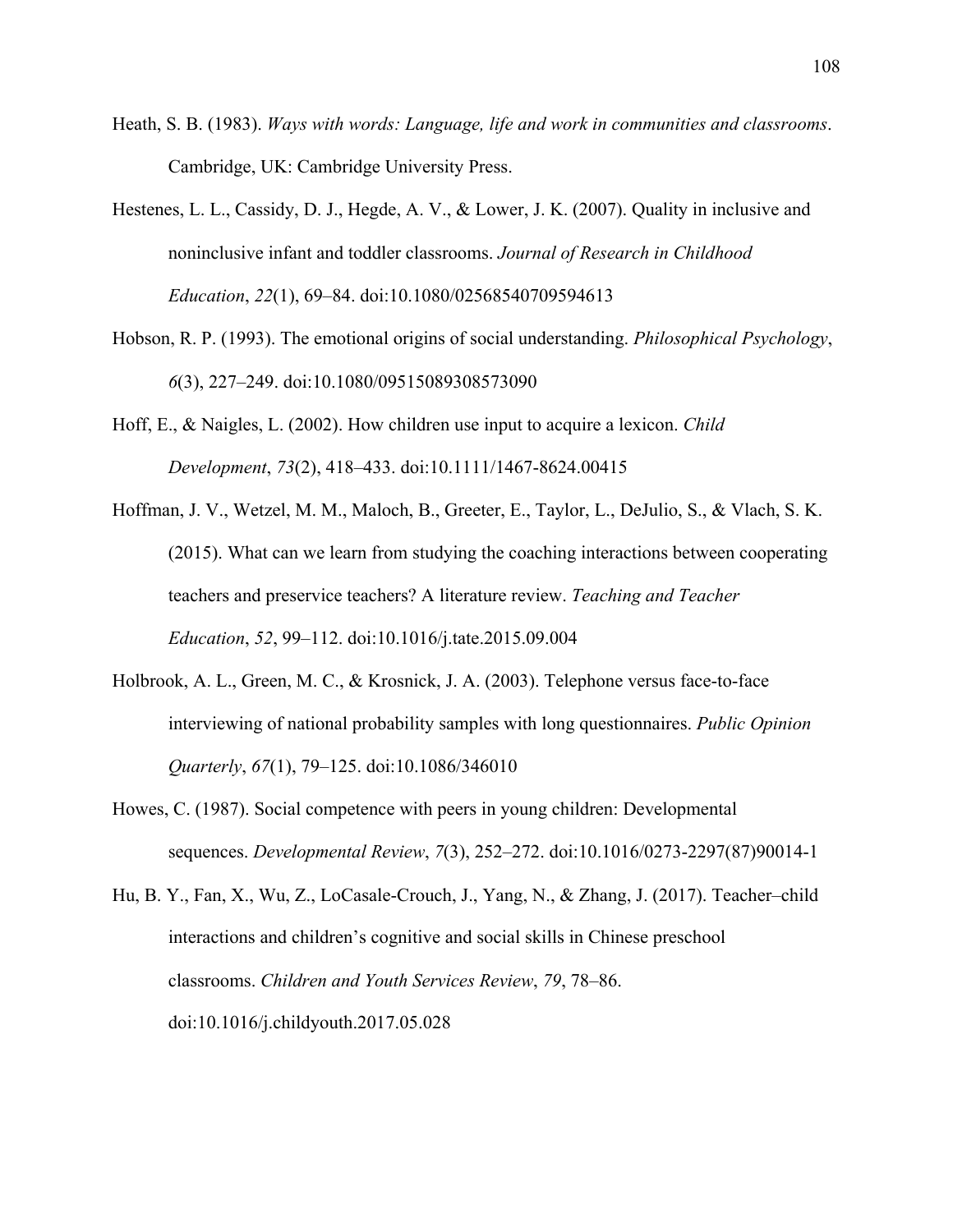- Ibañez, L. V., Grantz, C. J., & Messinger, D. S. (2013). The development of referential communication and autism symptomatology in high-risk infants. *Infancy*, *18*(5), 687– 707. doi:10.1111/j.1532-7078.2012.00142.x
- Irvin, D. W., Boyd, B. A., & Odom, S. L. (2015). Child and setting characteristics affecting the adult talk directed at preschoolers with autism spectrum disorder in the inclusive classroom. *Autism*, *19*(2), 223–234. doi:10.1177%2F1362361313517398
- Kaale, A., Smith, L., & Sponheim, E. (2012). A randomized controlled trial of preschool- based joint attention intervention for children with autism. *Journal of Child Psychology and Psychiatry*, *53*(1), 97–105. doi:10.1111/j.1469-7610.2011.02450.x
- Karaaslan, O., & Mahoney, G. (2013). Effectiveness of responsive teaching with children with Down syndrome. *Mental Retardation*, *51*(6), 458–469. doi:10.1352/1934-9556-51.6.458
- Karmiloff-Smith, A., Klima, E., Bellugi, U., Grant, J., & Baron-Cohen, S. (1995). Is there a social module? Language, face processing, and theory of mind in individuals with Williams syndrome. *Journal of Cognitive Neuroscience*, *7*(2), 196–208. doi:10.1162/jocn.1995.7.2.196
- Kasari, C., Freeman, S. F., & Hughes, M. A. (2001). Emotion recognition by children with Down syndrome. *American Journal on Mental Retardation*, *106*(1), 59–72. doi:10.1352/0895- 8017(2001)106%3C0059:ERBCWD%3E2.0.CO;2
- Kasari, C., Freeman, S., & Paparella, T. (2006). Joint attention and symbolic play in young children with autism: A randomized controlled intervention study. *Journal of Child Psychology and Psychiatry*, *47*(6), 611–620. doi:10.1111/j.1469-7610.2005.01567.x
- Kasari, C., Mundy, P., Yirmiya, N., & Sigman, M. (1990). Affect and attention in children with Down syndrome. *American Journal on Mental Retardation*, *5*(1), 55–67.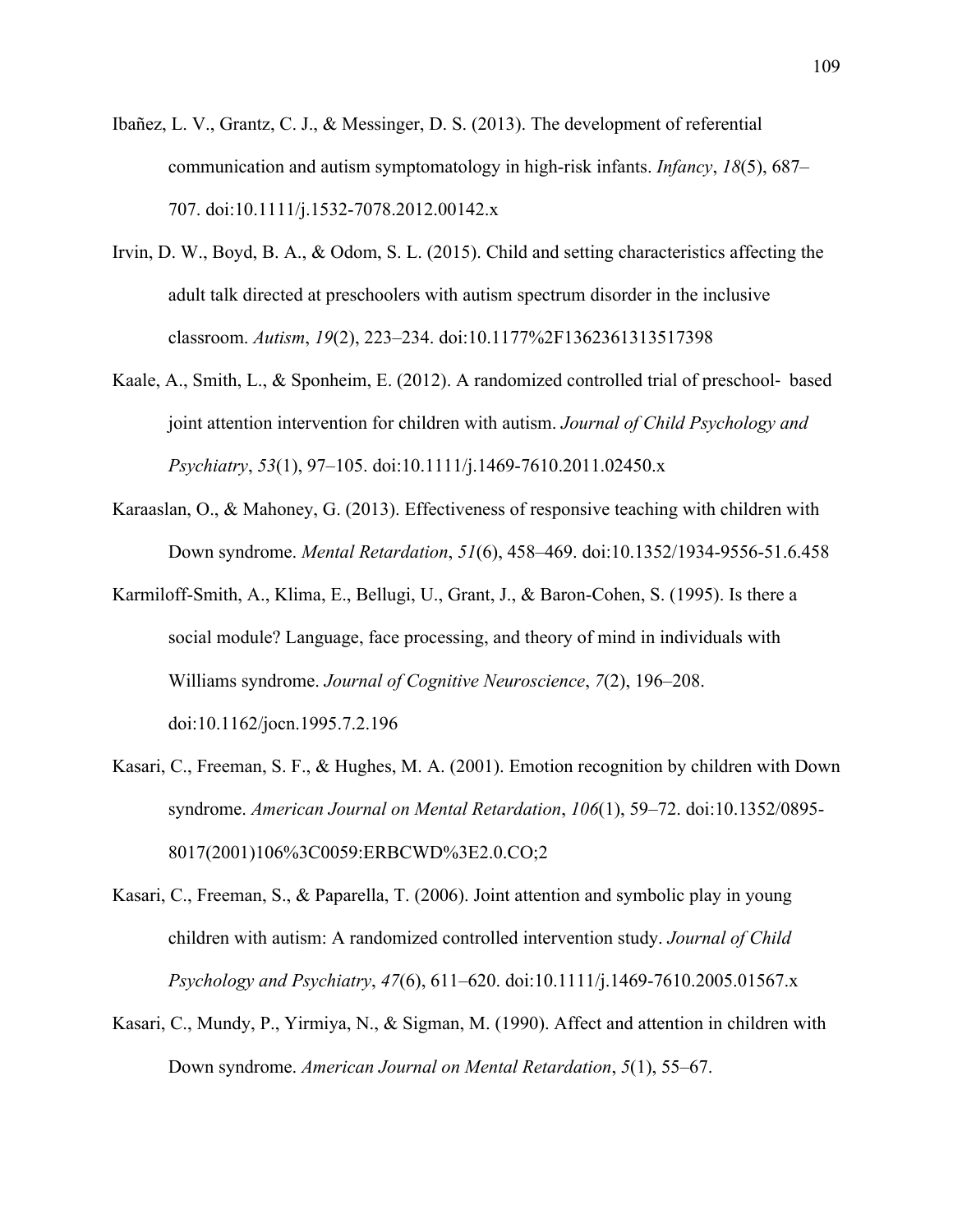- Koegel, R. L., Schreibman, L., Britten, K. R., Burke, J. C., & O'Neill, R. E. (1982). A comparison of parent training to direct child treatment. *Educating and Understanding Autistic Children*, *8*(3), 260–279. doi:10.1016/0005-7916(77)90064-7
- Kohler, F. W., & Strain, P. S. (1999). Maximizing peer-mediated resources in integrated preschool classrooms. *Topics in Early Childhood Special Education*, *19*(2), 92–102. doi:10.1177%2F027112149901900203
- Kontos, S. (1999). Preschool teachers' talk, roles, and activity settings during free play. *Early Childhood Research Quarterly*, *14*(3), 363–382. doi:10.1016/S0885-2006(99)00016-2
- Kontos, S., & Wilcox-Herzog, A. (1997). Teachers' interactions with children: Why are they so important? Research in review. *Young Children*, *52*(2), 4–12.
- Kostelnik, M., Whiren, A., Soderman, A., Rupiper, M., & Gregory, K. (2014). *Guiding children's social development and learning*. Stamford, CT: Cengage Learning.
- Kwon, K. A., Elicker, J., & Kontos, S. (2011). Social IEP objectives, teacher talk, and peer interaction in inclusive and segregated preschool settings. *Early Childhood Education Journal*, *39*(4), 267–277. doi:10.1007/s10643-011-0469-6
- Ladd, G. W., Birch, S. H., & Buhs, E. S. (1999). Children's social and scholastic lives in kindergarten: Related spheres of influence? *Child Development*, *70*, 1373–1400. doi:10.1111/1467-8624.00101
- Ledford, J. R., Gast, D. L., Luscre, D., & Ayres, K. M. (2008). Observational and incidental learning by children with autism during small group instruction. *Journal of Autism and Developmental Disorders*, *38*(1), 86–103. doi:10.1007/s10803-007-0363-7
- Lin, Y. C., & Yawkey, T. (2014). Parents' play beliefs and the relationship to children's social competence. *Education*, *135*(1), 107–114.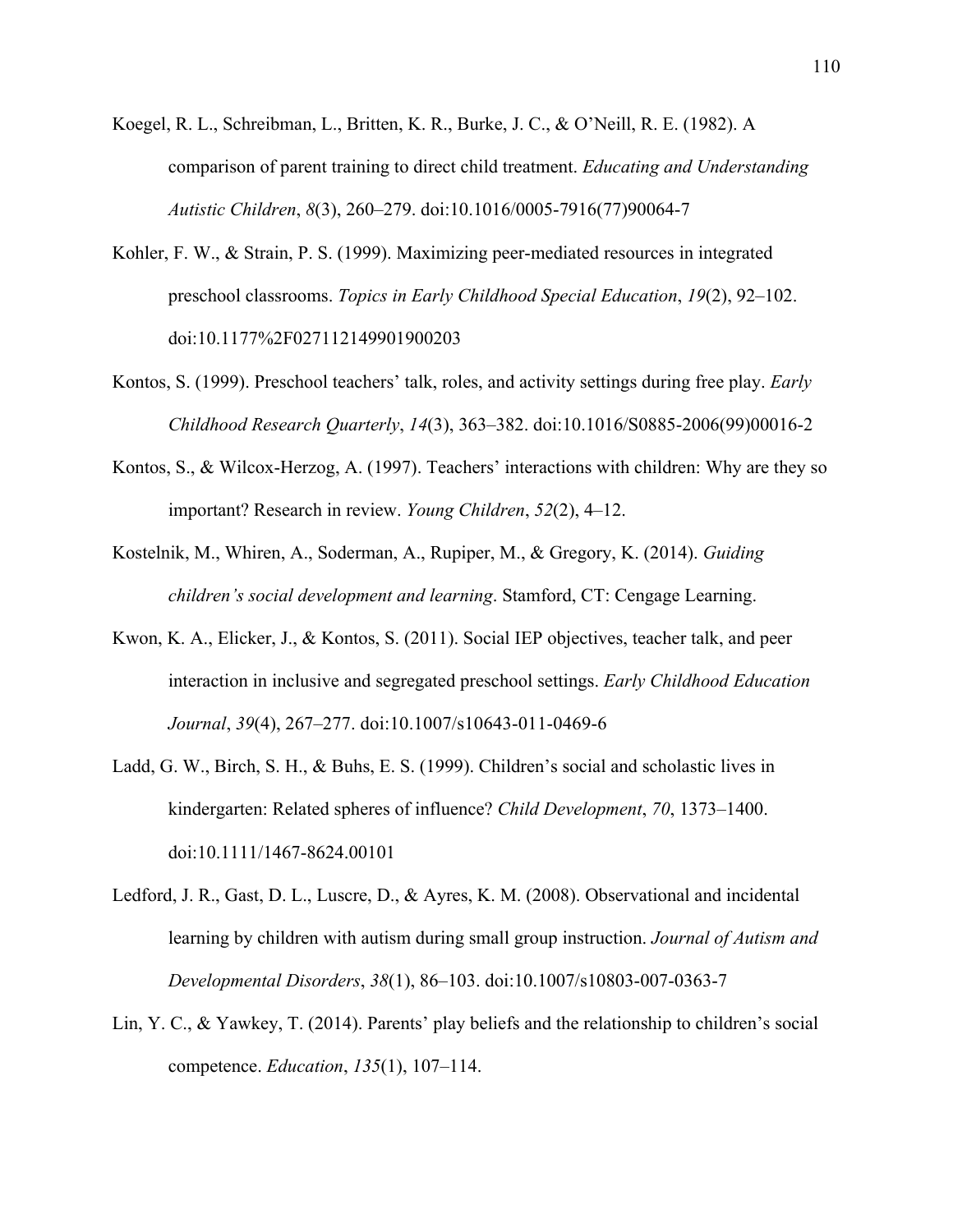- Locke, J., Ishijima, E. H., Kasari, C., & London, N. (2010). Loneliness, friendship quality and the social networks of adolescents with high-functioning autism in an inclusive school setting. *Journal of Research in Special Educational Needs*, *10*, 74–81. doi:10.1111/j.1471-3802.2010.01148.x
- Lucisano, R. V., Pfeifer, L. I., Panuncio-Pinto, M. P., Santos, J. F., & Anhão, P. G. (2013). Skills and social interaction of children with Down's syndrome in regular education. *International Medical Review on Down Syndrome*, *17*(2), 29–34.
- Macintosh, K., & Dissanayake, C. (2006). Social skills and problem behaviours in school aged children with high-functioning autism and Asperger's disorder. *Journal of Autism and Developmental Disorders*, *36*(8), 1065–1076. doi:10.1007/s10803-006-0139-5
- Mahoney, G., Perales, F., Wiggers, B., & Herman, B. B. (2006). Responsive teaching: Early intervention for children with Down syndrome and other disabilities. *Down Syndrome Research and Practice*, *11*(1), 18–28.
- Malmberg, D. B., Charlop, M. H., & Gershfeld, S. J. (2015). A two experiment treatment comparison study: Teaching social skills to children with autism spectrum disorder. *Journal of Developmental and Physical Disabilities*, *27*(3), 375–392. doi:10.1007/s10882-015-9420-x
- McCabe, P. C., & Meller, P. J. (2004). The relationship between language and social competence: How language impairment affects social growth. *Psychology in the Schools*, *41*(3), 313–321. doi:10.1002/pits.10161
- McConachie, H., Randle, V., Hammal, D., & Le Couteur, A. (2005). A controlled trial of a training course for parents of children with suspected autism spectrum disorder. *The Journal of Pediatrics*, *147*(3), 335–340. doi:10.1016/j.jpeds.2005.03.056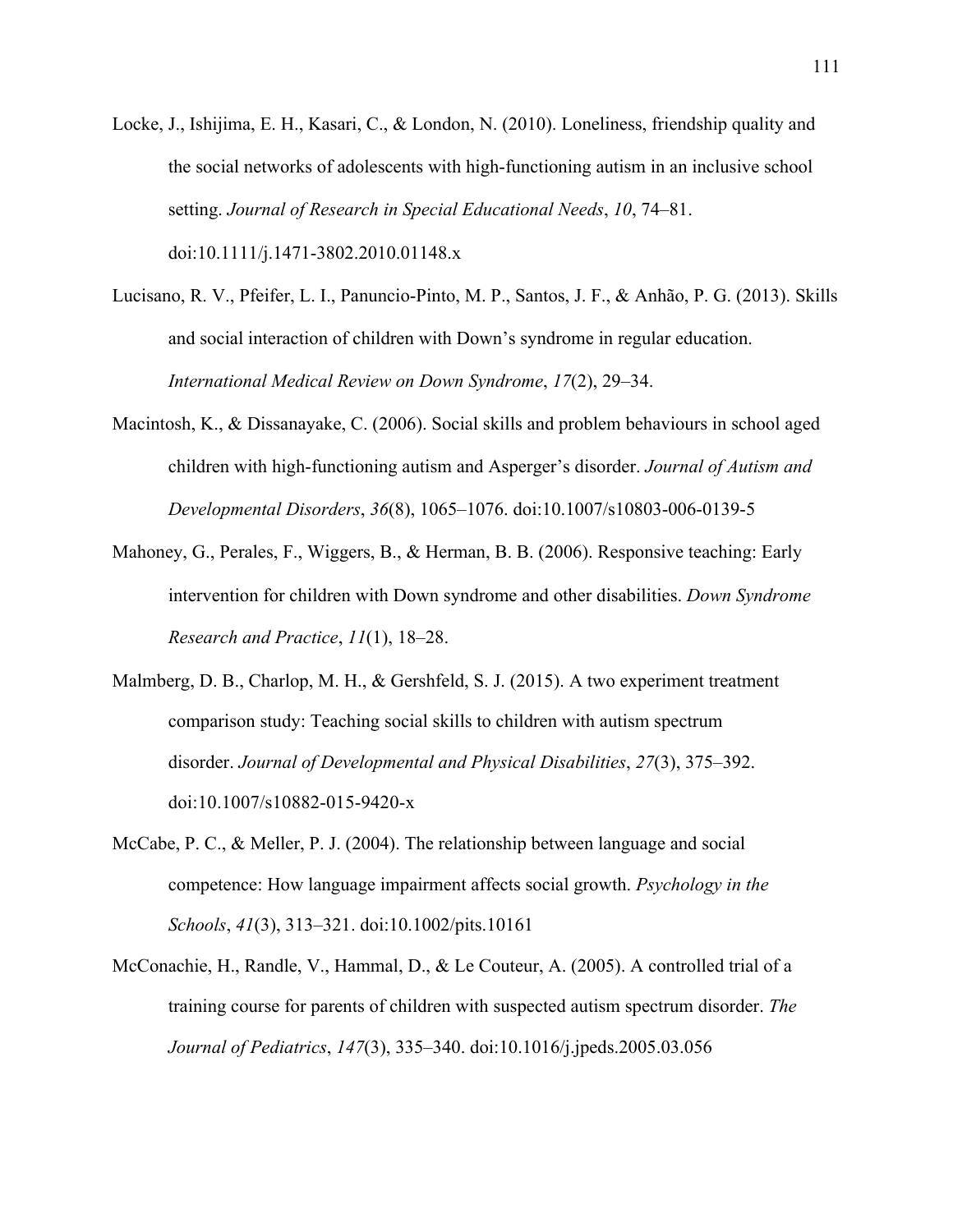- McDuffie, A., Thurman, A. J., Channell, M. M., & Abbeduto, L. (2017). Language disorders in children with intellectual disability of genetic origin. In R. Schwartz (Ed.), *Handbook of child language disorders* (2nd ed., pp. 52–81). New York, NY: Taylor & Francis.
- McIntosh, M. J., & Morse, J. M. (2015). Situating and constructing diversity in semi-structured interviews. *Global Qualitative Nursing Research*, *2*. doi:10.1177%2F2333393615597674
- McMullen, M. B. (1997). The effects of early childhood academic and professional experience on self perceptions and beliefs about developmentally appropriate practices. *Journal of Early Childhood Teacher Education*, *18*(3), 55–68. doi:10.1080/1090102970180307
- Mills, A. J., Durepos, G., & Wiebe, E. (2010). *Encyclopedia of case study research*. Thousand Oaks, CA: Sage. doi:10.4135/9781412957397
- Mitchell-Copeland, J., Denham, S. A., & DeMulder, E. K. (1997). Q-sort assessment of child– teacher attachment relationships and social competence in the preschool. *Early Education and Development*, *8*(1), 27–39. doi:10.1207/s15566935eed0801\_3
- Morgan, D. (2014). *Integrating qualitative and quantitative methods*. London, UK: Sage. doi:10.4135/9781544304533
- Mundy, P., Sigman, M., Ungerer, J. & Sherman, T. (1986). Defining the social deficits of autism: the contribution of nonverbal communication measures. *Journal of Child Psychology and Psychiatry*, *27*(5), 657–669. doi:10.1111/j.1469-7610.1986.tb00190.x
- Naber, F. B., Bakermans-Kranenburg, M. J., Van IJzendoorn, M. H., Dietz, C., Van Daalen, E., Swinkels, S. H., ... Van Engeland, H. (2008). Joint attention development in toddlers with autism. *European Child & Adolescent Psychiatry*, *17*(3), 143–152. doi:10.1007/s00787- 007-0648-6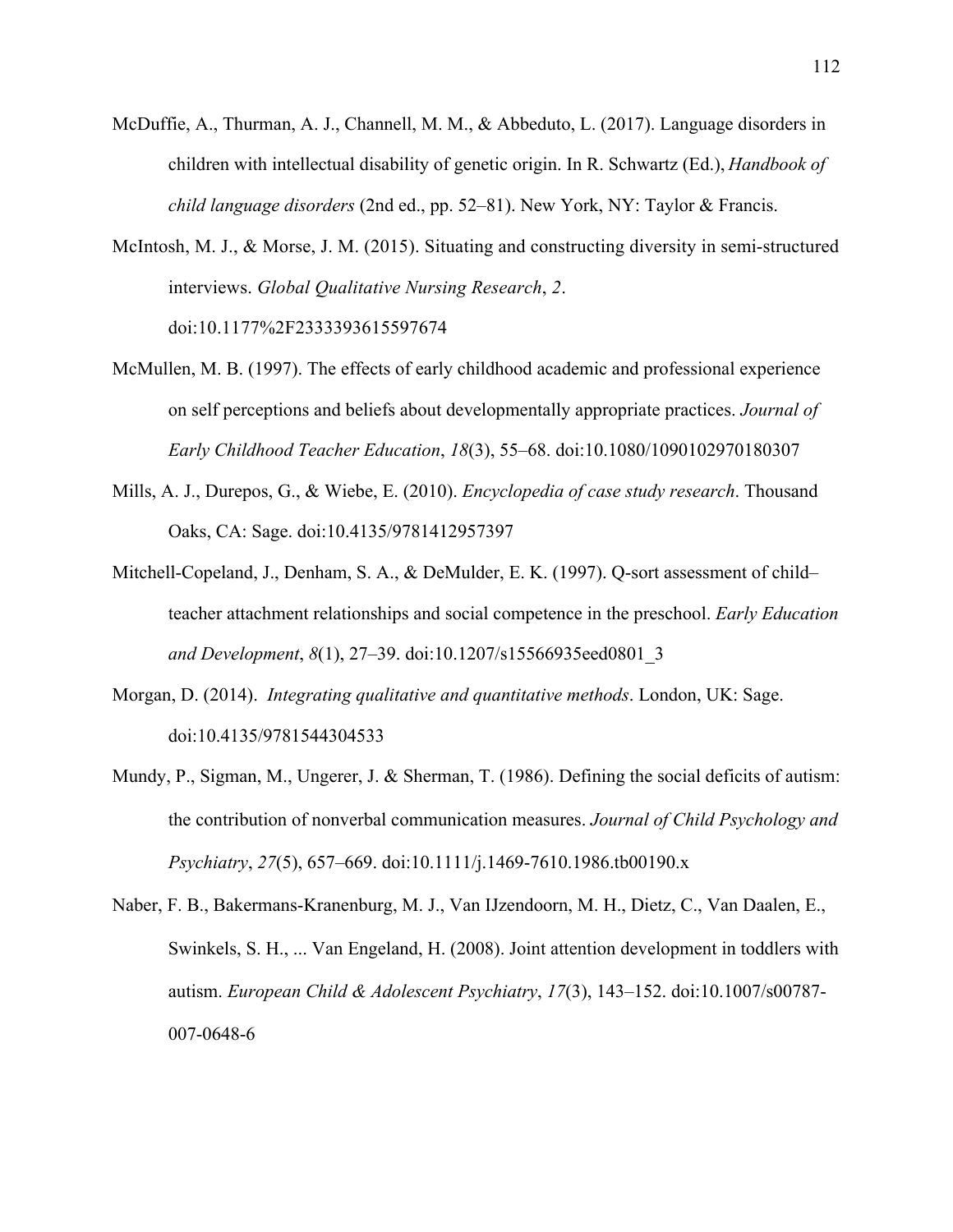- Neumann, D., Spezio, M. L., Piven, J., & Adolphs, R. (2006). Looking you in the mouth: Abnormal gaze in autism resulting from impaired top-down modulation of visual attention. *Social Cognitive and Affective Neuroscience*, *1*(3), 194–202. doi:10.1093%2Fscan%2Fnsl030
- Ochs, E. (1988). *Culture and language development: Language acquisition and language socialization in a Samoan village* (Vol. 6). Cambridge, UK: Cambridge University Press. doi:10.1017/S030500090001391X
- Ogbu, J. U. (1981). Origins of human competence: A cultural-ecological perspective. *Child Development*, 52(2), 413–429. doi:10.2307/1129158
- O'Neil, R., Welsh, M., Parke, R. D., Wang, S., & Strand, C. (1997). A longitudinal assessment of the academic correlates of early peer acceptance and rejection. *Journal of Clinical Child Psychology*, *26*(3), 290–303. doi:10.1207/s15374424jccp2603\_8
- Palinkas, L. A., Horwitz, S. M., Green, C. A., Wisdom, J. P., Duan, N., & Hoagwood, K. (2015). Purposeful sampling for qualitative data collection and analysis in mixed method implementation research. *Administration and Policy in Mental Health and Mental Health Services Research*, *42*(5), 533–544. doi:10.1007%2Fs10488-013-0528-y
- Patterson, D., & Costa, A. C. (2005). History of genetic disease: Down syndrome and genetics— A case of linked histories. *Nature Reviews Genetics*, *6*(2), 137–147. doi:10.1038/nrg1525
- Pendry, P., Carr, A. M., Smith, A. N., & Roeter, S. M. (2014). Improving adolescent social competence and behavior: A randomized trial of an 11-week equine facilitated learning prevention program. *The Journal of Primary Prevention*, *34*(4), 281–293. doi:10.1007/s10935-014-0350-7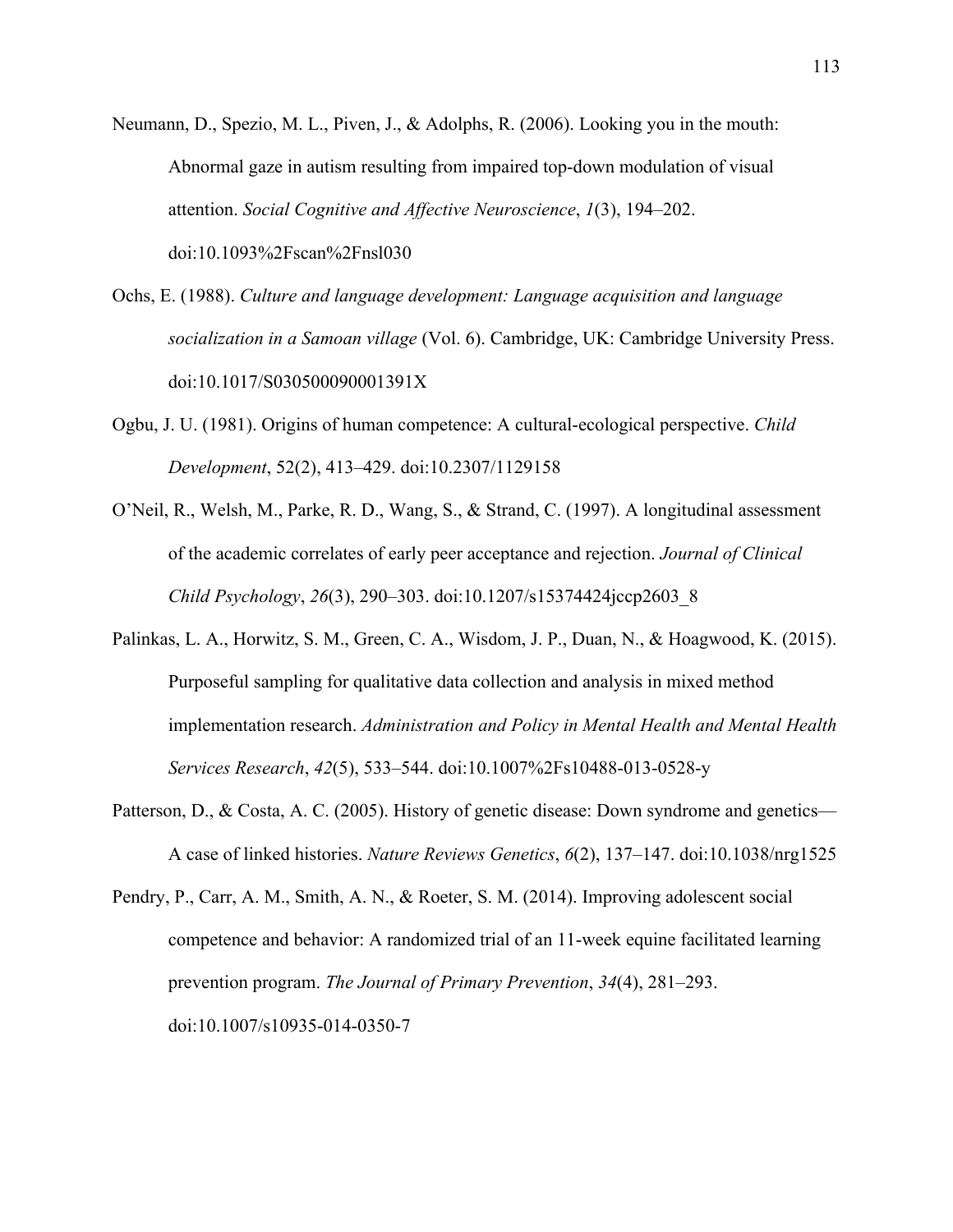- Phillips, D., McCartney, K., & Scarr, S. (1987). Child-care quality and children's social development. *Developmental Psychology*, *23*(4), 537–543. doi:10.1037/0012- 1649.23.4.537
- Phillips, D., Mekos, D., Scarr, S., McCartney, K., & Abbott-Shim, M. (2000). Within and beyond the classroom door: Assessing quality in child care centers. *Early Childhood Research Quarterly*, *15*(4), 475–496. doi:10.1016/S0885-2006(01)00077-1
- Porter, M. A., Coltheart, M., & Langdon, R. (2007). The neuropsychological basis of hypersociability in Williams and Down syndrome. *Neuropsychologia*, *45*(12), 2839– 2849. doi:10.1016/j.neuropsychologia.2007.05.006
- Public Health Agency of Canada. (2017). *Down syndrome surveillance in Canada 2005-2013*. Retrieved from https://www.canada.ca/en/public-health/services/publications/healthyliving/down-syndrome-surveillance-2005-2013.html
- Radley, K. C., Hanglein, J., & Arak, M. (2016). School-based social skills training for preschoolage children with autism spectrum disorder. *Autism*, *20*(8), 938–951. doi:10.1177/1362361315617361
- Rainer Dangel, J., & Durden, T. R. (2010). The nature of teacher talk during small group activities. *Young Children*, *65*(1), 74–81.
- Roberts, J. E., Price, J., & Malkin, C. (2007). Language and communication development in Down syndrome. *Mental Retardation and Developmental Disabilities Research Reviews*, *13*(1), 26–35. doi:10.1002/mrdd.20136
- Rogers, S., Gordon, C. Y., Schanzenbacher, K. E., & Case-Smith, J. (2001). Common diagnosis in pediatric occupational therapy practice. In J. Case-Smith (Ed.), *Occupational therapy for children* (pp. 136–187). St. Louis, MO: Mosby.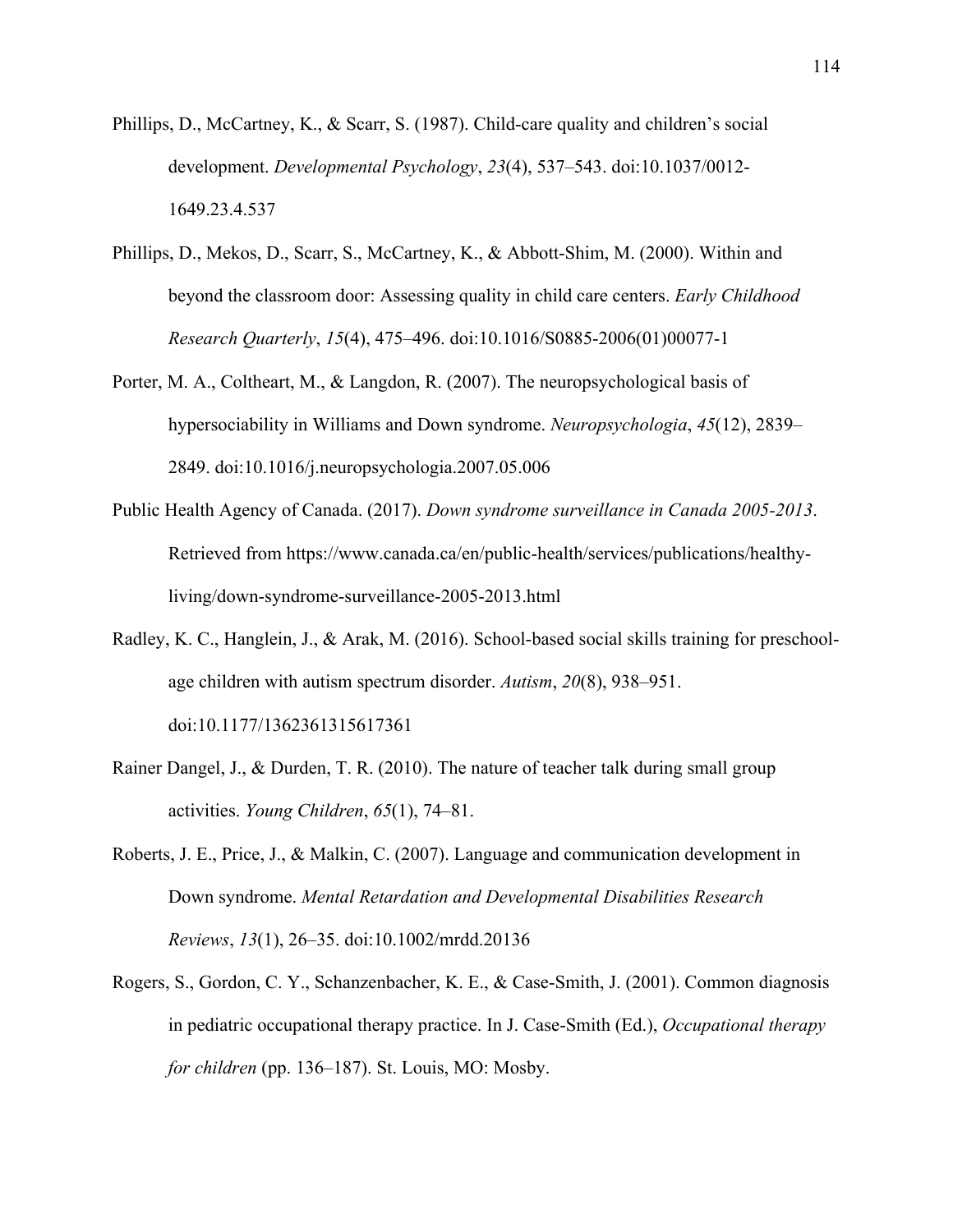- Rose- Krasnor, L. (1997). The nature of social competence: A theoretical review. *Social Development*, *6*(1), 111–135. doi:10.1111/j.1467-9507.1997.tb00097.x
- Rosner, B. A., Hodapp, R. M., Fidler, D. J., Sagun, J. N., & Dykens, E. M. (2004). Social competence in persons with Prader- Willi, Williams and Down's syndromes. *Journal of Applied Research in Intellectual Disabilities*, *17*(3), 209–217. doi:10.1111/j.1468- 3148.2004.00200.x
- Rotheram-Fuller, E., Kasari, C., Chamberlain, B., & Locke, J. (2010). Social involvement of children with autism spectrum disorders in elementary school classrooms. *Journal of Child Psychology and Psychiatry*, *51*(11), 1227–1234. doi:10.1111%2Fj.1469- 7610.2010.02289.x
- Rowley, E., Chandler, S., Baird, G., Simonoff, E., Pickles, A., Loucas, T., & Charman, T. (2012). The experience of friendship, victimization, and bullying in children with an autism spectrum disorder: Associations with child characteristics and school placement. *Research in Autism Spectrum Disorders*, *6*(3), 1126–1134. doi:10.1016/j.rasd.2012.03.004
- Russo-Ponsaran, N. M., Evans-Smith, B., Johnson, J., Russo, J., & McKown, C. (2016). Efficacy of a facial emotion training program for children and adolescents with autism spectrum disorders. *Journal of Nonverbal Behavior*, *40*(1), 13–38. doi.org/10.1007/s10919-015- 0217-5
- Sameroff, A. (2010). A unified theory of development: A dialectic integration of nature and nurture. *Child Development*, *81*, 6–22. doi:10.1111/j.1467-8624.2009.01378.x
- Sani Bozkurt, S., & Vuran, S. (2014). An analysis of the use of social stories in teaching social skills to children with autism spectrum disorders. *Educational Sciences: Theory and Practice*, *14*(5), 1875–1892. doi:10.12738/estp.2014.5.1952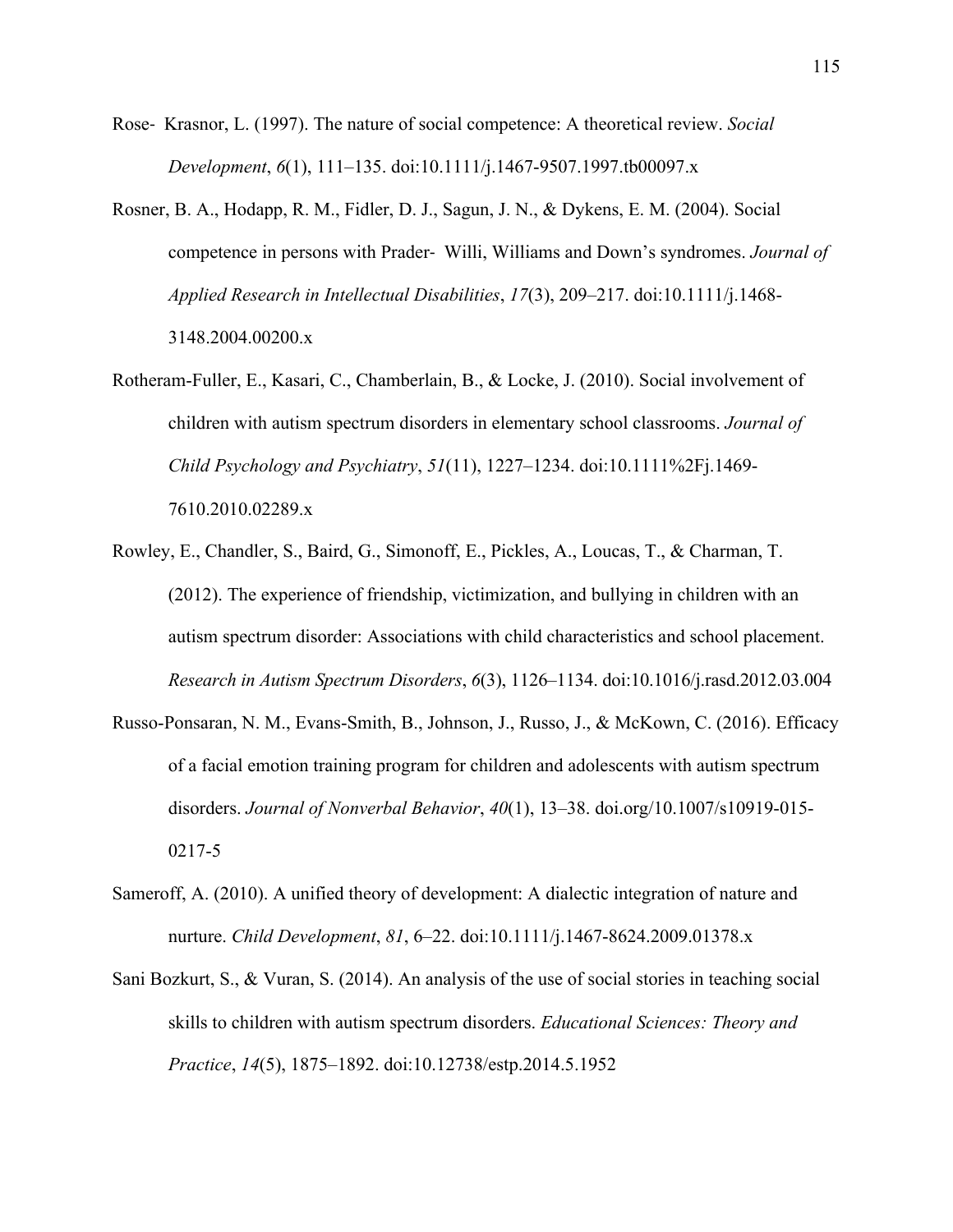- Schoemaker, M. M., & Kalverboer, A. F. (1994). Social and affective problems of children who are clumsy: How early do they begin? *Adapted Physical Activity Quarterly*, *11*, 130–140. doi:10.1123/apaq.11.2.130
- Sette, S., Baumgartner, E., & MacKinnon, D. P. (2015). Assessing social competence and behavior problems in a sample of Italian preschoolers using the Social Competence and Behavior Evaluation scale. *Early Education And Development*, *26*(1), 46–65. doi:10.1080/10409289.2014.941259
- Semrud-Clikeman, M. (2007). *Social competence in children.* New York, NY: Springer.
- Shavelson, R. J., Hubner, J. J., & Stanton, G. C. (1976). Self-concept: Validation of construct interpretations. *Review of Educational Research*, *46*(3), 407–441. doi:10.3102%2F00346543046003407
- Shek, D. T., & Leung, J. T. (2016). Developing social competence in a subject on leadership and intrapersonal development. *International Journal on Disability and Human Development*, *15*(2), 165–173. doi:10.1515/ijdhd-2016-0706
- Shields, A., Dickstein, S., Seifer, R., Giusti, L., Magee, K. D., & Sprite, B. (2001). Emotional competence and early school adjustment: A study of preschoolers at risk. *Early Education & Development*, *12*, 73–96. doi:10.1207/s15566935eed1201\_5
- Shin, N., Vaughn, B. E., Kim, M., Krzysik, L., Bost, K. K., McBride, B., ... Coppola, G. (2011). Longitudinal analyses of a hierarchical model of peer social competence for preschool children: Structural fidelity and external correlates. *Merrill-Palmer Quarterly*, *57*(1), 73– 103. doi:10.1353/mpq.2011.0005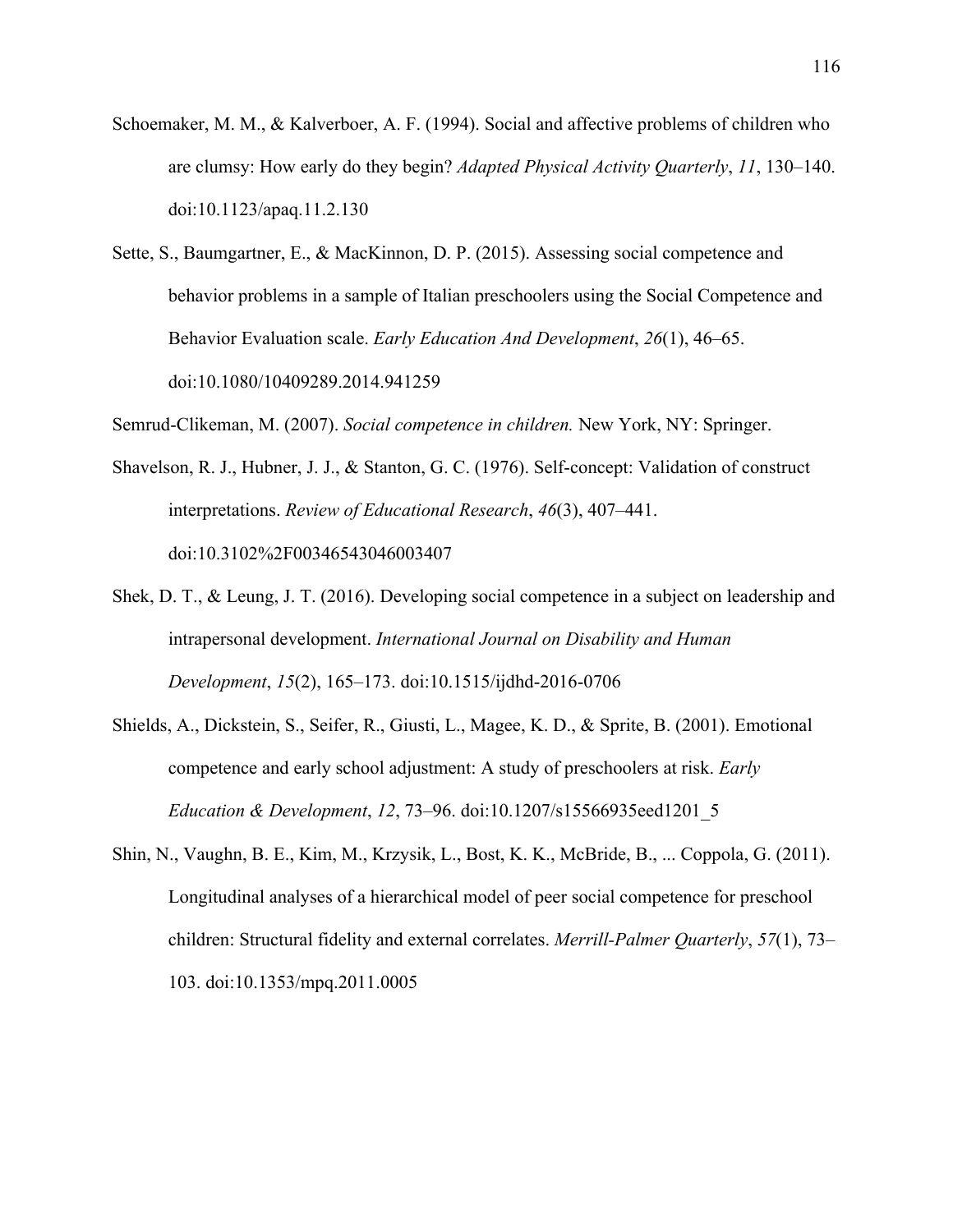- Sigman, M., & Ruskin, E. (1999). Continuity and change in the social competence of children with autism, Down syndrome, and developmental delays. *Monographs of the Society for Research in Child Development*, *64*(1). doi:10.1111/1540-5834.00001
- Skinner, R., & Piek, J. (2001). Psychosocial implications of poor motor control coordination in children and adolescents. *Human Movement Science*, *20*, 73–94. doi:10.1016/S0167- 9457(01)00029-X
- Sontag, J. C. (1997). Contextual factors affecting the sociability of preschool children with disabilities in integrated and segregated classrooms. *Exceptional Children*, *63*(3), 389– 404. doi:10.1177%2F001440299706300307
- Southam-Gerow, M. A., & Kendall, P. C. (2002). Emotion regulation and understanding: Implications for child psychopathology and therapy. *Clinical Psychology Review*, *22*(2), 189–222. doi:10.1016/S0272-7358(01)00087-3
- Spezio, M. L., Adolphs, R., Hurley, R. S., & Piven, J. (2007). Abnormal use of facial information in high-functioning autism. *Journal of Autism and Developmental Disorders*, *37*(5), 929–939. doi:10.1007/s10803-006-0232-9
- Stanulis, R. N., & Manning, B. H. (2002). The teacher's role in creating a positive verbal and nonverbal environment in the early childhood classroom. *Early Childhood Education Journal*, *30*(1), 3–8.
- Stefanini, S., Caselli, M. C., & Volterra, V. (2007). Spoken and gestural production in a naming task by young children with Down syndrome. *Brain and Language*, *101*(3), 208–221. doi:10.1016/j.bandl.2007.01.005
- Stone, W. L., & Caro-Martinez, L. M. (1990). Naturalistic observations of spontaneous communication in autistic children. *Journal of Autism and Developmental Disorders*, *20*(4), 437–453. doi:10.1007/BF02216051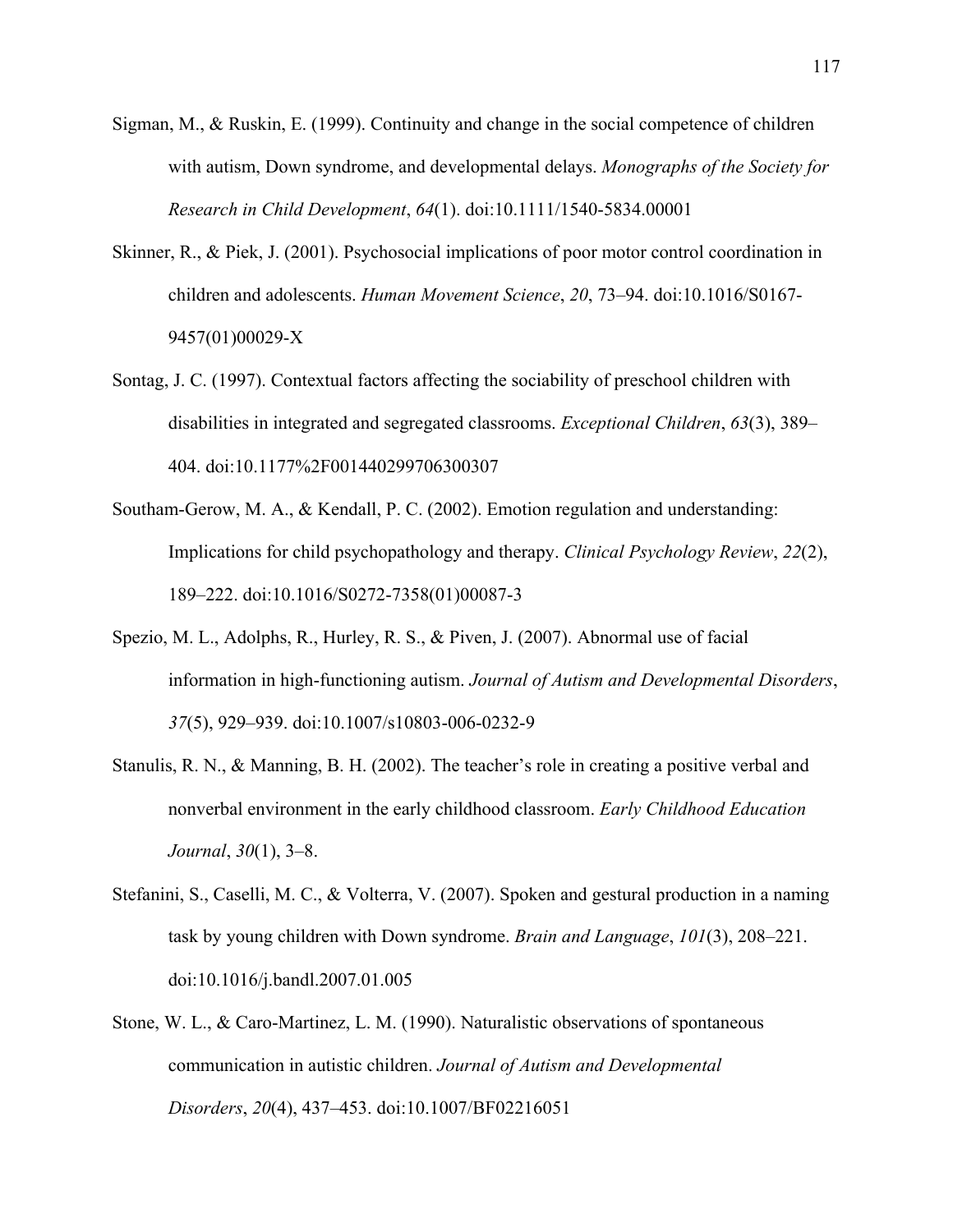- Strain, P. S., & Bovey, E. H. (2011). Randomized, controlled trial of the LEAP model of early intervention for young children with autism spectrum disorders. *Topics in Early Childhood Special Education*, *31*(3), 133–154. doi:10.1177%2F0271121411408740
- Stump, K. N., Ratliff, J. M., Wu, Y. P., & Hawley, P. H. (2010). Theories of social competence from the top-down to the bottom-up: A case for considering foundational human needs. In J. L. Matson (Ed.), *Social behavior and skills in children* (pp. 23–37). New York, NY: Springer.
- Syriopoulou-Delli, C. K., Agaliotis, I., & Papaefstathiou, E. (2018). Social skills characteristics of students with autism spectrum disorder. *International Journal of Developmental Disabilities*, *64*(1), 35–44. doi:10.1080/20473869.2016.1219101
- Therrien, M. S., & Light, J. M. (2018). Promoting peer interaction for preschool children with complex communication needs and autism spectrum disorder. *American Journal of Speech-Language Pathology*, *27*(1), 207–221. doi:10.1044/2017\_AJSLP-17-0104
- Tomasello, M., & Todd, J. (1983). Joint attention and lexical acquisition style. *First Language*, *4*(12), 197–211. doi:10.1177%2F014272378300401202
- Toret, G., & Acarlar, F. (2011). Gestures in prelinguistic Turkish children with autism, Down syndrome, and typically developing children. *Educational Sciences: Theory and Practice*, *11*(3), 1471–1478.
- Tracy, J. L., Robins, R. W., Schriber, R. A., & Solomon, M. (2011). Is emotion recognition impaired in individuals with autism spectrum disorders? *Journal of Autism & Developmental Disorders*, *41*(1), 102–109. doi:10.1007/s10803-010-1030-y
- Trentacosta, C. J., & Fine, S. E. (2010). Emotion knowledge, social competence, and behavior problems in childhood and adolescence: A meta- analytic review. *Social Development*, *19*(1), 1–29. doi:10.1111%2Fj.1467-9507.2009.00543.x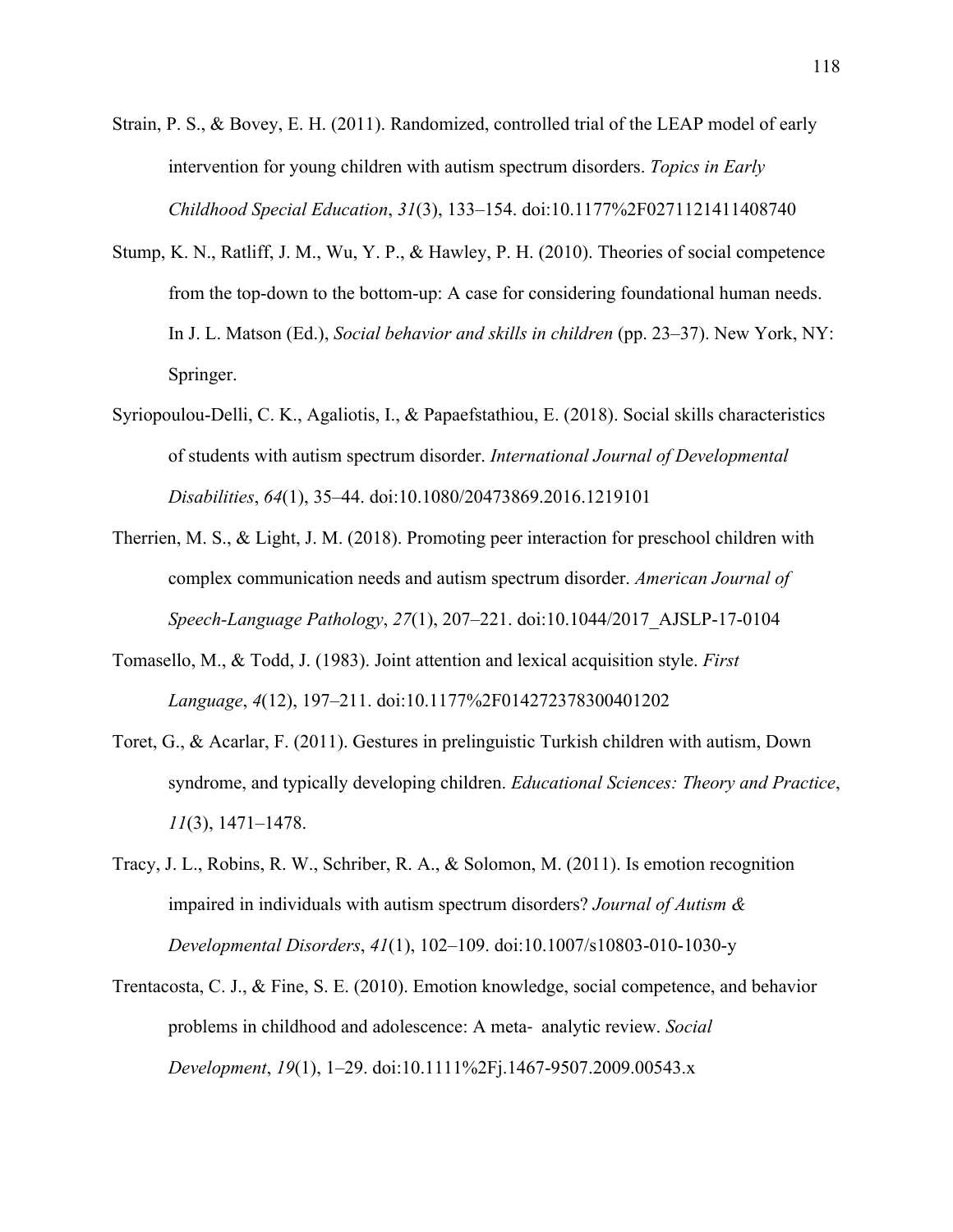- Vaughan Van Hecke, A., Mundy, P. C., Acra, C. F., Block, J. J., Delgado, C. E., Parlade, M. V., ... Pomares, Y. B. (2007). Infant joint attention, temperament, and social competence in preschool children. *Child Development*, *78*(1), 53–69. doi:10.1111/j.1467- 8624.2007.00985.x
- Venker, C. E., Bolt, D. M., Meyer, A., Sindberg, H., Weismer, S. E., & Tager-Flusberg, H. (2015). Parent telegraphic speech use and spoken language in preschoolers with ASD. *Journal of Speech, Language & Hearing Research*, *58*(6), 1733–1746. doi:10.1044/2015\_JSLHR-L-14-0291
- Vermeer, H. J., & Bakermans-Kranenburg, M. J. (2008). Attachment to mother and nonmaternal care: Bridging the gap. *Attachment & Human Development*, *10*(3), 263–273.
- Vivanti, G., Duncan, E., Dawson, G., & Rogers, S. J. (2017). Facilitating learning through peer interactions and social participation. In G. Vivanti, E. Duncan, G. Dawson, & S. J. Rogers (Eds.), *Implementing the group-based early start Denver model for preschoolers with autism* (pp. 87–99). Cham, Switzerland: Springer.
- Walls, S. (2007). *Early childhood preservice training and perceived teacher efficacy beliefs concerning the inclusion of young children with disabilities* (Doctoral dissertation). Auburn University, Auburn, AL. Retrieved from https://etd.auburn.edu/handle/10415/1354
- Warren, S. F., Gilkerson, J., Richards, J. A., Oller, D. K., Xu, D., Yapanel, U., & Gray, S. (2010). What automated vocal analysis reveals about the vocal production and language learning environment of young children with autism. *Journal of Autism and Developmental Disorders*, *40*(5), 555–569. doi:10.1007/s10803-009-0902-5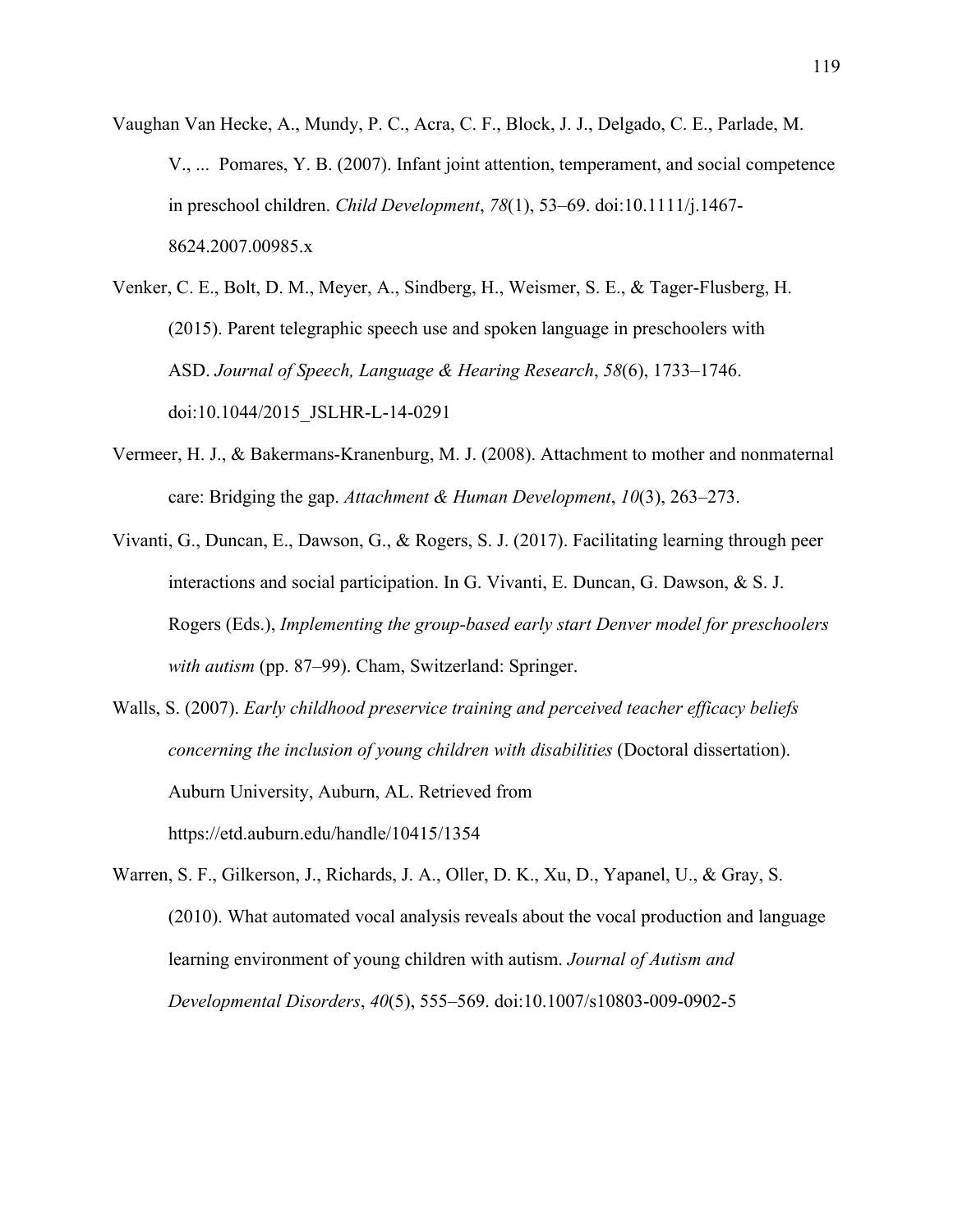- Warren, S. R., Martinez, R. S., & Sortino, L. A. (2016). Exploring the quality indicators of a successful full-inclusion preschool program. *Journal of Research in Childhood Education*, *30*(4), 540–553. doi:10.1080/02568543.2016.1214651
- Waters, E., & Sroufe, L. A. (1983). Social competence as a developmental construct. *Developmental Review*, *3*(1), 79–97. doi:10.1016/0273-2297(83)90010-2
- Weiss, M. J., Hilton, J., & Russo, S. (2017). Discrete trial teaching and social skill training: Don't throw the baby out with the bathwater. In J. B. Leaf (Ed.), *Handbook of social skills and autism spectrum disorder* (pp. 155–169). Cham, Switzerland: Springer.
- Wilcox-Herzog, A., & Kontos, S. (1998). The nature of teacher talk in early childhood classrooms and its relationship to children's play with objects and peers. *The Journal of Genetic Psychology*, *159*(1), 30–44. doi:10.1080/00221329809596132
- Williams, B. T., & Gray, K. M. (2013). The relationship between emotion recognition ability and social skills in young children with autism. *Autism*, *17*(6), 762–768. doi:10.1177/1362361312465355
- Ye, B. S., Leung, A. O. W., & Wong, M. H. (2017). The association of environmental toxicants and autism spectrum disorders in children. *Environmental Pollution*, *227*, 234–242. doi:10.1016/j.envpol.2017.04.039
- Yifat, R., & Zadunaisky-Ehrlich, S. (2008). Teachers' talk in preschools during circle time: The case of revoicing. *Journal of Research in Childhood Education*, *23*(2), 211–226. doi:10.1080/02568540809594656
- Yoder, P., & Stone, W. L. (2006). A randomized comparison of the effect of two prelinguistic communication interventions on the acquisition of spoken communication in preschoolers with ASD. *Journal of Speech, Language, and Hearing Research*, *49*(4), 698–711. doi:10.1044/1092-4388(2006/051)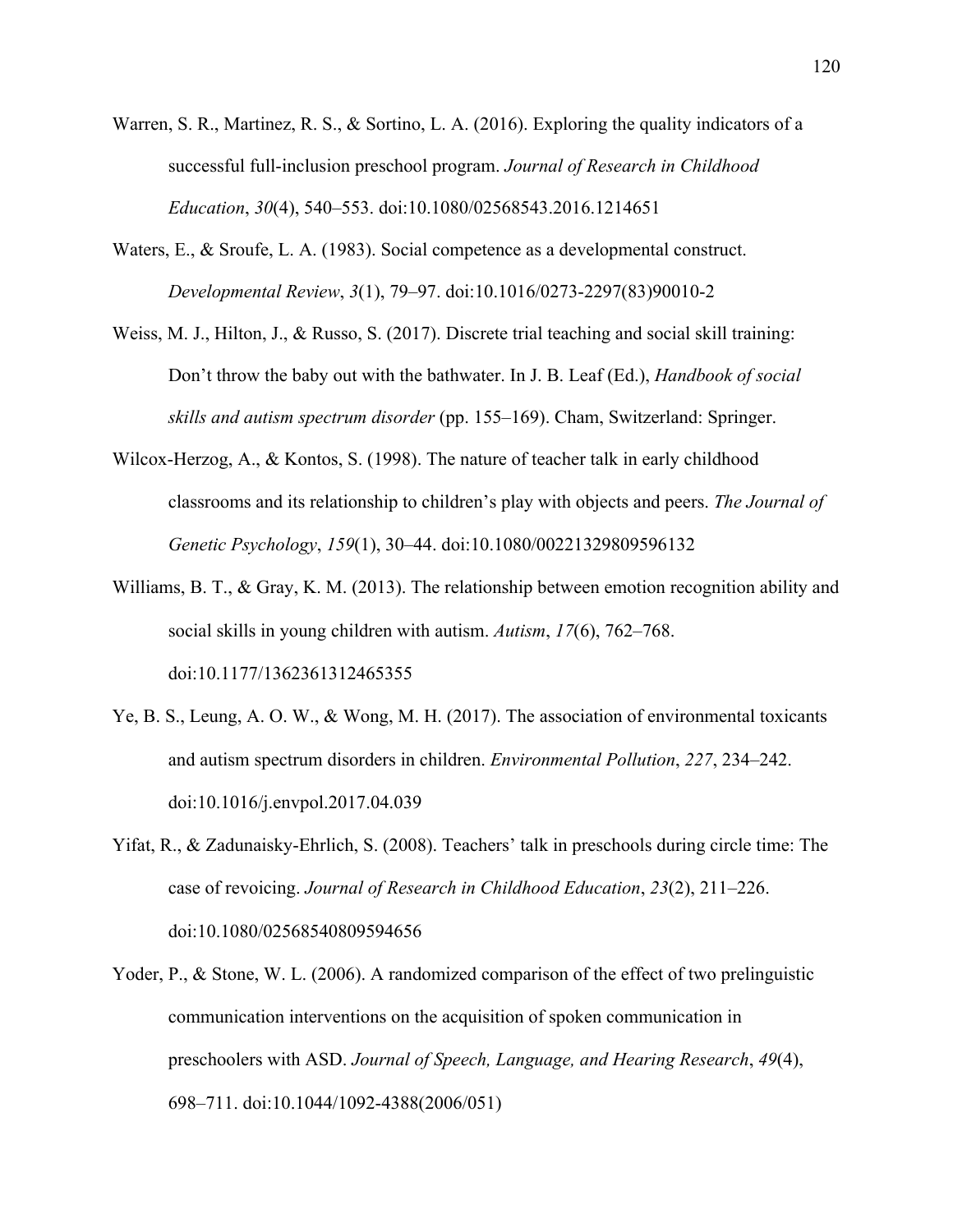- Yoder, P. J., & Warren, S. F. (2004). Early predictors of language in children with and without Down syndrome. *American Journal of Mental Retardation*, *109*(4), 285–300. doi:10.1352/0895-8017(2004)109%3C285:EPOLIC%3E2.0.CO;2
- Yoder, P., Woynaroski, T., Fey, M., & Warren, S. (2014). Effects of dose frequency of early communication intervention in young children with and without Down syndrome. *American Journal on Intellectual and Developmental Disabilities*, *119*(1), 17–32. doi:10.1352/1944-7558-119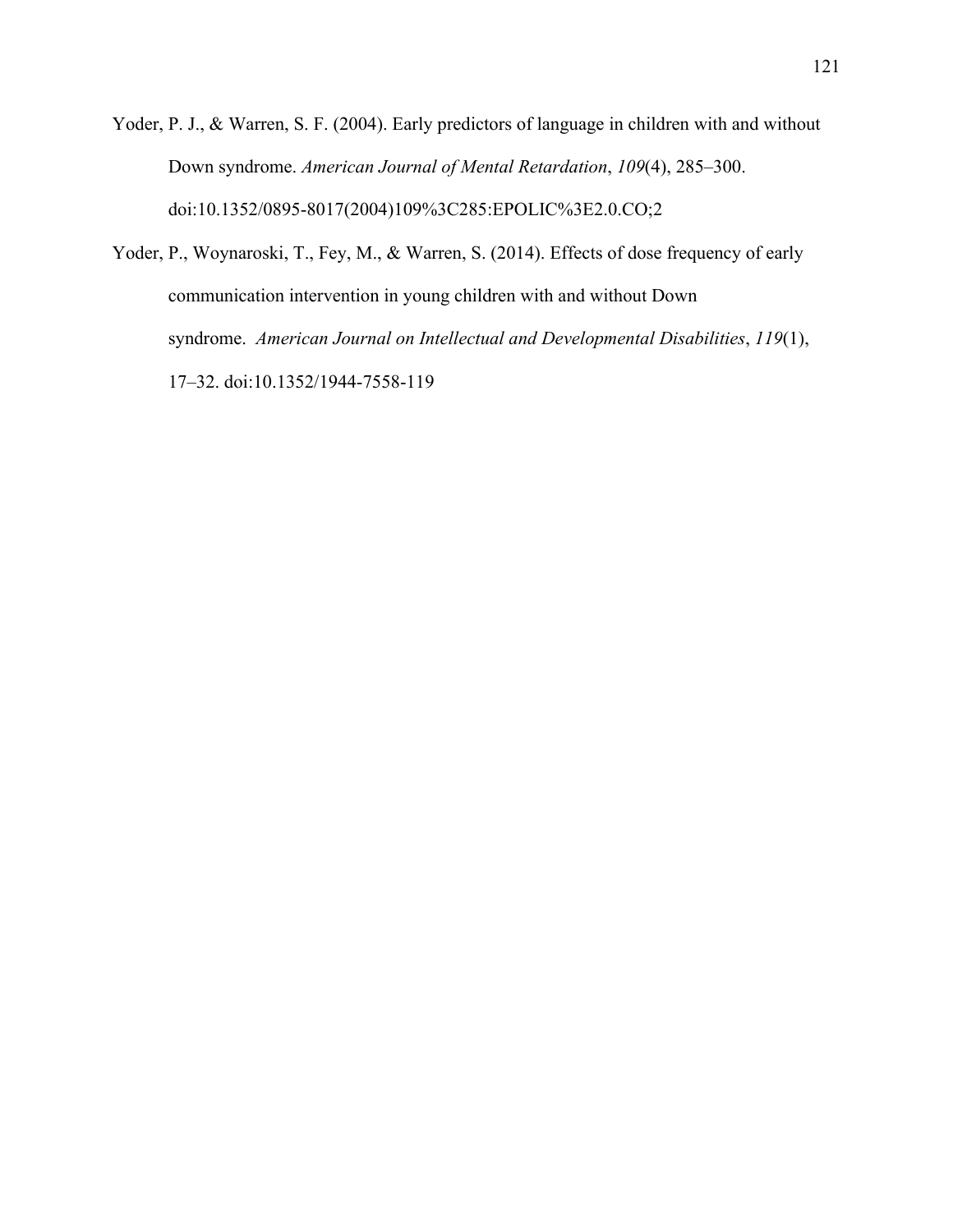#### **Appendix A**

# **Interview Schedule for Resource Teachers**

# I. **Opening**

# **Thank you for taking time to participate in this interview. I really appreciate your contribution.**

A. My name is Sayaka and I am a student in the Master of Education program at Brock University. Thank you for allowing me to conduct an interview with you, so that I will have a better idea of what kinds of strategies and techniques you as resource teachers value in developing social competence in children with ASD and Down syndrome. I would like to ask you some questions about your experience working with preschool children with special needs, how you value developing social competence in children with ASD and Down syndrome, what kinds of strategies and techniques you have used with children with special needs and so on. I would like to gain some insight from you to help early childhood educators to improve their skills in children's socially competent behaviour development in early childhood.

I am hoping to be able to improve the preschool inclusive program to support and assist children with ASD and Down syndrome as the ratio of these children in a classroom has been increasing. The interview should take about 60-75 minutes. If the interview goes over this time, I will ask you then, if you want to continue or stop there. If we need to go over, it will be the maximum of another 10 minutes. Before we start the interview, do you have any questions or concerns? The interview will be audio recorded for accuracy, as it was mentioned in the information letter. Any experience and opinion is important so please feel comfortable to share your experiences and opinions. If there are any questions that you do not want to answer due to your personal reasons, it is ok to skip the question.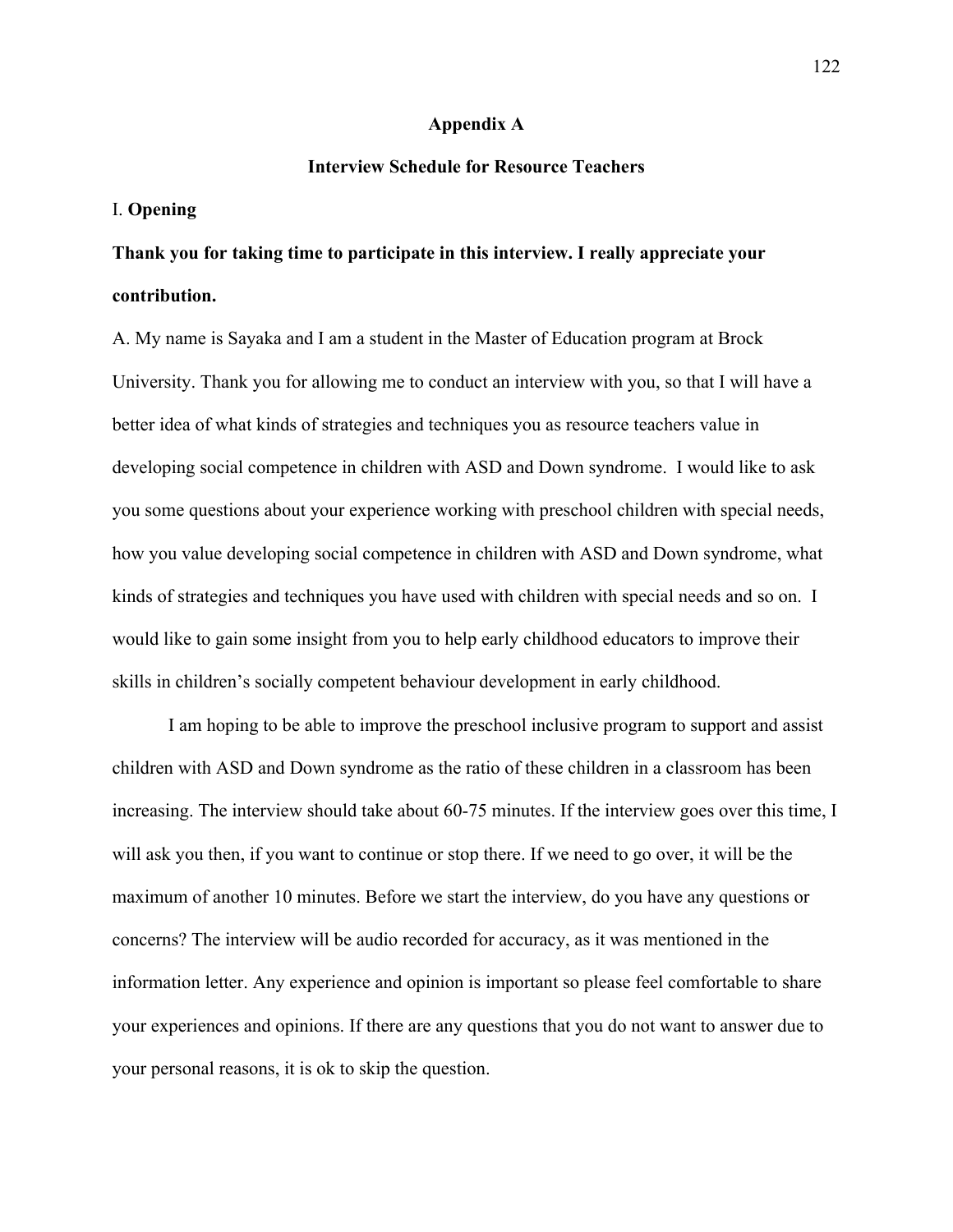\*Teacher talk such as "supporting peer relations" (e.g., "Go see if Jennifer wants to play with you."), "supporting object play" (e.g., "Use this wooden beads as animal food, and green grass for the animals to lay on."), "positive social contacts" (e.g., "What did you do over the weekend?"), "behavioural management" (e.g., "Can you please share the blocks with your friends"), and "practical/personal assistance" (e.g., "Would you like a help putting your shoes on?") talking to adults.

# II **Pre-Interview:**

Let me begin by asking you some questions about you as a resource teacher.

- What is your education background?
- How long have you been working as a resource teacher?
- Have you ever worked in a child care as a teacher?
- How often have you worked with children with ASD and Down syndrome?
- Are you currently working with children with ASD and Down syndrome?
- How many children with ASD and Down syndrome are you working with right now?
- From your experience, what are some difficulties in working with children with ASD and Down syndrome as a resource teacher in preschool?
- Tell me about your experiences working with early childhood educators in child cares?

# **III Research Questions**

# **Strategies and techniques**

• What strategies and techniques have you used to develop social competence in children with special needs (if the participants have worked with children with ASD and Down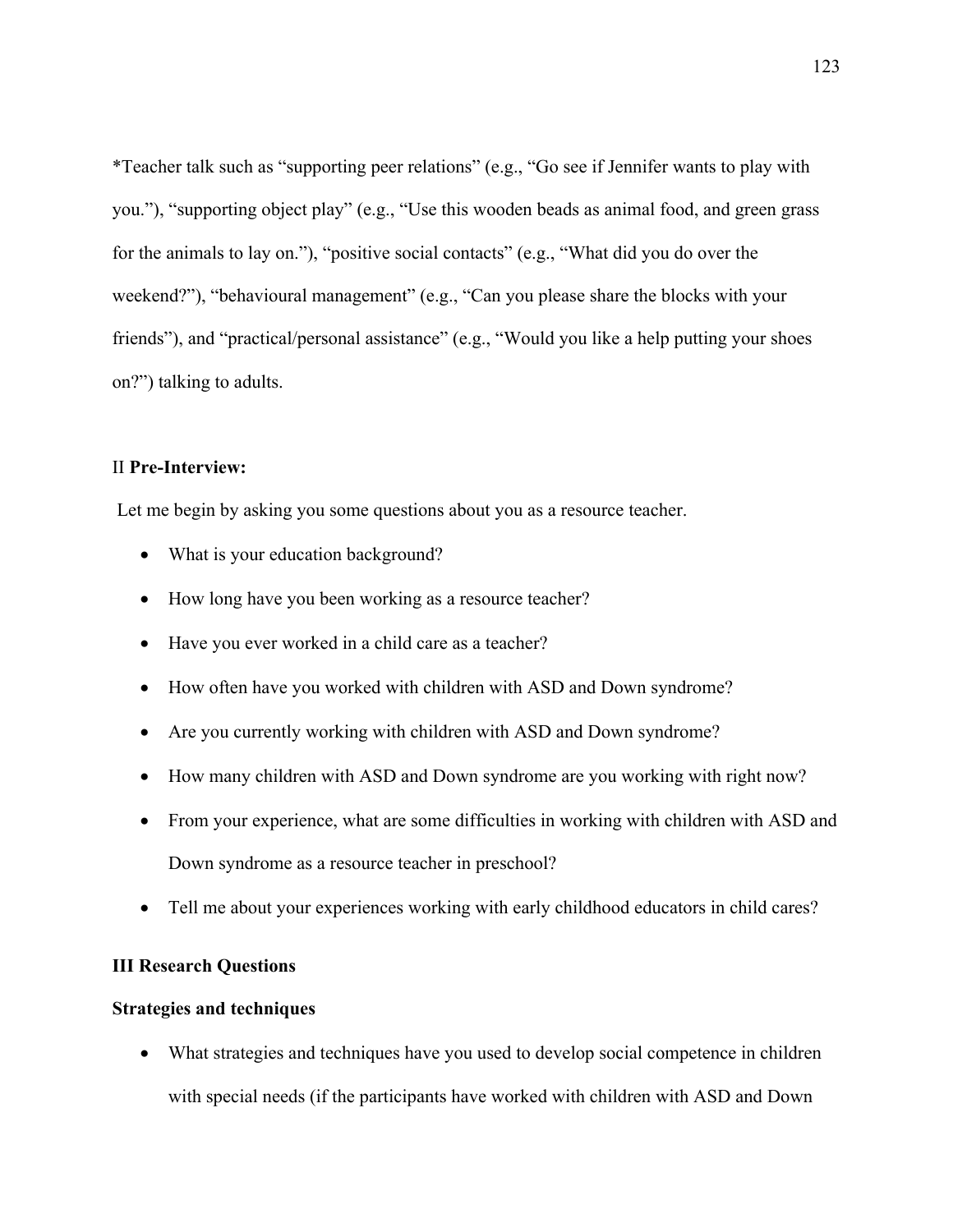syndrome, then this question's "special needs" become "with ASD and Down syndrome")?

- Do you use different teacher-talk for children with ASD and Down syndrome compared with children who are typically developing? Why or why not?
- How is it important for the teacher to use specific teacher-talk such as behavioural management or social skill to support children's social competence development?

# **Supporting children**

- In your opinion, what types of teacher talk is most effective in improving social competence in children with ASD and Down syndrome?
- What would be your suggestions/recommendation to early childhood educators when working with children with ASD and Down syndrome?

#### IV **Closing**

A. Thank you very much for the time that you gave me during your busy schedule and your insight and experiences regarding social competence. I appreciate you sharing with me your experiences working with children with special needs. Is there anything else you think would be helpful for me to know, so that I can successfully inform the knowledge to help improve our childcare programs in Niagara region for early childhood educators? Once I finish transcribing the interview, I will send you the transcript so that you can review it and make any necessary changes/revisions. Thanks again.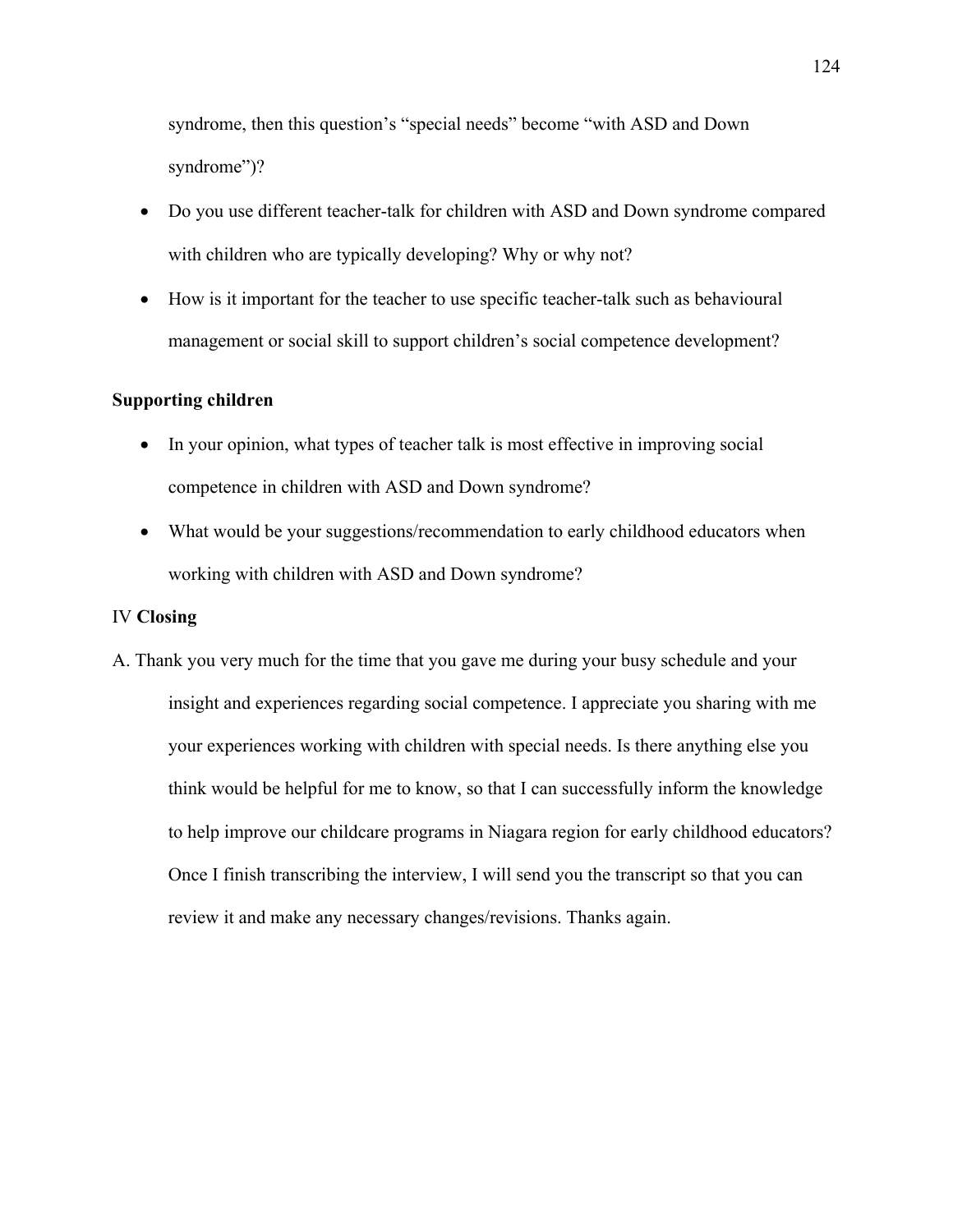#### **Appendix B**

# **Interview Schedule for ECEs**

# **I. Opening**

**Thank you for taking time to participate in this interview. I really appreciate your contribution.**

A. My name is Sayaka and I am a student in the Master of Education program at Brock University. Thank you for allowing me to conduct an interview with you, so that I will have a better idea of what kinds of strategies and techniques you as resource teachers value in developing social competence in children with ASD and Down syndrome. I would like to ask you some questions about your experience working with preschool children with special needs, how you value developing social competence in children with ASD and Down syndrome, what kinds of strategies and techniques you have used with children with special needs and so on. I would like to gain some insight from you.

I am hoping to be able to improve the preschool inclusive program to support and assist children with ASD and Down syndrome as the ratio of these children in a classroom has been increasing. The interview should take about 60-75 minutes. If the interview goes over this time, I will ask you then if you want to continue or stop there. If we need to go over, it will be the maximum of another 10 minutes. Before we start the interview, do you have any questions or concerns? The interview will be audio recorded for accuracy, as it was mentioned in the information letter. Any experiences and opinion is important so please feel comfortable to share your experiences and opinions. If there are any questions that you do not want to answer due to your personal reasons, it is ok to skip the question.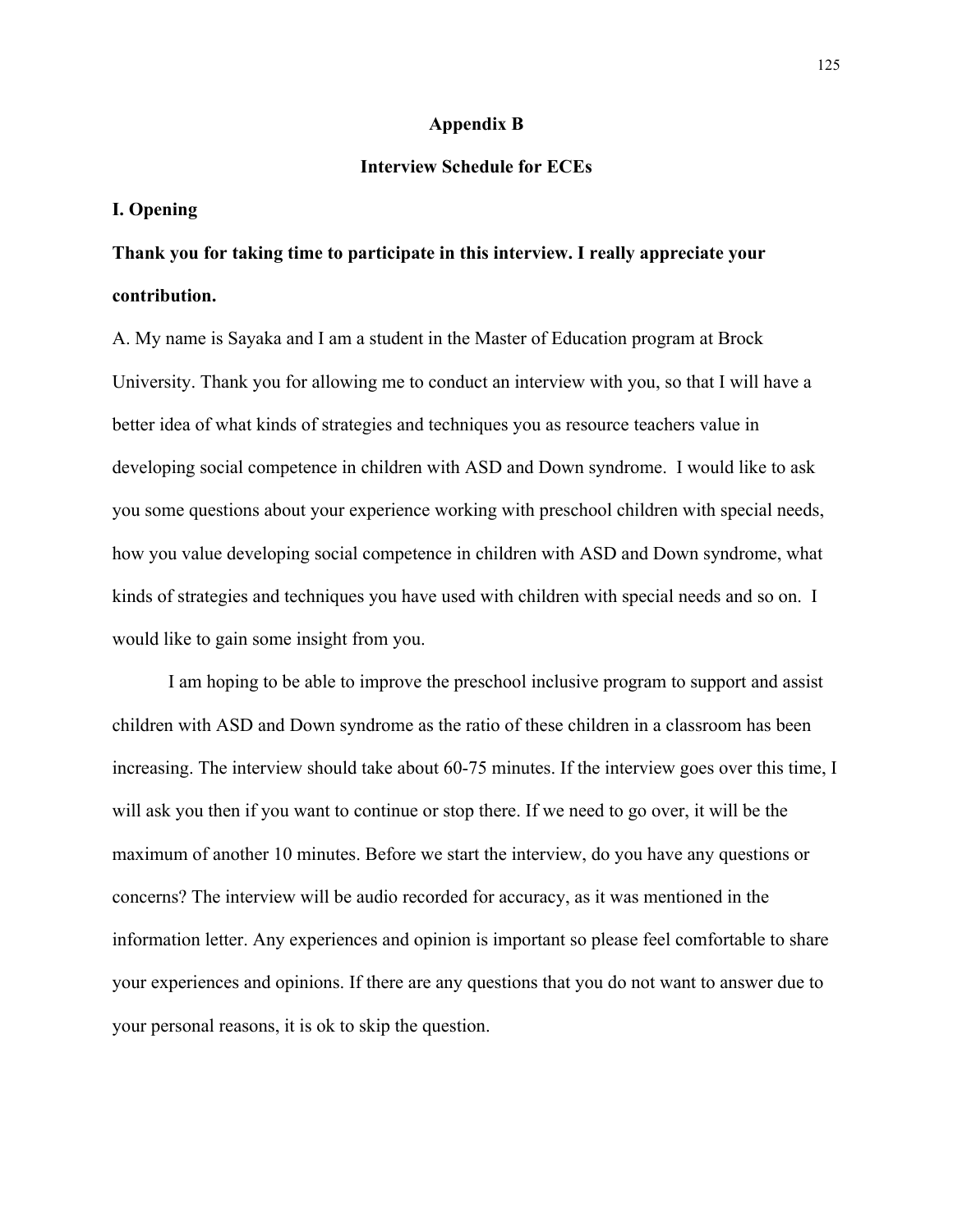\*Teacher talk such as "supporting peer relations" (e.g., "Go see if Jennifer wants to play with you."), "supporting object play" (e.g., "Use this wooden beads as animal food, and green grass for the animals to lay on."), "positive social contacts" (e.g., "What did you do over the weekend?"), "behavioural management" (e.g., "Can you please share the blocks with your friends"), and "practical/personal assistance" (e.g., "Would you like a help putting your shoes on?") talking to adults.

# **II. Pre-Interview**

Let me begin by asking you some questions about you as a resource teacher.

- What is your education background?
- How long have you been working as an early childhood educator?
- How often have you worked with children with ASD and Down syndrome?
- Are you currently working with children with ASD and Down syndrome?
- How many children with ASD and Down syndrome do you have in your classroom?
- From your experience, what are some difficulties in working with children with ASD and Down syndrome as a teacher?
- Tell me about your experiences working with a resource teacher in your classroom?

## **III. Research Questions**

## **Strategies and techniques**

- What is your definition of social competence?
- What strategies and techniques have you used to develop social competence in children with special needs (if the participants have worked with children with ASD and Down